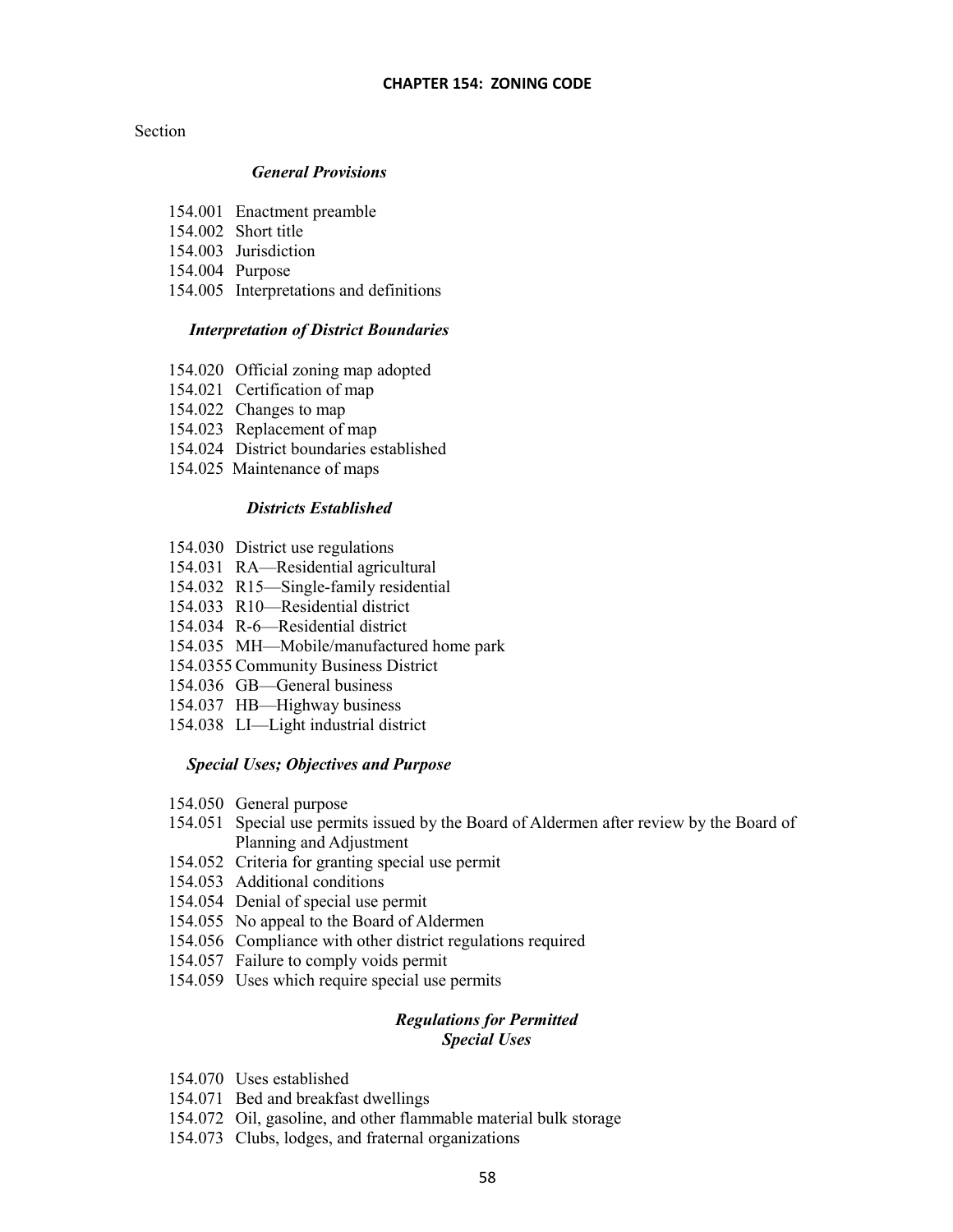- 154.074 Hospitals, clinics, health center, and nursing and rest homes
- 154.075 Kennels
- 154.076 Mobile/manufactured home parks
- 154.077 Use—Mobile/manufactured homes (individual)
- 154.078 Use—Mobile/manufactured homes (individual) for office and/or exhibition
- 154.079 Multi-family dwellings
- 154.080 Planned unit development (residential)
- 154.081 Private recreation facility
- 154.082 Public recreation facility
- 154.083 Public safety facilities
- 154.084 Public utilities facilities
- 154.085 Radio, television, telephone or personal communication facilities (commercial)
- 154.086 Internet Café
- 154.087 Solar Generation Facility

## *Home Occupations*

- 154.100 Permitted only as an incidental use
- 154.101 Occupation limited to one person
- 154.102 Usable floor area limited
- 154.103 Parking requirement
- 154.104 Residential character in exterior appearance to be maintained
- 154.105 Noise and other nuisances prohibited
- 154.106 Equipment affecting the fire rating prohibited

# *Mobile/Manufactured Home Park Regulations*

- 154.120 Failure to comply with chapter
- 154.121 Existing home parks a nonconforming use
- 154.122 Zoning Administrator approval required to establish, alter, or expand a home park
- 154.123 Plan submission required
- 154.124 Sale of mobile/manufactured homes limited
- 154.125 Transfer of title prohibited
- 154.126 Sign size and illumination limited
- 154.127 Screening required
- 154.128 Administrative office allowed
- 154.129 Commercial convenience establishments
- 154.130 Land contours required
- 154.131 Home spaces to be marked
- 154.132 Flood-prone areas to be avoided
- 154.133 District regulations applicable
- 154.134 Recreation areas required
- 154.135 Street access required
- 154.136 Dead-end-street and cul-de-sacs regulated
- 154.137 Intersections; right angles required
- 154.138 Sight lines at intersections
- 154.139 New street names
- 154.140 Automobile parking spaces
- 154.141 Water supply system plans
- 154.142 Sewage disposal facilities
- 154.143 Collection system sewer riser pipes
- 154.144 Concrete aprons for sewer connection riser pipes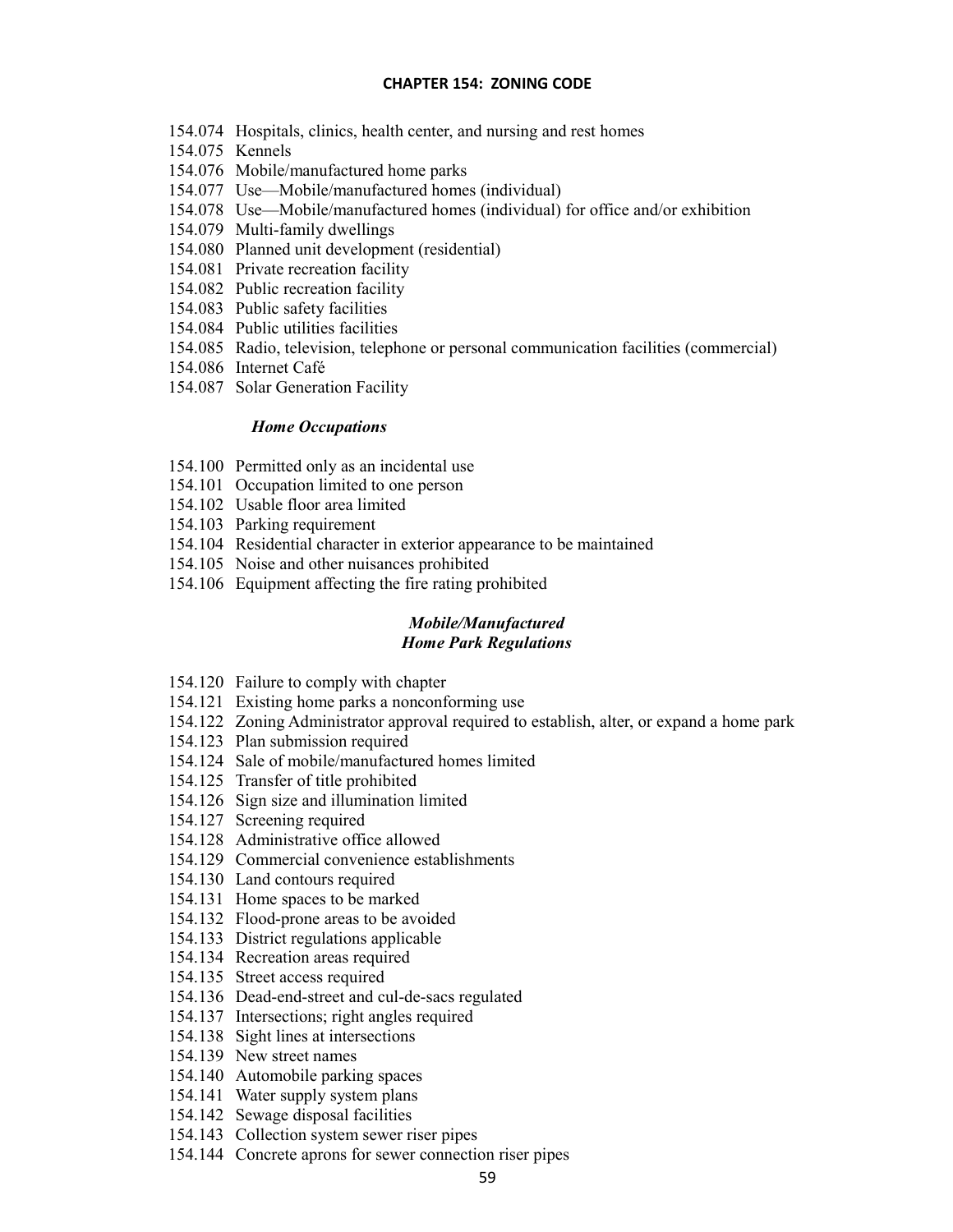- 154.145 Sewer connection diameter, slope, number, branch fittings, and joints
- 154.146 Sewer connection material composition
- 154.147 Sewer pipe installation and plugging
- 154.148 Solid waste storage, collection, and disposal; nuisances prohibited
- 154.149 Solid waste container regulations
- 154.150 Solid waste containing garbage
- 154.151 Home park operator responsibility for solid waste disposal
- 154.152 Insect and rodent infestation prohibited
- 154.153 Brush, weeds, and grass
- 154.154 Illumination
- 154.155 Sedimentation pollution

## *Application Procedure for Permitted Use*

- 154.170 Sketch plan
- 154.171 Approval or disapproval the sketch plan
- 154.172 Certificate of occupancy effect
- 154.173 Local building code applies

## *Miscellaneous Provisions*

- 154.180 Interpretation and application
- 154.181 Zoning affects all land and buildings
- 154.182 One principal building on any lot
- 154.183 Reduction or change in lot size
- 154.184 Maintenance of open spaces
- 154.185 Location of accessory uses or buildings
- 154.186 Visibility at intersections
- 154.187 Street access

## 154.188 Lots with multiple frontage

- 154.189 Minimum frontage
- 154.190 Uses prohibited
- 154.191 Required buffers
- 154.192 Walls and fences
- 154.193 Substandard lots of record
- 154.194 Exceptions to height regulations
- 154.195 No structure in public right-of-wav
- 154.196 Establishment of a zoning vested right
- 154.197 Landscape requirements
- 154.198 Agricultural uses

## *Nonconforming Uses*

- 154.210 Intent
- 154.211 Nonconforming structures and uses
- 154.212 Repairs
- 154.213 Avoid undue hardship

## *Off-Street Parking and Loading Requirements*

- 154.225 Permanent off-street parking required
- 154.226 Permit application information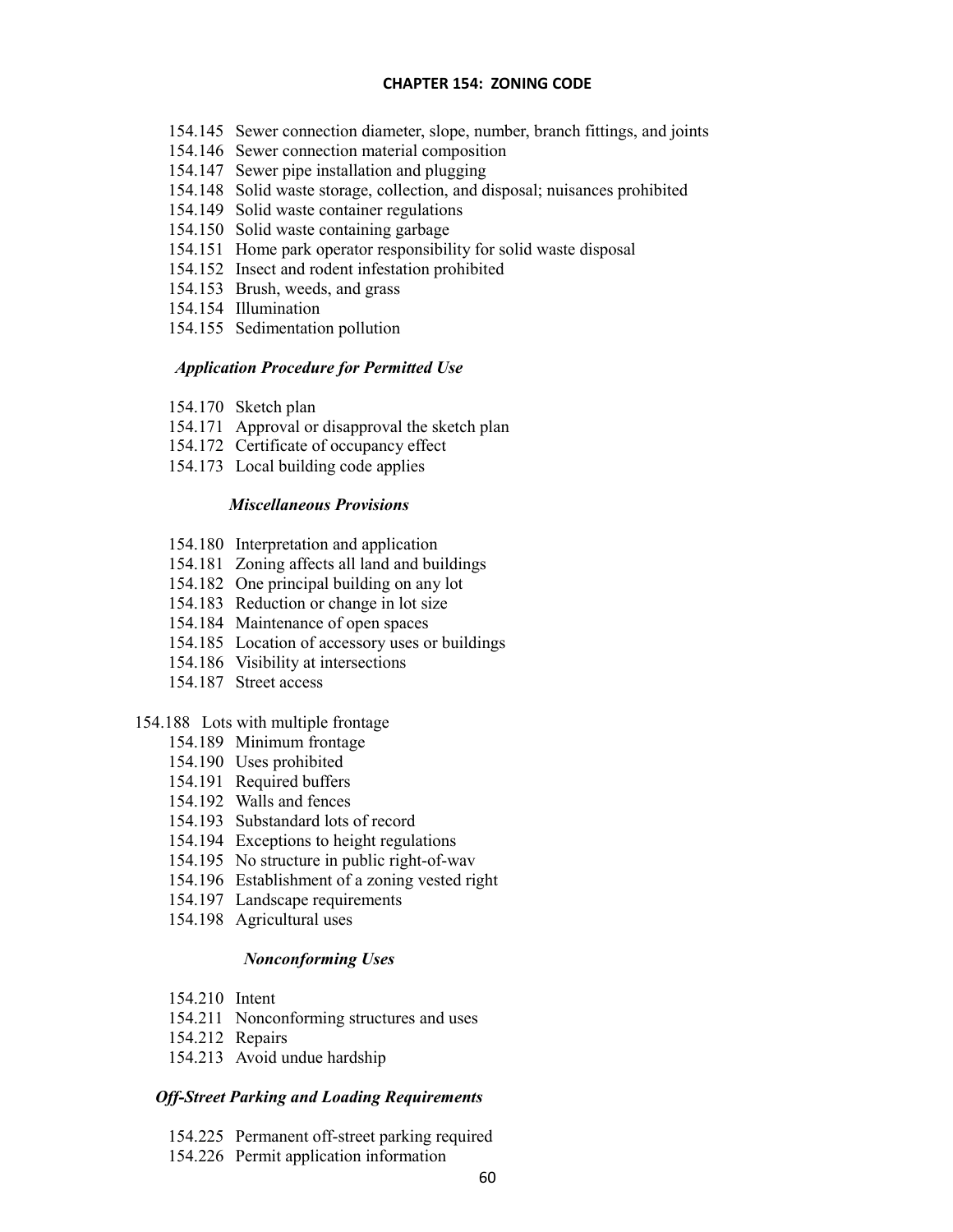- 154.227 Combining parking spaces for separate uses
- 154.228 Parking provided on lots apart from the principle use
- 154.229 Minimum number of required off-street parking spaces
- 154.230 Off-street loading required

## *Signs*

- 154.240 Purpose
- 154.241 Location
- 154.242 Traffic safety
- 154.243 Illumination prohibited
- 154.244 Dangerous signs
- 154.245 Nonconforming signs
- 154.246 Setback requirements
- 154.247 Signs not requiring a permit
- 154.248 Separate use signs (billboards)
- 154.249 Principal use signs

### *Administration, Enforcement, Penalties, and Right of Appeal*

- 154.260 Zoning Administrator
- 154.261 Zoning permit required
- 154.262 Application for zoning permit for permitted uses
- 154.263 Certificate of occupancy required
- 154.264 Records and invalidation
- 154.265 Development approvals
- 154.266 Determinations
- 154.267 Injunction and Order of Abatement Remedies
- 154.268 Civil Penalties
- 154.269 Right of Appeal
- 154.270 Conflicts of Interest

## *Board of Planning and Adjustment*

- 154.271 Establishment
- 154.272 Composition and Qualification
- 154.273 Term of Office and Vacancies
- 154.274 Compensation
- 154.275 Officers
- 154.276 Duties of Officers
- 154.277 Records
- 154.278 Meetings
- 154.279 Quorum
- 154.280 Rules
- 154.281 Powers and Duties of Board of Planning and Adjustment
- 154.282 Training
- 154.283 Hearing Procedures for Quasi-Judicial Decisions
- 154.284 Variances
- 154.285 Appeals of Administrative Decisions

## *Amendments*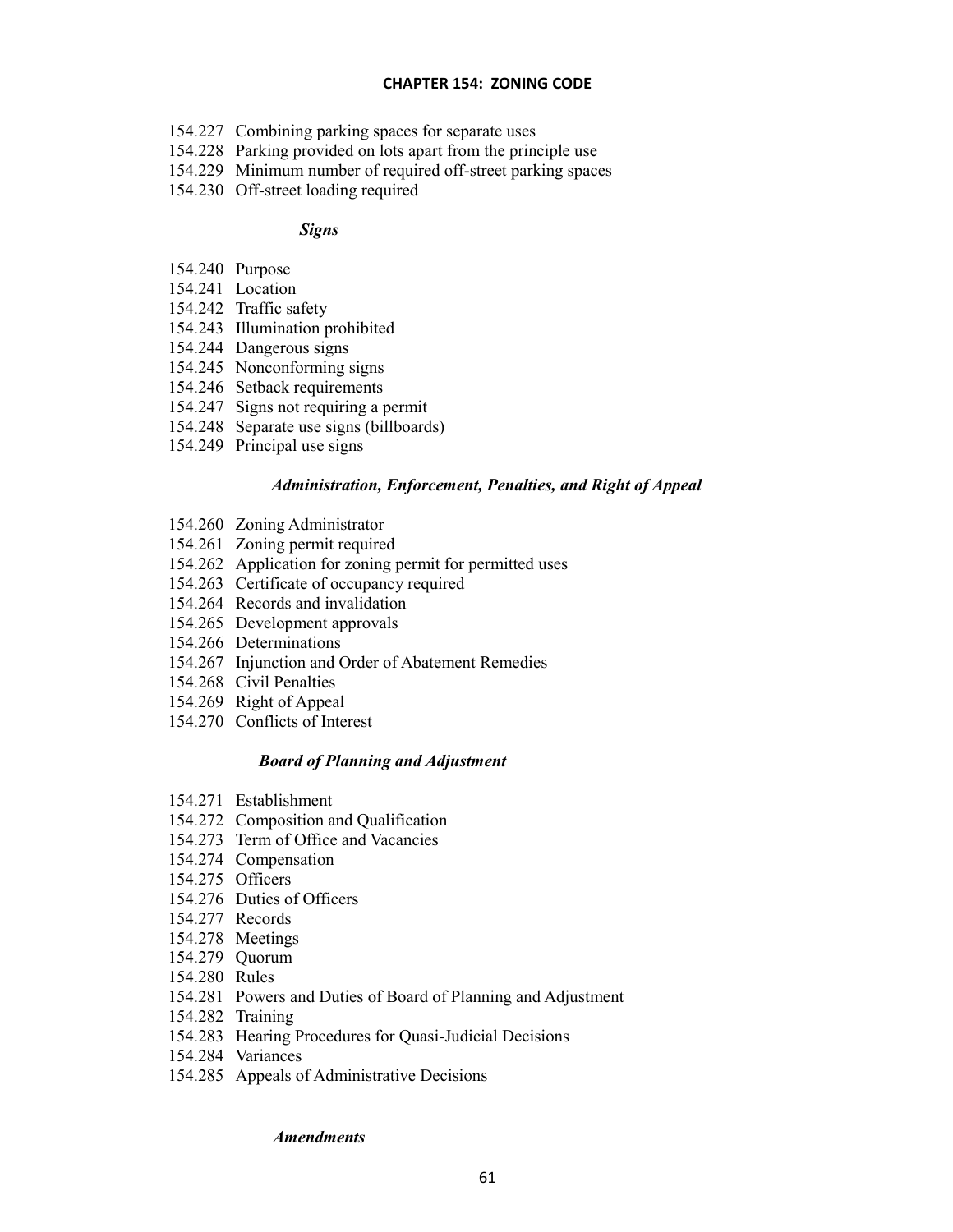- 154.290 Special procedures required for amendment
- 154.291 Amendment on motion of Town Board
- 154.292 Petition for amendment
- 154.293 Board of Planning and Adjustment review and recommendation
- 154.294 Legislative hearing by Town Board of Aldermen
- 154.295 Vote of the town Board of Aldermen
- 154.296 Plan consistency statements
- 154.297 Denial of petition
- 154.298 Zoning classification action

## *Legal Status Provisions*

- 154.310 Provisions to be minimum requirements
- 154.311 Severability
- 154.312 Limitation on actions
- 154.313 Effective date
- 154.314 Prior zoning regulations repealed

#### *GENERAL PROVISIONS*

## **§ 154.001 ENACTMENT PREAMBLE.**

This chapter establishes comprehensive zoning regulations for the town and provides for the administration, enforcement, and amendment thereof, in accordance with the provisions of the G.S. Chapter 160D, and for the repeal of all ordinances in conflict herewith. Therefore, be it and the same is hereby enacted by the people of the Town of Fremont, North Carolina. (Ord. § 10-1, passed 11-30-99)

### **§ 154.002 SHORT TITLE.**

These regulations shall be known, referred to, and cited as the "Zoning Ordinance for the Town of Fremont, North Carolina." (Ord. § 10-2, passed 11-30-99)

#### **§ 154.003 JURISDICTION.**

The provisions of this chapter shall apply within the corporate limits and the extraterritorial jurisdiction of the town.

(Ord. § 10-3, passed 11-30-99)

## **§ 154.004 PURPOSE.**

The purpose of these regulations shall be to accomplish a coordinated, balanced, and harmonious development of the land within the corporate limits and the extraterritorial jurisdiction of the town in a manner which will best promote the health, safety, morals, convenience, order, prosperity and general welfare of the people, as well as to provide for efficiency and economy in the process of development; to make adequate provisions for traffic; to secure safety from fire, panic, and other hazards; to provide for light and air; to prevent the overcrowding of land; to avoid undue concentration of population; to facilitate the adequate provision of transportation, water, sewerage, schools, parks, and other public requirements; to promote desirable living conditions and the sustained stability of neighborhoods; and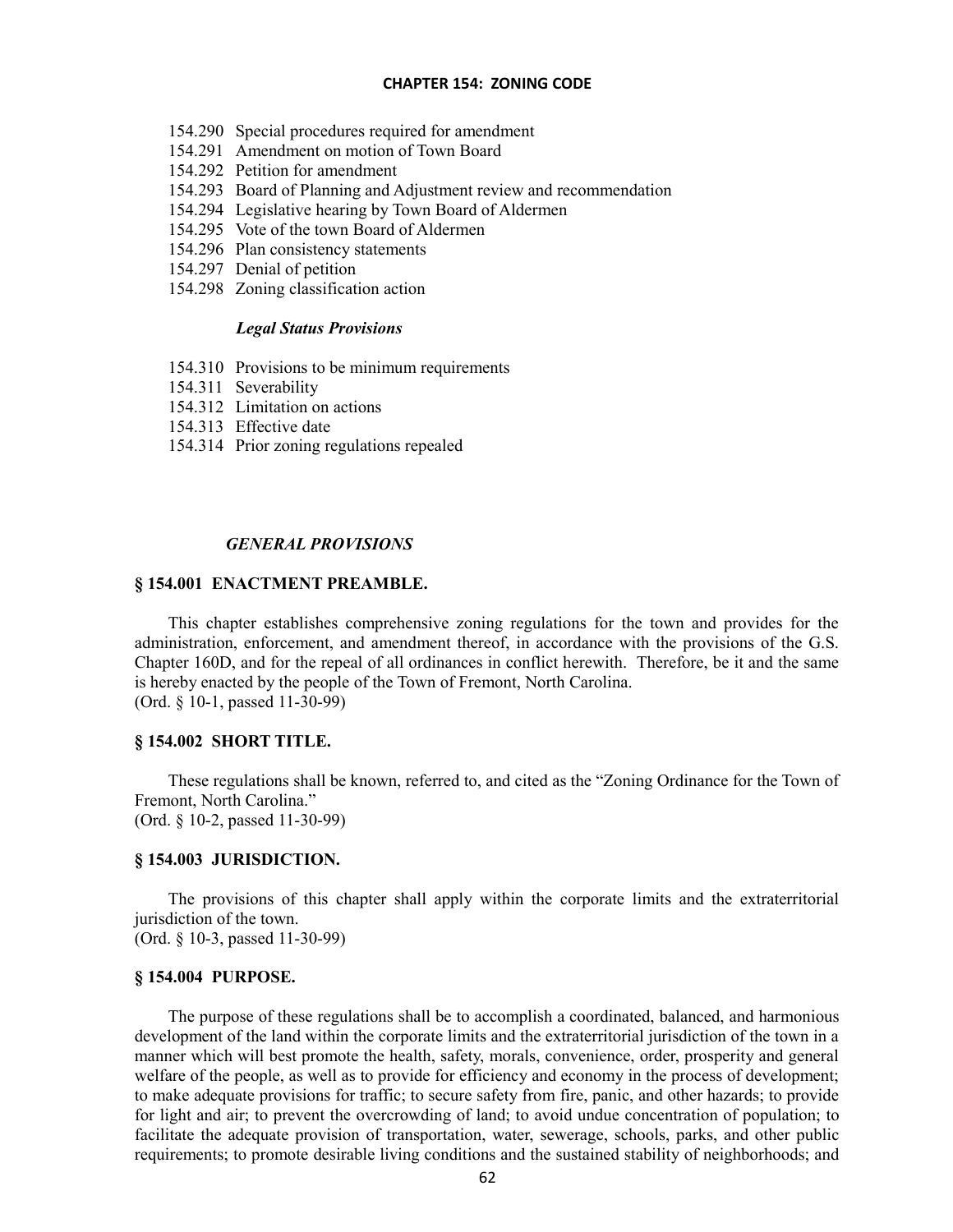to protect property against blight and depreciation. (Ord. § 10-4, passed 11-30-99)

## **§ 154.005 INTERPRETATIONS AND DEFINITIONS.**

(A) *Word interpretation.* For the purposes of this chapter, certain words shall be interpreted as set forth below. Terms not specifically defined herein shall have such definition as set forth in N.C.G.S. 160D.

(1) The word *PERSON* includes a firm, association, organization, partnership, trust, company, or corporation as well as an individual.

(2) The word *MAY* is permissive.

(3) The word *SHALL* is mandatory.

(4) The words *USED* or *OCCUPIED* include the words *INTENDED, DESIGNED, OR ARRANGED TO BE USED OR OCCUPIED*.

(5) The word *LOT* includes the words *PLOT, PARCEL, SITE, OR PREMISES*.

(6) The word *BUILDING* includes the word *STRUCTURE*.

(7) The word *MAP* shall mean the *OFFICIAL ZONING MAP FOR THE TOWN OF FREMONT*.

(8) The word *TOWN* shall mean the *TOWN OF FREMONT, A MUNICIPAL CORPORATION OF THE STATE OF NORTH CAROLINA*.

(9) The words *ORDINANCE* and *REGULATIONS* shall mean the *OFFICIAL ZONING ORDINANCE FOR THE TOWN OF FREMONT, NORTH CAROLINA*.

(10) The words *BOARD OF PLANNING AND ADJUSTMENT* shall mean the *TOWN OF FREMONT BOARD OF PLANNING AND ADJUSTMENT*.

(11) The words *TOWN BOARD* shall mean the *TOWN BOARD OF ALDERMEN OF THE TOWN OF FREMONT, NORTH CAROLINA*. (Ord. § 120-1, passed 11-30-99)

(B) *Tense and number.*

(1) The present tense includes the future tense, and the future tense includes the present tense.

The singular number includes the plural, and the plural number includes the singular. (Ord. § 120-2, passed 11-30-99)

(C) *Definitions.*

*ACCESSORY BUILDING AND USE.* A subordinate building or use, the use of which is incidental to that of the principal building or use on the same lot. An accessory building can be no larger than the primary dwelling unit and can be no taller than one and one-half stories high.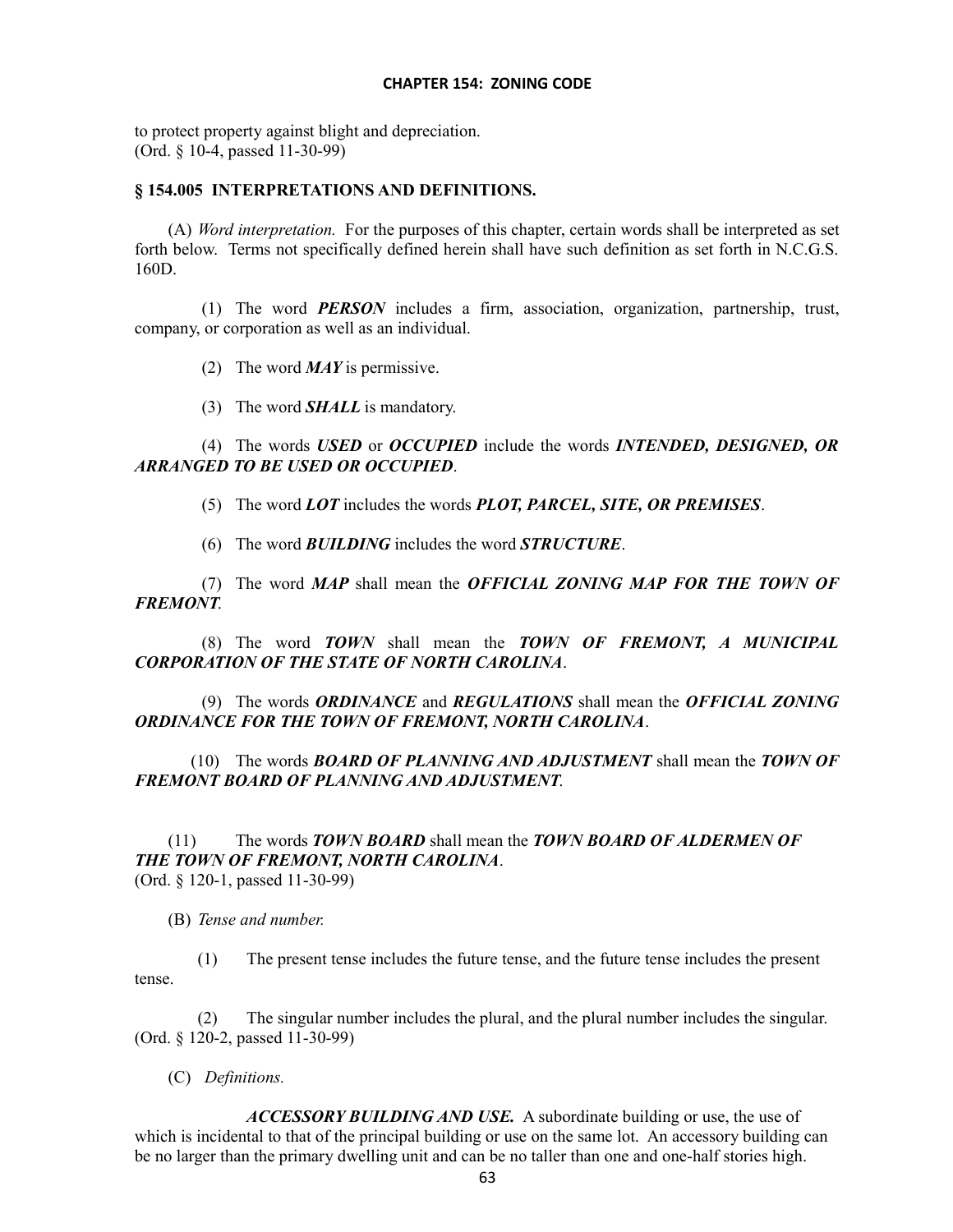*ADMINISTRATIVE DECISION.* Decisions made in the implementation, administration or enforcement of development regulations that involves the determination of facts and the application of objective standards set forth in this ordinance. These are sometimes referred to as ministerial decisions or administrative decisions.

ADMINISTRATIVE HEARING. A proceeding to gather facts needed to make an administrative decision.

ADMINISTRATOR, ZONING. The person, officer, or official and his or her authorized representative, whom the Town Board have designated as its agent for the administration of these regulations. He or she may provide for the enforcement of this ordinance by means of the withholding of building permits and occupancy permits, and by instituting injunctions, mandamus, or other appropriate action or proceeding to prevent unlawful erection, construction, reconstruction, alteration, conversion, maintenance, or use; to correct or abate such violation, or to prevent the occupancy of said building, structure, or land. Unless otherwise directed by the Town Board, the Town Administrator or his or her designee shall serve as the Zoning Administrator.

*ALTER.* To make any structural changes in the supporting or load-bearing members of a building such as walls, columns, beams, girders, or floor joints.

*APARTMENT.* A room or unit of one or more rooms, each of which have kitchen facilities and are designated or intended to be used, as an independent unit, or a rental basis.

*ASSEMBLY.* A joining together of completely finished parts to create a finished product.

*AUTOMOBILE WASH* or *AUTOMATIC CAR WASH.* A lot on which motor vehicles are washed or waxed, either by the patron or by others, using machinery specifically designed for the purpose.

*BED AND BREAKFAST DWELLING OR INN.* A house, or portion thereof, where shortterm lodging rooms and meals are provided. The operator of the inn shall live on the premises.

*BOARD OF PLANNING AND ADJUSTMENT.* A body composed of representatives from the planning jurisdiction of Fremont which are given certain powers under and relative to this ordinance.

*BOARDING HOUSE.* A building which contains four or more rooms, each of which have no kitchen facilities and are designed or intended to be used for residential occupancy on a rental basis.

**BUILDABLE AREA.** The portion of a lot remaining after required yards have been provided.

**BUILDING.** Any structure used or intended for supporting or sheltering any use or occupancy..

**BUILDING, COMMERCIAL.** Any building used for business purposes.

*BUILDING, DETACHED.* A building having no party or common wall with another building, except an accessory building.

**BUILDING, FARM.** Any structure used in the conduct of a bona fide farm operation,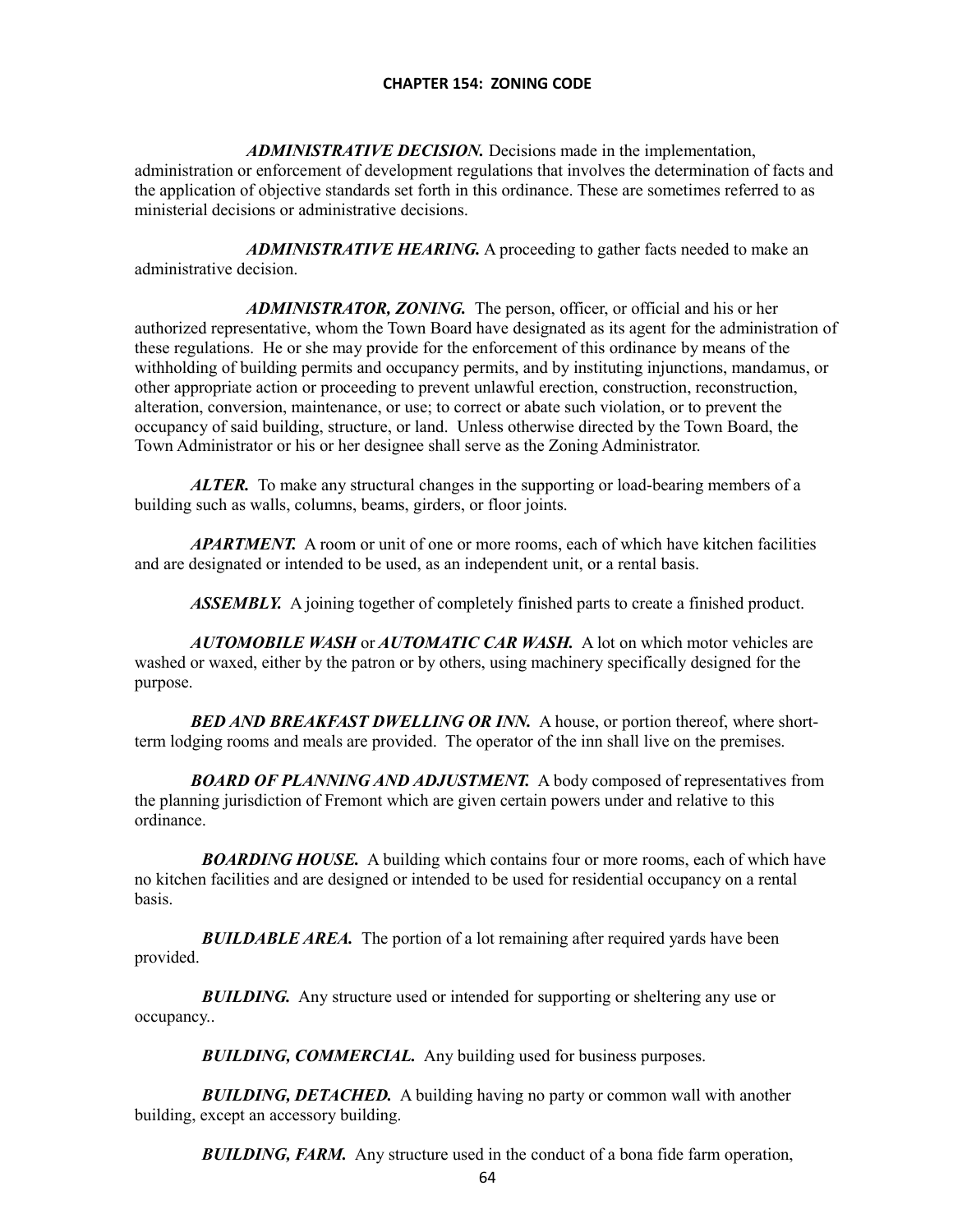including but not limited to tobacco barns, pack houses, poultry houses, pig parlors, and other storage facilities.

*BUILDING, HEIGHT.* The vertical distance from the average under-walk grade or finished grade of the building line, whichever is the highest, to the highest point of the building.

*CERTIFICATE OF OCCUPANCY.* The Wayne County Building Inspector issues the certificate of occupancy and requires a statement, signed by the Zoning Administrator or his or her designee, setting forth that the building, structure, or use of land complies with the zoning ordinance of the town.

*CHURCH.* A building set apart and used for public worship for a religious organization, ecclesiastical or denominational, or any organization that meets at an established physical place of worship in the town at which non-profit religious services and activities are regularly conducted.

*CLUB OR LODGE, PRIVATE.* An incorporated or unincorporated association for civic, social, cultural, religious, fraternal, literary, political, recreational, or like activities, operated on a nonprofit basis for the benefit of its members.

*COMPREHENSIVE PLAN.* A comprehensive plan that has been officially adopted by the Board of Aldermen pursuant to G.S. 160D-501.

*CONDITIONAL ZONING.* A legislative zoning map amendment with site-specific conditions incorporated into the zoning map amendment.

*CURB CUT.* A lowered or cut-away curb for purposes of ingress or egress to property abutting a public street.

*DETERMINATION.* A written, final and binding order, requirement or determination regarding an administrative decision.

*DEVELOPER.* A person, including a governmental agency or redevelopment authority, who undertakes any development and who is the landowner of the property to be developed or who has been authorized by the landowner to undertake development on that property.

*DEVELOPMENT*. The term Development shall mean any of the following unless the context clearly indicates otherwise:

- (a) The construction, erection, alteration, enlargement, renovation, substantial repair, movement to another site, or demolition of any structure;
- (b) Excavation, grading, filling, clearing or alteration of land;
- (c) The subdivision of land as defined in N.C.G.S. 160D-802; or;
- (d) The initiation or substantial change in the use of land or the intensity of use of land.

*DEVELOPMENT AGREEMENT.* An agreement between the Town and a developer pursuant to NCGS §160D-101 for a large-scale development with a lengthy buildout period and having a public-private partnership component involving mutual financial interests.

*DEVELOPMENT APPROVAL.* An administrative or quasi-judicial approval made pursuant to N.C.G.S. 160D that is written and that is required prior to commencing development or undertaking a specific activity, project, or development proposal. Development approvals include zoning permits, site plan approvals, special use permits, variances, and certificates of appropriateness. This term also includes all other regulatory approvals required by regulations adopted pursuant to this N.C.G.S. 160D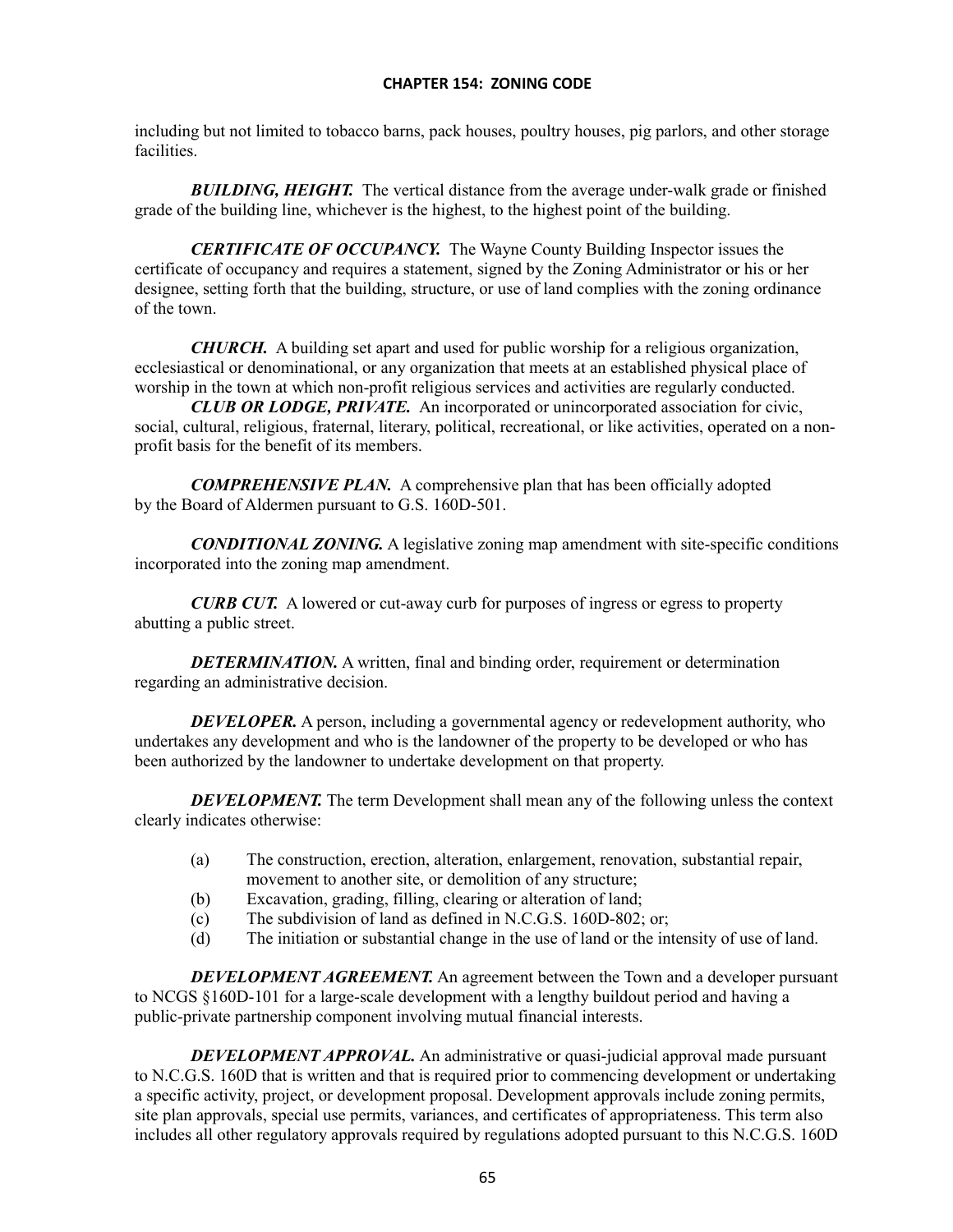including plat approvals, building and other permits issued, subdivisions of land, and development agreements entered into.

*DEVELOPMENT REGULATION.* A unified development ordinance, zoning regulation, subdivision regulation, erosion and sedimentation control regulation, floodplain regulation, stormwater control regulation, wireless telecommunication facility regulation, historic preservation or landmark regulation, housing code, State Building Code enforcement, or any other regulation adopted pursuant to N.C.G.S. 160D, or a local act or charter that regulates land use or development.

*DWELLING.* Any building, structure, manufactured home, or mobile home or part thereof, used and occupied for human habitation or intended to be so used, and includes any outhouses and appurtenances belonging thereto or usually enjoyed therewith. For the purposes of Article 12 of N.C.G.S. 160D, the term does not include any manufactured home, mobile home, or recreational vehicle, if used solely for a seasonal vacation purpose.

*DISTRICT, ZONING.* A section of the town within which the zoning regulations are uniform.

*DWELLING.* Any building, structure, manufactured home, or mobile home or part thereof, used and occupied for human habitation or intended to be so used, and includes any outhouses and appurtenances belonging thereto or usually enjoyed therewith. For the purposes of Article 12 of N.C.G.S. 160D, the term does not include any manufactured home, mobile home, or recreational vehicle, if used solely for a seasonal vacation purpose.

*DWELLING, SINGLE-FAMILY.* A detached residential dwelling unit, other than a mobile/manufactured home, designed for and occupied by one family only.

**DWELLING, TWO-FAMILY (DUPLEX).** A residence designed for or occupied by two families only, with separate housekeeping and cooking facilities for each.

**DWELLING, MULTI-FAMILY.** A residence designed for or occupied by three or more families, with separate housekeeping and cooking facilities for each.

*DWELLING UNIT.* A single unit providing complete independent living facilities for one or more persons.

*ERECT.* To build, construct, rebuild, or reconstruct, as the same are commonly defined.

*EVIDENTIARY HEARING.* A hearing to gather competent, material and substantial evidence in order to make findings for a quasi-judicial decision required by a development regulation.

*FABRICATION*. The processing and/or assemblage of various components into a complete or partially completed commodity. *FABRICATION* relates to stamping, cutting, or otherwise shaping the processed materials into useful objects. The refining aspects of manufacturing and other initial processing of basic raw materials, such as metal, ore, lumber, and rubber, and the like are included.

*FACILITIES.* Something created to serve a particular function, except in the case of livestock facilities; open pasture is excluded.

*FAMILY.* One or more persons living together and related by blood, marriage, or legal adoption occupying the whole part of a dwelling as a separate housekeeping unit using the same kitchen facilities. A number of persons not exceeding five living together as a single housekeeping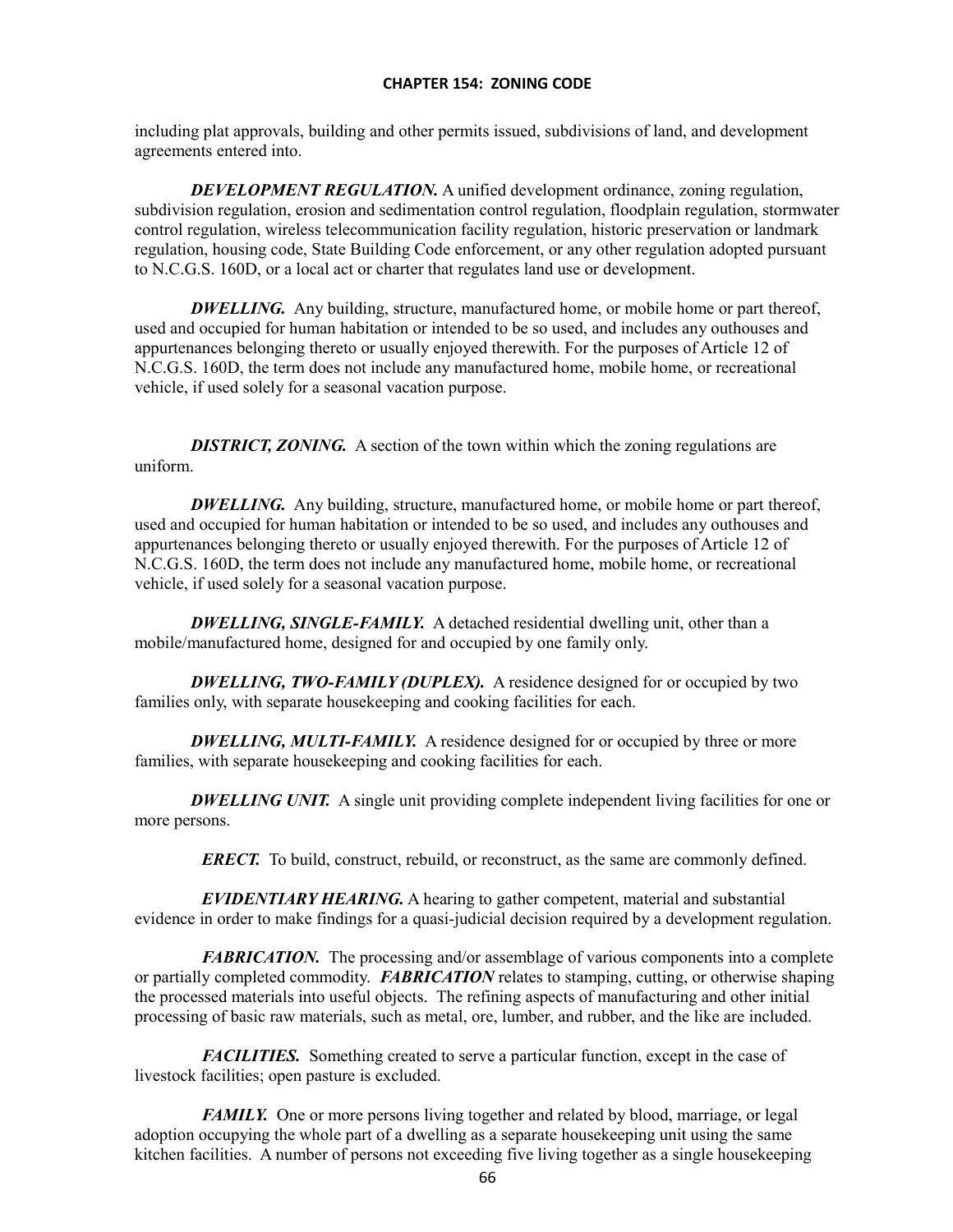unit though not related by blood, adoption, or marriage shall be deemed to constitute a family, as shall a foster care home approved by the state.

*FAMILY CARE HOME.* A facility designed to care for a maximum of six handicapped persons, plus support and supervisory personnel, as defined in G.S. § 160D-907.

*FLEA MARKET.* Retail sale of miscellaneous items, including new, used, and antique furniture and household items, sold in an enclosed building during regular retail sales hours.

*FRONTAGE.* The distance between the two side lot lines as measured along the front setback line.

GARAGE, PRIVATE. A building or space used as an accessory to a part of the main building permitted in any residential district that provides storage space for motor vehicles and in which no business, occupation, or service for profit is in any way conducted.

*HOME OCCUPATION.* An occupation for gain or support customarily conducted on the premises by a person or family residing thereon. The term *HOME OCCUPATION* shall not be deemed to include a tourist home.

*INTERNET CAFÉ.* An "internet café," "cybercafé," "electronic gaming operation," or "sweepstakes center" or by what other terminology such establishment might be known, is for a profit business enterprise, whether as a principal or an accessory use, where one electronic machine can be utilized, including but not limited to a computer or gaming terminal and where cash, merchandise or other items of value are redeemed or otherwise distributed, whether or not the value of such distribution is determined by electronic games of skill or by predetermined odds. This term includes, but is not limited to those establishments where one can use a computer with internet access, usually for a fee on a per hour or per minute basis; or unmetered access with a pass for a day, month, etc. The establishment may serve as a regular café, as well, with food and drinks being served. This does not include any lottery approved by the State of North Carolina or any nonprofit operation that is otherwise lawful under State law (for example, church or civic organization fundraisers). (Rev. 2-15-22)

*JUNK YARD.* Use of property for indoor and/or outdoor storage, keeping, abandonment, sale, or resale of junk, including scrap metal, rags, paper, or other scrap materials, used lumber, salvaged house wrecking and structural steel, materials and equipment, or for the dismantling demolition, or abandonment of automobiles or other vehicles or machinery or parts thereof.

*KENNEL.* A facility operated exclusively for profit and for the expressed purposes of providing shelter for animals.

*LANDOWNER OR OWNER.* The holder of the title in fee simple. Absent evidence to the contrary, a local government may rely on the county tax records to determine who is a landowner. The landowner may authorize a person holding a valid option, lease, or contract to purchase to act as his or her agent or representative for the purpose of making applications for development approvals.

*LEGISLATIVE DECISION.* The adoption, amendment or repeal of a regulation under the zoning ordinance, N.C.G.S. 160D, and/or an applicable local act. It also includes the decision to approve, amend or rescind a development agreement.

*LOT.* For zoning purposes, as covered by this ordinance, a lot is a parcel of land of at least sufficient size to meet minimum zoning requirements for use, converge, and area, and to provide such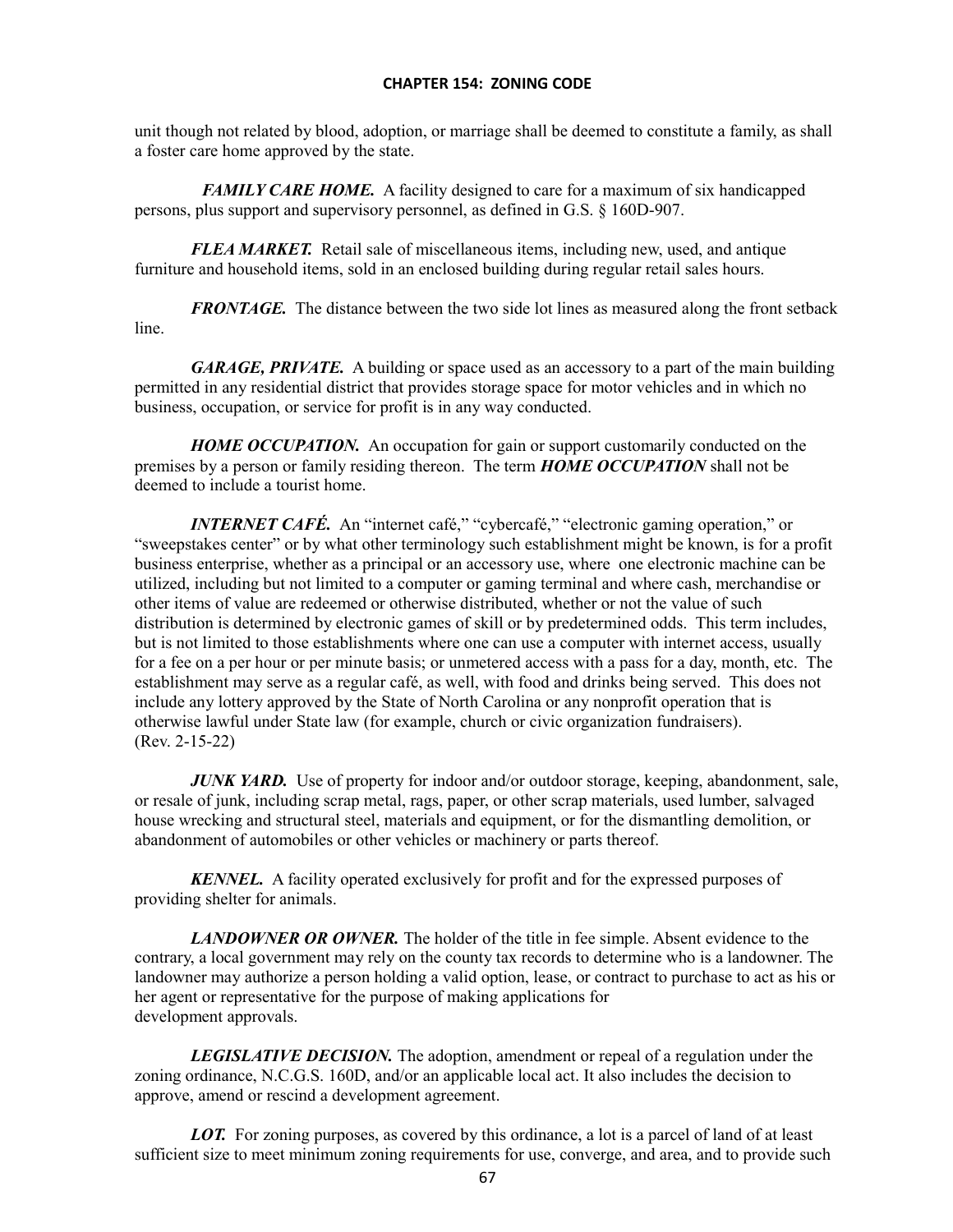yards and other open spaces as are herein required. Such lot shall have frontage on an improved public street and may consist of:

- (1) A single lot of record;
- (2) A portion of a lot of record;

(3) A combination of complete lots of record, or complete lots of record and portions of lots of records, or of portions of lots of record; or

(4) A parcel of land described by metes and bounds, and provided that in no case of division or combination shall any residual lot or parcel be created which does not meet the requirements of this ordinance.

*LOT, AREA.* The parcel of land enclosed within the boundaries formed by the property lines plus one-half of any alley abutting the lot between the boundaries of the lot, if extended.

*LOT, CORNER.* Any parcel of land enclosed within the boundaries formed by the property lines plus one-half of any alley the lot between the boundaries of the lot, if extended.

*LOT DEPTH.* The depth of a lot, for the purpose of this ordinance, is the distance measured in the mean direction of the side lines of the lot from the midpoint of the front line to the midpoint of the opposite lot line.

*LOT LINE.* Any boundary of a parcel of land.

*LOT LINE, FRONT.* Any boundary line of a lot running along a street right-of-way line.

*LOT LINE, REAR.* The lot line, opposite the front property line. If no property line is deemed to be opposite the front property line and no minimum building line exists on the final plat to establish a rear lot line, then there shall be maintained from the point (apex) on the property's perimeter which is the furthest removed from the midpoint of the front line. The rear yard minimum building line shall be line perpendicular to a straight line connecting said apex and the midpoint on the front lot line.

**LOT OF RECORD.** A lot which has been recorded in office of the Register of Deeds of

## Wayne

County, or a lot described by metes and bounds, the description of which has been recorded in the aforementioned office.

*LOT WIDTH.* The distance between side lot lines measured at the building line.

*MOBILE/MANUFACTURED HOME.* A detached residential dwelling unit over 32 feet in length and over eight feet wide designed for transportation after fabrication on its own wheels or on flatbeds, or other trailers, and arriving at the site where it is to be occupied as a dwelling unit complete and ready for occupancy except for minor and incidental unpacking and assembly operations, including but not limited to location on jacks or other temporary or permanent foundations, and connection to utilities to utilities. Travel trailers and campers shall not be considered mobile/manufactured homes.

*MOBILE/MANUFACTURED HOME CLASS A.* A mobile/manufactured home that meets or exceeds the construction standards promulgated by the U. S. Department of Housing and Urban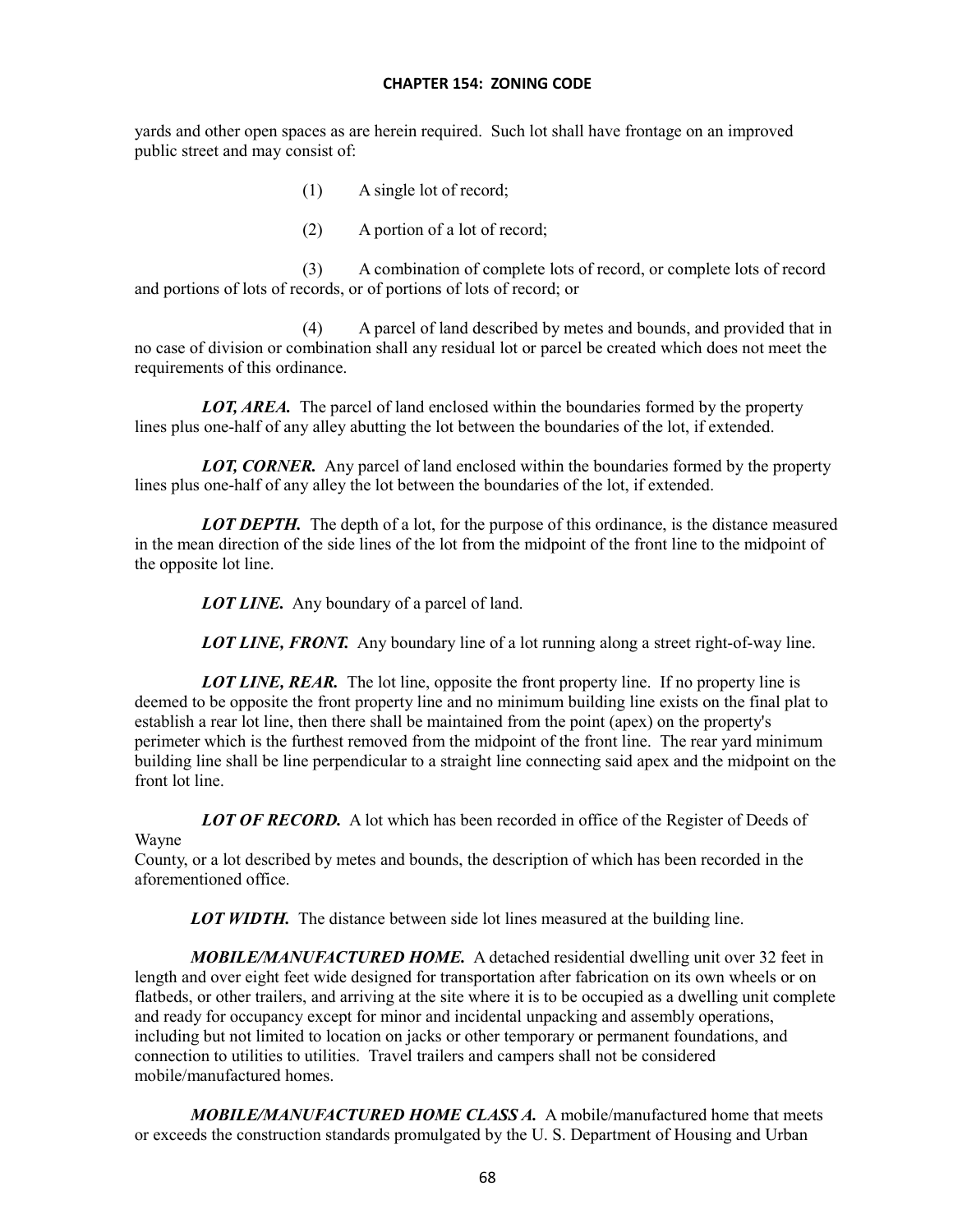Development that were in effect at the time of construction and that satisfies the following additional criteria:

and

(1) The mobile/manufactured home has length not exceeding four times its width;

(2) The pitch of the roof has minimum vertical rise of two and two-tens (2.2) feet for each 12 feet of horizontal run (2.2ʹ in 12ʹ) and the roof is finished with shingles; and

(3) The exterior siding consists predominately of vinyl or aluminum horizontal lap siding wood, or hardboard; and

(4) A continuous, uniform foundation enclosure, unpierced except for required ventilation and access, shall be installed. The enclosure may consist of brick or concrete block, or wood, vinyl, or metal fabricated for this purpose. Any wood for foundation skirting shall be constructed with pressure treated lumber; and

(5) The tongue, axles, removable towing apparatus, and transporting lights are removed after final placement on the site.

(6) The home meets all applicable State, County and Town building codes and requirements applicable to the mobile/manufactured homes.

*MOBILE/MANUFACTURED HOME CLASS B.* A mobile/manufactured that meets or exceeds the standards promulgated by the U.S. Department of Housing and Urban Development that were in effect at the time of construction, but which does not meet the definition of a mobile/manufactured home Class A.

*MOBILE/MANUFACTURED HOME PARK.* Any plot of ground upon which ten or more mobile/manufactured home spaces are located, regardless of whether or not a charge is made for such accommodations.

*MODULAR HOME.* A detached residential dwelling unit designed for transportation after off-site fabrication on flatbed trucks or trailers. At the site, a *MODULAR HOME* must be placed on a permanent foundation, heating and cooling system, plumbing fixtures, and electrical appliances must be installed before being occupied.

*MULTIUSER TERMINAL.* A gaming monitor, computer monitor, or electronic display that has the capacity for more than one user to use the terminal at the same time. Gaming machines known as "Fishing Tables" shall be considered Multiuser Terminals. (Passed 2-15-22)

*NONCONFORMING USE.* A legal use of a building and/or land that predates the adoption of these regulations and does not conform to the regulations for the district in which it is located.

*NURSING HOME.* A structure designed or used for residential occupancy and providing limited medical or nursing care on the premises for occupants, but not including a hospital or mental health center.

PARKING SPACE. The storage space for one automobile of not less than ten feet by 20 feet, plus the necessary access space. It shall always be located outside the dedicated street right-ofway.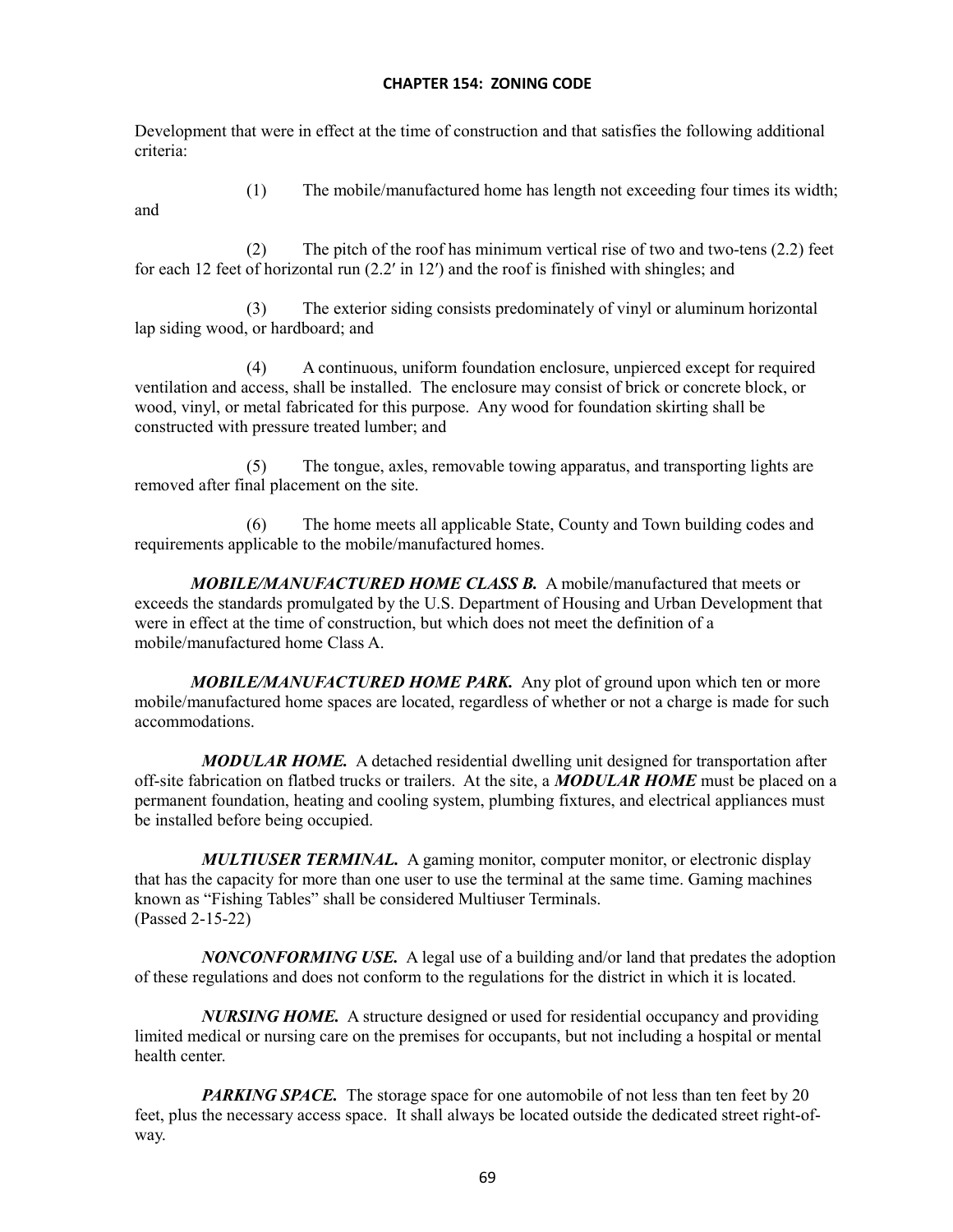*PLANNED UNIT DEVELOPMENT.* The planned residential development of mixed structures, such as apartments, townhouses, row houses, and cluster subdivisions, usually incorporating privately-owned, open common areas.

*PRINCIPAL BUILDING OR USE.* The principal purpose for which a lot or the main building thereon is designed, arranged, or intended, and for which it is or may be used, occupied, or maintained.

*PROCESSING.* Any operation changing the nature of material or material's chemical composition or physical properties. *PROCESSING* does not include operations described as fabrication.

*PUBLIC SAFETY FACILITIES.* All police, fire, and rescue buildings and facilities.

*PUBLIC SEWER SYSTEM.* Any sewage disposal system whether operated publicly or privately other than a pit privy or a septic tank located on the lot and approved by the Wayne County Health Department.

*PUBLIC WATER SYSTEM.* A system operated publicly or privately, whereby the watercourse is not located on the lot of the consumers and the number of connections must be at least ten and approved by the Wayne County Health Department.

*QUASI-JUDICIAL DECISION*. A decision involving the finding of facts regarding a specific application of development regulation and that requires the exercise of discretion when applying the standards of the regulation. Quasi-judicial decisions include but are not limited to decisions involving variances, special use permits, certificates of appropriateness, and appeals of administrative determinations. Decisions on the approval of subdivision plats and site plans are quasi-judicial in nature if the ordinance authorizes a decision-making board to approve or deny the application based not only upon whether the application complies with the specific requirements set forth in the regulation, but also on whether the application complies with one or more generally stated standards requiring a discretionary decision on the findings to be made by the decision -making board.

## *RADIO, TELEVISION, TELEPHONE, AND OTHER TELECOMMUNICATION*

*FACILITIES.* An accessory or principal structure used to transmit and/or receive electromagnetic communications. This definition does not include "dish antenna" or "earth station."

*RETAIL.* The sale of a commodity to the ultimate consumer and not customarily subject to sale again.

*SALVAGE OPERATION*. The reclamation, dismantling, or storage of perused commodities, junk, and similar material for the purposes of resale, processing, distribution or deposition.

**SERVICE STATION.** A building or lot where gasoline, oil, grease, and automotive accessories are supplied and dispensed to motor vehicles.

*SETBACK LINES.* The line on the front, rear, and sides of a lot which delineates the area within which a structure may be built and maintained, according to the district regulations.

*SHOPPING CENTER.* Two or more commercial establishments planned, and constructed, as a single unit with off-street parking and loading facilities provided on the property and related in location, size, and type of shops to the trade area which the unit serves.

*SIGN*. Any surface, fabric, or device bearing lettered, pictorial, or sculptured matter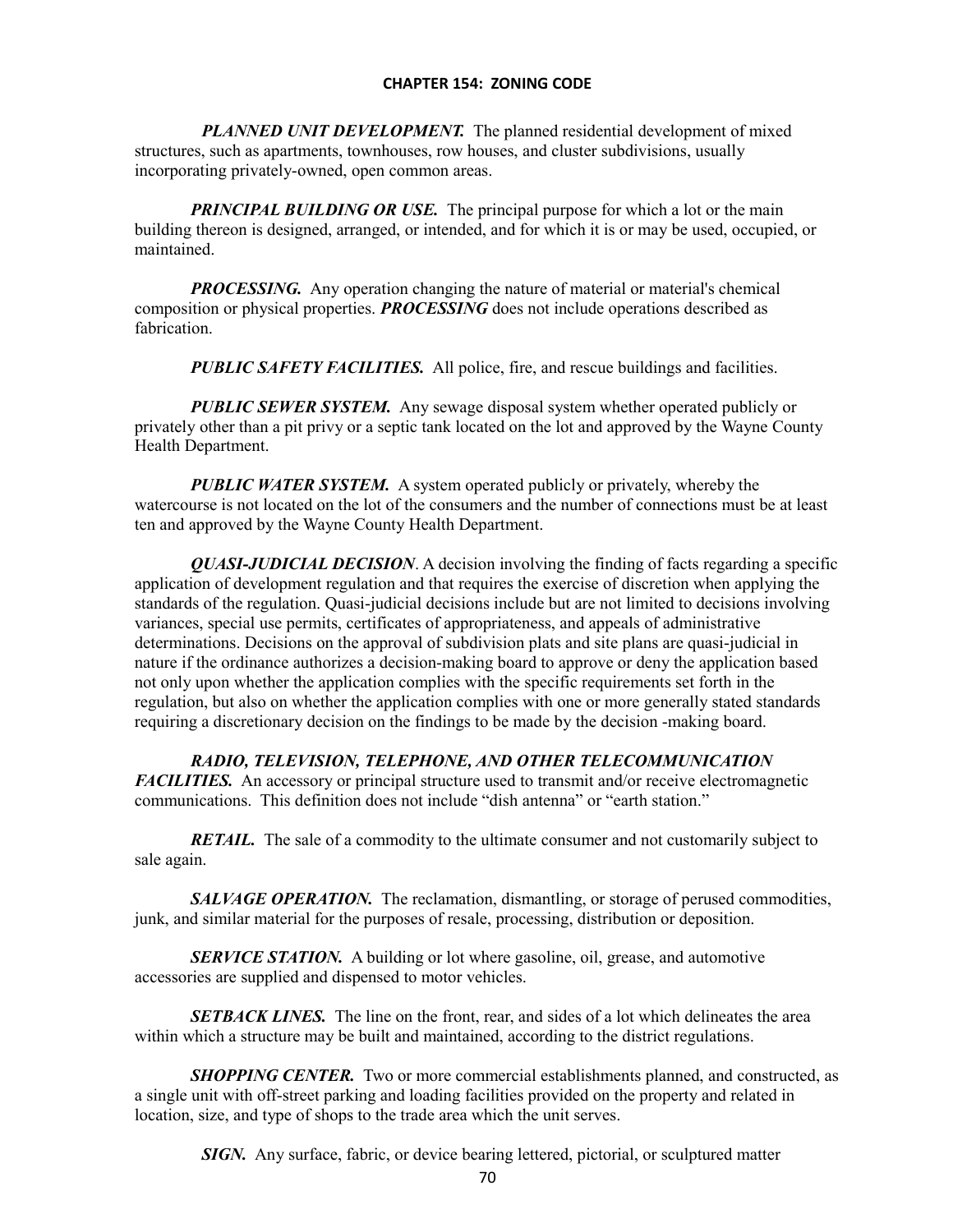designed to convey information visually and exposed to public view, or any structures, including billboard or poster panel, designed to carry visual information. (See §§ 154.240 et seq. for further sign information.)

*SIGN, AREA OF.* Sign area shall be computed by the smallest square, triangle, rectangle, circle, or combination thereof which will encompass the entire sign, including lattice work, wall work, frame, or supports incidental to its decoration. In computing the area, only one side of a double face sign structure shall be considered.

*SIGN, BUSINESS IDENTIFICATION (PRINCIPAL USE).* Any sign which advertises an establishment, service, commodity, or activity conducted upon the premises where such sign is located.

*SIGN, PORTABLE.* Any sign not exceeding 80 square feet in billboard area and constructed as a part of or attached to a trailer.

*SITE SPECIFIC DEVELOPMENT PLAN.* A plan of land development submitted to the town for purposes of obtaining a special use permit or zoning permit. Notwithstanding the foregoing, neither a variance nor any other document that fails to describe with reasonable certainty the type and intensity of use for a specified parcel or parcels of property shall constitute a site specific development plan.

**SPECIAL USE PERMIT.** A permit issued to authorize development or land uses in a particular zoning district upon presentation of competent, material and substantial evidence establishing compliance with one or more general standards requiring that judgement and discretion be exercised as well as compliance with specific standards. This definition includes permits previously referred to as "conditional use permits".

*STORAGE.* The deposition of commodities or items for the purposes of future use or safekeeping.

**STREET.** A dedicated and accepted public right-of-way which affords the principal means of access to abutting properties for vehicular traffic.

*STRIP, BUFFER.* An unused strip of land planted with deciduous and/or evergreen trees, and maintained in a healthy growing condition by the owner. No building or part of a building, driveway, or parking area shall occupy any part of a buffer strip.

*STRUCTURE.* Anything constructed or erected with a fixed location on, or in the ground, or attached to something having a fixed location on the ground. Among other things, *STRUCTURES* include building, mobile/manufactured homes, walls, fences, billboards, poster panels, swimming pools, and fall-out shelters.

*TOURIST HOME.* A dwelling in which sleeping accommodations are provided or offered to transient visitors for compensation.

# *TRAVEL TRAILER.*

- (1) Any structure which:
	- (a) Consists of a single unit completely assembled at the factory; and,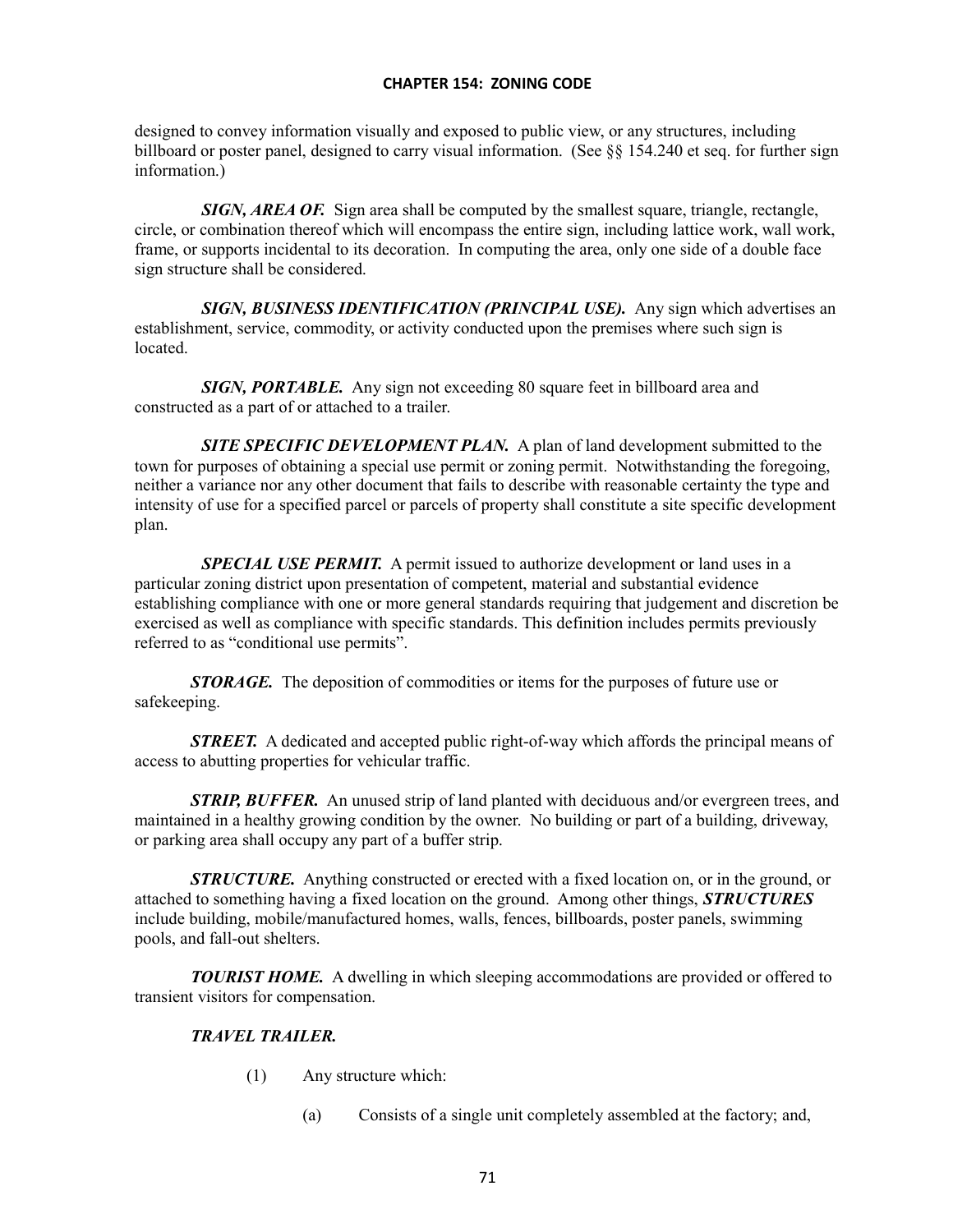(b) Is designed so that the total structure can be transported on its own

chassis; and,

(c) Is not over 32 feet in length and eight feet in width.

(2) Such structures shall be considered *TRAVEL TRAILERS* regardless of other titles that may also be applicable, such as camper, mini- mobile/manufactured home, and the like.

*USE.* The purpose for which land or structures thereon are designed, arranged, or intended to be occupied or uses; or for which it is occupied, maintained, rented, or leased.

*USE BY RIGHT.* A use which is listed as an unconditionally permitted activity in this ordinance.

*VARIANCE.* A relaxation of the terms of the zoning ordinance where such variance will not be contrary to the public interest and where, owing to condition peculiar to the property and not the result of the actions of the applicant, a literal enforcement of the regulations would result in unnecessary and undue hardship.

*WHOLESALE.* Sale of a commodity for resale to the public for direct consumption.

*YARD.* A required open space unoccupied and unobstructed by any principal structure or portion of a structure, except as provided herein

*YARD, FRONT.* A yard extending across the front of a lot measured from side lot line to side lot line and lying between the abutting street right-of-way and the principal building on the lot.

*YARD, REAR.* A yard extending across the rear of the lot measured from side lot line to side lot line and lying between rear property line and the principal building on the lot.

*YARD, SIDE.* A yard extending along either side of a lot measured from front yard line to the rear yard line and lying between the side lot line and the principal building on the lot.

*ZONING PERMIT.* A permit issued by the Zoning Administrator when a proposal to use or occupy a lot or structure, or to erect, install, or alter a structure, building, sign, or lot, fully meets the requirements of this ordinance. This permit must be obtained before any work is initiated on the proposed use.

**ZONING VESTED RIGHT.** A right pursuant to G.S. § 160D-108 and 108.1.1 to undertake and complete the development and use of property under the terms and conditions of an approved sitespecific development plan.

## *INTERPRETATION OF DISTRICT BOUNDARIES*

## **§ 154.020 OFFICIAL ZONING MAP ADOPTED.**

The locations and boundaries of each of the zoning districts shall be shown on the map accompanying this ordinance and made a part hereof, entitled, "Official Zoning Map, Fremont, North Carolina," and adopted by the Town Board of Aldermen. The zoning map and all the notations, references, and amendments thereto and other information shown are hereby made a part of this ordinance. The zoning map shall be kept on file in the office of the Town Clerk and shall be available for inspection by the public.

(Ord. § 20-1, passed 11-30-99)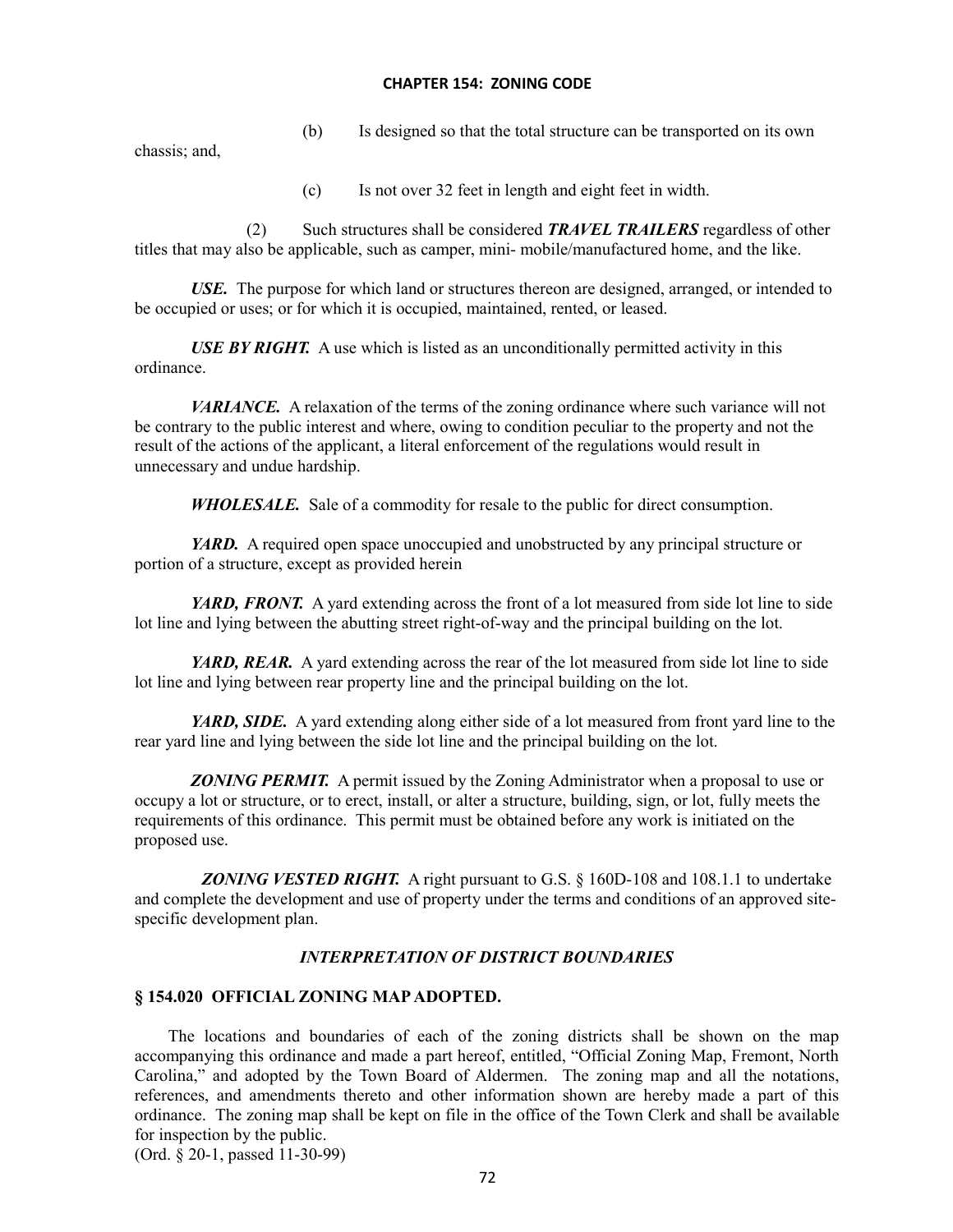#### **§ 154.021 CERTIFICATION OF MAP.**

The map shall be identified by the signature of the Mayor, attested by the Town Clerk, and bearing the official seal of the town under the following words: "This is to certify that this is the Official Zoning Map of the Zoning Ordinance for the Town of Fremont, North Carolina." The date of adopting shall also be shown.

(Ord. § 20-1.1, passed 11-30-99)

## **§ 154.022 CHANGES TO MAP.**

If, in accordance with the provisions of this ordinance, changes are made in the zoning district boundaries or other matter shown on the map, such changes shall be made together with an entry on the map as follows: "On (date) by official action of the Town Board of Alderman, the following changes were made in the Official Zoning Map: (brief description or nature of change)." The entry shall be signed by the Mayor and attested by the Town Clerk. No amendment to this ordinance which involves matters portrayed on the map shall become effective until after such change and entry has been made on said map.

(Ord. § 20.1.2, passed 11-30-99)

#### **§ 154.023 REPLACEMENT OF MAP.**

In the event that the Official Zoning Map becomes damaged, destroyed, lost, or difficult to interpret, the Town Board may by ordinance adopt a new Official Zoning Map which shall be the same in every detail as the map it supersedes. The new map shall bear the signatures of the current officials and shall bear the seal of the town under the following words: "This is to certify that this Official Zoning Map supersedes and replaces the Official Zoning Map adopted (date of adoption of map replaced)." The date of adoption of the new Official Zoning Map shall be shown also. (Ord. § 20.1.3, passed 11-30-99)

#### **§ 154.024 DISTRICT BOUNDARIES ESTABLISHED.**

(A) The boundaries of such districts as are shown upon the map attached to this ordinance are hereby adopted. The provisions of this ordinance governing within each type of district the use of land and buildings, height of buildings, building site areas, sizes of yards around buildings, and other matters as are hereinafter set forth are hereby established and declared to be in effect upon all land included within the boundaries of each and every district as shown upon said map. (Ord. § 20-2, passed 11-30-99)

(B) Where uncertainty exists with respect to the location of certain boundaries of districts as shown on the Official Zoning Map, the following rules shall apply:

(1) Boundaries indicated as approximately following the centerline of streets, highways, or alleys shall be construed to follow such centerline.

(2) Boundaries indicated as approximately following platted lot lines shall be construed to follow such lot lines.

(3) Boundaries indicated as approximately following town limit lines shall be construed to follow such town limit lines.

(4) Boundaries indicated as following the rights-of-way of railroad lines shall be construed to follow such rights-of-way.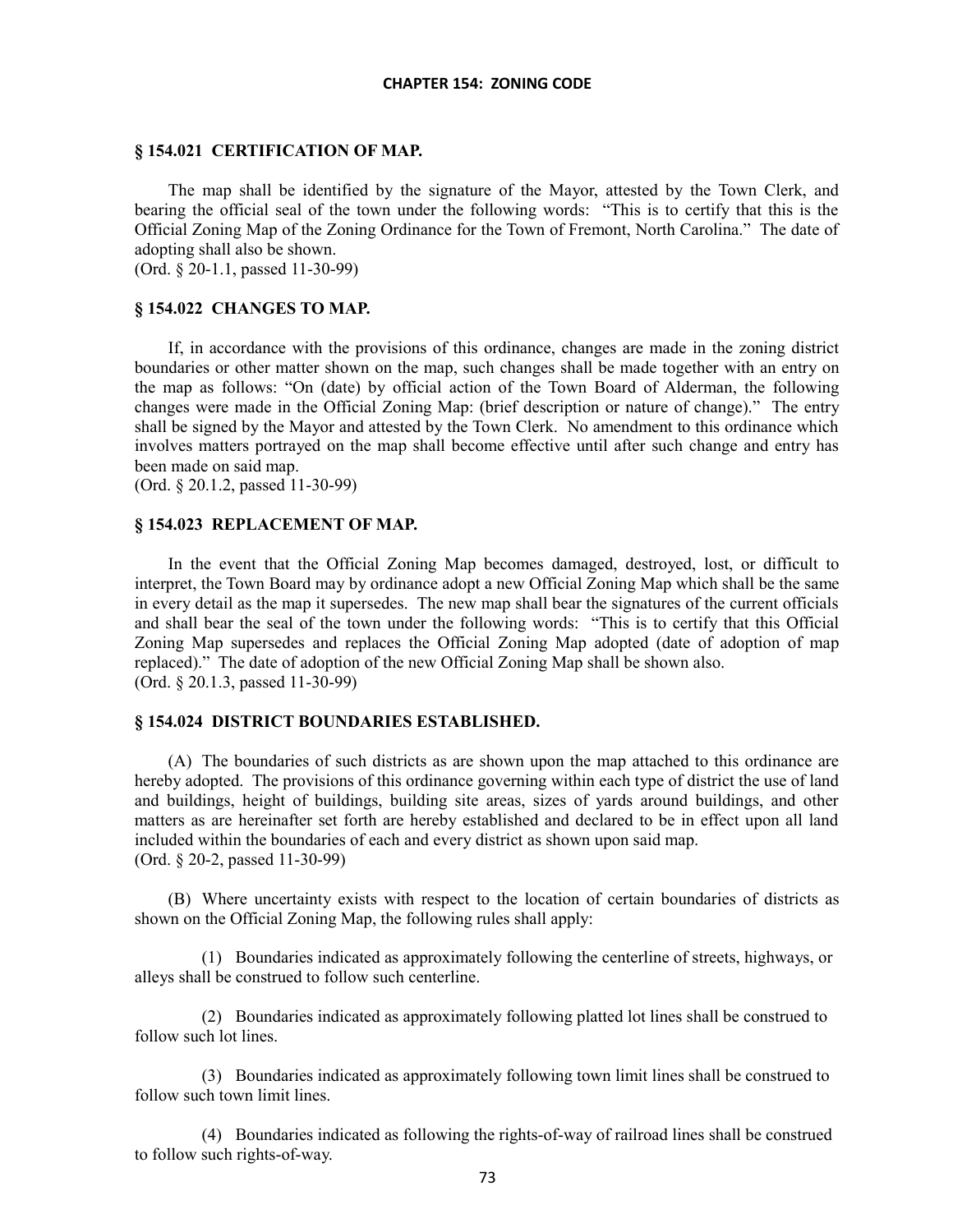(5) Boundaries indicated as approximately following the centerline of streams, rivers, canals, lakes, or other bodies of water shall be construed to follow such centerline.

(6) Distances not specifically indicated on the Official Zoning Map shall be determined by the scale of the map.

(7) Where physical and cultural features existing on the ground are at variance with those shown on the Official Zoning Map, the Board of Planning and Adjustment shall interpret the Zoning Map.

(Ord. § 20-3, passed 11-30-99)

## **§ 154.025 MAINTENANCE OF MAPS..**

(A) Zoning Map. Zoning district boundaries adopted pursuant to N.C.G.S. 160D shall be drawn on a map that is adopted or incorporated within a duly adopted development regulation. Zoning district maps that are so adopted shall be maintained for public inspection in the office of the clerk or such other office as specified in the development regulation. The maps may be in paper or a digital format approved by the Town.

(1) The Town adopts the most current version of the Army Corps of Engineer's Flood Insurance Rate Maps by reference

(2) These maps shall be maintained for public inspection as provided in the office of the clerk.

(B) Copies. Copies of the zoning district map may be reproduced by any method of reproduction that gives legible and permanent copies and, when certified by the clerk, shall be admissible into evidence and shall have the same force and effect as would the original map.

## *DISTRICTS ESTABLISHED*

### **§ 154.030 DISTRICT USE REGULATIONS.**

For the purposes of this ordinance, the town is hereby divided into the following use districts. (Ord. § 21, passed 11-30-99)

### **§ 154.031 RA—RESIDENTIAL AGRICULTURAL.**

(A) *Purpose.* The purpose of this district shall be to create an area in which residential and agricultural uses can be compatibly mixed, achieving a healthful living environment for the residents of the district and at the same time preventing the development of blight and slum conditions. This district is limited to those agricultural sections of the jurisdictional area in which the mixing of such uses has been found to be necessary and desirable and imposes adequate controls to ensure that highdensity residential development will not be detrimental to the neighborhood.

## (B) *Permitted uses.*

(1) Accessory buildings, provided there be no more than two non-farm buildings per lot.

(2) Bona fide farming operations and their customary appurtenances, except hog, livestock, and poultry facilities.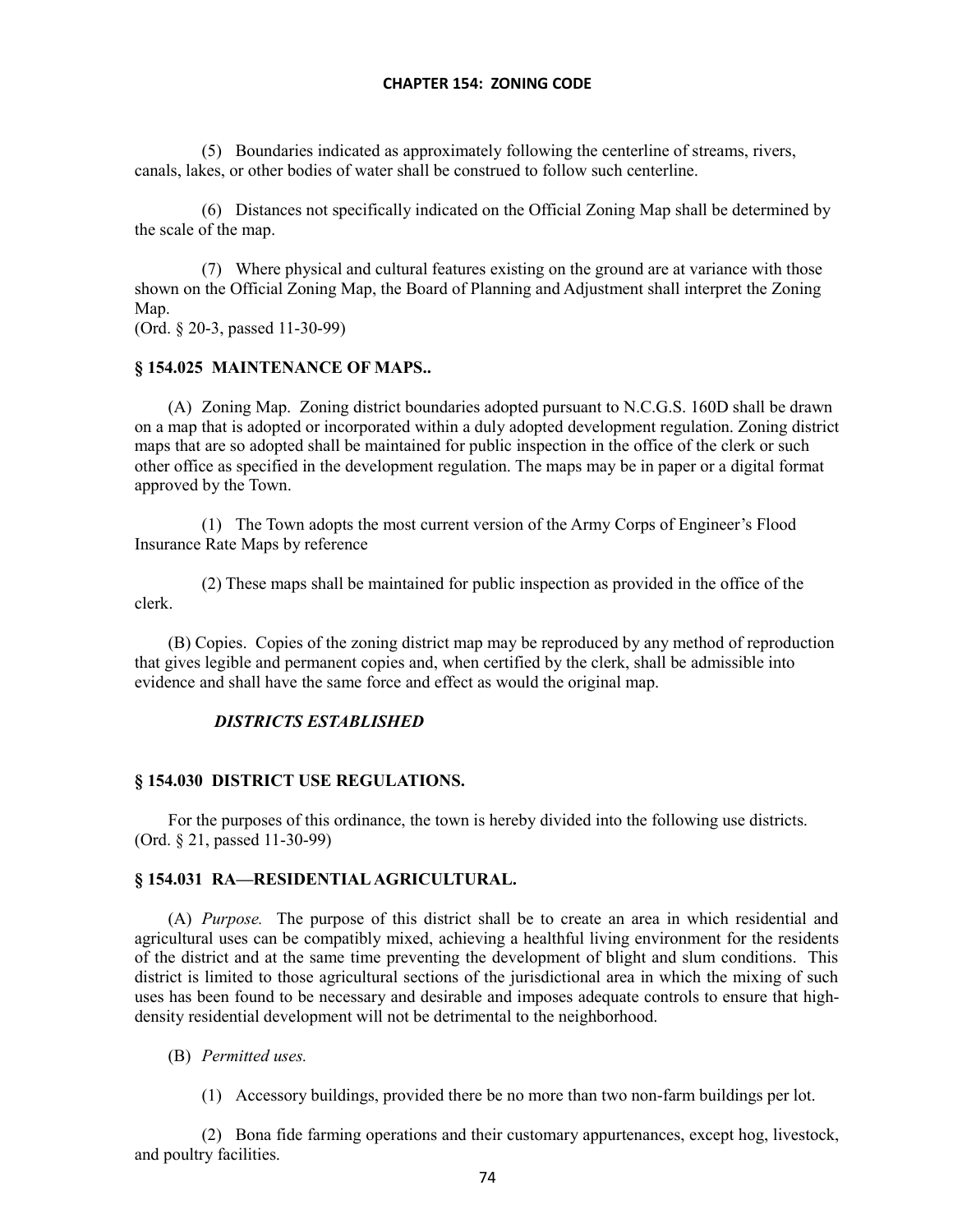(3) Any hog, livestock, or poultry facility may operate in conjunction with a bona fide farming operation provided that said facility shall be located 1,000 feet from any residence located beyond the property line if said residence exists before the hog, livestock, or poultry facility. However, if the hog, livestock, or poultry facility is constructed first, no residence shall be located within 1,000 feet of said facility if the residence is located beyond the property line unless a special use permit is authorized.

- (4) Cemeteries.
- (5) Churches.

(6) Family care homes, provided that no such home may be located within one-half mile radius of an existing family care home.

- (7) Forestry.
- (8) Home occupations, as defined in §§ 154.100 et seq.
- (9) Mobile/manufactured homes Class A and B.

(10) Public parks and playgrounds, community centers, athletic fields, clubs and lodges, golf courses, and swimming pools.

- (11) Public safety facilities, including fire, police, and rescue facilities.
- (12) Town-owned sewer lift stations and electric substations.
- (13) Single-family dwellings.
- (14) Two-family dwellings.

(C) *Special uses.* (See §§ 154.050 et seq. and 154.070 et seq. for regulations and conditions.)

- (1) Mobile classrooms.
- (2) Planned unit development.
- (3) Radio, television, telephone, and telecommunication facilities (commercial).
- (4) Schools, public and private

(5) Single-family dwellings or individual mobile homes to be located within 1,000 feet of an existing hog, livestock, or poultry facility.

- (6) Public utilities facilities.
- (7) Mufti-family dwellings.
- (8) Storage Facility.
- (9) Bed and Breakfast.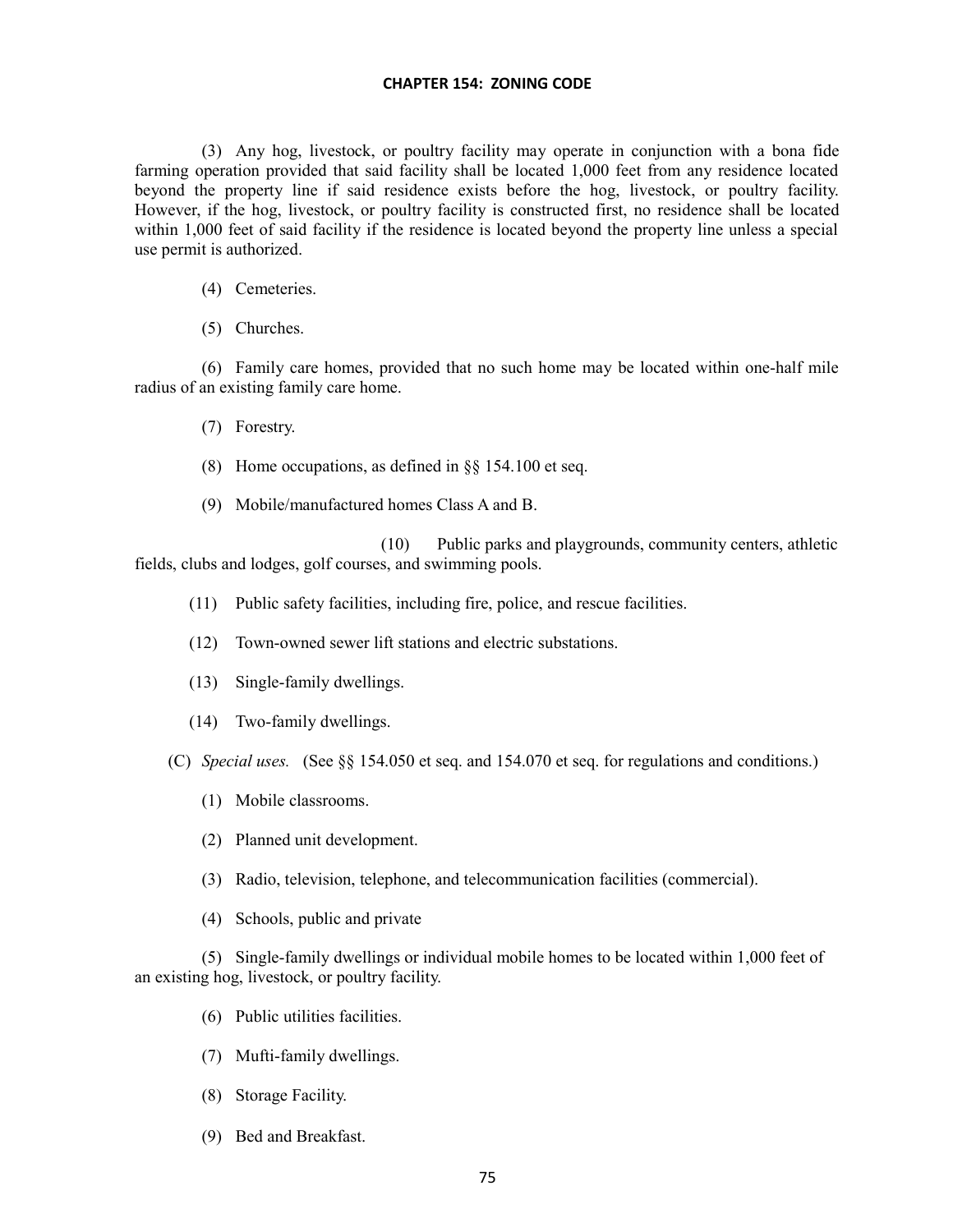- (D) *Dimensional requirements.*
	- (1) Minimum lot area:

| Single-family dwellings<br>with well and septic tank       | 20,000 square feet                                                     |
|------------------------------------------------------------|------------------------------------------------------------------------|
| Single-family dwellings<br>with off-site water or<br>sewer | 15,000 square feet                                                     |
|                                                            |                                                                        |
| Two-family dwellings                                       | 30,000 square feet                                                     |
| Mufti-family dwellings                                     | $10,000$ square feet;<br>3,500 square feet for<br>each additional unit |

# (2) Minimum lot size

|                | Width | $100$ feet                                                        |
|----------------|-------|-------------------------------------------------------------------|
| Residential    | Depth | $150$ feet                                                        |
|                | Width | $100$ feet                                                        |
| Nonresidential | Depth | 150 feet (excluding<br>public safety and<br>utilities facilities) |

(3) Minimum yard:

|                | Front | 30 feet                                                       |
|----------------|-------|---------------------------------------------------------------|
|                | Rear  | 30 feet                                                       |
| Residential    | Side  | 20 feet (on corner lots<br>street side same as<br>front yard) |
|                | Front | 35 feet                                                       |
| Nonresidential | Rear  | 40 feet                                                       |
|                |       |                                                               |

(4) Maximum building height: 35 feet.

(E) *Off-street parking and loading.* Off-street parking and loading shall be provided as required by §§ 154.225 et seq.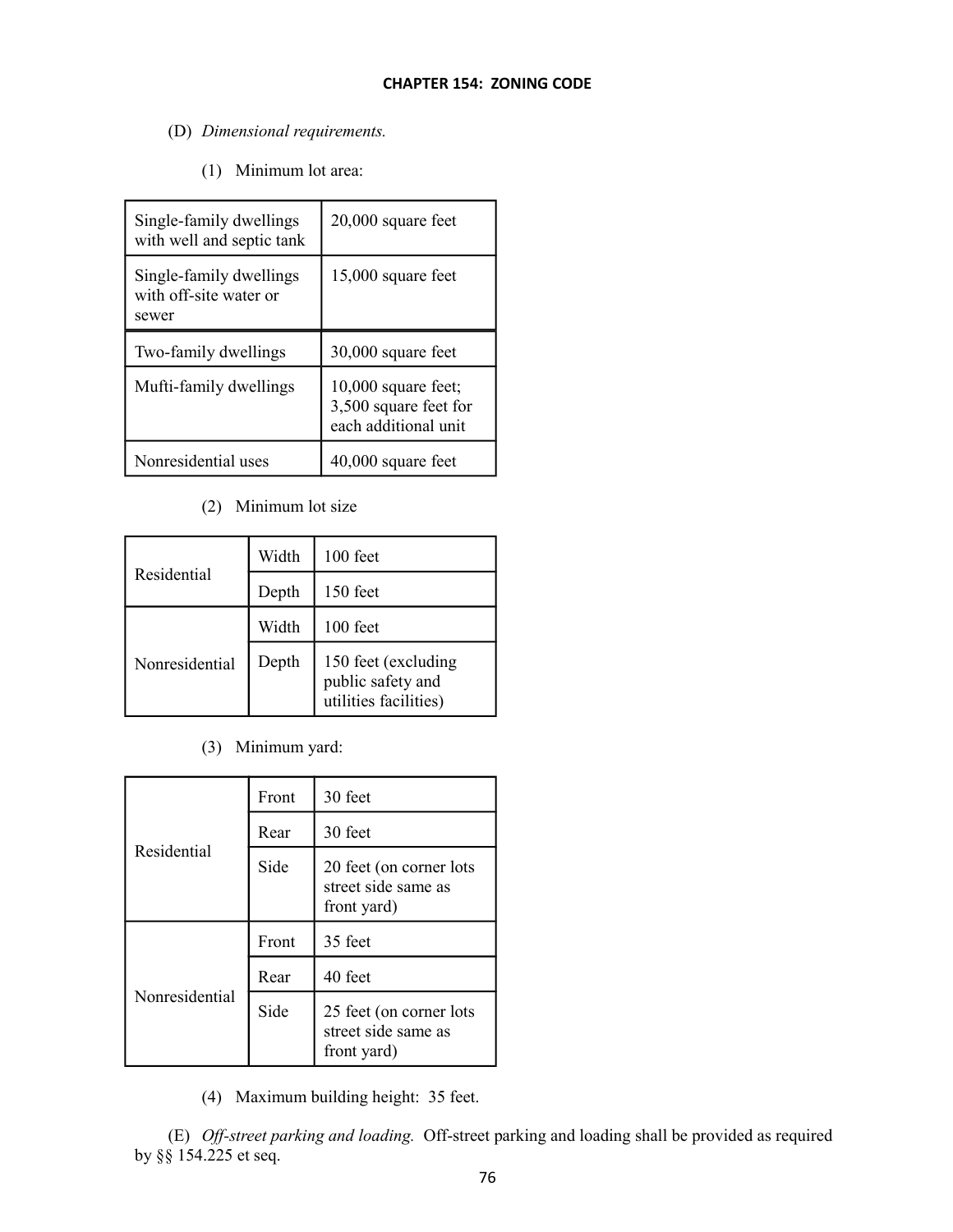(Ord. § 21-1, passed 11-30-99)

## **§ 154.032 R15—SINGLE-FAMILY RESIDENTIAL.**

(A) *Purpose.* The purpose of this district shall be to maintain a minimum lot size of 15,000 square feet and to allow for single-family dwellings and such other uses which would not be detrimental to this district in order to protect the property in this district from the depreciating effects of more densely developed residential uses.

(B) *Permitted uses.*

lot.

(1) Accessory buildings, provided there be no more than two non-agricultural buildings per

- (2) Churches.
- (3) Single-family dwellings.

(4) Family care homes, provided that no such home may be located within one-half mile radius of an existing family care home.

(5) Town-owned sewer lift stations and electric substations.

(6) Gardening, including sale and processing of products produced on the premises, excluding the raising of livestock, poultry, and other farm animals.

(C) *Special uses.* (See §§ 154.050 et seq. and 154.070 et seq. for regulations and conditions.)

- (1) Mobile classrooms.
- (2) Private recreation facilities.
- (3) Public recreation facilities and public safety facilities.
- (4) Planned unit development.
- (5) Schools, kindergartens, and elementary.
- (6) Public utilities facilities.
- (D) *Dimensional requirements.*
	- (1) Minimum lot area:

| Single-family dwellings   15,000 square feet |                      |
|----------------------------------------------|----------------------|
| Nonresidential uses                          | $40,000$ square feet |

(2) Minimum lot size:

| Residential | Width | 100 feet |  |
|-------------|-------|----------|--|
|-------------|-------|----------|--|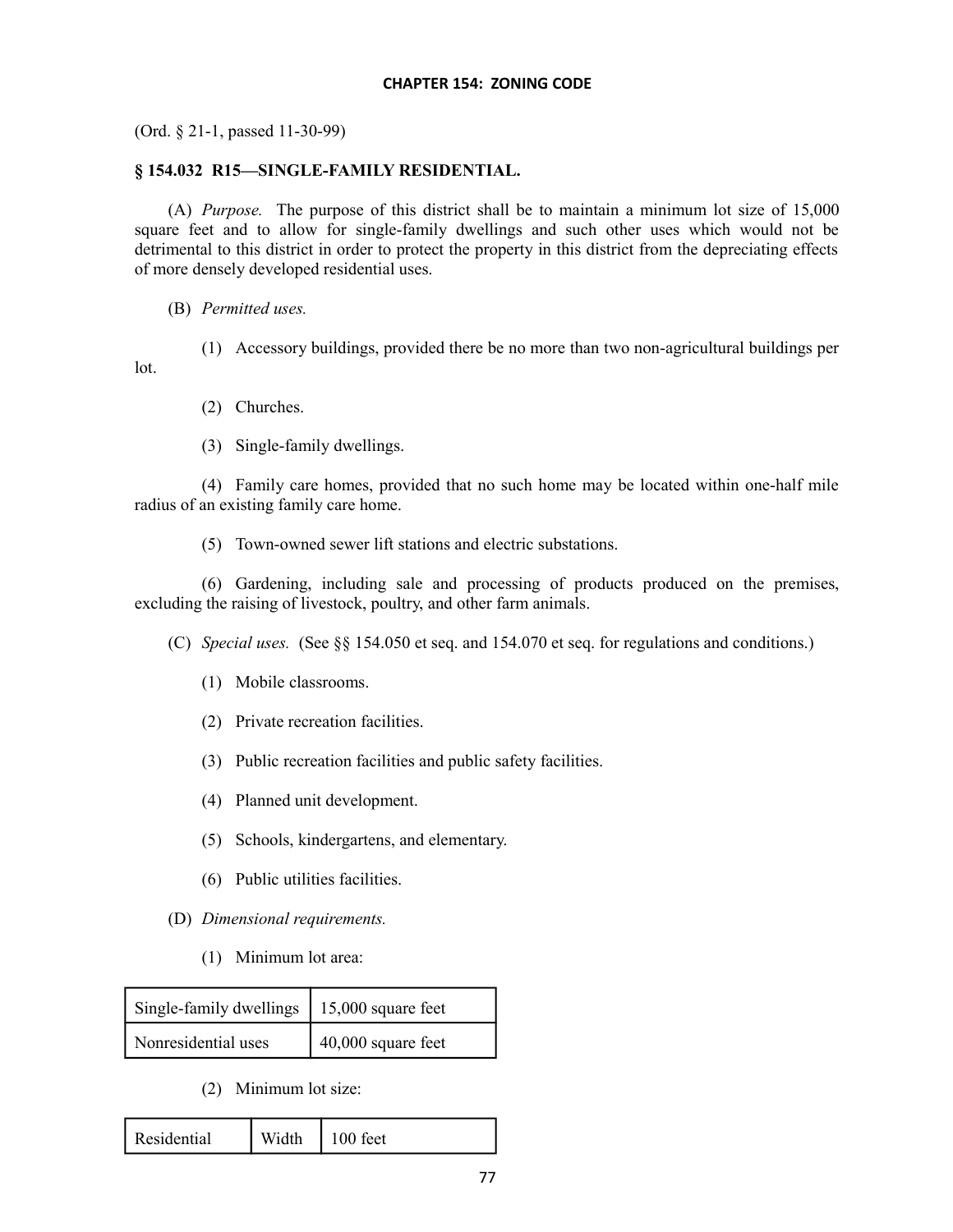|                | Depth | $150$ feet |
|----------------|-------|------------|
|                | Width | $150$ feet |
| Nonresidential | Depth | 200 feet   |

(3) Minimum yard:

|                | Front | 30 feet                                                       |
|----------------|-------|---------------------------------------------------------------|
|                | Rear  | 25 feet                                                       |
| Residential    | Side  | 12 feet (on corner lots<br>street side same as<br>front yard) |
|                | Front | 30 feet                                                       |
|                |       |                                                               |
| Nonresidential | Rear  | 30 feet                                                       |

(4) Maximum building height: 35 feet.

(E) *Off-street parking and loading.* Off-street parking and loading shall be provided as required by §§ 154.225 et seq.

(Ord. § 21-2, passed 11-30-99) (Rev. 2-15-22)

## **§ 154.033 R10—RESIDENTIAL DISTRICT.**

(A) *Purpose.* The purpose of this district shall be to provide for a compatible mixture of singlefamily and two-family dwellings to ensure that development will maintain the residential character of the neighborhood.

(B) *Permitted uses.*

(1) Accessory buildings, provided that there be no more than two non-agricultural buildings per lot.

(2) Gardening, including sale and processing of products produced on the premises, excluding the raising of livestock, poultry, and other farm animals.

- (3) Churches.
- (4) Single-family and two-family dwellings.

(5) Family care homes, provided that no such home may be located within onehalf mile radius of an existing family care home.

(6) Home occupations, as defined in  $\S$ § 154.100 et seq.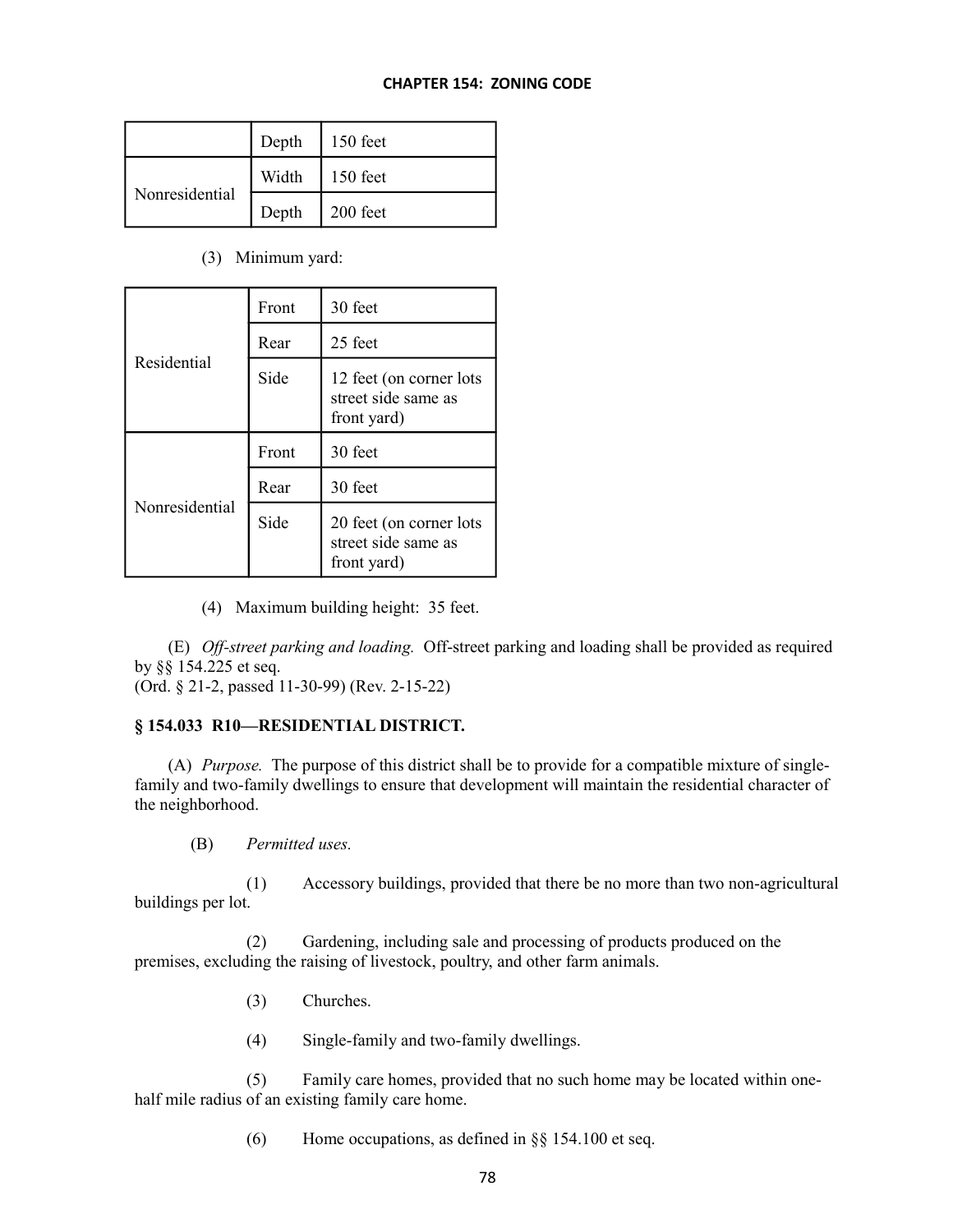- (7) Public park and recreation facilities.
- (8) Public safety facilities and town-owned sewer lift stations and electric substations.

(C) *Special uses.* (See §§ 154.050 et seq. and 154.070 et seq. for regulations and conditions.)

- (1) Bed and breakfast dwellings.
- (2) Cemeteries.
- (3) Clubs, lodges, fraternal organizations.
- (4) Funeral homes.
- (5) Mobile classrooms.
- (6) Planned unit development.
- (7) Private recreation facilities.
- (8) Public utilities facilities.
- (9) Schools, nursery, kindergartens, and elementary.
- (10) Transitional Housing for medical and/or psychiatric care
- (D) *Dimension requirements.*
	- (1) Minimum lot area:

| Single-family dwellings | $10,000$ square feet |
|-------------------------|----------------------|
| Two-family dwellings    | 15,000 square feet   |
| Nonresidential uses     | $20,000$ square feet |

(2) Minimum lot size:

|                | Width | 65 feet  |
|----------------|-------|----------|
| Residential    | Depth | 125 feet |
|                | Width | 80 fee   |
| Nonresidential | Depth | 150 feet |

(3) Minimum yards: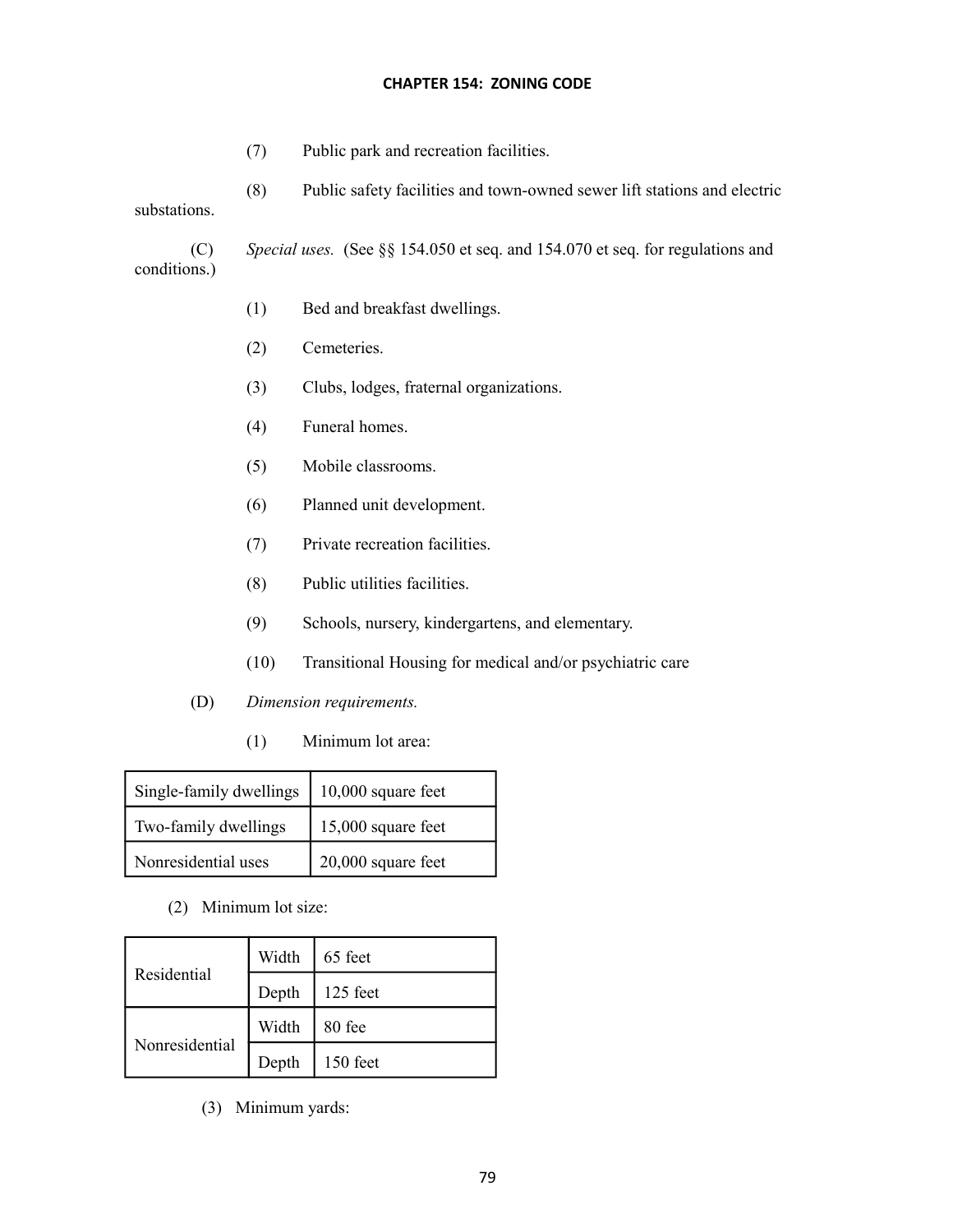|                | Front | 25 feet                                                       |
|----------------|-------|---------------------------------------------------------------|
|                | Rear  | 25 feet                                                       |
| Residential    | Side  | 10 feet (on corner lots<br>street side same as<br>front yard) |
|                |       |                                                               |
|                | Front | 30 feet                                                       |
| Nonresidential | Rear  | 30 feet                                                       |

(4) Maximum building height: 35 feet.

(E) *Off-street parking and loading.* Off-street parking and loading shall be provided as required by §§ 154.225 et seq.

(Ord. § 21-3, passed 11-30-99) (Rev. 2-15-22)

# **§ 154.034 R-6—RESIDENTIAL DISTRICT.**

(A) *Purpose.* The purpose of this district shall be to provide an area where single-family dwellings on existing small lots can be compatibility mixed with two-family and multi-family dwellings by requiring adequate controls to ensure that high density residential development will not be detrimental to the neighborhood. Additional small development will be discouraged.

(B) *Permitted uses.*

- (1) Accessory buildings, provided that there be no more than two such buildings per lot.
- (2) Churches.
- (3) Single-family and two-family dwellings.

(4) Family care homes, provided that no such home may be located within one-half mile radius of an existing family care home.

- (5) Home occupations.
- (6) Public park and recreation facilities.
- (7) School, nursery, kindergarten, and elementary.

(8) Agriculture, including sale and processing of products produced on the premises, excluding the raising of livestock, poultry and other farm animals

(9) Town-owned sewer lift stations and electric substations.

(10) Mobile/manufactured homes Class A and B.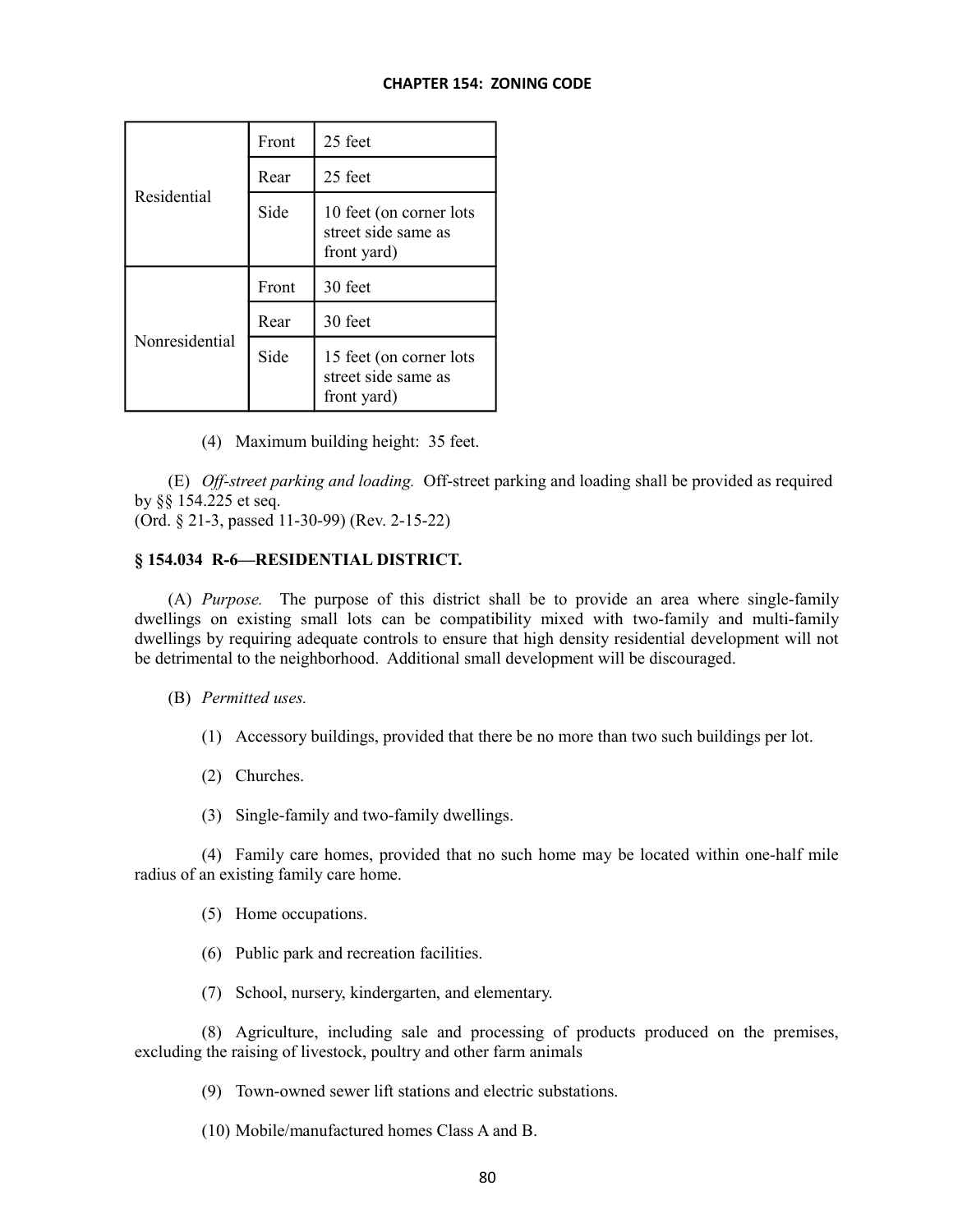- (C) *Special uses.* (See §§ 154.050 et seq. and 154.070 et seq. for regulations and conditions.)
	- (1) Club, lodges, fraternal organizations.
	- (2) Mobile classroom.
	- (3) Mobile/manufactured homes Class A and B.
	- (4) Private recreation facilities.
	- (5) Rooming, tourist, and boarding homes.
	- (6) Dwellings, multi-family.
	- (8) Planned unit development.
	- (9) Public safety facilities.
	- (10) Medical clinics
- (D) *Dimensional requirements.*
	- (1) Minimum lot area:

| Single-family dwellings | 6,000 square feet                                                    |
|-------------------------|----------------------------------------------------------------------|
| Two-family dwellings    | $10,000$ square feet                                                 |
| Multi-family            | 10,000 square feet;<br>3,500 square feet for<br>each additional unit |
| Nonresidential uses     | $20,000$ square feet                                                 |

(2) Minimum lot size:

|                | Width | 50 feet    |
|----------------|-------|------------|
| Residential    | Depth | $120$ feet |
|                | Width | 100 feet   |
| Nonresidential | Depth | 200 feet   |

(3) Minimum yards

| Residential |      | Front 20 feet   |
|-------------|------|-----------------|
|             | Rear | $\vert$ 25 feet |
|             | Side | $\vert$ 10 feet |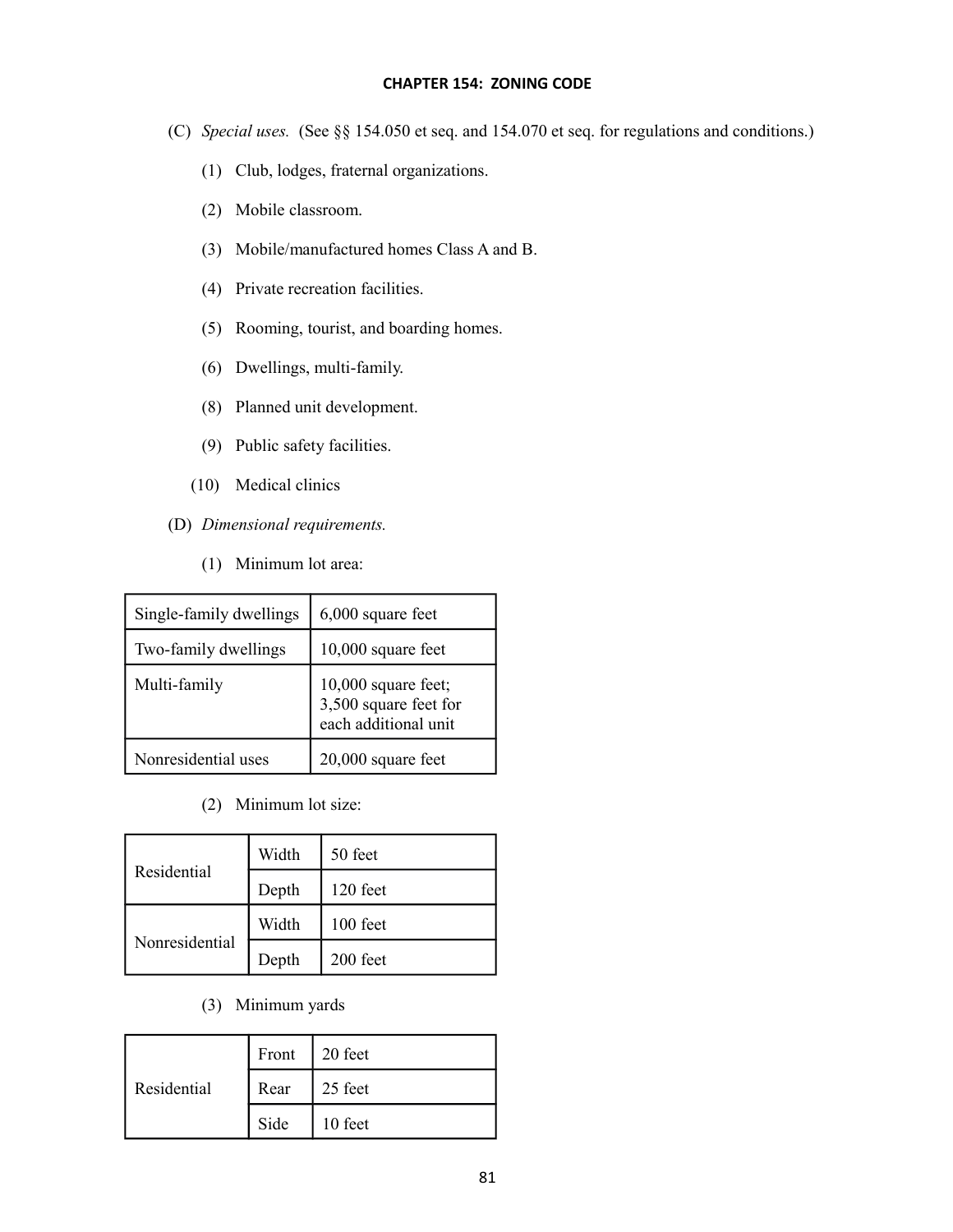| Nonresidential | Front | 30 feet                                                    |
|----------------|-------|------------------------------------------------------------|
|                | Rear  | 30 feet                                                    |
|                | Side  | 15 feet (corner lots<br>street side same as front<br>yard) |

(4) Maximum building height: 35 feet.

(E) *Off-street parking and loading.* Off-street parking and loading shall be provided as required by §§ 154.225 et seq.

(Ord. § 21-4, passed 11-30-99; Am. Ord. passed 2-22-00) (Rev. 2-15-22)

## **§ 154.035 MH—MOBILE/MANUFACTURED HOME PARK.**

(A) *Purpose.* The purpose of this district shall be to provide space for the development of mobile/ manufactured home parks which incorporate good design to ensure a healthful living environment for its residents and the surrounding neighborhood. All mobile/manufactured home parks must comply with the provisions in  $\S$  154.120 et seq., mobile/ manufactured home park regulations.

(B) *Permitted uses.*

- (1) Accessory buildings, provided that there be no more than two such buildings per lot.
- (2) Churches.
- (3) Single-family and two-family dwellings.

(4) Family care homes, provided that no such home may be located within one-half mile radius of an existing family care home.

(5) Home occupations.

(6) Mobile/manufactured homes, Class A and B, provided that only one mobile/manufactured home per lot shall be allowed.

(7) Mobile/manufactured home park, providing it meets requirements set forth in §§ 154.120 et seq.

- (8) Public recreation facilities.
- (9) Schools, kindergartens.
- (10) Town-owned sewer lift stations and electric substations.

(C) *Special uses.* (Sec §§ 154.050 et seq. and 154.070 et seq. for regulations and conditions.)

- (1) Mobile classrooms.
- (2) Private recreation facilities.
- (3) Planned unit development.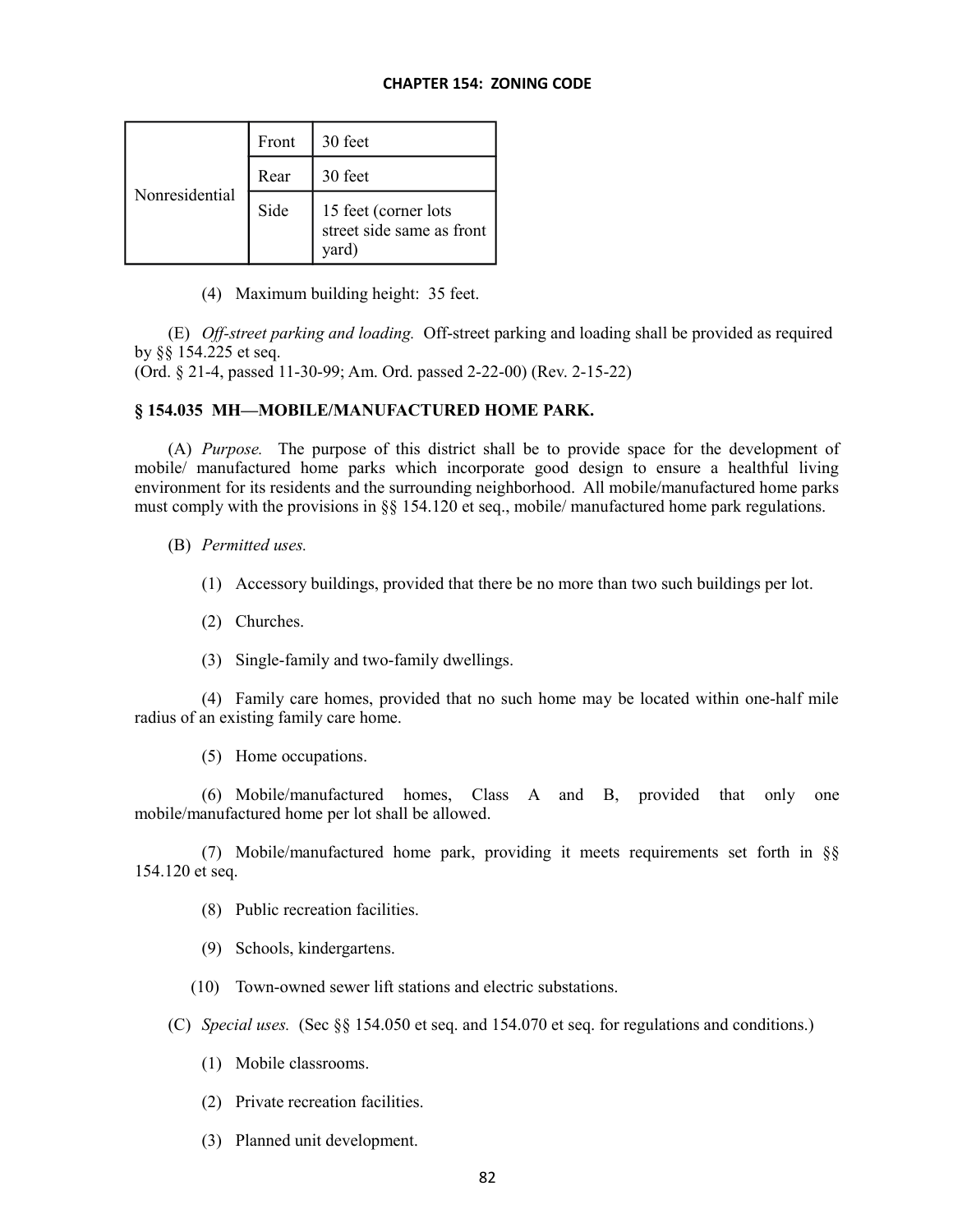- (4) Public safety facilities.
- (5) Public utilities facilities.
- (D) *Dimensional requirements.*
	- (1) Minimum space area:

| Single-family dwellings                | 10,000 square feet   |
|----------------------------------------|----------------------|
| Two-family dwellings                   | 15,000 square feet   |
| Mobile/manufactured<br>home dwelling   | $10,000$ square feet |
| Mobile/manufactured<br>home park three | 3 acres              |
| Nonresidential uses                    | 20,000 square feet   |

(2) Minimum lot size:

|                | Width | 65 feet    |
|----------------|-------|------------|
| Residential    | Depth | $125$ feet |
|                | Width | 80 feet    |
| Nonresidential | Depth | 150 feet   |

(3) Minimum yards:

|             | Front | 25 feet                                                       |
|-------------|-------|---------------------------------------------------------------|
|             | Rear  | 25 feet                                                       |
| Residential | Side  | 10 feet (on corner lot,<br>street side same as<br>front yard) |

- (4) Mobile/manufactured home park—space requirements:
	- (a) 6,000 square feet per space
	- (b) Space width, 50 feet at street line
	- (c) 5 mobile/manufactured homes per gross acre
- (5) Setbacks for individual mobile/ manufactured homes:
	- (a) 40 feet from any state road or town street-right-of-way.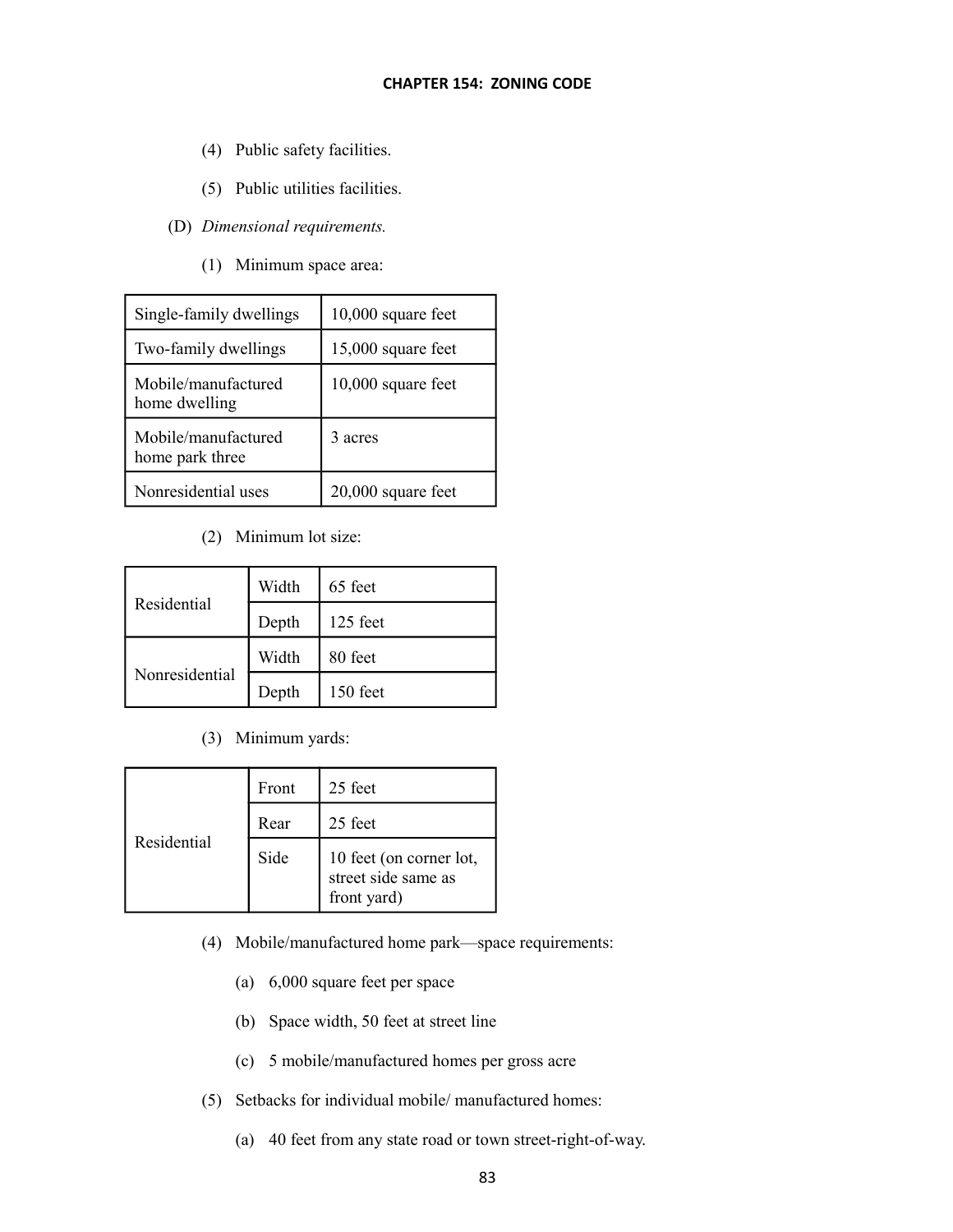- (b) 30 feet from all exterior boundary of the park.
- (c) 20 feet from any mobile/ manufactured home.
- (d) 20 feet from any internal street in the park.
- (6) Minimum yards for individual mobile/manufactured homes:

| Front | 30 feet                                                  |
|-------|----------------------------------------------------------|
| Rear  | 30 feet                                                  |
| Side  | 15 feet (on comer lot street side same<br>as front yard) |

(7) Maximum building height: 35 feet

(E) *Off-street parking and loading.* Off-street parking and loading shall be provided as required by §§ 154.225 et seq.

(Ord. § 21-5, passed 11-30-99) (Rev. 2-15-22)

## **§ 154.0355 COMMUNITY BUSINESS DISTRICT**

(A) *Purpose.* The purpose of this district shall be to provide for the sustainable development of the Town of Fremont, by facilitating interspersed, light impact business uses in proximity to residential neighborhoods. In order to maintain the solitude associated with living in a residential neighborhood, as well as to protect the health, safety and welfare of nearby residents, businesses operating in the district shall limit their hours of operations. All businesses operating in the district shall not open to the public, earlier that 6:00 a.m. and shall close no later than 10:00 p.m.

- (B) *Permitted Uses.*
	- (1) Mobile Businesses/Temporary Businesses
	- (2) Restaurants (alcohol sales excluded)
	- (3) Food and Grocery Stores
	- (4) Convenience Stores (no gasoline sales)
	- (5) Beauty and Barber Shops
	- (6) Civic Clubs and Organizations
	- (7) Open Farmers Markets

## (C) *Dimensional Requirements.*

- (1) Minimum Lot Area: None.
- (2) Minimum Lot Size: None.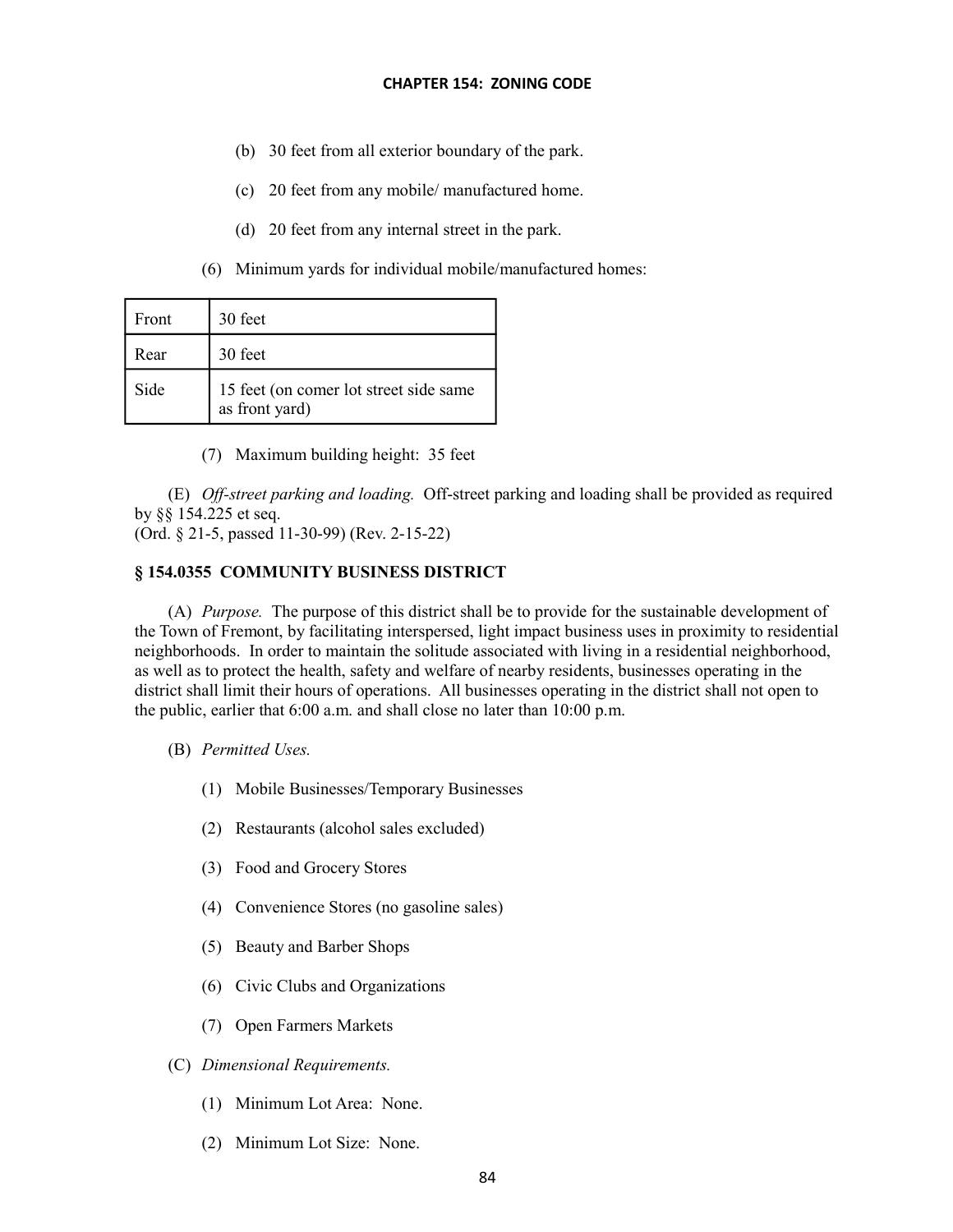- (3) Maximum Yards: None.
- (4) Maximum Building Height: 35 Feet.

(D) *Off-Street Parking and Loading.* Off-Street parking and loading shall be provided as required by § 154.225 et seq. (Ord. passed 11-12)

#### **§ 154.036 GB—GENERAL BUSINESS.**

(A) *Purpose.* The purpose of this district shall be to provide for, enhance, and protect shopping facilities in the General Business District.

- (B) *Permitted uses.*
	- (1) ABC Stores.
	- (2) Automobile repair service.
	- (3) Automobile service stations, including self-service gas pumps.
	- (4) Banks.
	- (5) Beauty and barber shops.
	- (6) Cabinet shops.
	- (7) Churches.
	- (8) Drug stores.
	- (9) Feed and grain sales and storage.
	- (10) Florist and gift shops.
	- (11) Food and grocery stores.
	- (12) Fraternal organizations.
	- (13) Funeral homes.
	- (14) Motels.
	- (15) Jewelry and watch repair.
	- (16) Offices for business and professional services.
	- (17) Public buildings and use.
	- (18) Restaurants.

(19) Sales, retail, including auction houses, sporting goods store, baked goods, bicycles, books, cameras, candy, clothing, cosmetics, pharmaceuticals, fabric, flowers, furniture, gardening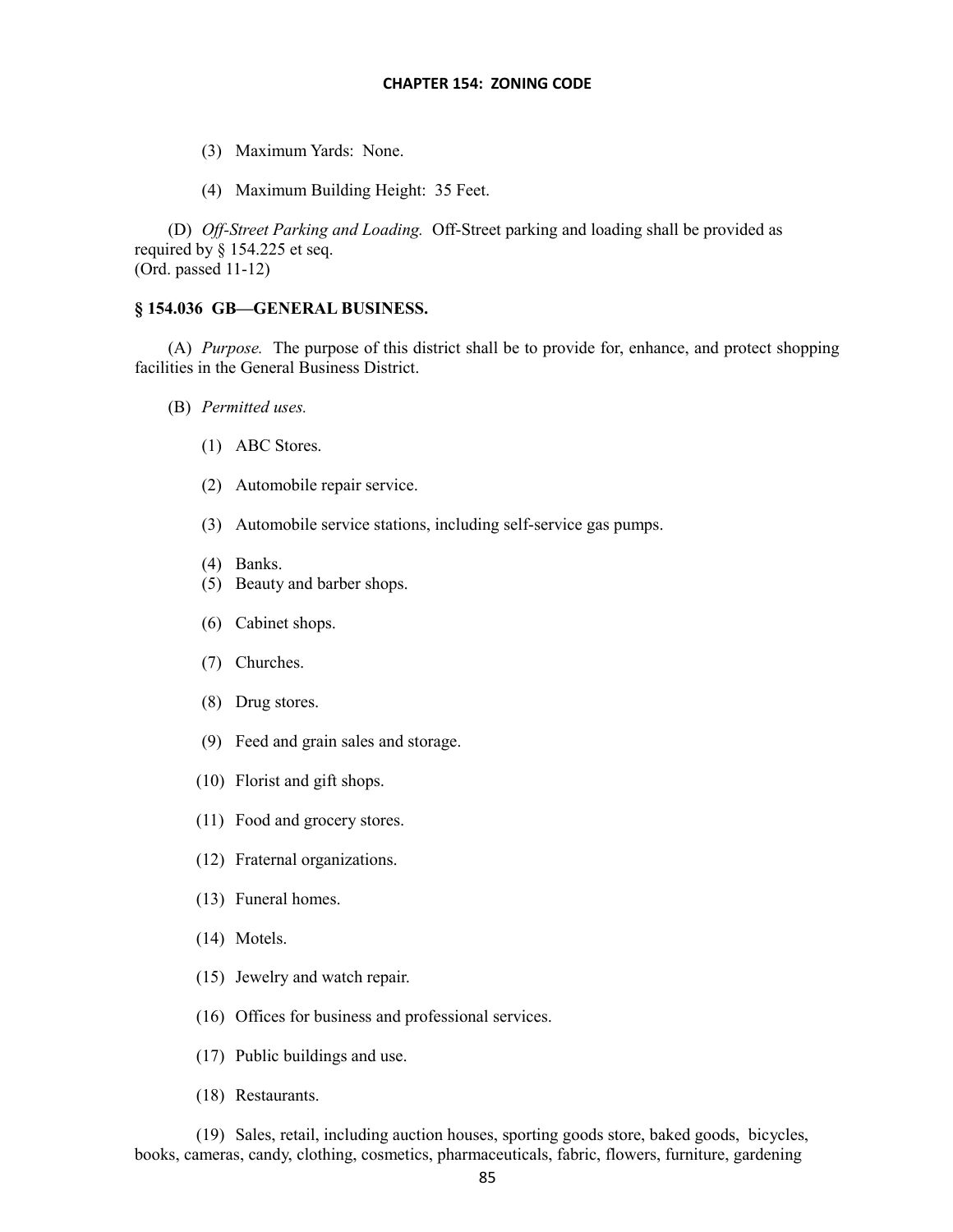supplies, gifts, groceries, hardware, feed and seed, hobby supplies, household appliances, ice cream, jewelry, lawn mowers, magazines, newspaper, notions, office supplies, pawn shops, pets, shoes, electronics, toys, watches, and similar goods. (Nothing herein shall be interpreted to include a massage parlor, escort service, any adult business, adult entertainment, or other sexually oriented business, all of which are not permitted.)

(20) Services, including beauty and barber shops, car washes, caterers, locksmiths, gunsmiths, laundromats, photographers, reducing salons, and repair shops for shoes, small appliances and watches. (Nothing herein shall be interpreted to include a massage parlor, escort service, any adult business, adult entertainment, or other sexually oriented business, all of which are not permitted.)

(21) Medical clinics.

(22) Multi- and single- family dwellings, subject to the following requirements:

(a) Minimum non-ground level building floor area of 800 square feet per residential

unit;

(b) All residential usage shall be on second floor or higher levels of buildings;

(c) All ground floor space shall be developed for commercial, non-residential uses, as permitted in the central business district;

(d) If a building permit obtained for exterior renovation, no renovation shall proceed until any plastic, aluminum or other metal system covering the original exterior of the building is removed;

(e) The building exterior shall be restored to its original appearance as closely as reasonably possible;

(f) Existing door or window openings shall not be closed, or shall unique architectural features (as defined by the Secretary of the *Interior's Standards for Rehabilitating Historic Buildings*) such as cornices, mid-cornices and window surroundings be removed, except to be replaced with elements of like design; and

(g) If metal canopies are retained, at least the visible edges must be covered with canvas; new canopies or awnings shall be made of canvas or plans for projects which qualify for and have been certified eligible for an investment tax credit, as defined by **§**251 of the Tax Reform Act of 1986 (IRC §§ 46 and 48).

(23) Special exceptions.

Dwellings, upon findings by the Board of Planning and Adjustments that:

(a) Residential use of the property will not adversely affect the district by occupying commercial land needed for the district's economic vitality; and

(b) Residential use of the property will either assist the economic health of the district by providing consumer support or will help maintain a significant historical or architectural resource.

(c) Off-street parking and loading will be at the rear of building in designated parking spaces or parking lot.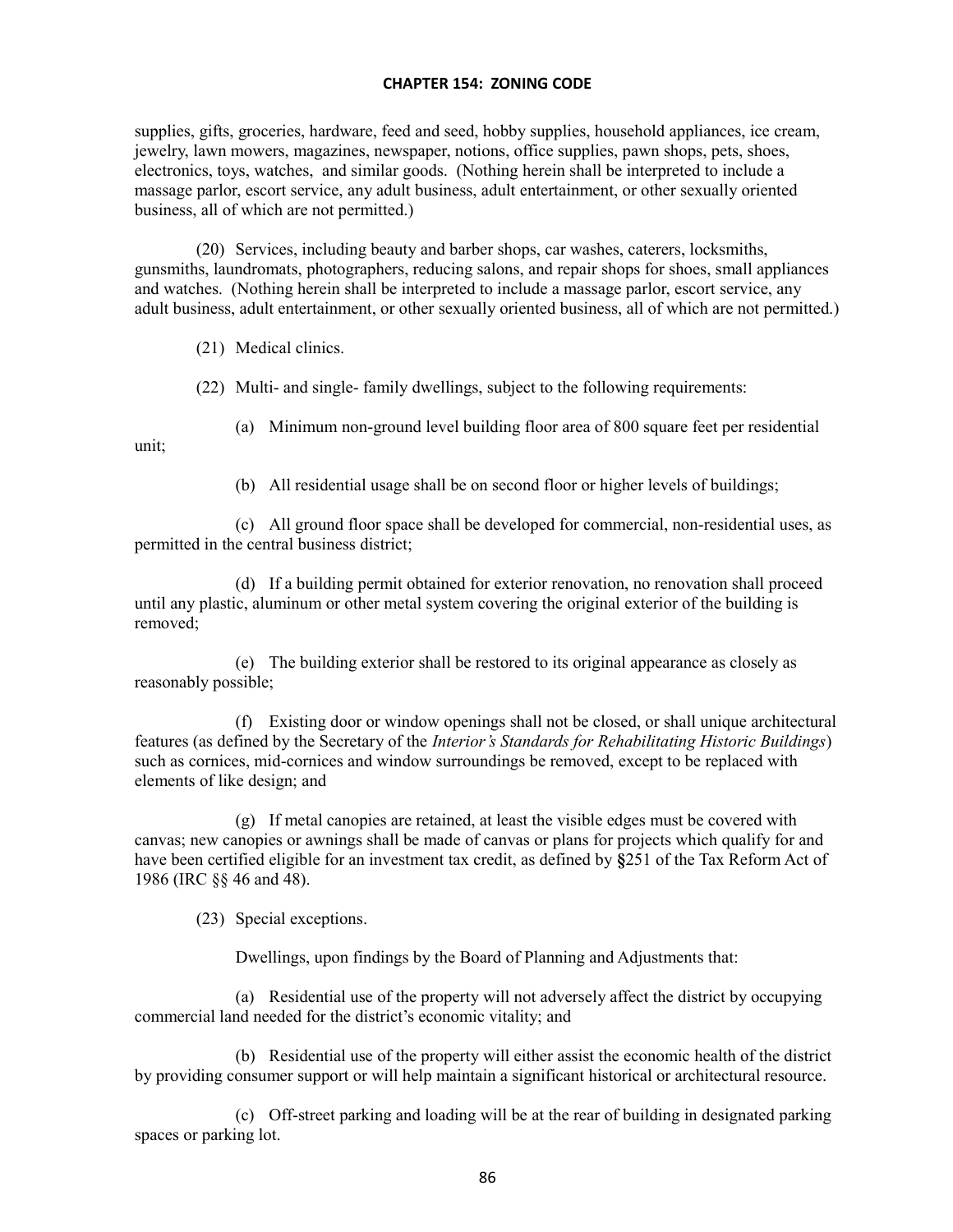- (d) Apartment entrances will be at rear of building by staircase or elevator.
- (C) *Dimensional requirements.*
	- (1) Minimum lot area: None.
	- (2) Minimum lot size: None.
	- (3) Maximum yards: None.
	- (4) Maximum building height: 35 feet.

(D) *Off-street parking and loading.* Off-street parking and loading shall be provided as required by §§ 154.225 et seq.

(E) *Special Uses.*

(1) Internet Cafés (Ord. Revised 5-15-12) (Ord. § 21-6, passed 11-30-99) (Ord. Revised 7-19-16)

## **§ 154.037 HB—HIGHWAY BUSINESS.**

(A) *Purpose.* The purpose of this district shall be to provide for and encourage the proper grouping and development of roadside uses which will best accommodate the needs of the motoring public, the reduction of highway congestion and hazard, and the minimization of blight.

- (B) *Permitted uses.*
	- (1) Agriculture supply sales.
	- (2) ABC stores.
	- (3) Animal hospital.
	- (4) Apparel sales.
	- (5) Automobile parts sales, new only.
	- (6) Automobile repair service.
	- (7) Automobile sales.
	- (8) Automobile service stations, including self-service gas pumps and car wash.
	- (9) Banks.
	- (10) Beauty and barber shops.
	- (11) Building supply sales.
	- (12) Cabinet shops.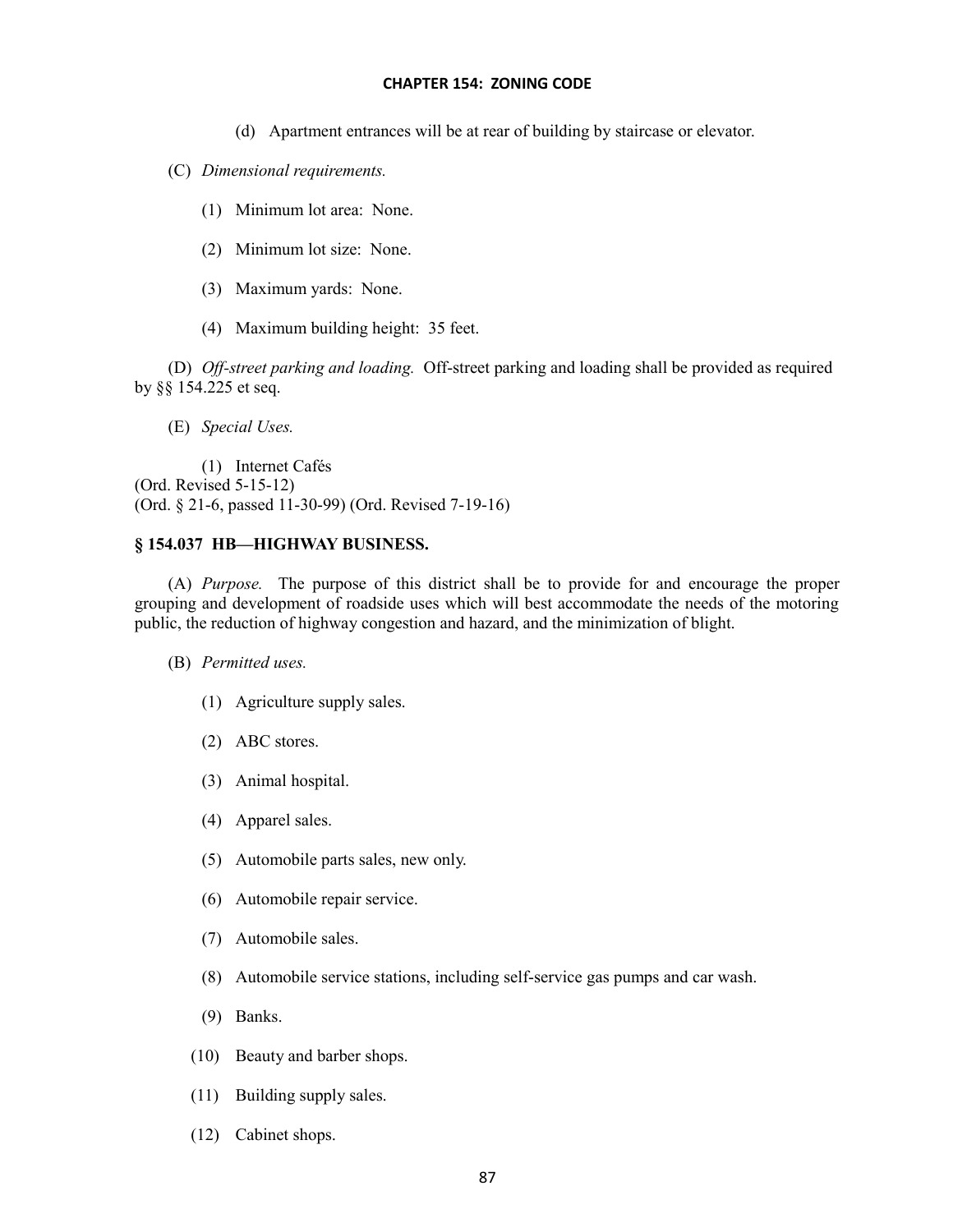- (13) Churches.
- (14) Department store.
- (15) Drug stores.
- (16) Dry cleaners and laundries.
- (17) Electrical appliance sales and services.
- (18) Feed and grain sales and storage.
- (19) Florist and gift shops.
- (20) Food and grocery stores.
- (21) Fraternal organizations.
- (22) Funeral homes.
- (23) Furniture sales.
- (24) Hardware stores.
- (25) Jewelry and watch repair.
- (26) Medical clinics.
- (27) Motels.
- (28) Offices for business and professional services.
- (29) Private storage facilities (mini-warehouses).
- (30) Public buildings and uses.
- (31) Restaurants.

(32) Sales, retail, including auction houses, baked goods, bicycles, books, cameras, candy, clothing, cosmetics, pharmaceuticals, fabric, flowers, furniture, gardening supplies, gifts, groceries, hardware, feed and seed, hobby supplies, household appliances, ice cream, jewelry, lawn mowers, magazines, newspaper, notions, office supplies, pawn shops, pets, shoes, electronics, toys, watches and similar goods. (Nothing herein shall be interpreted to include a massage parlor, escort service, any adult business, adult entertainment or other sexually oriented business, all of which are not permitted.)

(33) Services, including beauty and barber shops, car washes, caterers, locksmiths, gunsmiths, laundromats, photographers, reducing salons, and repair shops for shoes, small appliances and watches. (Nothing herein shall be interpreted to include a massage parlor, escort service, any adult business, adult entertainment or other sexually oriented business, all of which are not permitted.)

- (C) *Special uses.* (See §§ 154.050 et seq. and 154.070 et seq. for regulations and conditions.)
	- (1) Radio, television, telephone, and telecommunication facilities (commercial).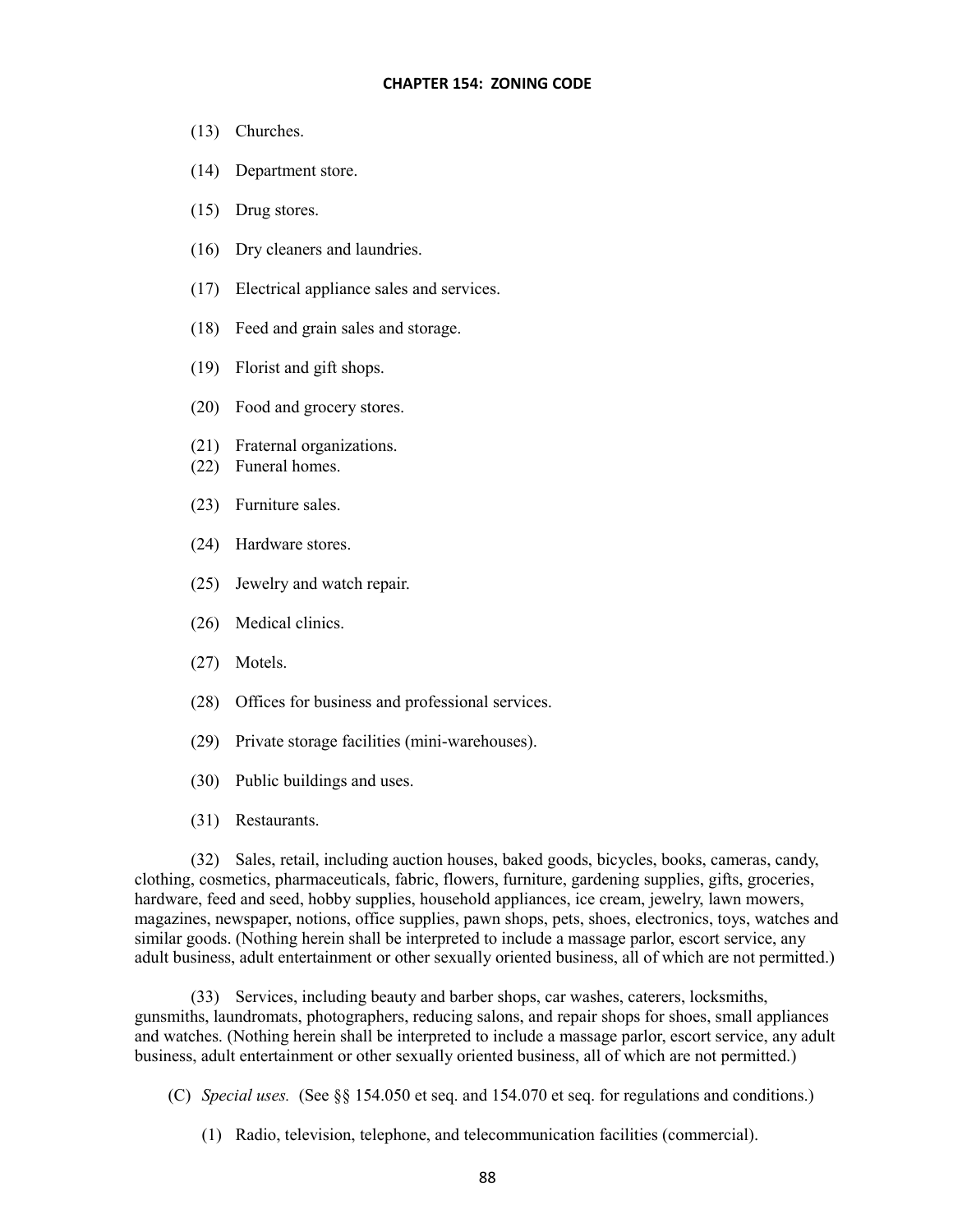- (2) Public utilities facilities.
- (D) *Dimensional requirements.*
	- (1) Minimum lot area: 10,000 square feet.
	- (2) Minimum lot size:

| Width | 80 feet  |
|-------|----------|
| Depth | 125 feet |

(3) Minimum yards:

| Front | 25 feet                                               |
|-------|-------------------------------------------------------|
| Rear  | 25 feet                                               |
| Side  | 10 feet (on corner lots street same as<br>front yard) |

(4) Maximum building height: 35 feet. (Ord. § 21-7, passed 11-30-99)

(E) *Off-street parking and loading.* Off-street parking and loading shall be provided as required by §§ 154.225 et seq. (Ord. § 21-8, passed 11-30-99)

## **§ 154.038 LI—LIGHT INDUSTRIAL DISTRICT.**

(A) *Purpose.* The purpose of this district shall be to create and protect areas for industrial uses permitted in this district.

(B) *Permitted uses.*

(1) Agricultural and horticultural crops or emblements and other products planted, cultivated, harvested, raised, produced, processed, and/or grown on or from the land or soil, for sale or otherwise, **but excluding the following enumerated uses which are not permitted**:

- (a) Business or commercial hog or swine operations or parlors;
- (b) Business or commercial chicken houses;
- (c) Business or commercial turkey houses;
- (d) Business or commercial stables for keeping horses, cows, and other animals;

(e) Any livestock operations or business enterprises involving the breeding, raising, keeping, feeding, and selling of domestic or wild animals for business or commercial purposes or for profit; and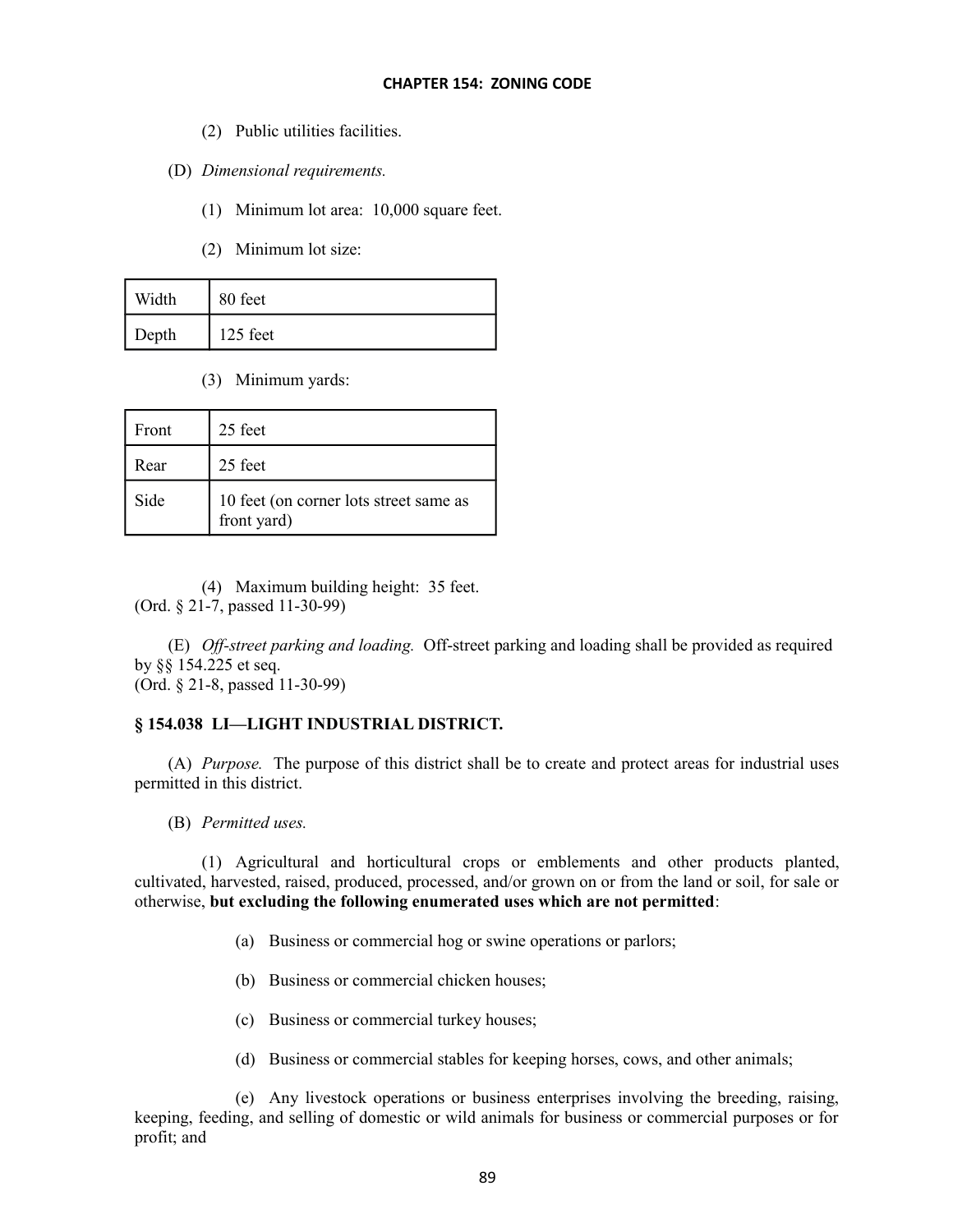(f) The breeding, raising, keeping, feeding and selling of poultry, fowls and birds, domestic or wild, for business or commercial purposes or for profit. (The breeding, raising, keeping and feeding of domestic animals, fowls, poultry and birds, including without limiting the generality thereof, hogs, swine, cows, sheep, chickens, turkeys, geese, ducks, and the like for personal use or consumption by the owners, tenants, lessees, and/or occupants of the land is permitted.

- (2) Agriculture supply sales.
- (3) Automobile service stations, car washes, and self-service gas stations.
- (4) Automobile parking lots.
- (5) Boat sales and service.
- (6) Cabinet, woodworking, and upholstery shops.
- (7) Cemeteries.
- (8) Feed and grain sales and storage.
- (9) Fertilizer sales and storage.
- (10) Hardware store.
- (11) Lumber and building supply sales.
- (12) Manufacturing and processing of:
	- (a) Electrical equipment;
	- (b) Fabricated metal products;
	- (c) Food and kindred products;
	- (d) Lumber and wood products;
	- (e) Medical supplies;
	- (f) Paper products;
	- (g) Plastic products;
	- (h) Printing, publishing, and allied industries;
	- (i) Professional, scientific, photo-graphic, and optical goods;
	- (j) Stone, clay, glass, and concrete products; and
	- (k) Textiles, finishing, weaving, and dyeing.
- (13) Mobile offices, provided that the requirements of  $\S$  154.037 are met.
- (14) Public buildings and use.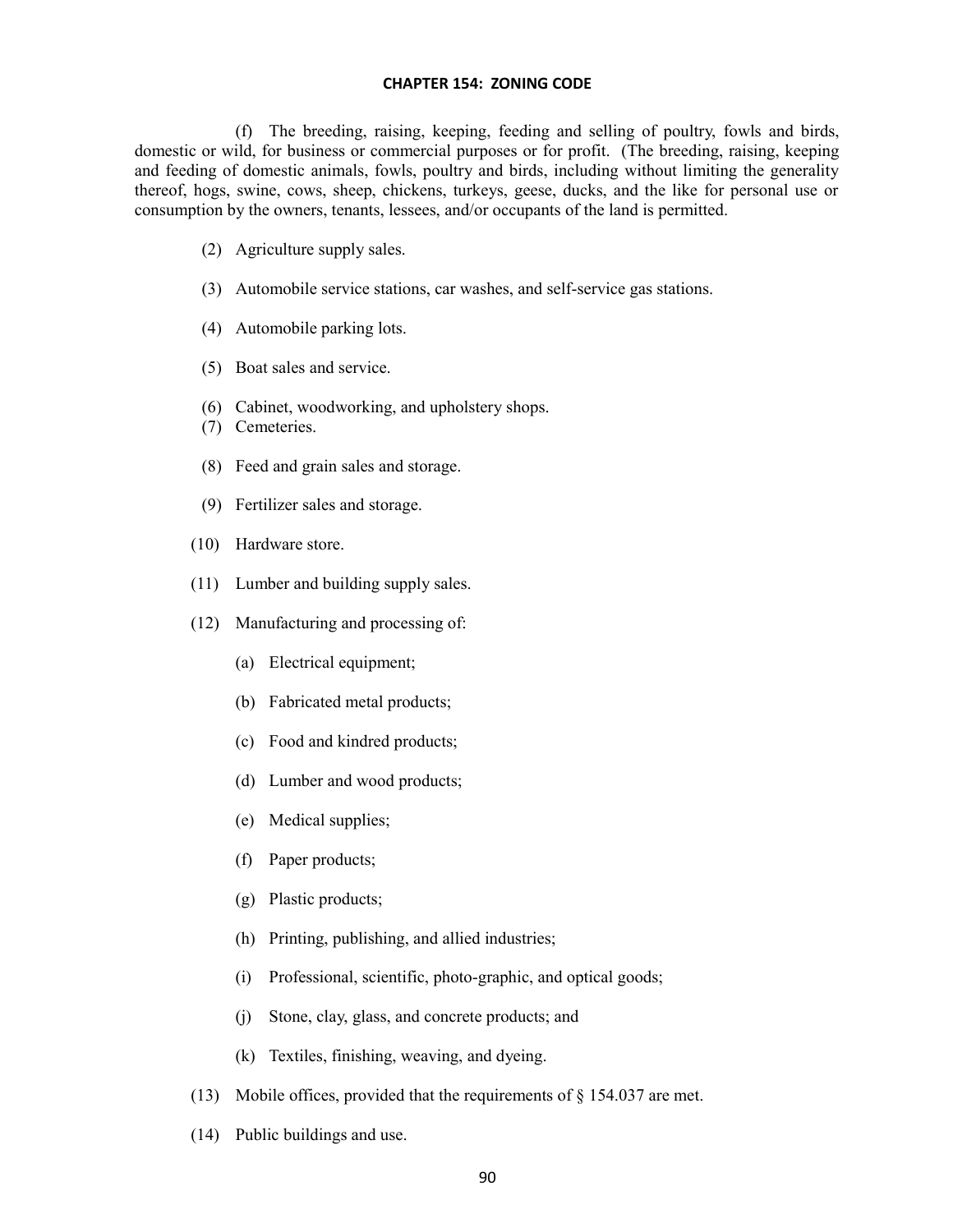- (15) Public utilities facilities.
- (16) Restaurants.
- (17) Tire sales and retreading shops.
- (18) Wholesale and warehouse storage.

(C) *Special uses.* (See §§ 154.050 et seq. and 154.070 et seq. for regulations and conditions.)

(1) Bulk storage of oil, liquid petroleum, gasoline, natural gas, and other flammable materials.

- (2) Kennels.
- (3) Radio, television, telephone, and telecommunication facilities (commercial).
- (4) Public utilities facilities.
- (D) *Dimensional requirements.*
	- (1) Minimum lot area: 20,000 square feet.
	- (2) Minimum lot size:

| Width | 75 feet  |
|-------|----------|
| Depth | 150 feet |

(3) Minimum yards:

| Front | 40 feet                                                    |
|-------|------------------------------------------------------------|
| Rear  | 30 feet                                                    |
| Side  | 25 feet (on corner lots street side<br>same as front yard) |

(4) Maximum building height: 50 feet.

(E) *Off-street parking and loading.* Off-street parking and loading shall be provided as required by §§ 154.225 et seq.

(Ord. § 21-9, passed 11-30-99)

## *SPECIAL USES; OBJECTIVES AND PURPOSE*

## **§ 154.050 GENERAL PURPOSE.**

Permitted special uses add flexibility to the zoning ordinance. Subject to good planning and design standards, certain uses of property are allowed in specified districts where those uses would not otherwise be acceptable. By means of controls exercised through the special use permit procedures,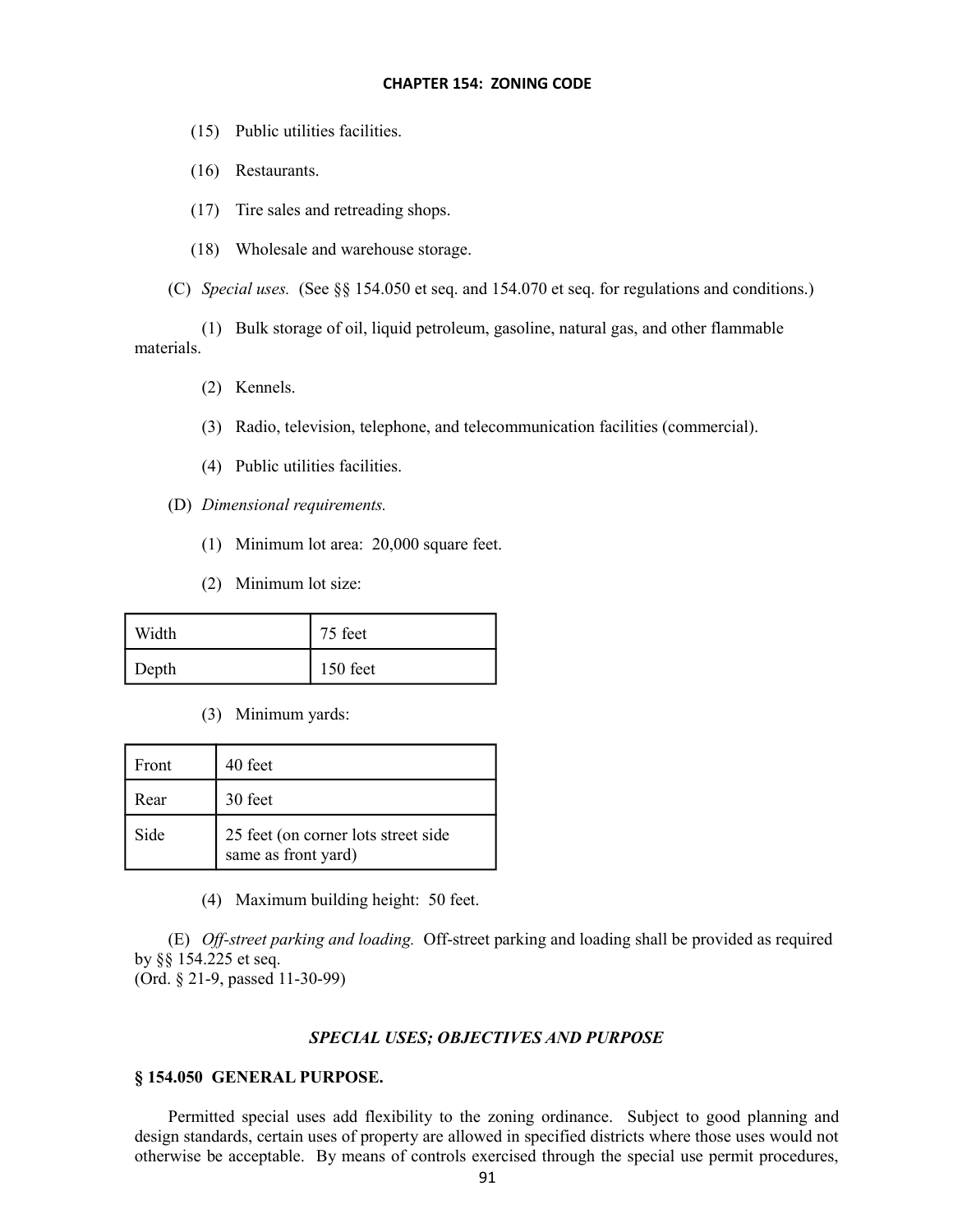uses of property which would otherwise be undesirable in certain districts can be developed to minimize any bad effects they might have on surrounding properties. (Ord. § 22-1, passed 11-30-99)

## **§ 154.051 SPECIAL USE PERMITS ISSUED BY THE BOARD OF ALDERMEN AFTER REVIEW BY THE BOARD OF PLANNING AND ADJUSTMENT.**

(A) Special use permits may be issued by the Board of Aldermen for the establishment of uses allowed as special uses in this section after an evidentiary hearing and after the Board of Planning and Adjustment has been provided an opportunity for review and recommendations. (Ord. § 22-2.1, passed 11-30-99)

(B) The owner or owners of all the property included in the petition for a special use permit who submit an application shall include all of the requirements pertaining to it by this section. Upon receiving such application for special use permit, the Town Clerk shall give notice of an evidentiary hearing to be held by the Board of Aldermen on the application in the same manner as required for the hearing on an amendment to this section. In addition, the Town Clerk shall request the Zoning Inspector to review and evaluate said application for special use permit. The Board of Planning and Adjustment will then review the application for special use permit along with the Zoning Inspector's evaluation and provide the Board of Aldermen its recommendation pertaining to the issuance of the special use permit by the Town Board's next regular scheduled meeting after the Board of Planning and Adjustment received the application. Failure to submit a recommendation by the second regular Board of Aldermen meeting following submission, or filing of the special use permit application, shall be deemed a favorable recommendation.

(Ord. § 22-2.2, passed 11-30-99)

## **§ 154.052 CRITERIA FOR GRANTING SPECIAL USE PERMIT.**

(A) The Board of Aldermen after conducting an evidentiary hearing on the request for the special use permit and after considering the recommendation of the Board of Planning and Adjustment may grant or deny the special use permit requested. The special use permit, if granted, shall include such approved plans as may be required.

(B) In granting the special use permit the Board of Aldermen shall find:

(1) That the use will not materially endanger the public health, safety or general welfare if located where proposed and developed according to the plan as submitted and approved;

(2) That the use meets all required conditions;

(3) That the use will not substantially injure the value of adjoining or abutting property, or that the use is a public necessity; and

(4) That the location and character of the use, if developed according to the plan as submitted and approved, will be in harmony with the area in which it is to be located and in general conformity with the plan of development of the town and its environs. (Ord. § 22-2.3, passed 11-30-99)

### **§ 154.053 ADDITIONAL CONDITIONS.**

In approving the special use permit, the Board of Aldermen may designate such conditions, in addition and in connection therewith, as will, in its opinion, assure that the use in its proposed location will be harmonious with the spirit and intent of this ordinance. All such additional conditions shall be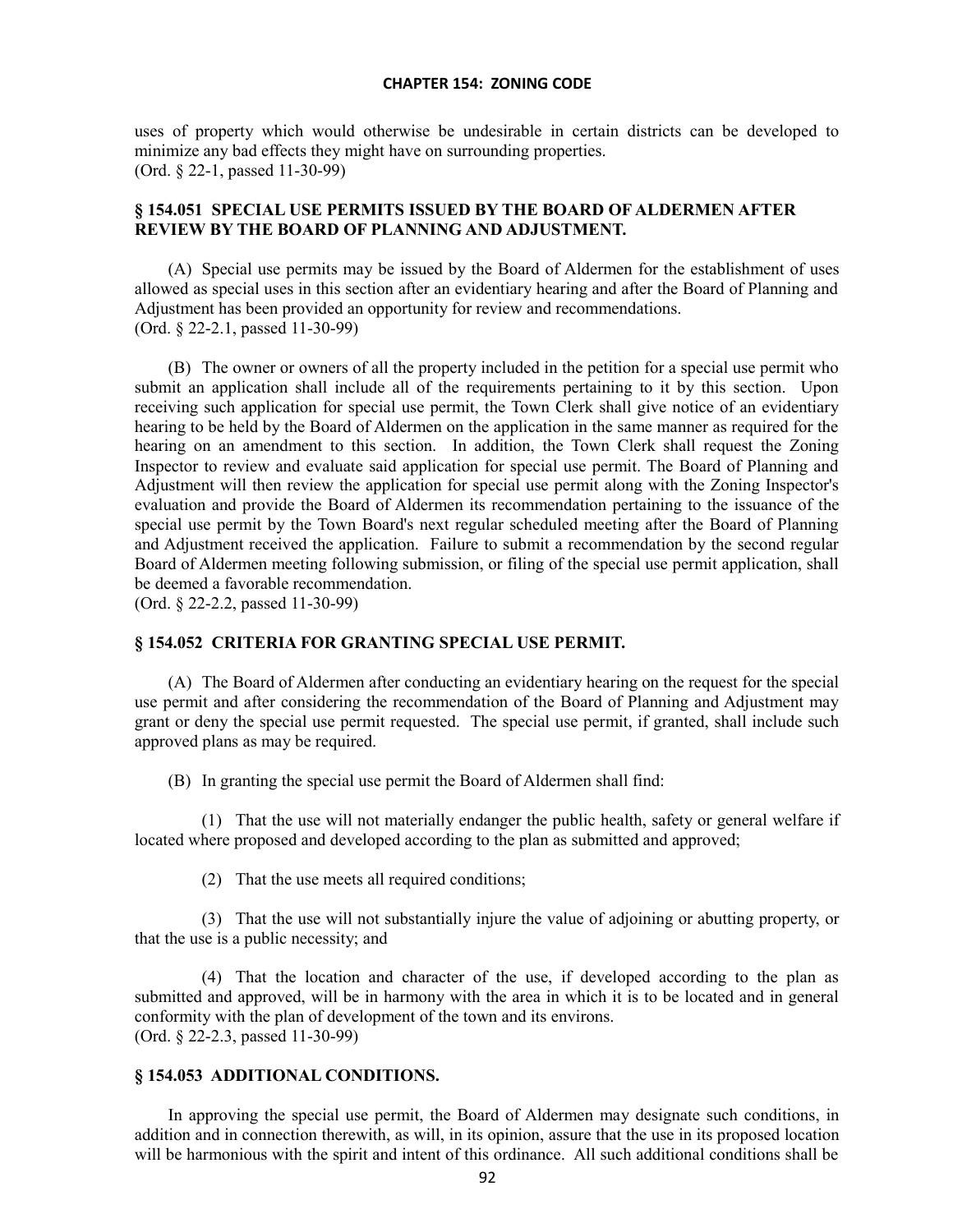entered in the minutes of the meeting at which the special use permit is granted, on the special use permit, and on the plans submitted therewith. All conditions shall run with the land and shall be binding on the original applicant for the special use permit, the heirs, successors and assigns. In order to ensure that such conditions and requirements of each

special use permit will be fulfilled, the petitioner for the special use permit may be required to make physical improvements as a basis for the issuance of the special use permit. All conditions must be agreed upon by the petitioner.

(Ord. § 22-3, passed 11-30-99)

## **§ 154.054 DENIAL OF SPECIAL USE PERMIT.**

If the Board of Aldermen denies the special use permit, the reasons therefor shall be entered in the minutes of the meeting at which the permit is denied. (Ord. § 22-4, passed 11-30-99)

### **§ 154.055 NO APPEAL TO THE BOARD OF ALDERMEN.**

No appeal may be taken to the Board of Aldermen in granting or denying a special use permit. An appeal of a special use permit decision may be taken as set forth in this ordinance.

### **§ 154.056 COMPLIANCE WITH OTHER DISTRICT REGULATIONS REQUIRED.**

In addition to the specific conditions imposed by §§ 154.070 et seq. and whatever additional conditions the Board of Aldermen deems to be reasonable and appropriate, special uses shall comply with the height, yard, area, and parking regulations of the zone in which they are located. (Ord. § 22-6, passed 11-30-99)

## **§ 154.057 FAILURE TO COMPLY VOIDS PERMIT.**

In the event of failure to comply with the plans approved by the Board of Aldermen, or with any conditions imposed upon the special use permit, the permit shall thereupon immediately become void and of no effect. No zoning permits for further construction or certificate of occupancy/compliance under the special use permit shall be issued, and the use of all completed structures shall immediately cease and not thereafter be used for any purpose other than a use-by-right as permitted by the zone in which the property is located.

(Ord. § 22-7, passed 11-30-99) (Ord. § 22-8, passed 11-30-99)

### **§ 154.059 USES WHICH REQUIRE SPECIAL USE PERMITS.**

The uses which require special use permits are listed in §§ 154.070 et seq. Uses specified in this section shall be permitted only upon the issuance of a special use permit. (Ord. § 22-9, passed 11-30-99)

## *REGULATIONS FOR PERMITTED SPECIAL USES*

#### **§ 154.070 USES ESTABLISHED.**

The Board of Aldermen may grant permission for the establishment of the following uses, subject to any specific conditions, either set forth below, or which said board may deem necessary to satisfy the conditions stated in §§ 154.050 et seq. (Ord. § 23, passed 11-30-99)

## **§ 154.071 BED AND BREAKFAST DWELLINGS.**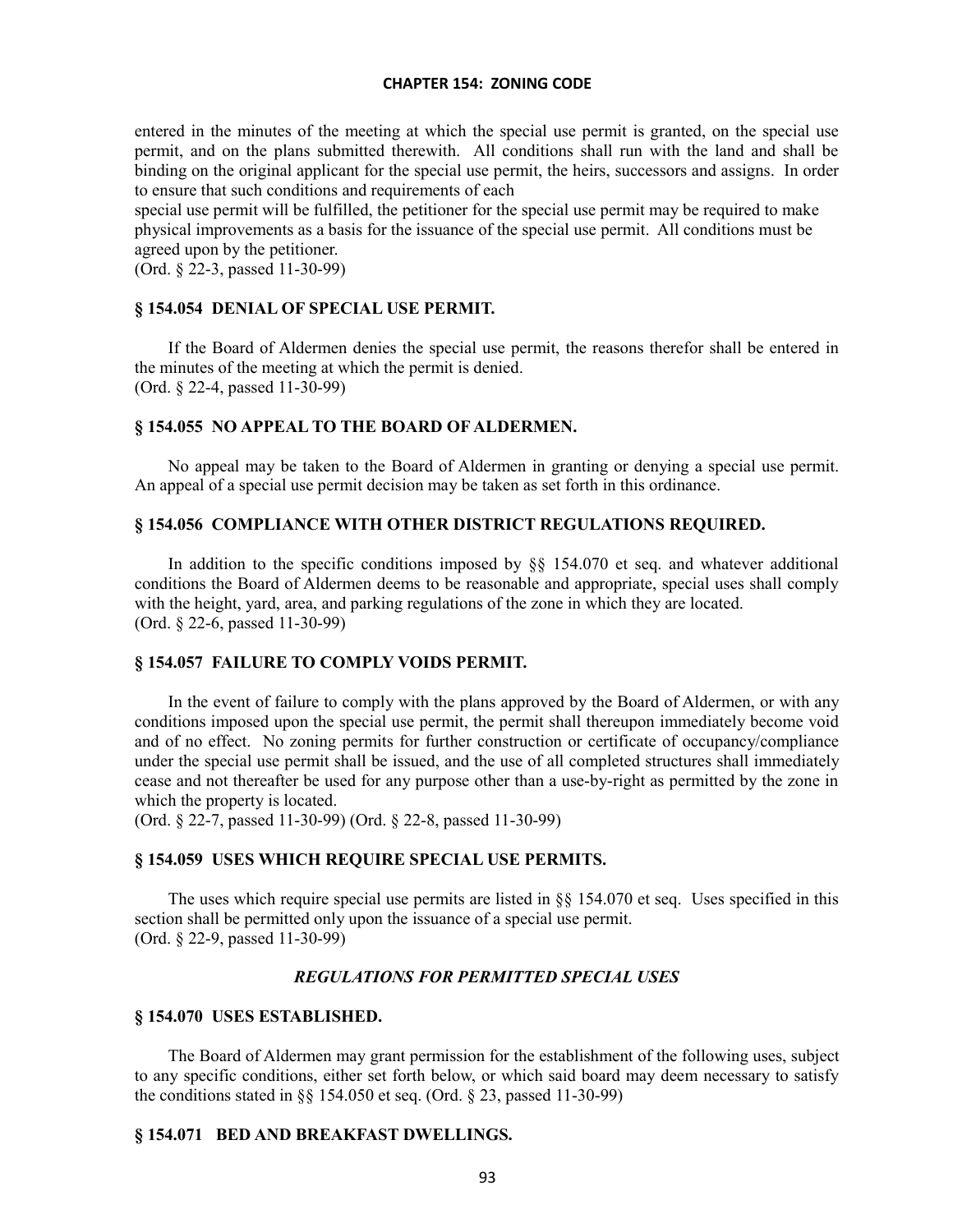(A) Resident operators: the facility is operated by someone who resides full-time in the house.

(B) Dwelling only: the use shall be located in a structure which was originally constructed as a dwelling.

(C) Food: Meals served on the premise shall only be for guests.

(D) Public health rules: all facilities shall comply with the rules governing the sanitation of bed and breakfasts as specified in 15A NCAC 18A.2200; and

(E) Signs: signage shall be limited to one home occupation sign not to exceed two square feet in area, which shall be mounted on the building or freestanding. (Ord. § 23-1, passed 11-30-99)

# **§ 154.072 OIL, GASOLINE, AND OTHER FLAMMABLE MATERIAL BULK STORAGE.**

(A) The front, rear, and side yards shall be a minimum of 50 feet.

(B) The storage area shall be enclosed by a fence, at least six feet in height.

(C) The yard perimeter shall be planted with a buffer strip which meets the definition in this ordinance of a buffer strip.

(D) The tanks and other storage facilities shall meet the requirements of the National Fire Protection Association.

(E) The other requirements of the district must be met. (Ord. § 23-2, passed 11-30-99)

# **§ 154.073 CLUBS, LODGES, AND FRATERNAL ORGANIZATIONS.**

A club or lodge may be permitted subject to the requirements of the districts and provided that:

(A) All new sites shall be no less than one acre in size;

(B) The structure shall have minimum front, side, and rear yards of 50 feet, and

(C) Provisions for food, refreshment, and/or entertainment for club members and their guests may be allowed in conjunction with such uses if the Board of Aldermen determines that said provisions will not constitute a nuisance. (Ord. § 23-3, passed 11-30-99)

# **§ 154.074 HOSPITALS, CLINICS, HEALTH CENTER, AND NURSING AND REST HOMES.**

(A) The minimum lot size shall be two acres.

(B) The structure shall have minimum front, side, and rear yards of 50 feet. (Ord. § 23-4, passed 11-30-99)

# **§ 154.075 KENNELS.**

Kennels may be permitted subject to the requirements of the district and provided that: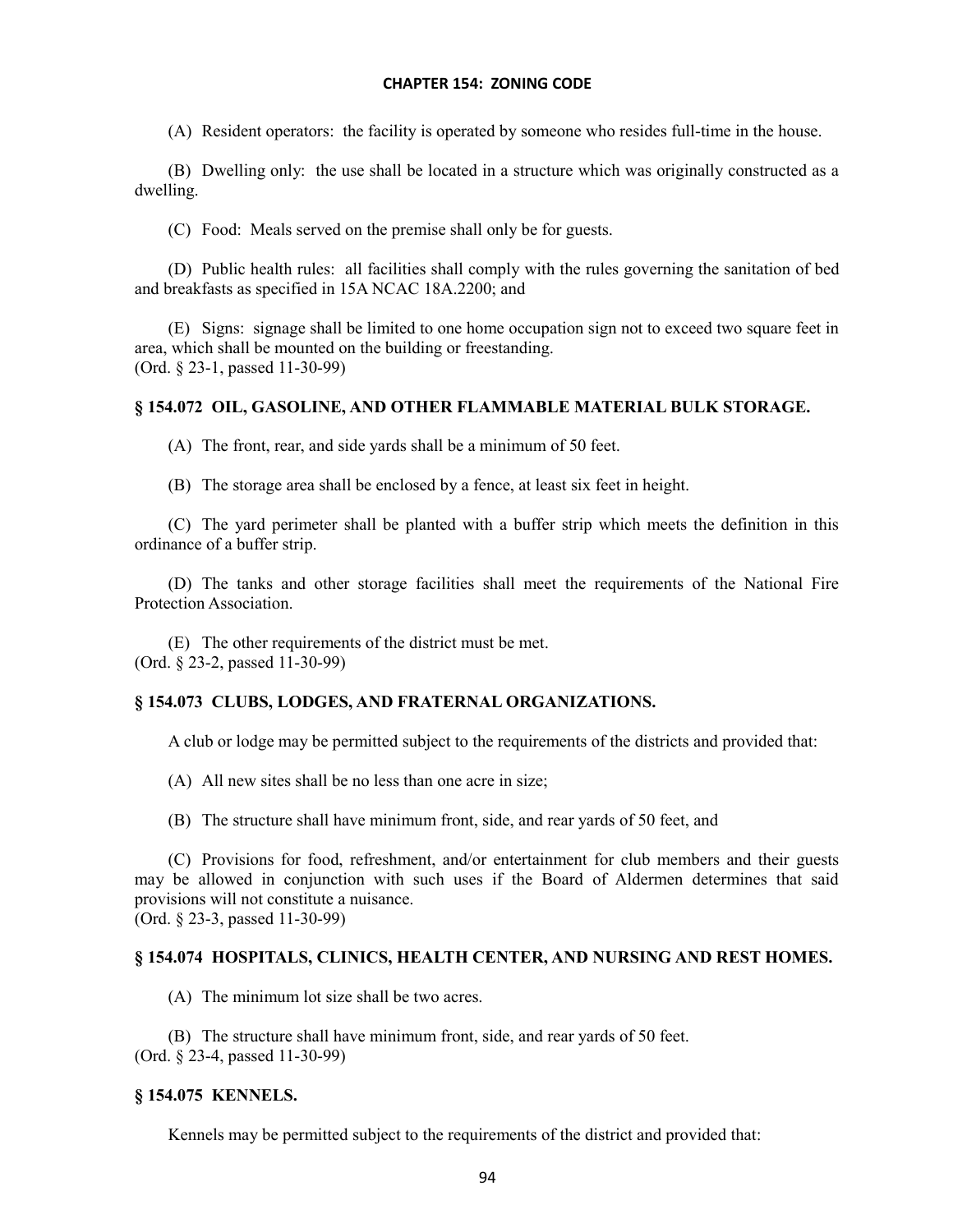(A) The minimum lot size shall be on one acre;

(B) The minimum yards shall be 35 feet. (Ord. § 23-5, passed 11-30-99)

# **§ 154.076 MOBILE/MANUFACTURED HOME PARKS.**

See §§ 154.120 et seq, (Ord. § 23-6, passed 11-30-99)

## **§ 154.077 USE—MOBILE/MANUFACTURED HOMES (INDIVIDUAL).**

(A) *Minimum lot area.* The minimum lot area shall meet the minimum lot area for the particular district in which the mobile/manufactured home will be located.

(B) *Other requirements.*

(1) Only one (1) mobile/manufactured home per lot shall be allowed.

No mobile/manufactured mobile homes shall be allowed within the corporate limits or the extraterritorial jurisdiction that does not meet all applicable State and local building codes.

(2) The area beneath a mobile/manufactured home must be fully enclosed with durable skirting within sixty (60) days of installation. It shall have a continuous and permanent skirting installed of brick, cement block or a corrosive-resistant non-reflective skirt extending from the bottom of the manufactured home to the ground. Said skirt shall be provided with a door for crawl space measuring at least eighteen inches by twenty-four inches (18" x 24") and installed in a uniform manner.

(3) The mobile/manufactured homes shall have the tongue, axles, transportation lights, and towing apparatus removed subsequent to final placement.

(4) The mobile/manufactured homes shall be provided with permanent steps, porch, or similar suitable entry, meaning steps that are not portable.

(5) All mobile/manufactured homes must comply with the North Carolina Residential Building Code as a residential structure and/or have received a N.C. validation stamp attesting to the compliance of the Code.

(6) The mobile/manufactured home's sanitary facilities must be connected. (Ord. § 23-7, passed 11-30-99) (Ord. Revised 10-16-07)

# **§ 154.078 USE—MOBILE/MANUFACTURED HOMES (INDIVIDUAL) FOR OFFICE AND/OR EXHIBITION.**

(A) *Minimum lot area.* Minimum lot area: shall comply with district requirements.

(B) *Parking.* Parking: three spaces for each person employed in office at any given time during a 24-hour period.

(C) *Office and exhibition.*

(1) A temporary certificate of occupancy/compliance allowing mobile/manufactured homes used solely as offices or for purposes of exhibition to be temporarily parked, maintained, and/or occupied on a designated lot or land location may be issued by the Zoning Administrator or his or her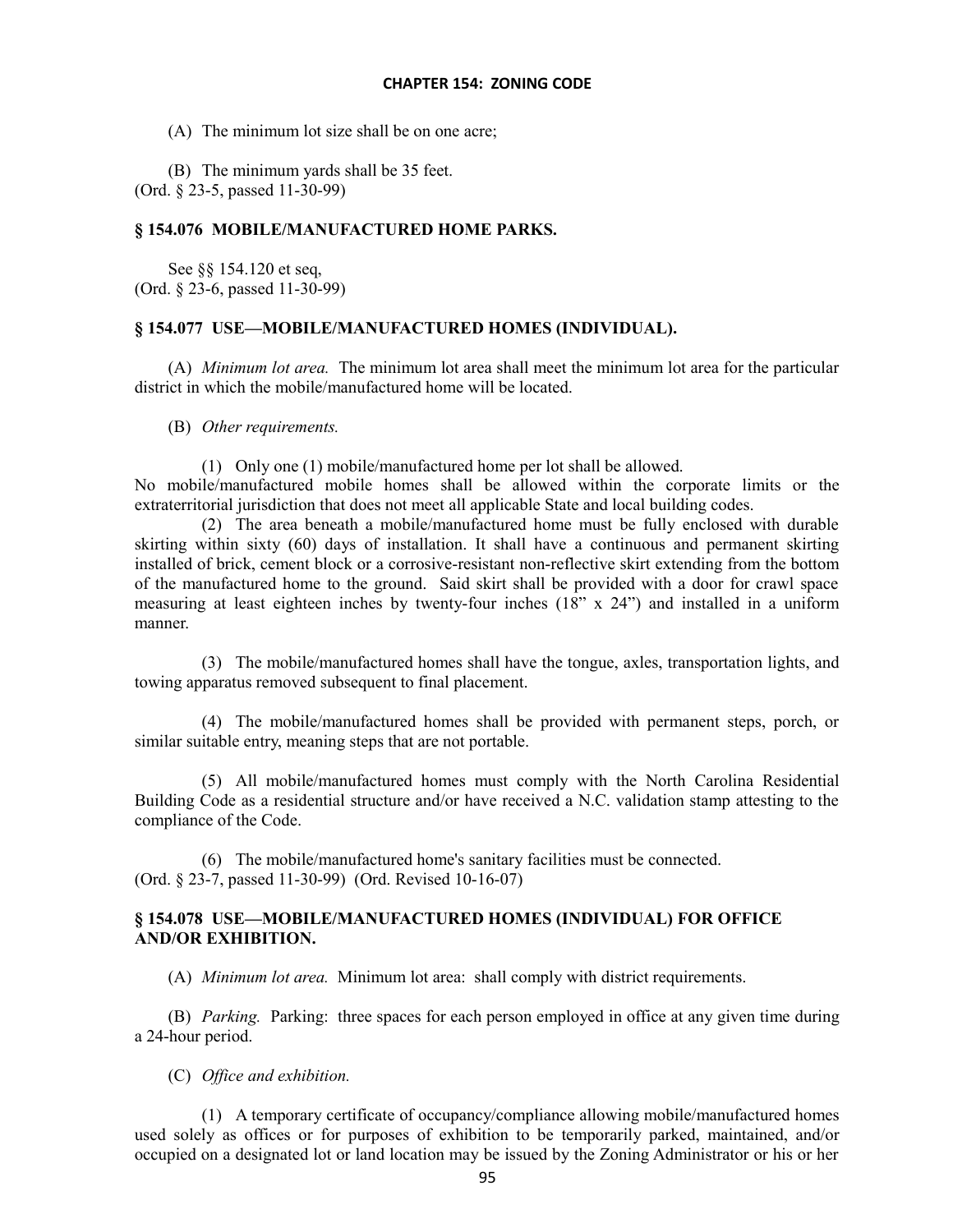authorized agent where the Board of Aldermen finds as a fact that the use of such mobile/ manufactured home does not violate the county or state building code or health regulations. All such certificates of occupancy/compliance shall be valid for a period of 12 months, after which they may be renewed for a period of 12 months.

(2) Notwithstanding the foregoing, a certificate of occupancy/compliance may be issued for a mobile/manufactured home for use as a temporary field office for contractors by the Zoning Administrator or his or her authorized agents without approval of the Board of Planning and Adjustment if the mobile/manufactured home:

(a) And the structure under construction are located on the same property; and

(b) Is not moved to the site more than 30 days prior to construction and is removed no later than 30 days after construction has been completed; and

(c) Is not used for any other purpose other than that connected with on-site construction; and

(d) Is justified by the size and nature of the construction project; and

(e) Is for a period not to exceed 18 months; and

(f) Is used only incidentally to on-site construction during daylight hours and not for residential living quarters; and

(g) Is parked in a location approved in advance by the Zoning Administrator or his or her authorized agent; and

(h) Sanitary facilities are connected.

(D) *Mobile classroom.* Also notwithstanding the foregoing, a certificate of occupancy/compliance may be issued for a mobile/manufactured home for use as a mobile classroom by a public or private school, school administrative mobile office, and for a mobile/manufactured home sales office without approval of the Board of Aldermen if the:

(1) Sanitary facilities are connected with an approved sewer system;

(2) Electrical facilities are connected in compliance with regulations set forth in the 1971 National Electrical Code.

(3) Provisions pertaining to a mobile/manufactured home foundation and anchorage of the mobile/manufactured home to the foundation contained in the *State of North Carolina Regulations for Mobile/Manufactured Homes*, 1972 Edition. (Ord. § 23-8, passed 11-30-99)

#### **§ 154.079 MULTI-FAMILY DWELLINGS.**

(A) A site plan of the proposed project shall be submitted to the Board of Planning and Adjustment for review. The Board of Planning and Adjustment will have 30 days within which to make a recommendation to the Town Board of Aldermen.

(B) Accessory building, garbage and trash facilities, and recreation facilities may be located in the required rear yard, provided that such uses shall be at least 15 feet from the principal building and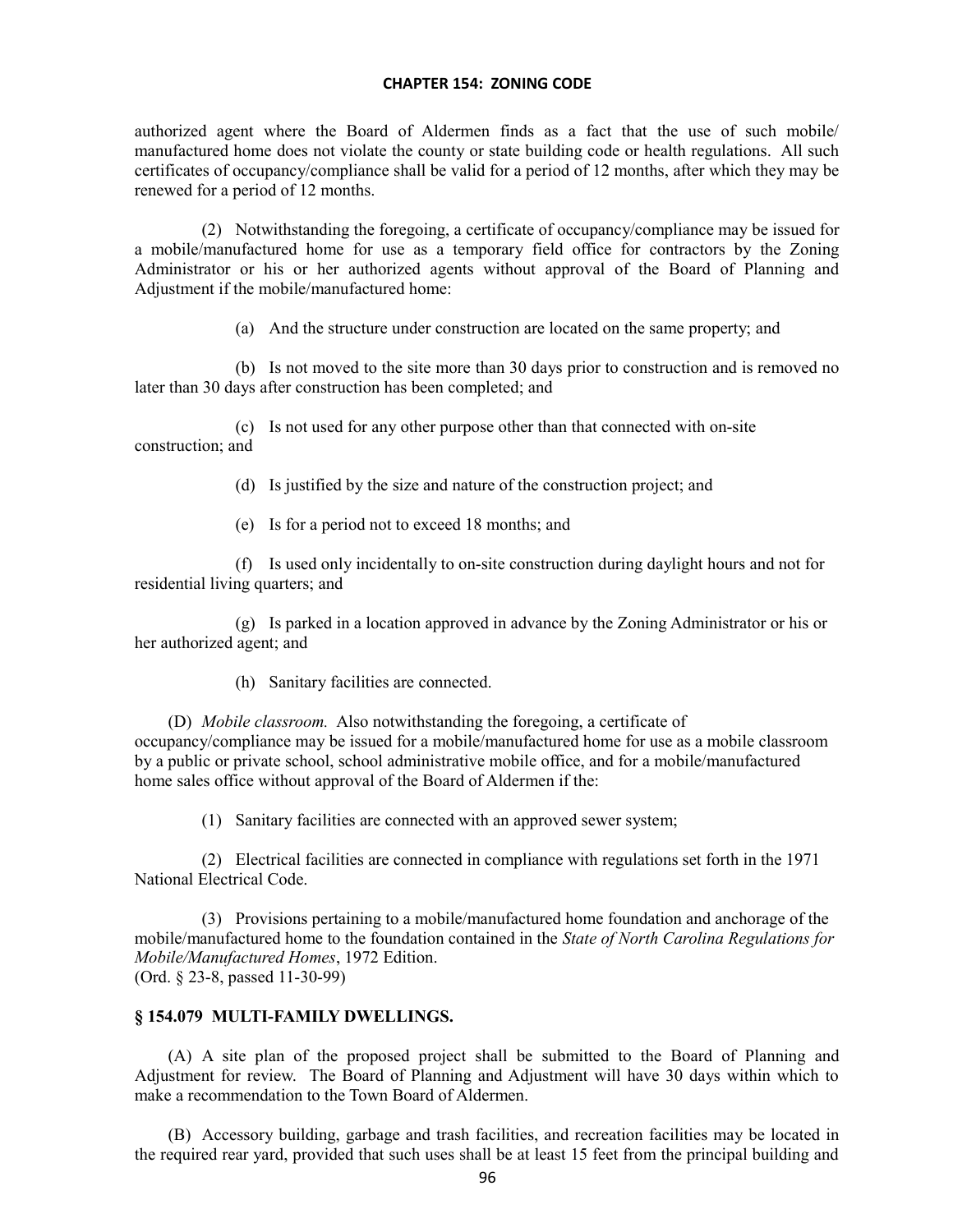at least 15 feet from any lot line.

(C) Garbage and trash facilities shall be subject to the approval of the Town Administrator.

(D) All parking shall be off-street. No parking space shall have direct access to a public street or road.

(Ord. § 23-9, passed 11-30-99)

# **§ 154.080 PLANNED UNIT DEVELOPMENT (RESIDENTIAL).**

(A) The minimum lot shall be five acres.

(B) A minimum of 25 percent of the total acreage shall be reserved for open space.

(C) A minimum of two off-street parking spaces shall be provided for each dwelling unit.

(D) A site plan of the planned unit development shall be submitted to the Board of Planning and Adjustment for review. The Board of Planning and Adjustment must submit a recommendation to the Board of Aldermen within 30 days of its first consideration. (Ord. § 23-10, passed 11-30-99)

# **§ 154.081 PRIVATE RECREATION FACILITY.**

(A) The recreation facility must be separated from residential development by a buffer at least 50 feet in depth.

(B) One off-street parking space shall be provided for every three families.

(C) Minimum lot size shall be one acre. (Ord. § 23-11, passed 11-30-99)

# **§ 154.082 PUBLIC RECREATION FACILITY.**

(A) The recreation facility must be separated from any dwelling by a buffer of at least 50 feet in depth.

(B) Off-street parking may be required by the Board of Aldermen.

(C) The minimum lot size should be 10,000 square feet. (Ord. § 23-12, passed 11-30-99)

# **§ 154.083 PUBLIC SAFETY FACILITIES.**

All police, fire and rescue buildings and facilities shall be planted with evergreen shrubs as a buffer in compliance with the definition of buffer strip provided in this ordinance. (Ord. § 23-13, passed 11-30-99)

# **§ 154.084 PUBLIC UTILITIES FACILITIES.**

All water treatment and sewage disposal facilities, and electric substations shall be set back 100 feet from all exterior property lines. This area shall be planted with evergreen shrubs as a buffer strip in compliance with the definition of buffer strip provided in this ordinance. The entire perimeter inside the buffer shall be enclosed with a fence at least six feet in height. (Ord. § 23-14, passed 11-30-99)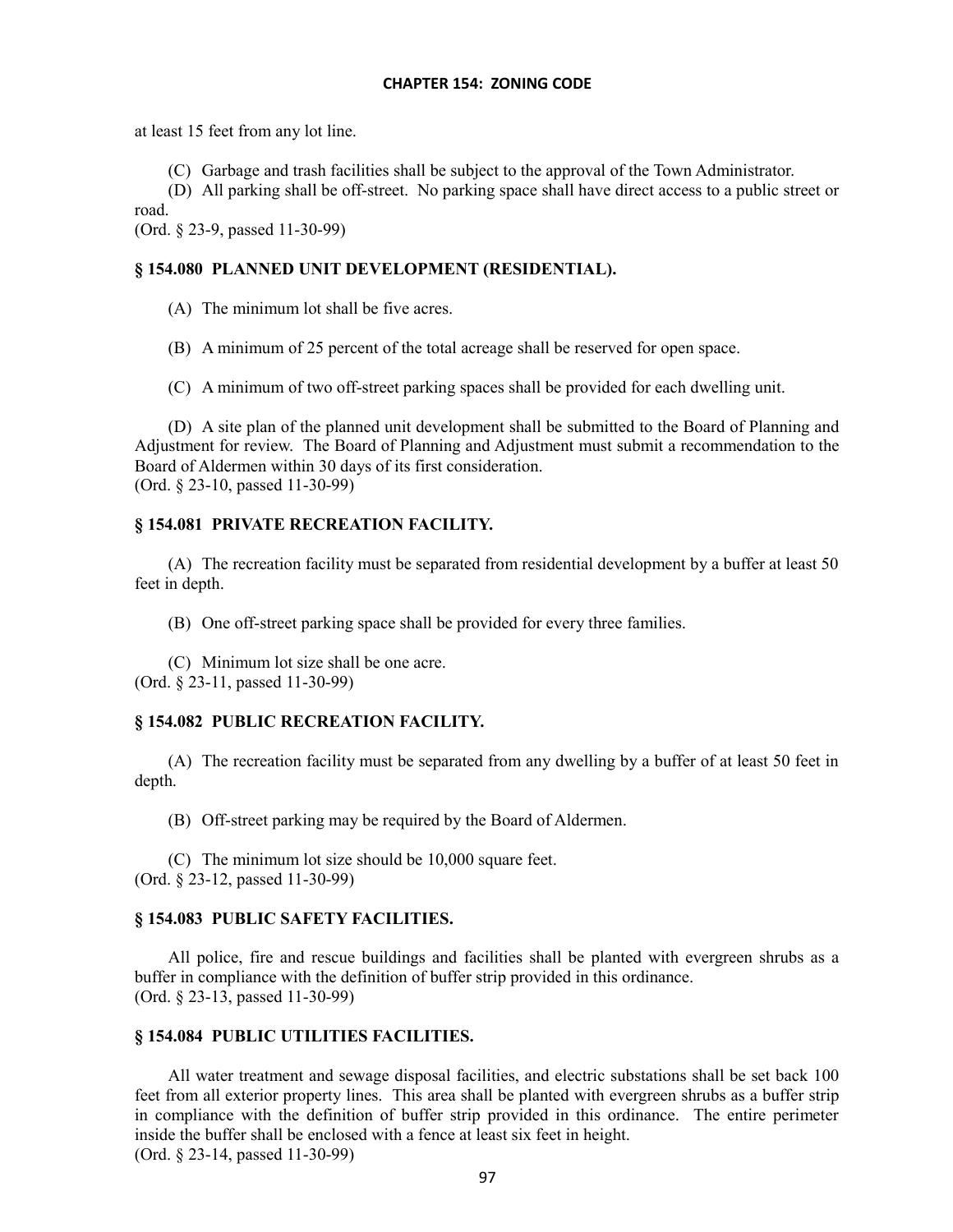# **§ 154.085 RADIO, TELEVISION, TELEPHONE OR PERSONAL COMMUNICATION FACILITIES (COMMERCIAL).**

(A) If compliance with the height limit requirements of any zoning district result in the facility not being able to serve the geographic or market area the facility is designed to serve, an exception to the height limit may be granted.

(B) All facilities must be surrounded by a fence at least eight feet tall. In addition to the fence, the Board of Aldermen shall consider whether a plant screen is needed and impose such screening as an additional condition if appropriate.

(C) The base of the tower shall be set back from all lot lines a distance equal to the height of the tower. In cases where the tower is located on leased land, all parts of the tower including guy wires and anchors shall be located on the leased land, but the setback and yards may be measured from the lot lines of the parent parcel. The Board of Aldermen may reduce the required setback to 60 percent of the height of the tower, provided that the applicant provides a licensed engineer's certification that the tower is designed to fall within an area within 50 percent of the height of the tower.

(D) The tower shall meet all applicable building code requirements and all other applicable federal, state, and local standards.

(E) Lighting shall be in accordance with any applicable FAA requirements and directed where possible so as not to shine on adjacent residential property.

(F) EMF radiation shall be in accordance with applicable federal standards or, where no federal standards apply or preempt, shall be in accordance with ANSI standards.

(G) If the tower is 180 feet in height or greater, but less than 210 feet, then the tower shall be engineered and constructed to accommodate a minimum of one additional telecommunications user. If the tower is 210 feet in height or greater, the tower shall be engineered and constructed to accommodate a minimum of two additional telecommunications users. Evidence shall be provided that reasonable effort has been made by applicant to lease space on any existing tower that would technically satisfy applicant's needs.

(H) The Board may allow towers up to 50 percent of the height of the building when the building is 50 feet in height or greater, and up to 100 percent of the height of the building when the building is less than 50 feet in height, to be placed on existing buildings without meeting the yard and fencing requirements. Review will take place on a case-by-case basis and additional conditions may be imposed. The Board of Aldermen may require engineering certifications as to the safety of any such towers.

(I) In GB districts, towers shall be limited to those 30 feet or less in height from the ground to the top of the tower, to those placed on existing buildings, or to disguised towers of 35 feet or less in height. Review will take place on a case by case basis and additional conditions may be imposed. The Board of Aldermen may require engineering certifications as to the safety of any such towers. (Ord. § 23-15, passed 11-30-99)

# **§ 154.086 INTERNET CAFÉ'.**

- (A) Selling and/or consuming alcoholic beverages are prohibited in internet cafés.
- (B) Persons under the age of eighteen (18) are prohibited in internet cafés.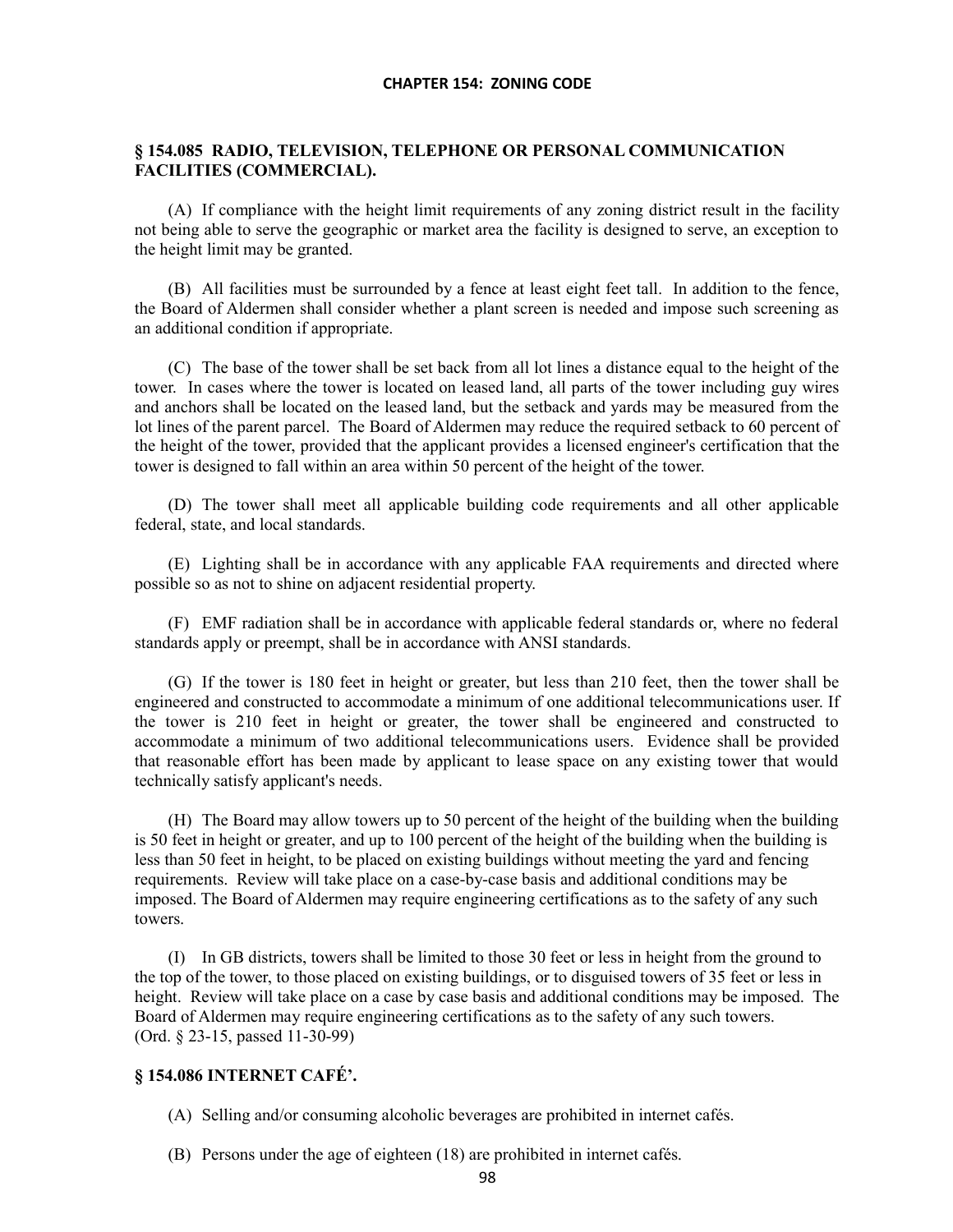(C) All internet cafés shall be located at least five hundred (500) feet from any school, church, day care, playground, public park, or residentially owned or developed property, measured from principle building to principle building.

(D) Parking shall comply with the requirements of Section 154.229 of the Code of Ordinances.

(E) The permitted hours of operation for the internet cafés shall be Monday – Sunday from 8:00 a.m. to 12:00 a.m.

(F) Internet cafés shall be operated only on the ground floor of a building and plate glass windows shall be in those parts of the building facing any street, so that a clear and unobstructed view of the interior may be had from the street.

(G) No curtains, screens, blinds, partitions, or other obstructions shall be placed between the entrance to the room where computers or gaming terminals are stationed and the rear walls of the room so that a clear view of the interior may be had from the street.

(H) Adequate lighting shall be provided inside the internet café as well as the immediate exterior of the building.

(I) The establishment must be a minimum of one mile (5,280 ft.) from any other organization containing electronic gaming terminals.

(J) The establishment may contain no more than one (1) gaming or computer monitor.

(K) After the commencement of business operations, the Town Board of Aldermen will have the right to require and may require onsite security on any individual internet café business where there are police reports and/or other police related problems.

(L) All games and software must be in compliance at all times with applicable laws of the State of North Carolina.

(M) The establishment shall not contain any multiuser terminals. (Ord. passed 5-15-12) (Rev. 2-15-22)

# **§ 154.087 SOLAR GENERATION FACILITY**

Except for poles and lines necessary to connect the facility to the electrical utility grid, the height of structures and arrays associated with the facility shall not exceed 20 feet, and structures and arrays shall be set back at least 100 feet from every public road right-of-way. Poles outside of the fenced area shall be at least 30 feet from adjoining property lines and 30 feet from the centerline of every public road or as otherwise required by NC DOT. Fencing shall be at least 50 feet from every public road right-of-way. Any electrical wiring used in the system shall be underground (trenched) except where wiring is brought together for inter-connection to system components and/or the local utility power grid. The setback requirements for fencing, structures, and arrays from public rights-of-way as set forth in this subsection may be reduced in the discretion of the Board of Aldermen.

# *HOME OCCUPATIONS*

# **§ 154.100 PERMITTED ONLY AS AN INCIDENTAL USE.**

Home occupations are permitted only as an incidental use and must comply with the following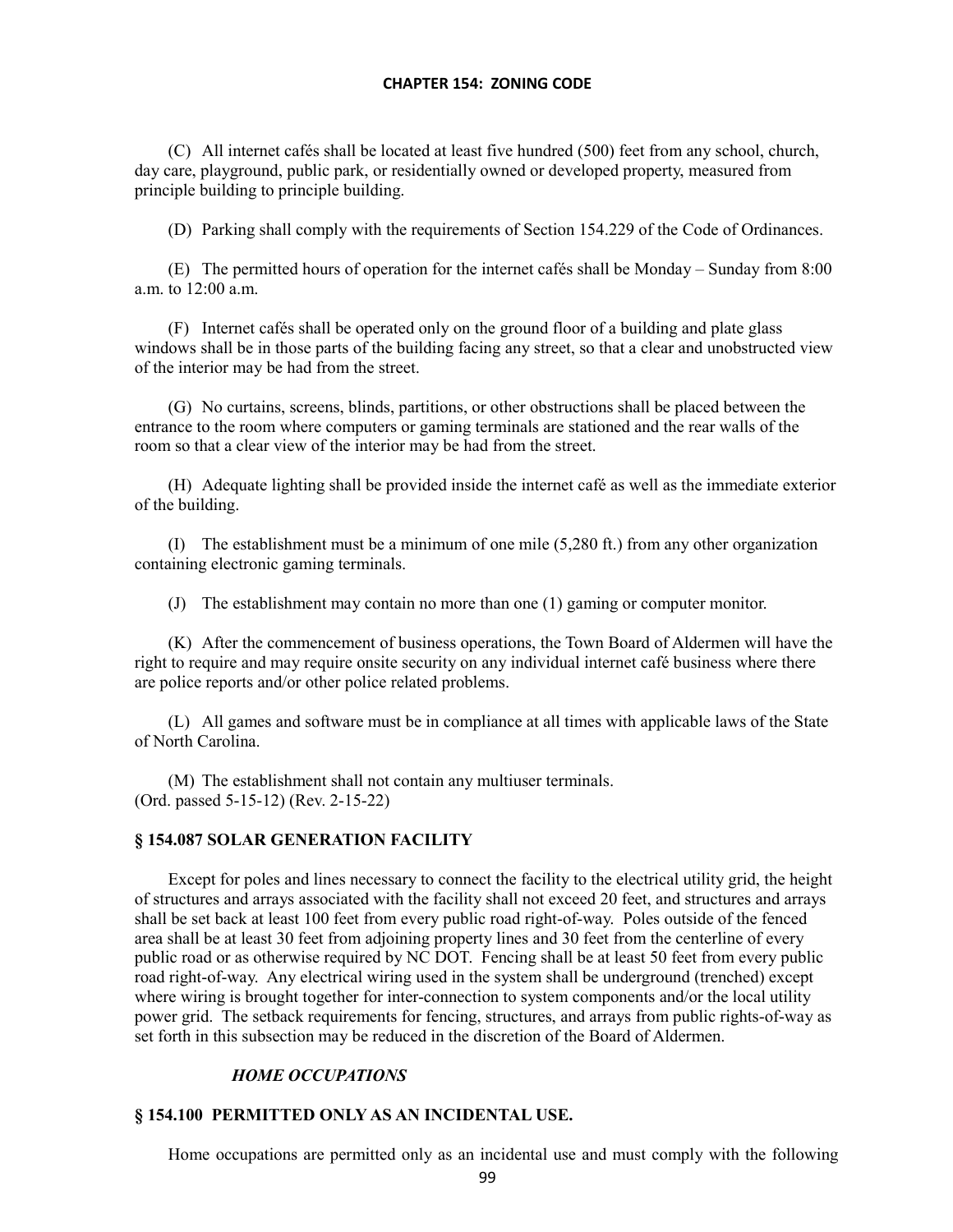regulations. (Ord. § 30-1, passed 11-30-99)

#### **§ 154.101 OCCUPATION LIMITED TO ONE PERSON.**

No more than one person other than a resident of the dwelling shall be engaged in such occupations. (Ord. § 30-2, passed 11-30-99)

## **§ 154.102 USABLE FLOOR AREA LIMITED.**

No more than 25 percent of the total actual floor area or 500 square feet, whichever is less, shall be used for the home occupation. (Ord. § 30-3, passed 11-30-99)

### **§ 154.103 PARKING REQUIREMENT.**

Any need for parking generated by the conduct of the home occupation shall be met off the street. (Ord. § 30-4, passed 11-30-99)

# **§ 154.104 RESIDENTIAL CHARACTER IN EXTERIOR APPEARANCE TO BE MAINTAINED.**

The exterior of the dwelling shall not be altered in such a manner, nor shall the occupation within the residence be conducted in such a way, as to cause the premises to differ from its residential character in exterior appearance.

(Ord. § 30-5, passed 11-30-99)

## **§ 154.105 NOISE AND OTHER NUISANCES PROHIBITED.**

The use shall not emit noise beyond that which normally occurs in the applicable zoning district, nor shall it emit dust, vibration, odor, smoke, fumes, glaze, electrical interference, interference to radio or television reception or other nuisance and shall not be volatile or present a fire hazard. (Ord. § 30-6, passed 11-30-99)

## **§ 154.106 EQUIPMENT AFFECTING THE FIRE RATING PROHIBITED.**

No home occupation shall involve the use of electrical or mechanical equipment that would change the fire rating of the structure in which the home occupation is conducted. (Ord. § 30-7, passed 11-30-99)

#### *MOBILE/MANUFACTURED HOME PARK REGULATIONS*

## **§ 154.120 FAILURE TO COMPLY WITH CHAPTER.**

(A) *Nonconforming use of land.* All new mobile/manufactured home parks and expansions to existing mobile/manufactured home parks are required, from the effective date of this ordinance, to comply with all applicable procedures and requirements herein noted. Any existing mobile/ manufactured home park failing to comply with the requirements as specified herein is declared to be a nonconforming use of land.

(Ord. § 40-1, passed 11-30-99)

(B) *Grounds for the revocation of the certificate of occupancy.* All mobile/manufactured home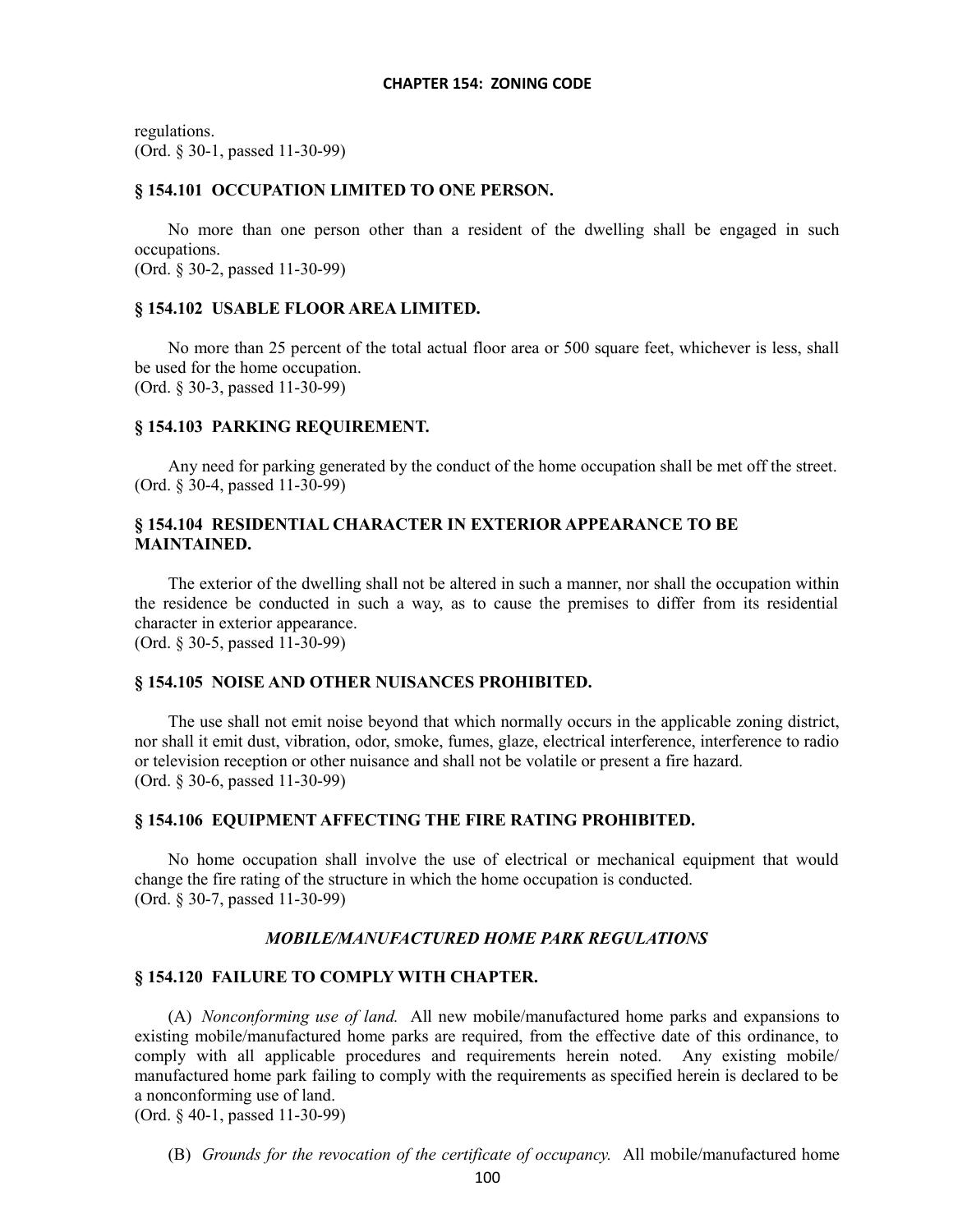parks developed after the effective date of this ordinance shall continuously comply with the general requirements of this ordinance. Failure to continuously meet each of the general requirements shall be grounds for the revocation of the certificate of occupancy. (Ord. § 40-2, passed 11-30-99)

#### **§ 154.121 EXISTING HOME PARKS A NONCONFORMING USE.**

Mobile/manufactured home parks existing at the time of the adoption of this ordinance shall be allowed to continue and are declared as a nonconforming use of land unless compliance is procured. (Ord. § 40-3, passed 11-30-99)

# **§ 154.122 ZONING ADMINISTRATOR APPROVAL REQUIRED TO ESTABLISH, ALTER, OR EXPAND A HOME PARK.**

No mobile/manufactured home park within the jurisdiction of the town shall be established, altered, or expanded until approval has been obtained from the Zoning Administrator. (Ord. § 40-4, passed 11-30-99)

## **§ 154.123 PLAN SUBMISSION REQUIRED.**

Prior to construction of new mobile/manufactured home park or expansion of an existing mobile/ manufactured home park, the developer shall submit ten copies of the proposed mobile/manufactured home park plan to the Zoning Administrator or his/her authorized agent. (Ord. § 40-5, passed 11-30-99)

#### **§ 154.124 SALE OF MOBILE/ MANUFACTURED HOMES LIMITED.**

Mobile/manufactured homes shall not be sold within a mobile/manufactured home park except that an individual mobile/manufactured homeowner shall be allowed to sell the mobile/manufactured home in which he or she resides.

(Ord. § 40-6, passed 11-30-99)

# **§ 154.125 TRANSFER OF TITLE PROHIBITED.**

The transfer of title of a mobile/manufactured home space or spaces either by sale or any other manner shall be prohibited within a mobile/ manufactured home park as long as the mobile/ manufactured home park is in operation. (Ord. § 40-7, passed 11-30-99)

#### **§ 154.126 SIGN SIZE AND ILLUMINATION LIMITED.**

Mobile/manufactured home park identification signs shall not exceed 32 square feet in area. Only indirect, non-flashing lighting shall be used for illumination. (Ord. § 40-8, passed 11-30-99)

# **§ 154.127 SCREENING REQUIRED.**

When a mobile/manufactured home park is to be constructed within 50 feet of a recorded residential subdivision not naturally screened, the owner of the park shall provide and maintain a buffer strip along the adjacent boundary. (Ord. § 40-9, passed 11-30-99)

# **§ 154.128 ADMINISTRATIVE OFFICE ALLOWED.**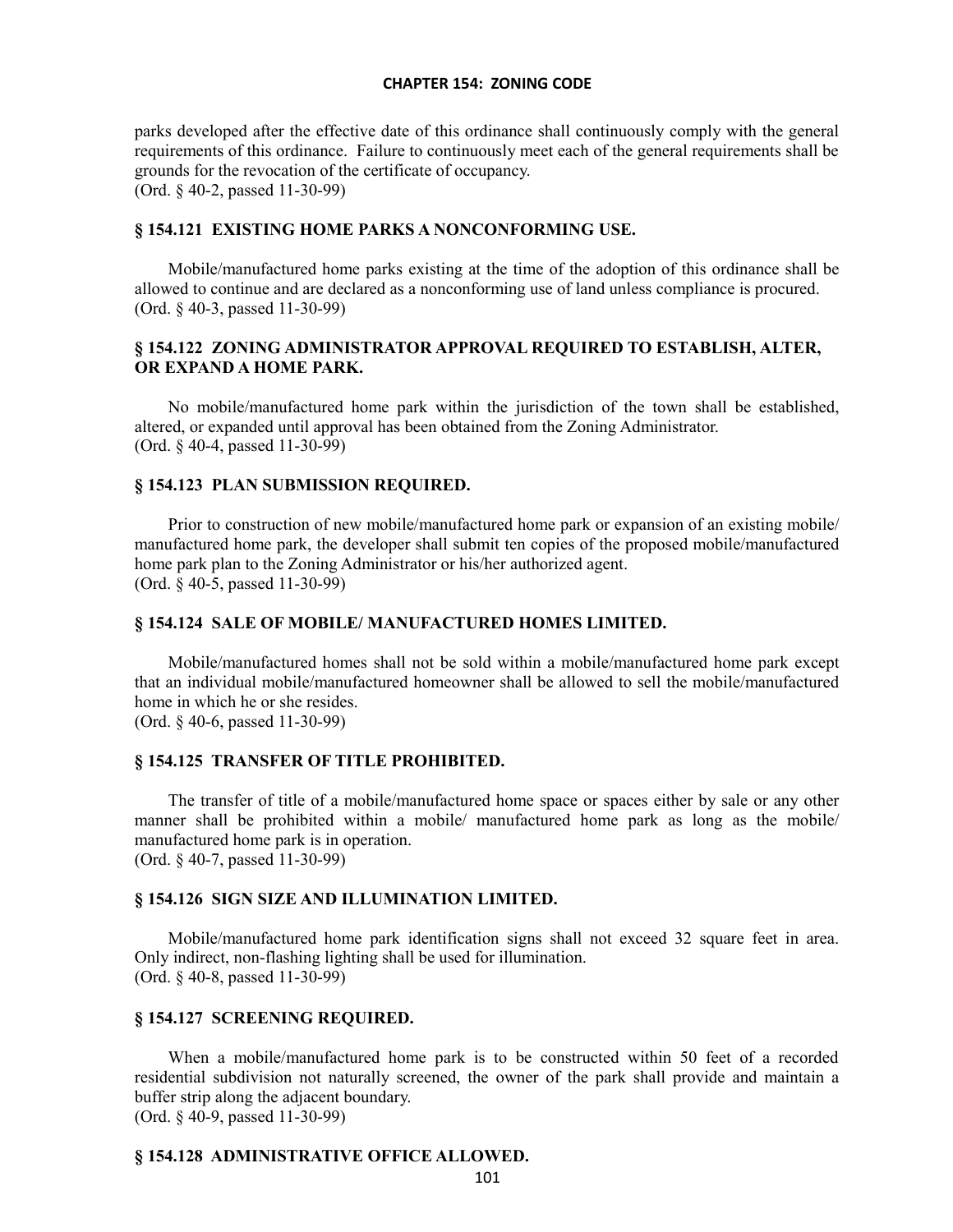Within an approved mobile/manufactured home park, one mobile/manufactured home may be used as an administrative office. (Ord. § 40-10, passed 11-30-99)

#### **§ 154.129 COMMERCIAL CONVENIENCE ESTABLISHMENTS.**

Convenience establishments of a commercial nature shall be limited to food stores, coin-operated laundries, beauty parlors, and barber shops if the following restrictions are followed:

(A) Such establishments shall be subordinate to the residential use and character of the park;

(B) Such establishments shall present no visible evidence of their commercial intent beyond confines of the park; and

(C) Such establishments shall be designed to accommodate the needs of the park populace only. (Ord. § 40-11, passed 11-30-99)

## **§ 154.130 LAND CONTOURS REQUIRED.**

Land contours with vertical intervals of not more than five feet shall be required on all mobile/ manufactured home park plans. (Ord. § 40-12, passed 11-30-99)

#### **§ 154.131 HOME SPACES TO BE MARKED.**

Each mobile/manufactured home space shall be clearly defined by means of concrete or iron pipe markers placed at all corners. Said markers shall be depicted in the proposed mobile/manufactured home park plans.

(Ord. § 40-13, passed 11-30-99)

#### **§ 154.132 FLOOD-PRONE AREAS TO BE AVOIDED.**

No mobile/manufactured home space shall be located on ground susceptible to flooding. (Ord. § 40-14, passed 11-30-99)

#### **§ 154.133 DISTRICT REGULATIONS APPLICABLE.**

Each mobile/manufactured home space shall conform to the applicable district regulations relative to required yard setbacks and minimum lot size. (Ord. § 40-15, passed 11-30-99)

#### **§ 154.134 RECREATION AREAS REQUIRED.**

Each mobile/manufactured home park shall provide 400 square feet of recreation area per mobile/manufactured home space. The minimum recreation area shall be 10,000 square feet. (Ord. § 40-16, passed 11-30-99)

#### **§ 154.135 STREET ACCESS REQUIRED.**

Convenient access to each mobile/manufactured home space shall be provided by streets or drives with a minimum right-of-way of 50 feet, of which 24 feet shall be graded and drained for automobile circulation thereupon. The responsibility for maintenance shall be assumed by the park owner.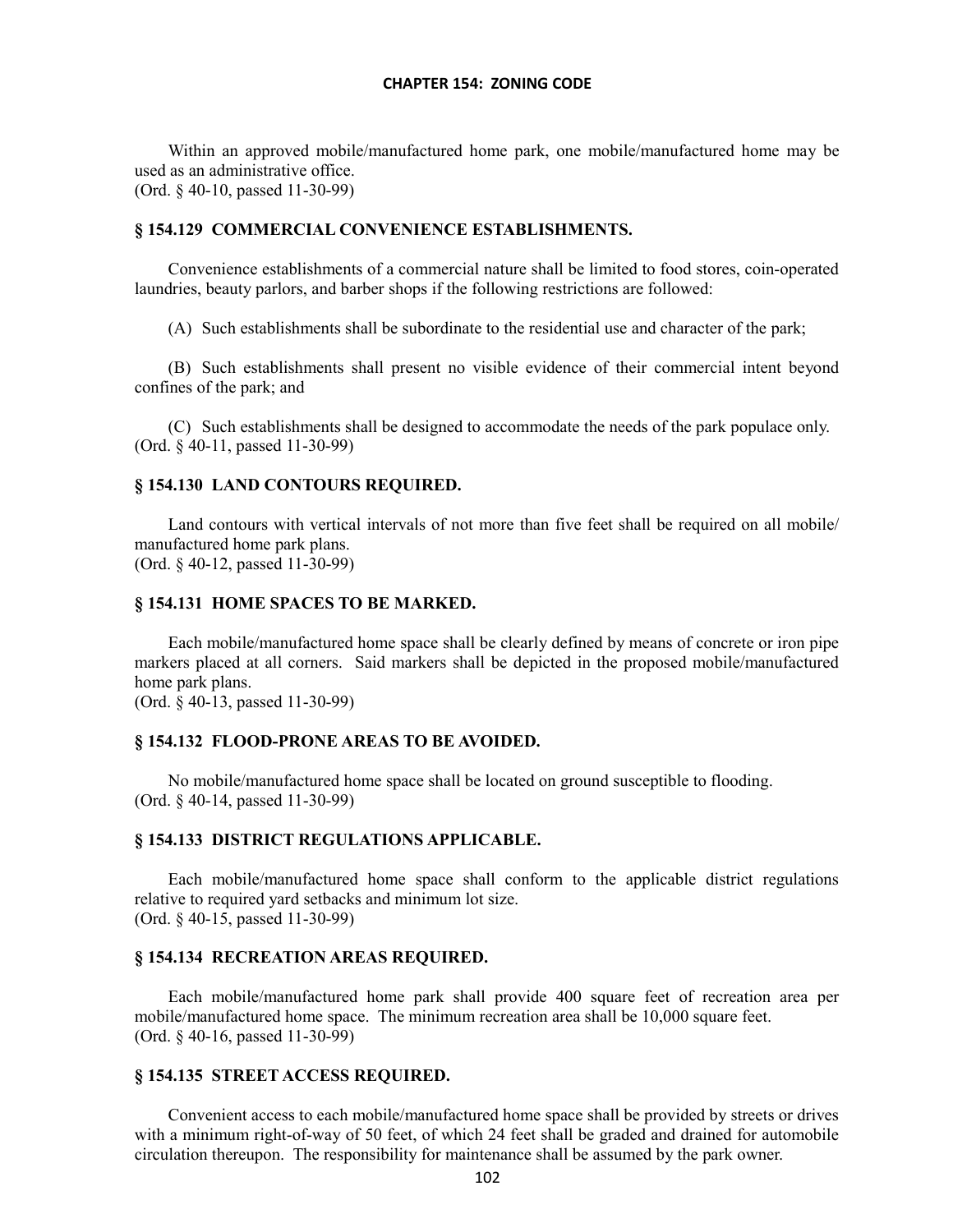(Ord. § 40-17, passed 11-30-99)

## **§ 154.136 DEAD END STREET AND CUL-DE-SACS REGULATED.**

Permanent dead-end-street or cul-de-sacs shall not exceed 500 feet in length and shall be provided with a turnaround of at least 80 feet in diameter. (Ord. § 40-18, passed 11-30-99)

## **§ 154.137 INTERSECTIONS; RIGHT ANGLES REQUIRED.**

Streets or drives in the park shall intersect as nearly as possible at right angles, and no street shall intersect at less than 60 degrees. (Ord. § 40-19, passed 11-30-99)

#### **§ 154.138 SIGHT LINES AT INTERSECTIONS.**

Proper sight line shall be maintained at all intersections of streets. Measured along the right-ofway, there shall be a clear sight distance triangle with sides of 70 feet along the existing state road and ten feet along the new road right-of-way. All interior drives shall maintain a sight distance with sides of 20 feet along each right-of-way. No building or obstruction that impedes vision beyond the extent noted above shall be permitted in this area.

(Ord. § 40-20, passed 11-30-99)

## **§ 154.139 NEW STREET NAMES.**

New street names shall not duplicate or be similar to existing street names in the town and shall be subject to the approval of the Board of Aldermen upon recommendation from the Board of Planning and Adjustment.

(Ord. § 40-21, passed 11-30-99)

## **§ 154.140 AUTOMOBILE PARKING SPACES.**

Two automobile parking spaces shall be provided adjacent to each mobile/manufactured home space but shall not be located within any public right-of-way or within any street in the park. (Ord. § 40-22, passed 11-30-99)

## **§ 154.141 WATER SUPPLY SYSTEM PLANS.**

(A) *Four to nine spaces.* All mobile/ manufactured home parks comprising at least four spaces but not more than nine spaces shall be required to submit water supply system plans to the Division of Environmental Health of the Wayne County Health Department for approval. If the mobile/manufactured home park connects to the town's water supply, only approval from the town is required.

(Ord. § 40-23, passed 11-30-99)

(B) *Ten or more spaces.* All mobile/ manufactured home parks comprising ten or more spaces shall be required to submit water supply system plans to the Environmental Health Section of the North Carolina Department of Environmental and Natural Resources for approval. If the mobile/ manufactured home park connects to the town's water supply, only approval from the town is required. (Ord. § 40-24, passed 11-30-99)

#### **§ 154.142 SEWAGE DISPOSAL FACILITIES.**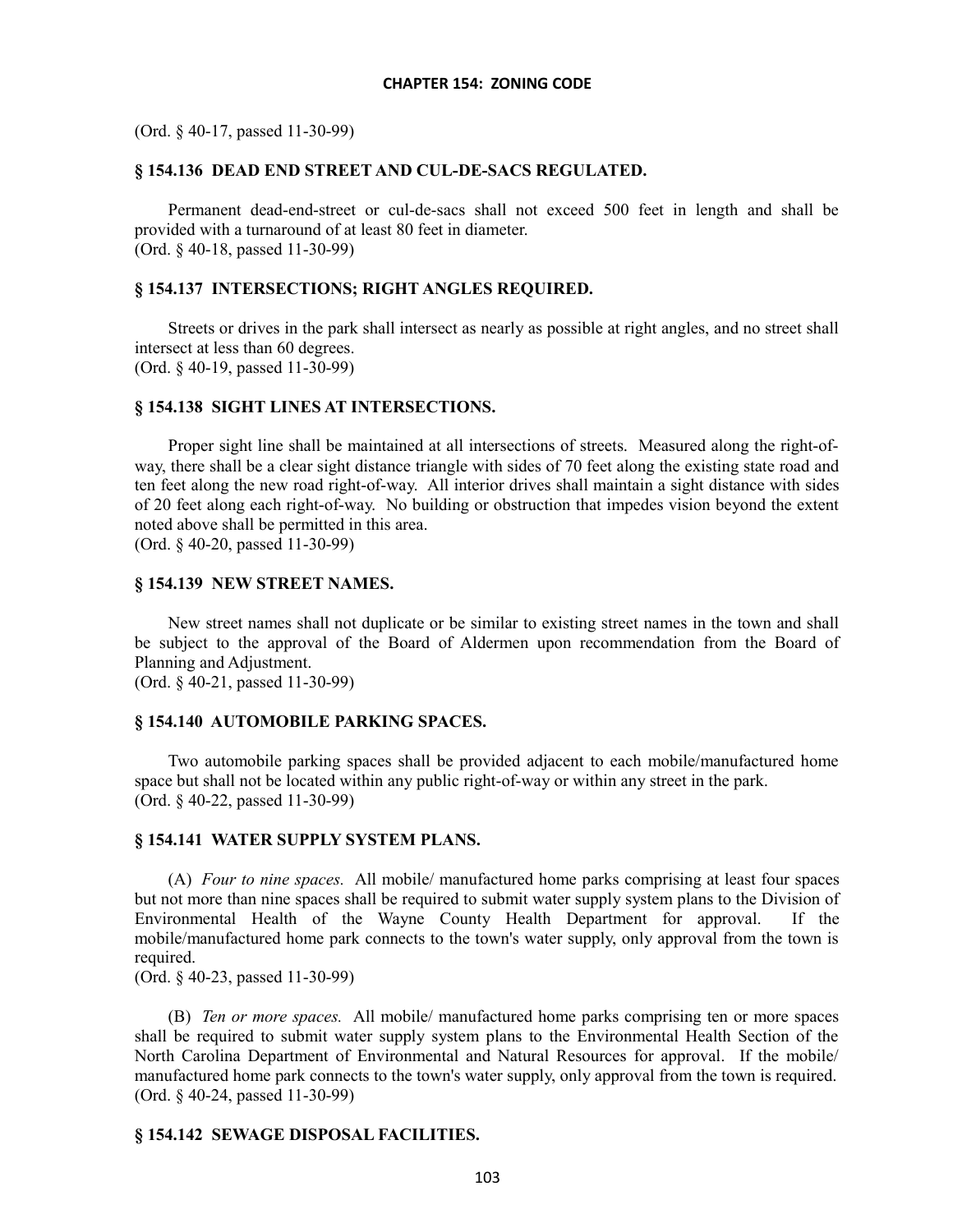Adequate and safe sewage disposal facilities shall be provided in all mobile/manufactured home parks. Collection systems and sewage treatment plant complying with the requirements of the Environmental Management Commission of the Department of Environment and Natural Resources may be provided. Plans for sewage collection systems and treatment facilities shall be submitted to the aforementioned Commission; however, individual septic tank systems may be considered, if soil, topography, and groundwater conditions are favorable. If the mobile/manufactured home park connects to the town's sewage collection system, only approval from the town is required. (Ord. § 40-25, passed 11-30-99)

# **§ 154.143 COLLECTION SYSTEM SEWER RISER PIPES.**

Each mobile/manufactured home space shall be provided with at least a four-inch diameter sewer riser pipe where collection systems are provided. The sewer riser pipe shall be so located on each space that the sewer connection to the mobile/manufactured home drain outlet will approximate a vertical position.

(Ord. § 40-26, passed 11-30-99)

## **§ 154.144 CONCRETE APRONS FOR SEWER CONNECTION RISER PIPES.**

 $A$   $2<sup>″</sup> × 2<sup>″</sup>$  concrete apron shall be installed around all sewer connection riser pipes for support and protection. The sewer connection shall be located at a distance of at least 100 feet from the water supply, if water is supplied by individual wells. (Ord. § 40-27, passed 11-30-99)

# **§ 154.145 SEWER CONNECTION DIAMETER, SLOPE, NUMBER, BRANCH FITTINGS, AND JOINTS.**

The sewer connection shall have nominal inside diameter of at least four inches, and the slope of any position thereof shall be at least one-fourth inch per foot. The sewer connection shall consist of one pipe line only without any branch fittings. All joints shall be water tight including the connection from the mobile/manufactured home to the sewer riser pipe. (Ord. § 40-28, passed 11-30-99)

#### **§ 154.146 SEWER CONNECTION MATERIAL COMPOSITION.**

All material used for sewer connections shall be semi-rigid, corrosion resistant, nonabsorbent, and durable. The inner surface shall be smooth. (Ord. § 40-29, passed 11-30-99)

#### **§ 154.147 SEWER PIPE INSTALLATION AND PLUGGING.**

Provision shall be made for plugging a sewer pipe when a mobile/manufactured home does not occupy the space. Surface drainage shall be diverted away from the riser. The rim of the riser pipe shall extend at least four inches above ground elevation. (Ord. § 40-30, passed 11-30-99)

# **§ 154.148 SOLID WASTE STORAGE, COLLECTION, AND DISPOSAL; NUISANCES PROHIBITED.**

The storage, collection, and disposal of solid waste in a mobile/manufactured home park shall be so conducted as to create no health hazards, rodent sanctuary, insect breeding areas, accidents or fire hazards, or pollution.

(Ord. § 40-31, passed 11-30-99)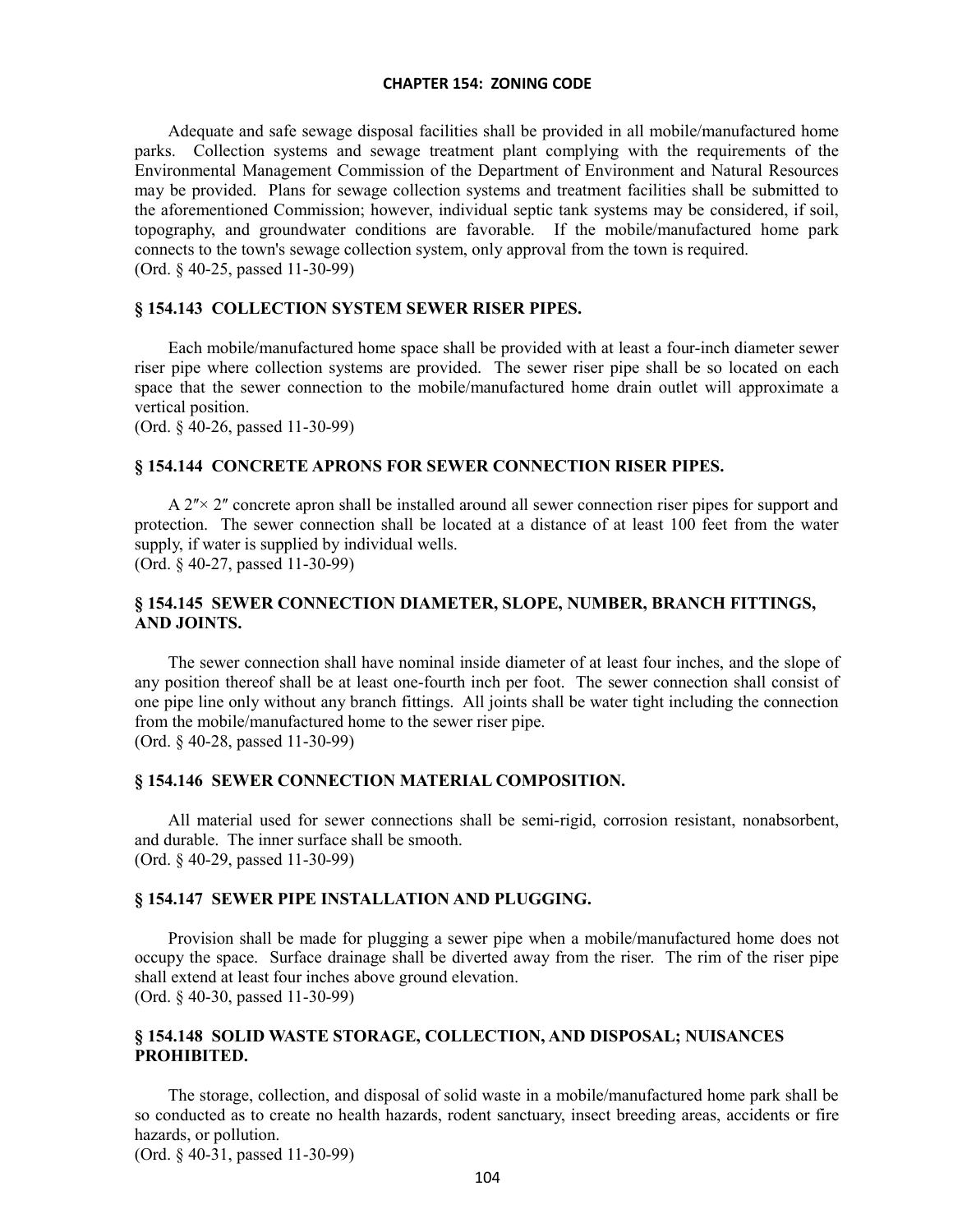#### **§ 154.149 SOLID WASTE CONTAINER REGULATIONS.**

All solid waste containing garbage shall be stored in standard fly-tight water-tight, rodent-proof containers with a capacity of not more than 32 gallons which shall be located not more than 150 feet from any mobile/manufactured home lot. Containers shall be provided in sufficient number and capacity to properly store solid waste containing garbage. The mobile/manufactured home park management shall be responsible for the proper storage, collection and disposal of solid waste. (Ord. § 40-32, passed 11-30-99)

## **§ 154.150 SOLID WASTE CONTAINING GARBAGE.**

All solid waste containing garbage shall be collected at least once weekly. Where suitable collection service is not available from county or private agencies, the mobile/manufactured home park owner shall provide the service. All solid waste containing garbage shall be collected and transported in covered vehicles or covered containers.

(Ord. § 40-33, passed 11-30-99)

## **§ 154.151 HOME PARK OPERATOR RESPONSIBILITY FOR SOLID WASTE DISPOSAL.**

Where county or private service is not available, the mobile/manufactured home park operator shall dispose of the solid waste by transporting to a disposal site approved by the Wayne County Health Department.

(Ord. § 40-34, passed 11-30-99)

## **§ 154.152 INSECT AND RODENT INFESTATION PROHIBITED.**

(A) Grounds, buildings, and structures shall be maintained free of insect and rodent sanctuary and infestation. Extermination methods and other measures to control insects and rodents shall conform to the requirements of the Wayne County Health Department. (Ord. § 40-35, passed 11-30-99)

(B) Parks shall be maintained free of accumulation of debris which may provide rodent sanctuary or breeding places for flies, mosquitoes, and other similar pests. (Ord. § 40-36, passed 11-30-99)

(C) Storage area shall be so maintained as to prevent rodent sanctuary; lumber, pipe, and other building material shall be stored at least one foot above ground. (Ord. § 40-37, passed 11-30-99)

(D) As the potential for insect and rodent infestation exists, all exterior openings in or beneath any structure shall be appropriately screened with wire mesh or other suitable material. (Ord. § 40-38, passed 11-30-99)

#### **§ 154.153 BRUSH, WEEDS, AND GRASS.**

The growth of brush, weeds, and grass shall be controlled to prevent harborage of ticks, chiggers, and other noxious insects. Parks shall be so maintained as to prevent the growth of ragweed, poison ivy, poison oak, poison sumac, and other noxious weeds considered detrimental to health. Open areas shall be maintained free of heavy undergrowth of any description. (Ord. § 40-39, passed 11-30-99)

#### **§ 154.154 ILLUMINATION.**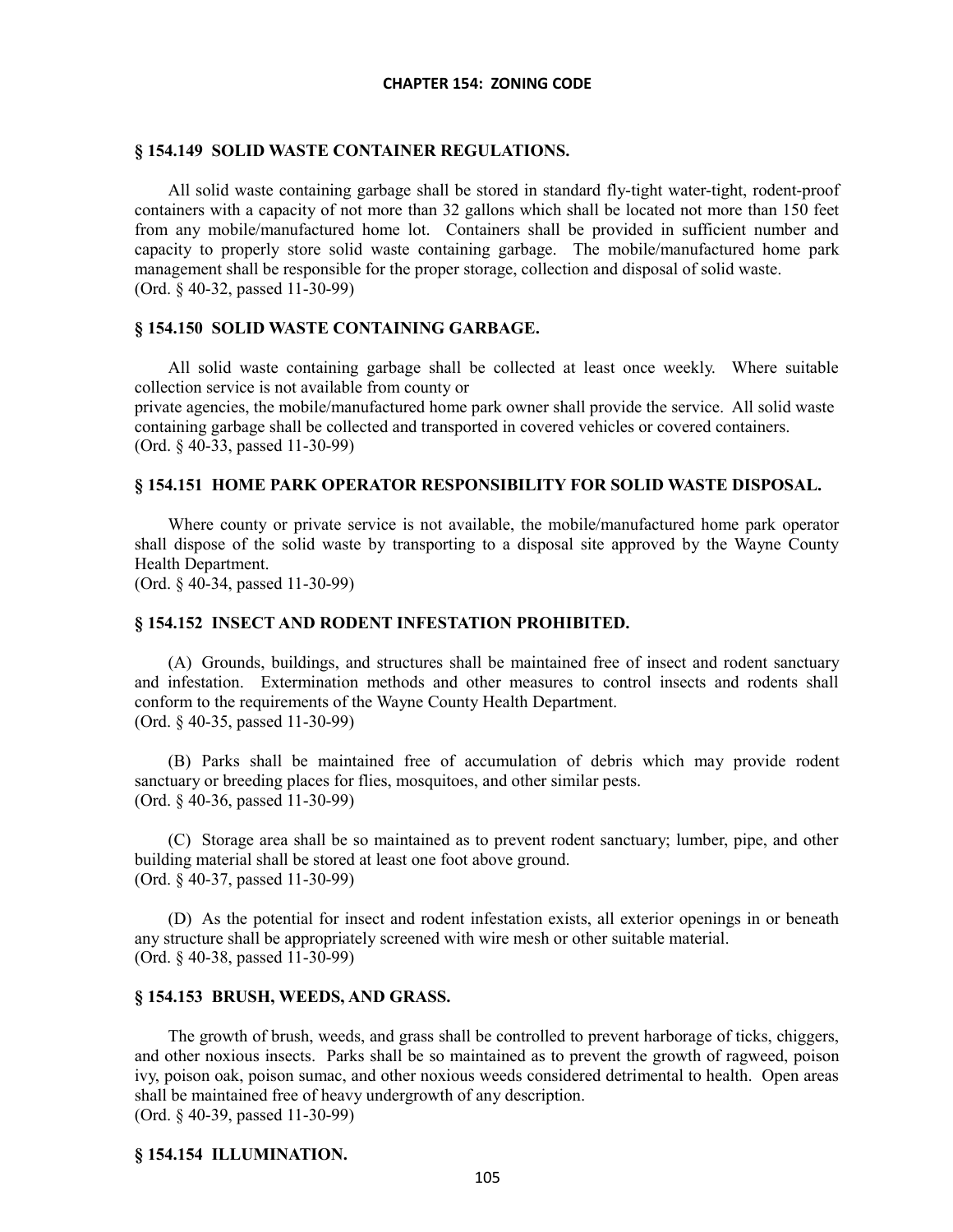All interior streets in the mobile/manufactured home park shall be adequately illuminated from sunset to sunrise. The minimum size street light shall be at a 175-watt mercury vapor (approximately 7,000 lumen class), or its equivalent, spaced at intervals of not more than 300 feet, the location of which shall be depicted upon the mobile home park plat. (Ord. § 40-40, passed 11-30-99)

# **§ 154.155 SEDIMENTATION POLLUTION.**

Compliance with, G.S. §§ 113A-50 et seq., the Sedimentation Pollution Control Act of 1973 shall be procured if one acre of land or more is disturbed. (Ord. § 40-41, passed 11-30-99)

# *APPLICATION PROCEDURE FOR PERMITTED USE*

#### **§ 154.170 SKETCH PLAN.**

(A) A sketch plan drawn to a scale of not less than one inch = 100 feet shall be submitted to the Zoning Administrator for all new or expanded mobile/manufactured home parks to determine if the proposal meets the requirements and intent of this ordinance.

(B) The sketch plan should include among other things:

(1) The name of the park, the names and addresses of the owner or owners, and the designer or surveyor;

(2) Date, scale, and approximate north arrow;

(3) Site plan showing streets, driveways, recreation areas, parking spaces, service buildings, watercourses, easements, mobile/manufactured home spaces, and all structures to be located on the park site.

(4) Vicinity map showing the location of the park and the surrounding land uses;

(5) Names of adjoining property owners;

(6) The proposed utility system for water, sewer, gas, surface water drainage, street lights, and electrical power.

(Ord. § 41-1, passed 11-30-99)

#### **§ 154.171 APPROVAL OR DISAPPROVAL THE SKETCH PLAN.**

After careful review and consideration of the sketch plan, the Zoning Administrator shall have 15 days within which to approve or disapprove the sketch plan.

(A) If the plan is approved, the Zoning Administrator shall advise the owner or developer, in writing, of the conditions upon which the plan will be approved. When the conditions are agreed to by the owner or developer, a zoning permit shall be issued, allowing the park to be constructed.

(B) If the plan does not conform with the approved plan, the Zoning Administrator shall delay issuance of the certificate of occupancy until it comes into conformity. (Ord. § 41-2, passed 11-30-99)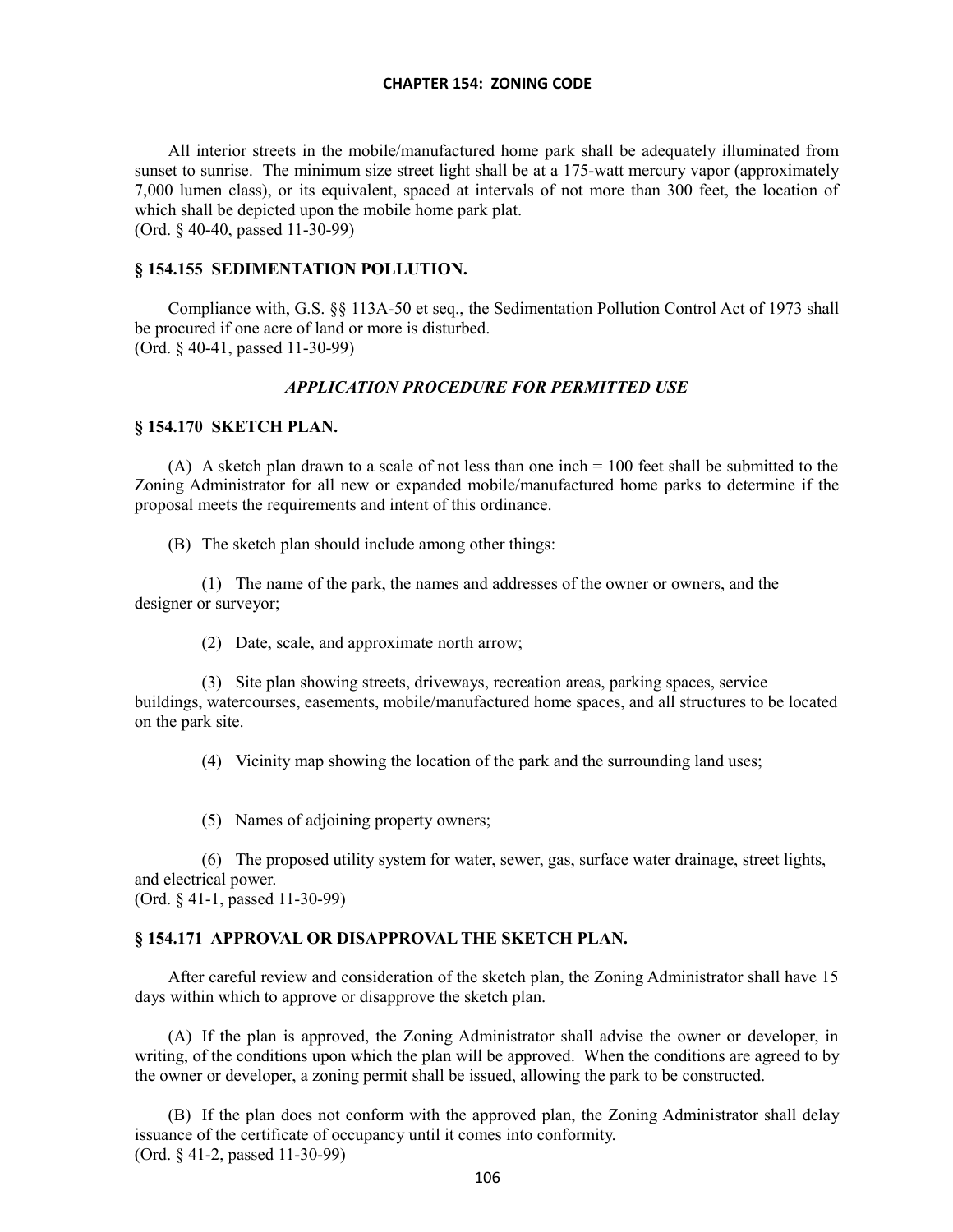## **§ 154.172 CERTIFICATE OF OCCUPANCY EFFECT.**

The certificate of occupancy issued to the developer shall constitute authority to lease or rent spaces in the mobile/manufactured home park. (Ord. § 41-3, passed 11-30-99)

# **§ 154.173 LOCAL BUILDING CODE APPLIES.**

All mobile/manufactured homes, whether located in mobile/manufactured home parks or on individuals' lots established after the effective date of this ordinance must meet the requirements of the local building code prior to being approved for a certificate of occupancy. This requirement shall not apply to any mobile/manufactured home which was manufactured after July 1, 1976, and bears the label or seal of compliance of a recognized testing laboratory having follow-up services, approved by the North Carolina State Building Code Council as authorized in G.S. Chapter 143. (Ord. § 41-4, passed 11-30-99)

## *MISCELLANEOUS PROVISIONS*

## **§ 154.180 INTERPRETATION AND APPLICATION.**

In interpreting and applying these regulations, the requirements contained herein are declared to be the minimum requirements necessary to carry out the purpose of these regulations. Except as hereinafter provided, these regulations shall not be deemed to interfere with, abrogate, annul, or otherwise affect in any manner whatsoever any easements, covenants, or other agreements between parties. Wherever the provisions of these regulations impose greater restrictions upon the use of land or buildings, or require a larger percentage of the lot to be left unoccupied than the provisions of other ordinances, rules, regulations, permits, or any easements, covenants, or other agreements between parties, the provisions of these regulations shall govern. (Ord. § 50-1, passed 11-30-99)

#### **§ 154.181 ZONING AFFECTS ALL LAND AND BUILDINGS.**

No land, building, or structure shall be used, no building or structure shall be erected, and no existing building or structure shall be moved, added to, enlarged, or altered except in conformity with these regulations. (See § 154.193.) (Ord. § 50-2, passed 11-30-99)

*Cross-reference:*

*Substandard lots of record, see § 154.193*

## **§ 154.182 ONE PRINCIPAL BUILDING ON ANY LOT.**

Only one principal building and its customary accessory buildings may hereafter be erected on any lot, except as authorized in  $\S$  154.076 (mobile/ manufactured home parks);  $\S$  154.078 (mobile/ manufactured home, individual, for office and/or exhibition; § 154.079 (multi-family dwellings); and § 154.005(C) (planned unit developments and shopping centers); (Ord. § 50-3, passed 11-30-99)

# **§ 154.183 REDUCTION OR CHANGE IN LOT SIZE.**

No lot shall be reduced or changed in size so that the total area, minimum frontage, front, side, or rear setbacks, lot area per dwelling unit, or other dimensions, areas, or open spaces required by these regulations, are not maintained. No lot shall be reduced in size so as to produce an additional lot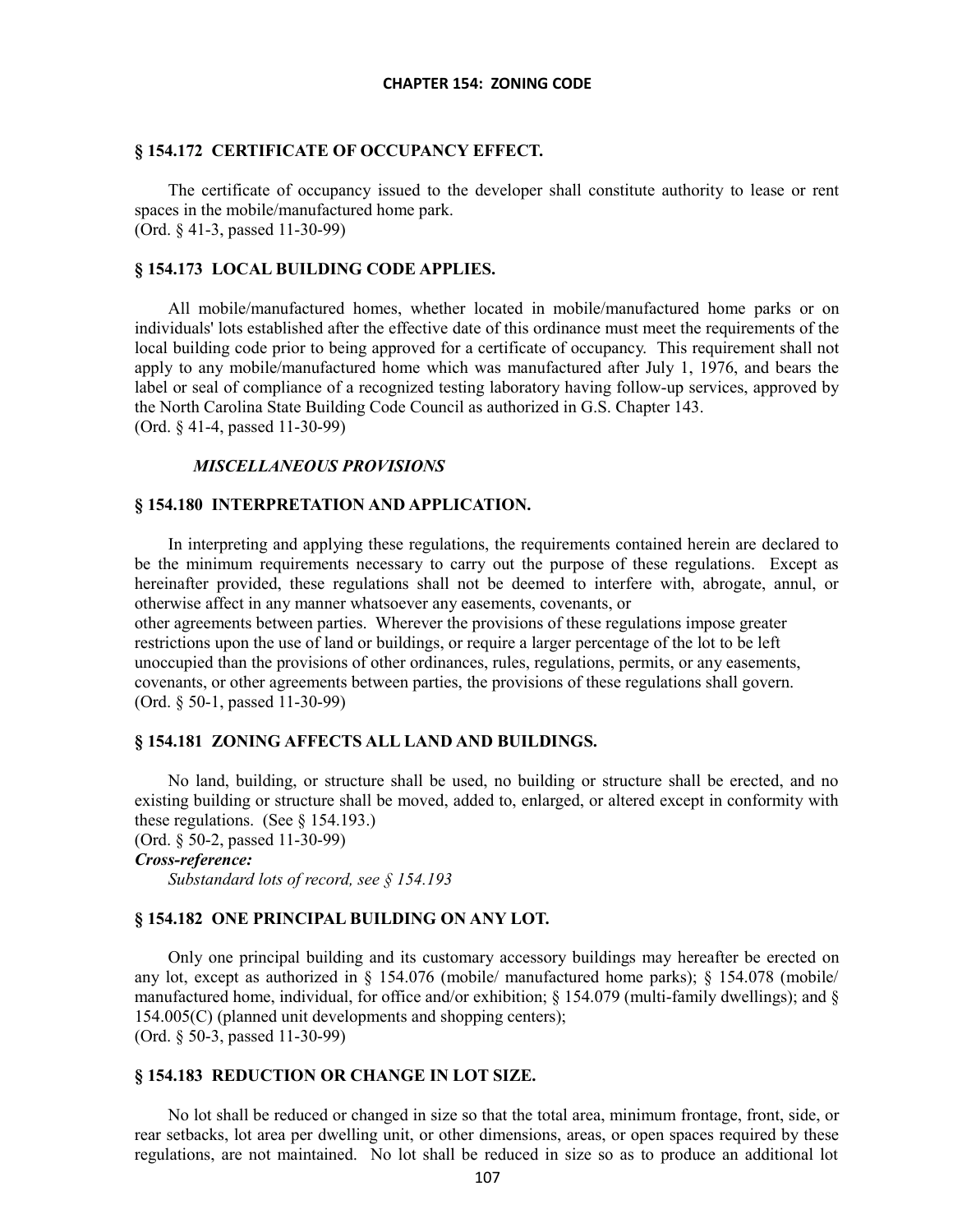which is not in conformity with these regulations, unless said lot is combined with other land to produce a conforming lot or unless said lot is needed and accepted for public use. (Ord. § 50-4, passed 11-30-99)

#### **§ 154.184 MAINTENANCE OF OPEN SPACES.**

No yard shall be encroached upon or reduced in any manner, except in conformity with these regulations. No yard for one principal building shall be considered as a yard for any other principal building. Shrubbery, driveways, retaining walls, fences, curbs, ornamental objects, and planted buffer strips shall not be construed to be encroachments on yards. (Ord. § 50-5, passed 11-30-99)

**§ 154.185 LOCATION OF ACCESSORY USES OR BUILDINGS.**

Accessory buildings may be erected in any required side or rear yards, provided that no separate accessory building shall be erected-within five feet from any lot line. No accessory building shall be located on the side yard required on the street side of a corner lot. No accessory building on a corner lot shall extend beyond the front yard line of the lots in rear thereof; provided, further, that this regulation shall be so interpreted as to reduce the building width of a corner lot as of record at the time of the passage of this chapter to less than 28 feet, nor to prohibit the erection of an accessory building where this regulation cannot be complied with. No accessory use shall be located with five feet of the rear lot line nor within five feet of the rear yard side lot line. (Ord. § 50-6, passed 11-30-99)

# **§ 154.186 VISIBILITY AT INTERSECTIONS.**

On a corner lot, nothing shall be erected, planted, or allowed to grow in such a manner as to materially

impede vision between a height of two and one-half feet and ten feet in a triangular area formed by the intersection of the right-of-way of two streets or a street and a railroad, and a diagonal line which intersects the right-of-way lines at two points 25 feet from where the right-of-way intersects. (Ord. § 50-7, passed 11-30-99)

# **§ 154.187 STREET ACCESS.**

No dwelling shall be erected on a lot which does not have access to a public street. (Ord. § 50-8, passed 11-30-99)

# **§ 154.188 LOTS WITH MULTIPLE FRONTAGE.**

In the case of a corner lot having frontage on two or more streets, all buildings shall be set back from each such street a distance equal to the minimum for the front yard requirements for the district. If a building is constructed on a lot having frontage on two roads but not at an intersection, a setback from each road shall be provided equal to the front yard requirement for the district in which the lot is located.

(Ord. § 50-9, passed 11-30-99)

# **§ 154.189 MINIMUM FRONTAGE.**

Where a minimum frontage is specified in these regulations, it shall be measured at the front yard setback line.

(Ord. § 50-10, passed 11-30-99)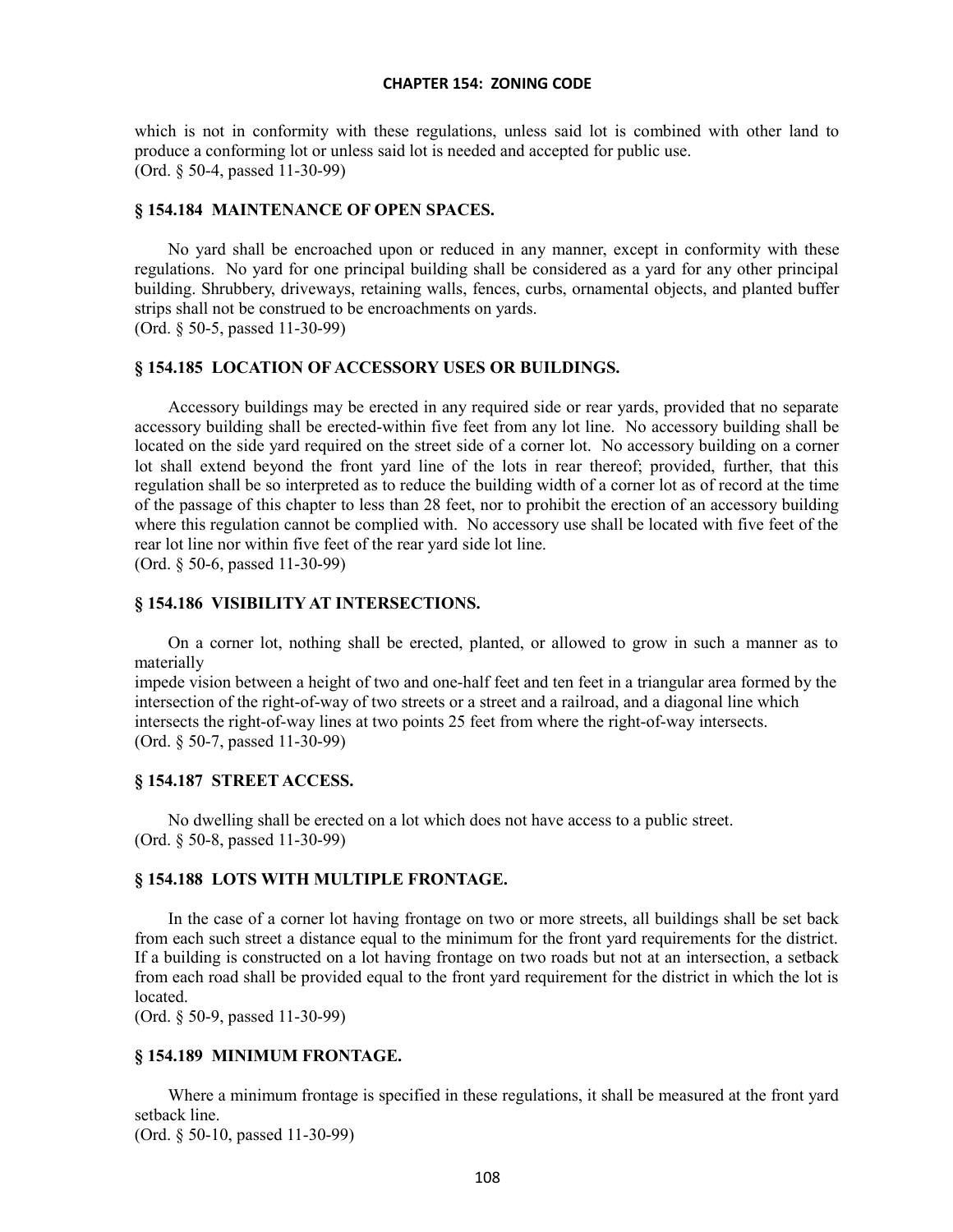#### **§ 154.190 USES PROHIBITED.**

If either a use or class of use is not specifically indicated as being permitted in a district, either as a matter of right (permitted use) or as a special use, then such use or class of use shall be prohibited in such district.

(Ord. § 50-11, passed 11-30-99)

# **§ 154.191 REQUIRED BUFFERS.**

In order to lessen the impact of incompatible land uses, a buffer strip at least 25 feet in width, with a visual buffer six feet or more in height, shall be provided and maintained to separate those uses which are deemed to have a negative effect on residential areas. When new commercial or manufacturing construction will abut an existing residential district or use, a buffer strip with a visual buffer shall be provided and maintained by the commercial or manufacturing use. In addition, when new residential construction will abut an existing commercial or manufacturing use, or abuts a limited access highway or railroad, the buffer strip and visual buffer shall be provided by the residential developer. This buffer strip shall be a part of the lot(s) and shall be maintained by the lot owner(s) or homeowners association, in the case of commonly owned land. (Ord. § 50-12, passed 11-30-99)

#### **§ 154.192 WALLS AND FENCES.**

The setback requirements of these regulations shall not prohibit any necessary retaining wall or prohibit any planted buffer strip, fence, or wall. However, no fence or wall shall exceed a height of six feet in any front or side yard, except as provided for in this ordinance. (Ord. § 50-13, passed 11-30-99)

## **§ 154.193 SUBSTANDARD LOTS OF RECORD.**

Where the owner of a lot at the time of adoption of this ordinance or his or her successor in title thereto does not own sufficient land to enable him or her to conform to the lot area or lot width requirements of this ordinance, such a lot may be used as a building site for a single family residence in a district in which residences are permitted, provided that the lot width and lot area are not more than 20 percent below the minimum specified in this ordinance, and further provided that the Wayne County Health Department

approves the reduction if onsite water or wastewater facilities are involved. In cases where the lot area and lot width are more than 20 percent below the minimum specified in this ordinance or other dimensional requirements cannot be met, the Board of Planning and Adjustment is authorized to approve as a variance such dimensions as shall conform as closely as possible to the required dimensions, if the Wayne County Health Department submits a letter of approval if onsite water or wastewater facilities are involved. If the pre-existing substandard lot is not in a district where single family residences are permitted, the Board of Planning and Adjustment may issue a variance to allow some reasonable use.

(Ord. § 50-14, passed 11-30-99)

#### **§ 154.194 EXCEPTIONS TO HEIGHT REGULATIONS.**

Nothing in this ordinance shall be construed as prohibiting the construction or maintenance of any structure to a height up to 35 feet above the surface of the land. The height limitations contained in the district dimensional requirements do not apply to spires, belfries, chimneys, or roof structures for the housing of elevators, stairways, or air conditioning apparatus. (Ord. § 50-15, passed 11-30-99)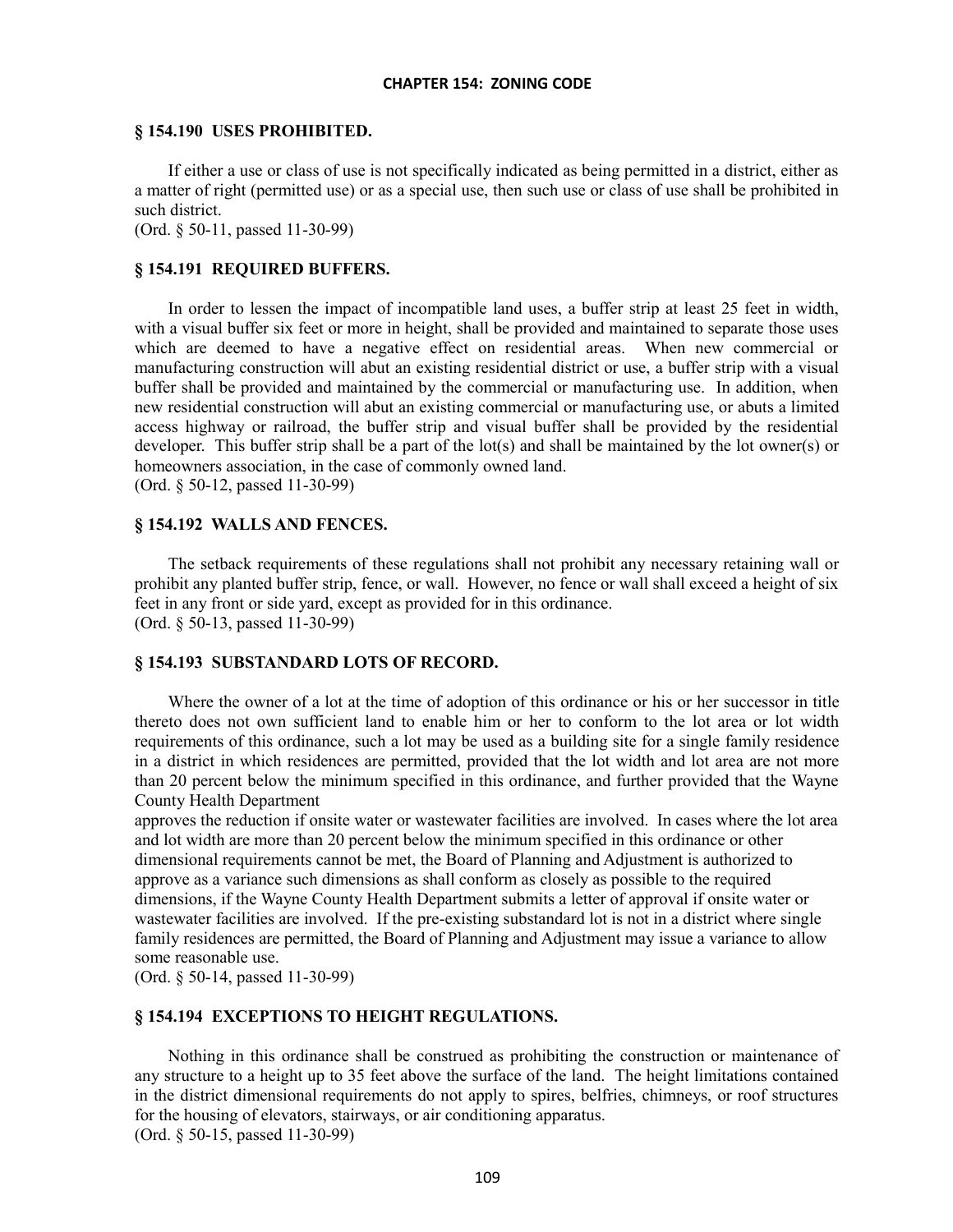#### **§ 154.195 NO STRUCTURE IN PUBLIC RIGHT-OF-WAV.**

No building, fence, or other structure or part thereof shall be erected or installed in any public road, street, lane, or alley, or other public right-of-way. (Ord. § 50-16, passed 11-30-99)

#### **§ 154.196 ESTABLISHMENT OF A ZONING VESTED RIGHT.**

(A) Any amendments, modifications, supplements, repeal or other changes in these regulations or the zoning maps shall not be applicable or enforceable without the consent of the owner with regard to buildings and uses in the following cases:

(1) When a building permit has been issued prior to the effective date of the ordinance making

the change so long as the permit remains valid and unexpired pursuant to G.S. 160D-403 (c); and the building permit has not been revoked pursuant to G.S. 160D-403 (f); or;

(2) When a zoning permit has been issued prior to the effective date of the ordinance making the change so long as the permit remains valid and unexpired pursuant to this article; or

(3) When a vested right has been established and remains valid and unexpired pursuant to this section.

(4) Any other development approval as set forth in N.C.G.S. 160D-108 and 108.1.

(B) *Duration.*

(1) A building permit is valid for six months as under prior law.

(2) Development approvals are valid for 12 months, unless altered by statute or extended by local rule.

(3) Site-specific vesting plans shall be vested for a period of two years.

(4) Multi-phase developments (long term projects of at least 25 acres) are vested for a period of five years.

(5) A property owner may request in writing an administrative determination of vested rights. The administrative determination shall be issued in writing and may be appealed by the property owner to the Board of Planning and Adjustment in accordance with the requirements for appeal set forth in this ordinance.

(B) *Site specific vesting plans.* The approving authority may approve a site specific development plan upon such terms and conditions as may reasonably be necessary to protect the public health, safety, and welfare.

(C) *Variance necessary for vested right.* Notwithstanding division (A) and (B), approval of a site specific vesting plan with the condition that a variance be obtained shall not confer a zoning vested right unless and until the necessary variance is obtained.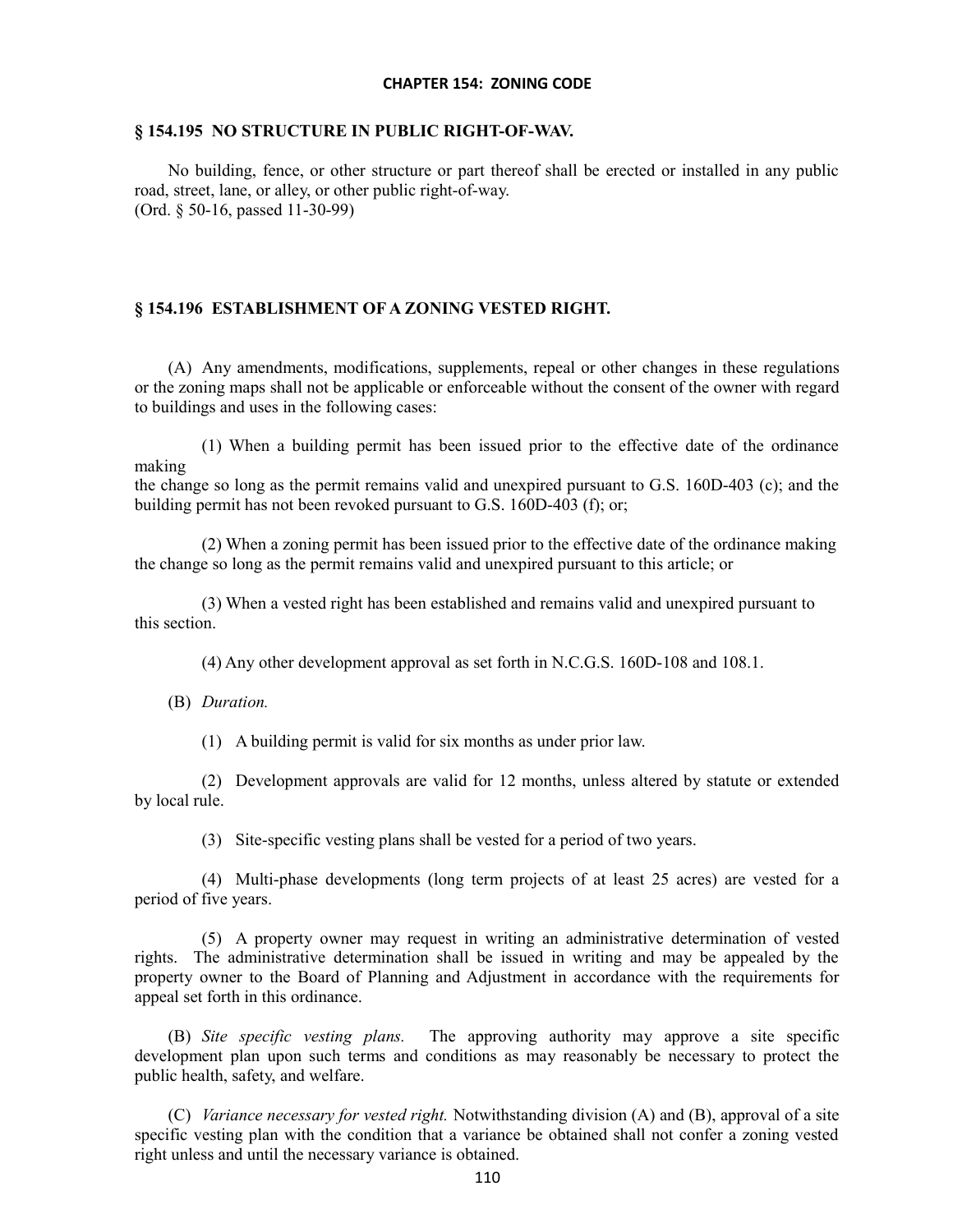(D) *Approval of site specific vesting plan.* A site specific vesting plan shall be deemed approved upon the effective date of the approval authority's action or ordinance relating thereto.

(E) *Overlay zoning not affected.* The establishment of a zoning vested right shall not preclude the application of overlay zoning that imposes additional requirements but does not affect the allowable type or intensity of use, or ordinances or regulations that are general in nature and are applicable to all property subject to land use regulations by the town, including but not limited to building, fire, plumbing, electrical, and mechanical codes. Otherwise applicable new or amended regulations shall become effective with respect to property that is subject to a site specific vesting plan upon the expiration or termination of the vested right in accordance with this chapter.

(F) *Vested right not a personal right.* A zoning vested right is not a personal right but shall attach to and run with the applicable property. After approval of a site specific vesting plan, all successors to the original landowner shall be entitled to exercise such right while applicable.

(G) *Approval procedures and approval authority.*

(1) Except as otherwise provided in this section, an application for site specific vesting plan approval shall be processed in accordance with the procedures established in this ordinance for a special use permit or zoning permit as applicable. The Board of Aldermen shall be the final approval authority.

(2) In order for a zoning vested right to be established upon approval of a site specific vesting plan, the applicant must indicate at the time of application, on a form to be provided by the town, that a zoning vested right is being sought.

(3) Each map, plat, site plan, or other document evidencing a site specific vesting plan shall contain the following notation: "Approval of this plan establishes a zoning vested right under G.S. § 160D-108.1. Unless terminated at an earlier date, the zoning vested right shall be valid until "

(4) Following approval or conditional approval of a site specific vesting plan, nothing in this chapter shall exempt such a plan from subsequent reviews and approvals to ensure compliance with the terms and conditions of the original approval, provided that such reviews and approvals are not inconsistent with the original approval.

(5) Nothing in this section shall prohibit the revocation of the original approval or other remedies for failure to comply with applicable terms and conditions of the approval or the zoning ordinance.

# (H) *Duration.*

(1) A zoning right that has been vested as provided in this section shall remain vested for a period of two years unless specifically and unambiguously provided otherwise pursuant to division (B). This vesting shall not be extended by any amendments or modifications to a site specific vesting plan unless expressly provided by the approval authority at the time the amendment or modification is approved.

(2) Notwithstanding the provisions of division (A), the approval authority may provide that rights shall be vested for a period exceeding two years but not exceeding five years where warranted in light of all relevant circumstances, including but not limited to the size of the development, the level of investment, the need for or desirability of the development, economic cycles, and market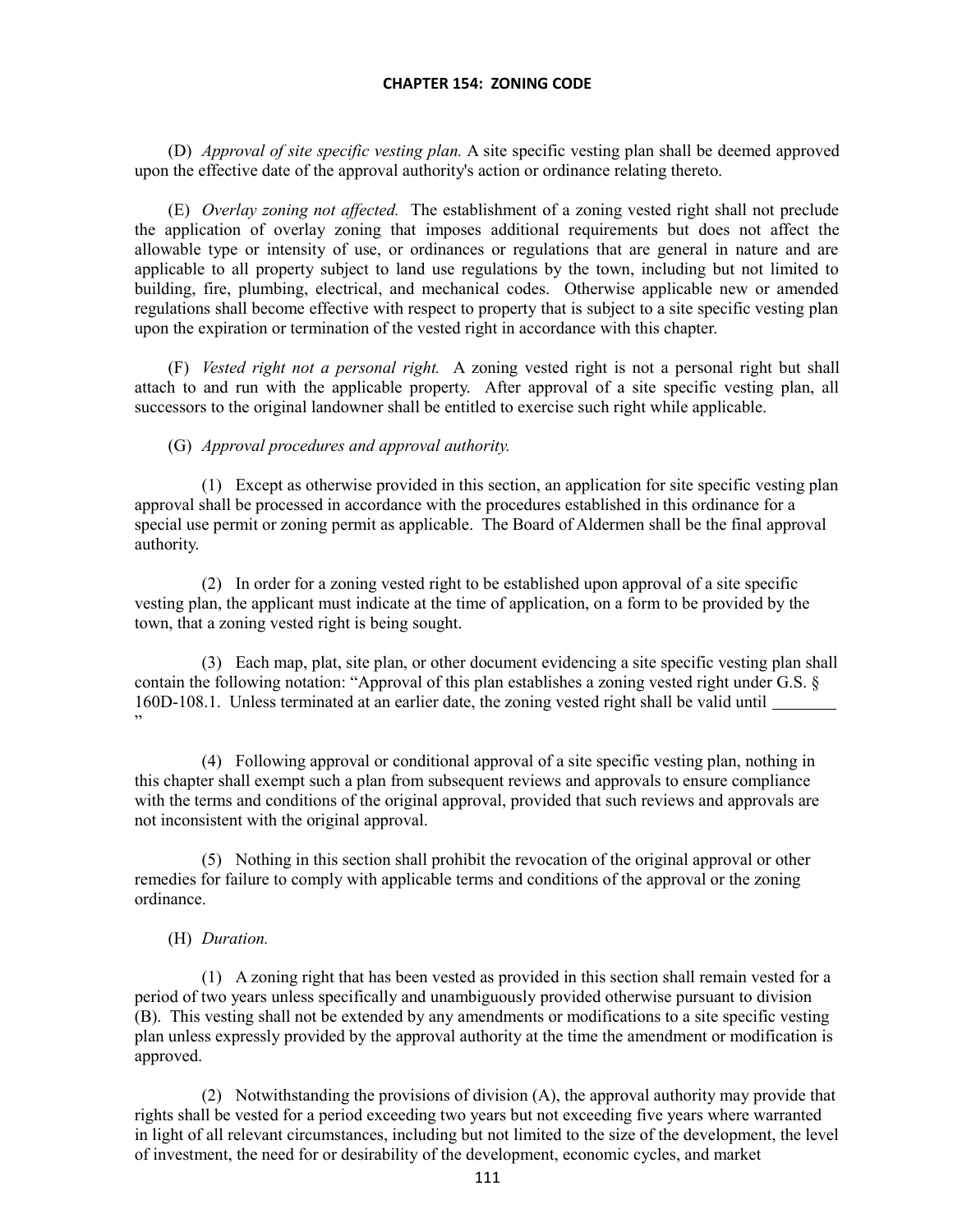conditions. These determinations shall be in the sound discretion of the approval authority at the time the site specific development plan is approved.

(3) Upon issuance of a building permit, the expiration and revocation provisions of G.S. § 160Dshall apply, except that a building permit shall not expire or be revoked because of the running of time while a zoning vested right under this section is outstanding.

(I) *Termination.* A zoning right that has been vested as provided in this chapter shall terminate:

(1) At the end of the applicable vesting period with respect to buildings and uses for which no valid building permit applications have been filed;

(2) With the written consent of the affected landowner;

(3) Upon findings by the Board of Aldermen, by ordinance after notice and a evidentiary hearing, that natural or man-made hazards on or in the immediate vicinity of the property, if uncorrected, would pose a serious threat to the public health, safety, and welfare if the project were to proceed as contemplated in the site specific vesting plan;

(4) Upon payment to the affected landowner of compensation for all costs, expenses, and other losses incurred by the landowner, including but not limited to all fees paid in consideration of financing, and all architectural, planning, marketing,

legal, and other consultant's fees incurred after approval by the town, together with interest thereon at the legal rate until paid. Compensation shall not include any diminution in the value of the property which is caused by such actions;

(5) Upon findings by the Board of Aldermen, by ordinance after notice and a hearing, that the landowner or his representative intentionally supplied inaccurate information or made material misrepresentations which made a difference in the approval by the approval authority of the site specific vesting plan; or

(6) Upon the enactment or promulgation of a state or federal law or regulation that precludes development as contemplated in the site specific vesting plan, in which case the approval authority may modify the affected provisions, upon a finding that the change in state or federal law has a fundamental effect on the plan, by ordinance after notice and a hearing.

(J) *Voluntary annexation.* A petition for annexation filed with the town under G.S. § 160A-31 or G.S. § 160A-58.1 shall contain a signed statement declaring whether or not any zoning vested right with respect to the properties subject to the petition has been established under G.S. § 160D1. A statement that declares that no zoning vested right has been established under G.S. § 160D, or the failure to sign a statement declaring whether or not a zoning vested right has been established, shall be binding on the landowner and any such zoning vested right shall be terminated.

(K) *Limitations.* Nothing in this chapter is intended or shall be deemed to create any vested right other than those established pursuant to G.S. § 160D.

# **§ 154.197 LANDSCAPE REQUIREMENTS.**

(A) *Intent.* The purpose of this section is to enhance the town's visual and environmental character by:

(1) Encouraging the preservation of existing trees and vegetation;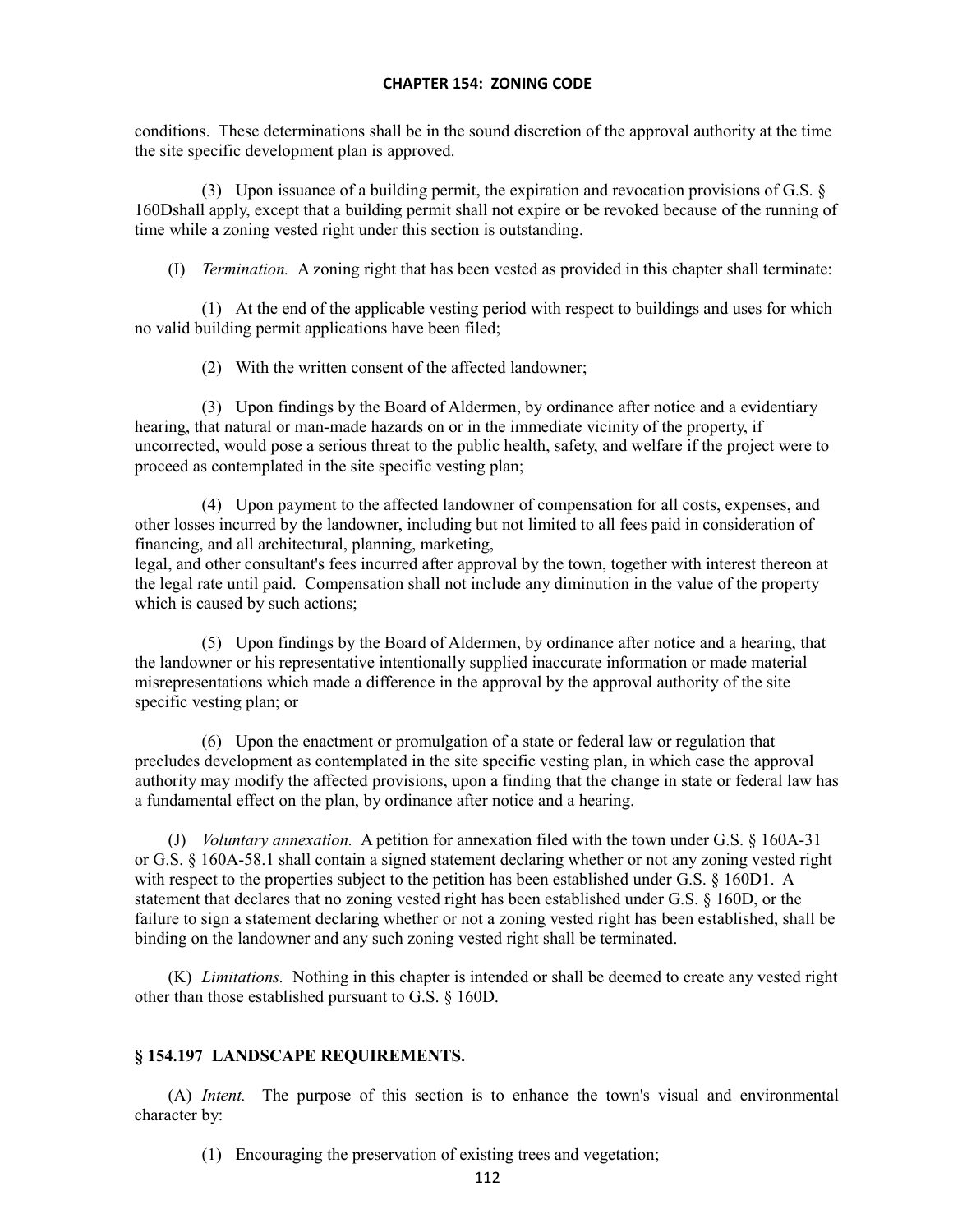(2) To separate adjacent land uses in order to minimize potential nuisances, such as the transmission of noise, dust, odor, litter, and glare of lights.

- (3) To conserve energy and aid storm water runoff.
- (4) To enhance property values and to establish a sense of privacy.
- (B) *Definitions.*

*CALIPER INCHES.* Quantity in inches of the diameter of trees measured at six inches above the ground for trees four inches or less in trunk diameter and 12 inches above the ground for trees over four inches in trunk diameter.

*DRIPLINE.* A vertical line extending from the outermost portion of a tree's canopy to the ground.

*UNDERSTORY TREE.* A species of tree which normally grows to a mature height of 15 to 35 feet.

- (C) *Procedures.*
- (1) *Applicability.* After the adoption date of this ordinance, these requirements shall apply to:

(a) New principal non-residential buildings, or expansion and reconstructions which will result in a parking or building increase of more than 2,000 square feet;

- (b) New single- and multi-family residential development;
- (2) *Landscaping plan required.* A land-scaping plan shall be submitted showing:

(a) Location, dimension, and square footage of required buffer strips, street yards and parking lot landscaping areas. Individual species and number of trees and shrubs required and number provided.

(b) Details of required landscaping and landscape elements showing species, fencing materials, dimensions, and spacing of constructed and planted materials. The plan shall also show any existing vegetation to remain undisturbed.

(c) Timeline for installation of required landscaping.

(3) *Installation of required plant materials:*

(a) A final certificate of occupancy for commercial, industrial and multi-family uses shall not be issued until all required landscaping is in place.

(b) Single family subdivisions greater than five lots shall not receive final plat approval until street planting yards are installed.

(c) Where weather conditions or construction activity would endanger the health and survivability of required plantings, the installation may be delayed by the Zoning Administrator. The developer shall submit a copy of a signed contract for installation of the required planting areas and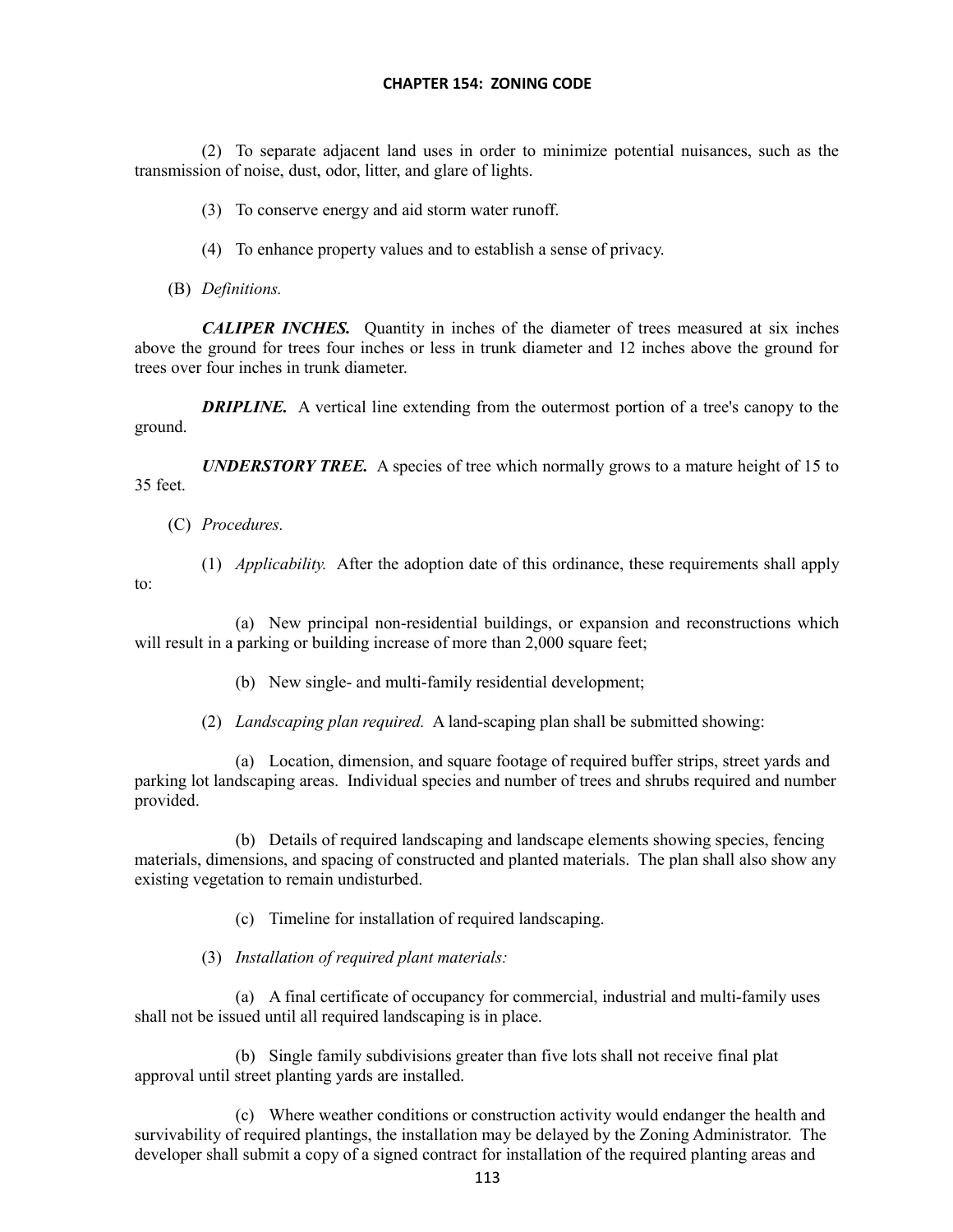may be required to post a surety equal to the amount of the contract. The surety shall not be issued for more than 180 days. For commercial and mufti-family projects, a temporary certificate of occupancy may be issued. For major single-family detached subdivisions, the final plat may be recorded.

# (4) *Alternate methods of compliance.*

(a) Alternate landscape plans, plant materials, or methods may be used in situations where strict adherence to the provisions of this ordinance would result in impractical or unreasonable situations. Such situation may result from severe topography, natural rock formations, utility easements, lot configurations, or other physical conditions.

(b) Alternate landscape plans shall be reviewed based on their effectiveness and performance in meeting the spirit and intent of this ordinance.

(c) The Zoning Administrator shall review the alternate plan taking into account adjacent land uses, amount of plantings, species arrangement, and coverage.

(d) Decisions of the Zoning Administrator may be appealed to the Board of Planning and Adjustment.

(D) *Landscaping required.* The following areas are required to be landscaped:

(1) *Street planting yards.* A planting area parallel to the street designed to provide continuity of vegetation along the right-of-way and a pleasing view from the street.

(2) *Parking lot plantings.* Planting areas within and adjacent to parking areas designed to provide shade and improve the attractiveness of large area of pavement.

(3) *Buffer yards.*

(a) Planting areas located parallel to the side, and rear lot lines designed to separate adjacent uses and provide privacy and protection against potential adverse impacts of an adjoining use. The size of a buffer shall be determined both by the proposed use and by the type of adjacent uses.

(b) Buffers shall not be located on any portion of an existing or proposed street rightof-way. Buffers shall be permitted to intersect utility easements or run parallel with them; however, they shall not be permitted to run linear with and be superimposed on them.

(E) *Planting area requirements.*

(1) *Street yard.*

(a) A street planting yard, a minimum ten feet in width shall be parallel to all public rights-of-way.

(b) Street planting yards shall be planted at the rates of

1. Commercial and industrial uses: Two understory trees per 50 linear feet of frontage; eight shrubs per 50 linear feet of frontage.

2. Residential uses: Two understory trees per 50 linear feet of frontage.(2) *Buffers.*

(a) *Buffer descriptions.*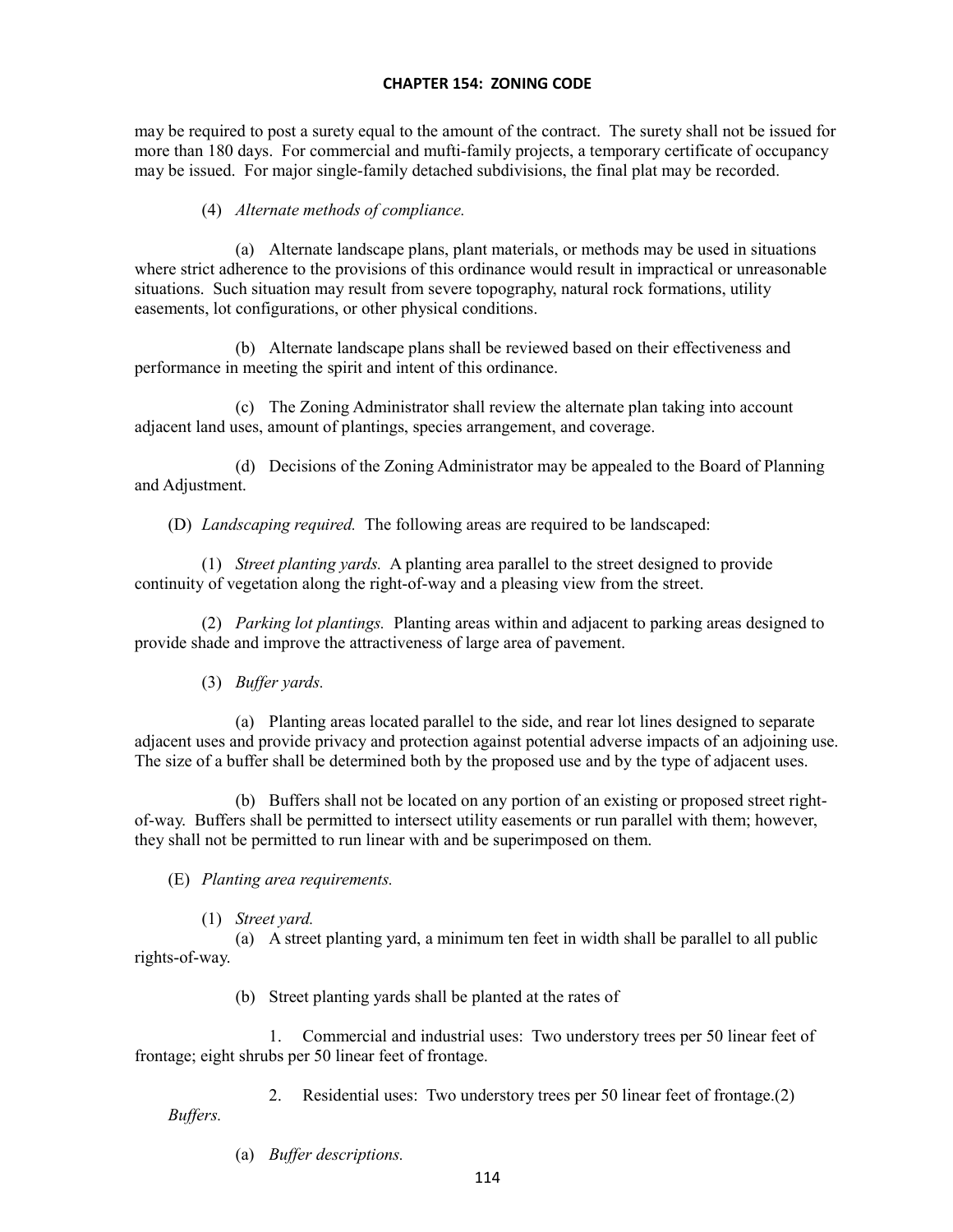1. *Type "A."* A Type A buffer is intended to provide a very dense sight barrier to significantly separate uses and land use districts. It is intended to reduce intrusive lighting and noise from adjacent properties.

2. *Type "B."* The Type B buffer is a medium density screen which is intended to create a visual separation between uses and land use districts.

3. *Type "C."* A planting strip intended to separate uses, provide vegetation in densely developed areas, and enhance the appearance of individual properties.

(b) *Buffer yard determination.* To determine the required landscape buffer, first use Table 1 (below) and find the proposed use in the "proposed use column." Size of each required buffer is determined by the buffer types along the "adjoining use columns." Where a proposed use abuts multiple use types along the same side or rear yard, the largest buffer will apply. Next, determine the planting rate by using Table 2 (below).

| <b>TABLE 1: BUFFER TYPE CHART -</b><br><b>ADJOINING USE</b> |                                             |                                            |                    |               |
|-------------------------------------------------------------|---------------------------------------------|--------------------------------------------|--------------------|---------------|
| <b>Proposed</b><br><b>Use</b>                               | Single-<br>Family<br><b>Reside</b><br>ntial | Mufti-<br>Family<br><b>Reside</b><br>ntial | Com<br>merci<br>al | Indu<br>stria |
| Single-<br>family<br>residential                            | None                                        | None                                       | None               | Non<br>e      |
| Multi-<br>family<br>residential                             | A                                           | $\mathcal{C}$                              | B                  | A             |
| Commercial                                                  | A                                           | $\mathsf{A}$                               | $\mathsf{C}$       | B             |
| Industrial                                                  | A                                           | A                                          | B                  | C             |

| <b>TABLE 2: BUFFER PLANTING RATE CHART — PLANTING YARD RATES</b> |                         |                                        |                         |                                       |                   |
|------------------------------------------------------------------|-------------------------|----------------------------------------|-------------------------|---------------------------------------|-------------------|
| <b>Yard Type</b>                                                 | <b>Minimum</b><br>Width | <b>Minimum</b><br><b>Average Width</b> | <b>Maximum</b><br>Width | <b>Understory</b><br><b>Tree Rate</b> | <b>Shrub Rate</b> |
| A                                                                | 20                      | 30                                     | 60                      | $10/100$ 1f                           | 33/100 1f         |
| B                                                                | 15                      | 20                                     | 40                      | $3/100$ 1f                            | 17/100 1f         |
|                                                                  |                         | 10                                     | 20                      | $2/100$ 1f                            | 18/100 1f         |

(c) *Additional buffer requirements.*

1. Type A shall be composed of at least one row of evergreen shrubs or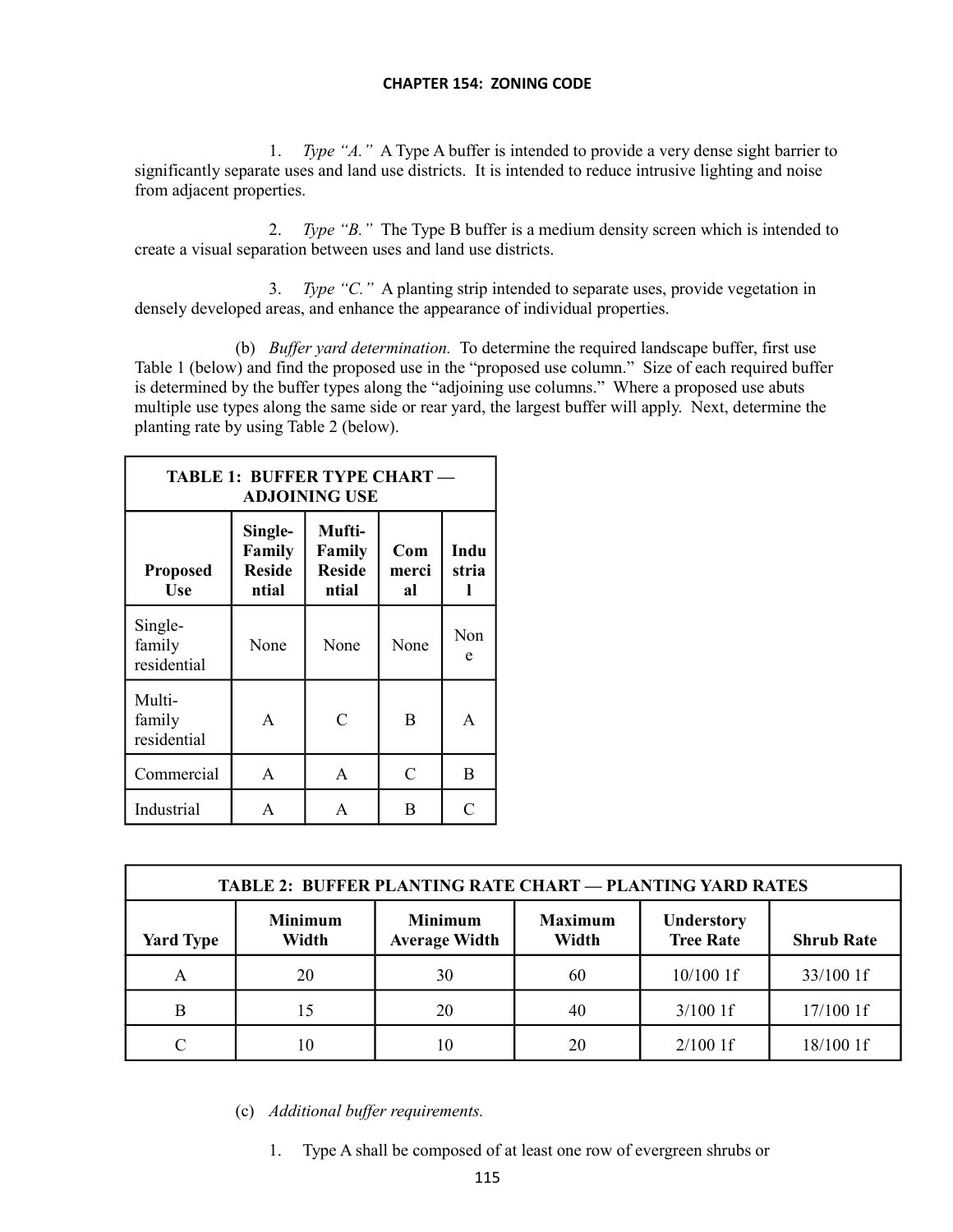understory trees.

2. Walls at least six feet in height, constructed of masonry, stone or pressure treated lumber, or an opaque fence, a minimum of six feet in height may be used to reduce the widths of Type A and Type B buffers by ten feet.

(3) *Parking lot planting rate.* Parking lots shall be landscaped at the rate of two understory trees per 12 parking spaces. Required trees shall be distributed throughout parking lots and shall be located within or adjacent to the lot as tree islands, at the end of parking bays, or between rows of parking spaces.

# (F) *Design and maintenance standards.*

(1) *Retention of existing vegetation.* Existing vegetation shall be retained and maintained whenever possible so as to permit such vegetation to contribute to buffer and screening requirements. Such retained vegetation which meets or exceed the standards of this ordinance may receive partial or total credit towards planting requirements within the buffer.

(2) *Maintenance.* All vegetative and other screening devices shall be maintained so as to continue their effectiveness. Any required plantings which die or otherwise fail to satisfy the requirements of this chapter shall be replaced within 180 days with an equal or similar species and size by the owner. When plant material is severely damaged due to unusual weather conditions or other acts of God, the owner shall have up to two years to replant.

(3) *Understory tree size.* Understory trees must be a minimum of four feet high and one inch in caliper, measured six inches above grade, when planted.

(4) *Shrub size.* All shrubs shall be expected to reach a maximum height of 36 inches, and a minimum spread of 30 inches within three years of planting.

(5) *Planting protection.* Whenever planting areas are adjacent to parking lots or drives, the planting areas shall be protected from damage by vehicles, lubricants, or fuels.

(6) *Planting standards.* All plant materials shall be installed in accordance with the standards found in the latest edition of *American Standards for Nursery Stock*, published by the American Association of Nurserymen. After installation, plant materials shall be mulched with a twoto-three-inch layer of appropriate material.

(G) *Materials permitted.* The Zoning Administrator shall maintain a list of acceptable plant materials which may be used to satisfy the requirements of this ordinance. If the applicant proposes a species which is not on the approved list, the Zoning Administrator may approve the plant material so long as it is appropriate for the local climate and meets the definition for the use for which it is intended.

(Ord. § 50-18, passed 11-30-99)

# **§ 154.198 AGRICULTURAL USES.**

(A) Agricultural Areas in Municipal Extraterritorial Jurisdiction. - Property that is located in the extraterritorial planning and development regulation jurisdiction and that is used for bona fide farm purposes, as such term is defined in N.C.G.S. 160D, is exempt from the Town's zoning regulations to the same extent bona fide farming activities are exempt from county zoning pursuant N.C.G.S. 160D. As used in this subsection, "property" means a single tract of property or an identifiable portion of a single tract. Property that ceases to be used for bona fide farm purposes shall become subject to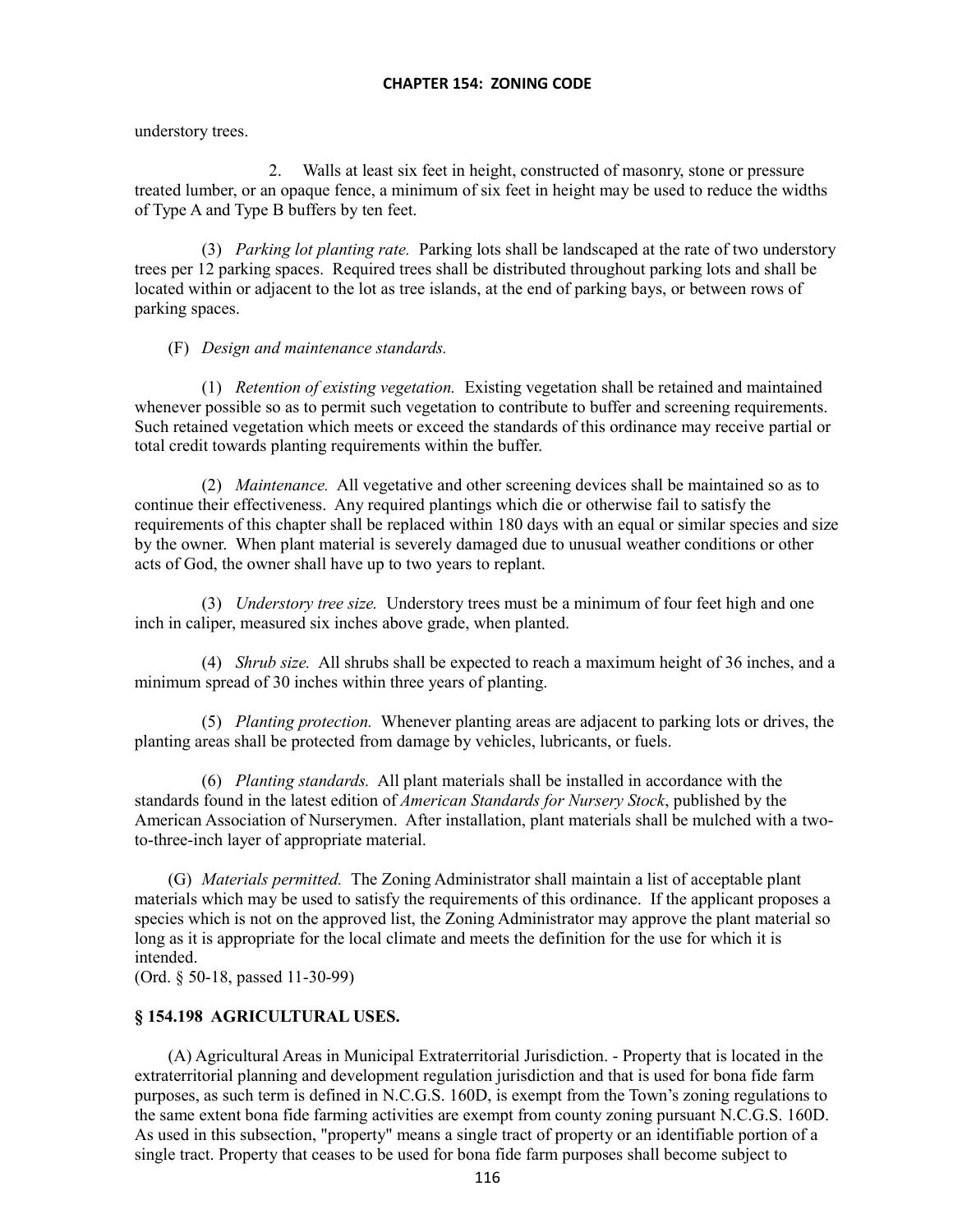exercise of the municipality's extraterritorial planning and development regulation jurisdiction under this Chapter. For purposes of complying with State or federal law, property that is exempt from the exercise of municipal extraterritorial planning and development regulation jurisdiction pursuant to this subsection shall remain subject to the county's floodplain regulation or all floodplain regulation provisions of the county's unified development ordinance.

(B) Accessory Farm Buildings. – An accessory building of a "bona fide farm" has the same exemption from the building code as it would have under county zoning ordinances.

## *NONCONFORMING USES*

#### **§ 154.210 INTENT.**

Within the districts established by this ordinance, or amendments that may be adopted later, there may exist lots, structures, and uses of land and structure which were lawful before this ordinance was passed or amended, but which are prohibited under the terms of this ordinance. Such lots, structures, and uses shall be termed nonconforming. It is the intent of this ordinance to permit these It is the intent of this ordinance to permit these nonconformities to continue in their present condition, but they are not to be enlarged, expanded, extended, nor used as grounds for adding other structures or uses prohibited elsewhere in the same district.

(Ord. § 60-1, passed 11-30-99)

# **§ 154.211 NONCONFORMING STRUCTURES AND USES.**

(A) *Nonconforming structures*. Where, at the effective date of adoption or amendment of this ordinance, an existing structure could not be built under the terms of this ordinance by reason of restrictions on area, lot coverage, height, yards, or other characteristics of the structure or its location on the lots, the use of such structure may be continued so long as the building remains otherwise lawful, subject to the following provisions:

(1) No such structures may be enlarged or altered in a way which increases its nonconformity;

(2) Should such structure be moved for any reason for any distance whatever, it shall thereafter conform to the regulations for the district in which it is located after it is moved.

(3) A nonconforming structure, which has been damaged by fire, wind, flood, or other causes, may be repaired and used as before if repairs are initiated within six months and completed within 12 months of such damage, unless such structure has been declared by the Zoning Administrator to have been damaged to an extent exceeding 75 percent of its taxable value at the time of destruction. If the structure is declared to be more than 75 percent destroyed, future use of the structure and site must come into conformance with the regulations for the district in which it is located.

(4) Nonconforming mobile/manufactured homes on individual lots. Existing nonconforming mobile/manufactured homes on individual lots may not be replaced if moved. (Ord. § 60-2, passed 11-30-99)

(B) *Nonconforming uses.* Where, at the effective date of adoption of amendment of this ordinance, a lawful use of land exists that is made no longer permissible under the terms of this ordinance as enacted or amended such use may be continued, so long as it remains otherwise lawful, subject to the following provisions: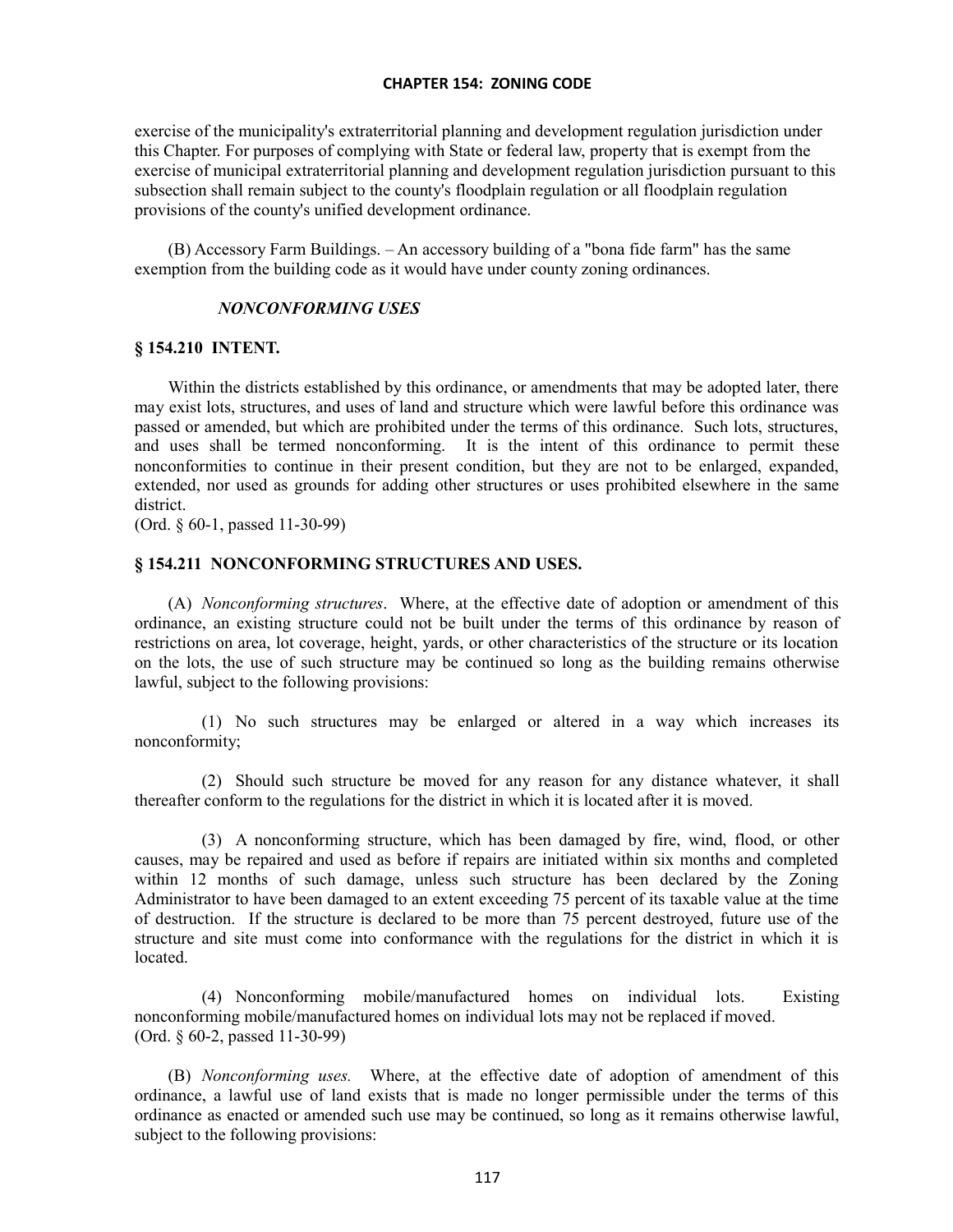(1) No such nonconforming use shall be enlarged or increased, nor extended to occupy a greater area of land than was occupied at the effective date of adoption or amendment of this ordinance;

(2) No such nonconforming use shall be moved in whole or in part to any other portion of the lot or parcel occupied by such use at the effective date of adoption or amendment of this ordinance;

(3) A nonconforming use may not be changed to another nonconforming use;

(4) Where any nonconforming land, structure, or use in part or whole is made to conform to the regulations for the district in which it is located, the part or whole which has been made to conform may not thereafter be changed in such a manner as would be nonconforming;

(5) Nonconforming uses shall not be reestablished after discontinuance for a period of 180 days, except in conformance with this ordinance. (Ord. § 60-3, passed 11-30-99)

# **§ 154.212 REPAIRS.**

(A) On any building devoted in whole or in part to any nonconforming use, repairs and modernization are permitted, provided that the existing total cubic feet of the building shall not be increased.

(B) Nothing in this ordinance shall be deemed to prevent the strengthening or restoring to a safe condition of any building or part thereof declared to be unsafe by any public official charged with protecting the public safety, upon order of such official. (Ord. § 60-4, passed 11-30-99)

# **§ 154.213 AVOID UNDUE HARDSHIP.**

To avoid undue hardship, nothing in this ordinance shall be deemed to require a change in the plans, construction, or designated use of any building on which actual construction was lawfully begun prior to the effective date of the adoption or amendment of this ordinance and upon which actual building construction has been diligently carried on. Actual construction is hereby defined to include the piecing of construction materials in permanent position and fastened in a permanent manner, provided that actual construction work shall be diligently carried on until the completion of the building involved.

(Ord. § 60-5, passed 11-30-99)

#### *OFF-STREET PARKING AND LOADING REQUIREMENTS*

# **§ 154.225 PERMANENT OFF-STREET PARKING REQUIRED.**

At the time of erection of any new building, permanent off-street parking shall be provided in all districts, except the GB district, in the amount specified by this subchapter. (Ord. § 70-1, passed 11-30-99)

#### **§ 154.226 PERMIT APPLICATION INFORMATION.**

Each application for a zoning permit shall include information as to the location and dimensions of off-street parking and loading space, and the means of ingress and egress to such space. This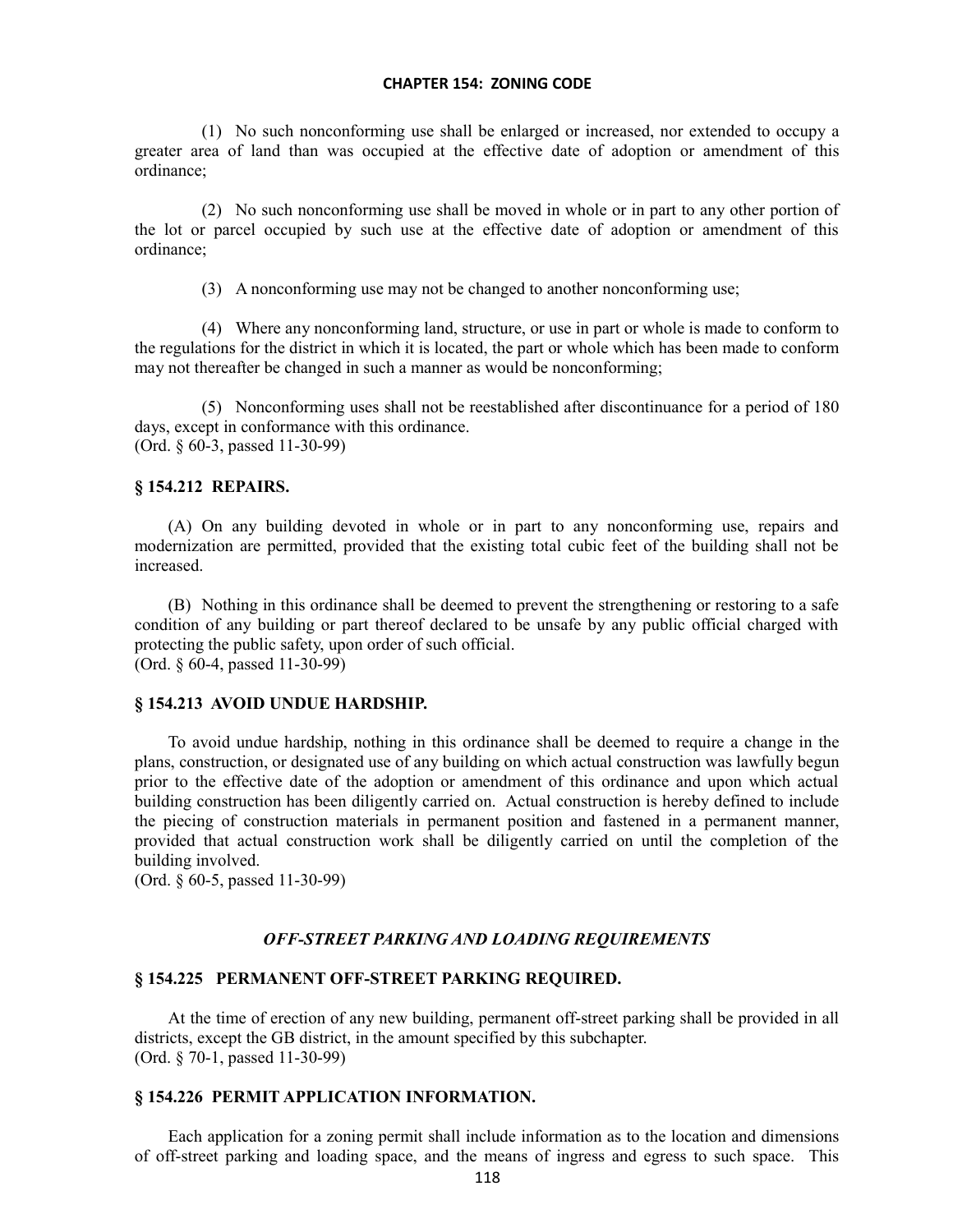information shall be in sufficient detail to determine whether or not the requirements of this section are met.

(Ord. § 70-1.1, passed 11-30-99)

# **§ 154.227 COMBINING PARKING SPACES FOR SEPARATE USES.**

The required parking space for any number of separate uses may be combined in one lot, but the required space assigned to one use may not be assigned to another use, except that one-half of the parking space required for churches, theaters, or assembly halls, whose peak attendance is at night or Sundays, may be assigned to a use which will be closed at night and/or Sundays. (Ord. § 70.1.2, passed 11-30-99)

# **§ 154.228 PARKING PROVIDED ON LOTS APART FROM THE PRINCIPLE USE.**

If the off-street parking space required by this ordinance cannot be reasonably provided on the same lot on which the principal use is located, such space may be provided on any land within 400 feet of the principal use or building, provided that such land is in the same ownership as the principal use. Said land shall be used for no other purpose as long as the principal use exists. (Ord. § 70.1.3, passed 11-30-99)

# **§ 154.229 MINIMUM NUMBER OF REQUIRED OFF-STREET PARKING SPACES.**

(A) The minimum number of required off-street parking spaces shall be calculated from the following table. In the case of a building or use not expressly provided for, the number of off-street spaces shall be the same as for a similar use or inclusive

category which is provided for. Where there is more than one use in a single structure, or on a single tract, or two or more instances of the same use, the minimum number of required off-street parking spaces shall be equal to the sum of the requirements of the various uses.

|              | (B) The following parking requirements shall be applied as indicated in the table of District Use |  |  |  |
|--------------|---------------------------------------------------------------------------------------------------|--|--|--|
| Regulations: |                                                                                                   |  |  |  |

| Use                                     | <b>Required Off-Street</b><br>Parking                       |
|-----------------------------------------|-------------------------------------------------------------|
| Residence, single-<br>family            | 2 spaces                                                    |
| Residence, duplex                       | 4 spaces                                                    |
| Residence, multi-family                 | $2-1/2$ spaces for each<br>dwelling unit                    |
| Residence, mobile/<br>manufactured home | 2 spaces                                                    |
| Offices                                 | 1 space for every 250<br>square feet of gross<br>floor area |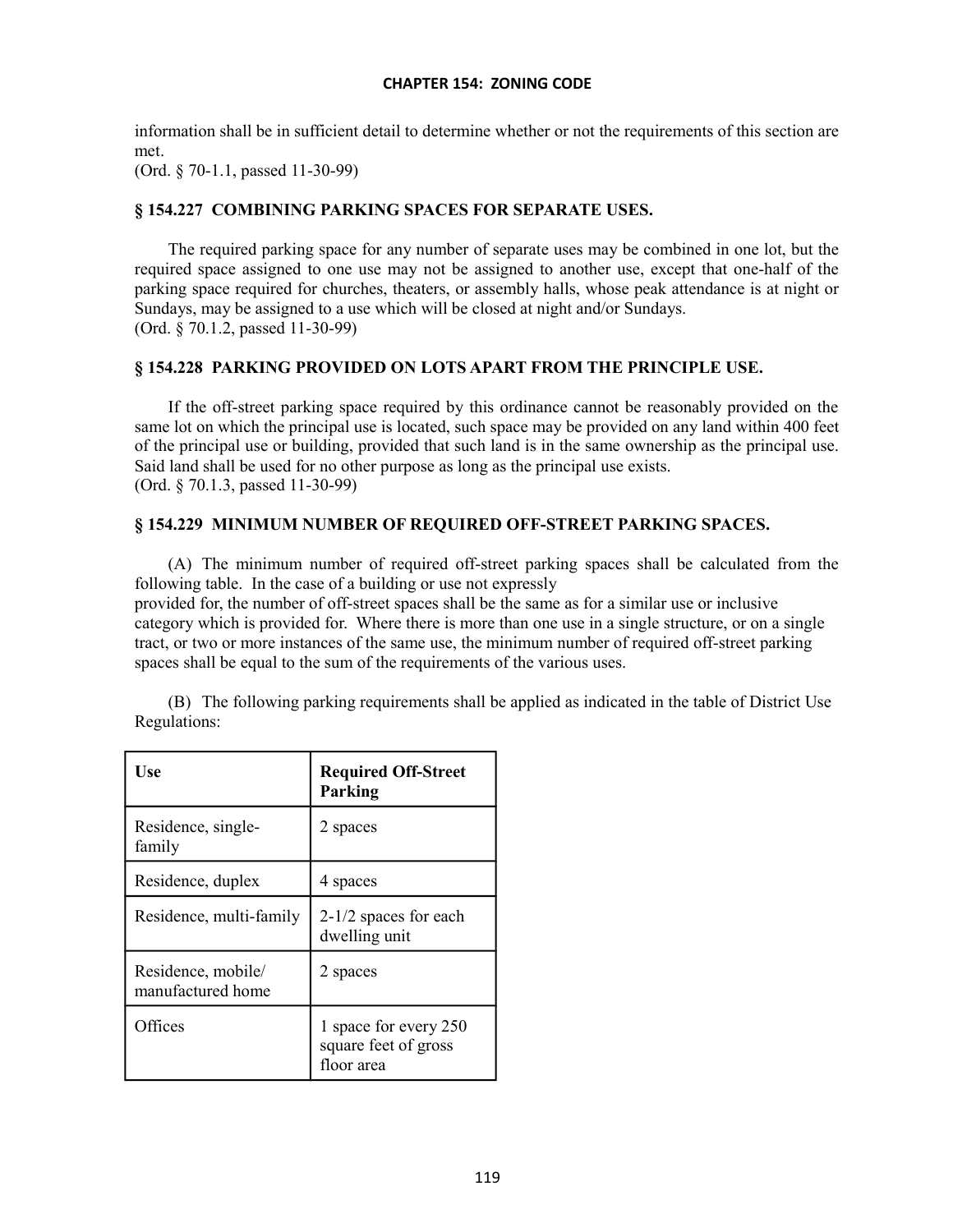| <b>Retail Business</b> | 1 space for every 100<br>square feet of gross<br>floor area (1 space<br>minimum)                  |
|------------------------|---------------------------------------------------------------------------------------------------|
| Churches               | 1 space for every 4<br>seating spaces in<br>principal sanctuary                                   |
| Auditoriums, stadiums, | 1 space for every 5                                                                               |
| and theater            | seats                                                                                             |
| Motels, tourist homes, | 1 space for every rental                                                                          |
| and boarding houses    | room                                                                                              |
| Hospitals and nursing  | 1 space for every bed                                                                             |
| homes                  | space                                                                                             |
| Internet Cafés         | 1 space per gaming or<br>computer monitor on<br>premises, excluding<br>downtown parking<br>spaces |

(Ord. § 70.1.4, passed 11-30-99)(Ord. Revised 5-15-12)

# **§ 154.230 OFF-STREET LOADING REQUIRED.**

(A) Every building or structure used for business, trade, or industry hereafter erected, except the GB district, shall provide space, as indicated herein, for the loading and unloading and maneuver-ing space of vehicles off the street or public alley. Such space shall have access to an alley or, if there is no alley, to a street. For the purpose of this section, an off-street loading space shall have minimum dimensions of 12 feet by 40 feet, and an overhead clearance of 15 feet above the alley or street grade.

(B) The number of required off-street loading space shall be as follows:

| Retail business                   | 1 $\frac{1}{2}$ space for each 20,000<br>square feet of gross floor area<br>or fraction thereof |
|-----------------------------------|-------------------------------------------------------------------------------------------------|
| Wholesale trade<br>and industries | 1 space for each 20,000<br>square feet of gross floor area<br>or fraction thereof               |
| Office or<br>institution          | 1 space for each 50,000<br>square feet of gross floor area<br>or fraction thereof               |

(Ord. § 70-2, passed 11-30-99)

# *SIGNS*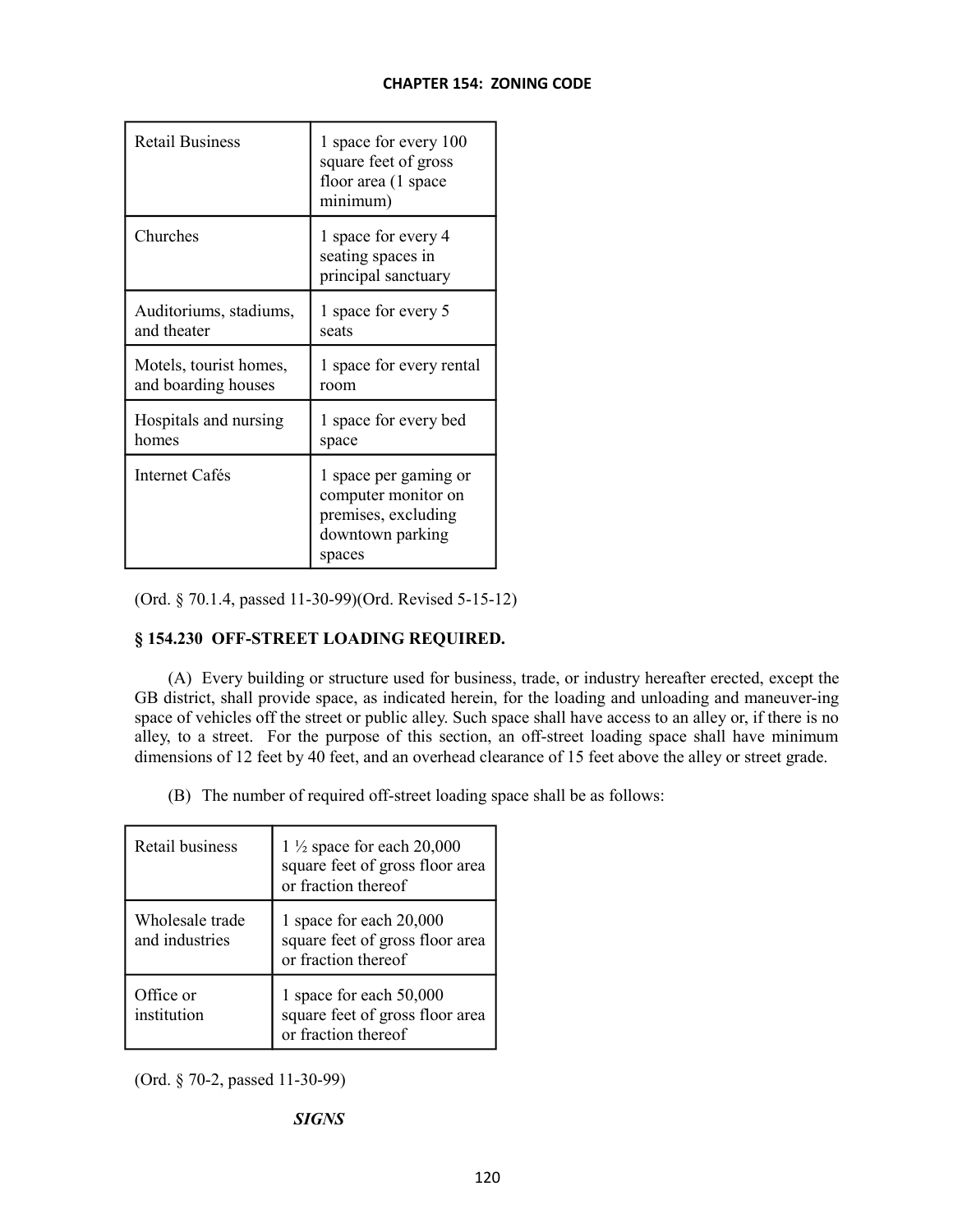# **§ 154.240 PURPOSE AND INTENT.**

(A) Purpose and intent.

The purpose of this article is to preserve and improve the roadside appearance along highways in unincorporated Wayne County through the prohibition of outdoor advertising signs on freeways and the control of outdoor advertising signs on all other highways. These regulations are intended to minimize visual distractions to motorists, maintain roadside views of the rural countryside to enhance the attractiveness of the area for residents and visitors, protect property values, protect the public investment in highways, and promote the overall economic welfare of the county.

(B) Authority.

This article is adopted under the authority granted by G.S. 153A-121.

(C) Jurisdiction.

This article applies to the Town of Fremont's corporate boundaries.

(D) Applicability.

These regulations apply along all existing and future freeways and highways in the Fremont jurisdiction, and shall affect all outdoor advertising signs intended to be seen from the traveled portion of the highway within 660 feet of the right-of-way on each side of the highway.

(E) Sign Standards.

The following standards shall govern outdoor advertising signs:

- (1) Location.
	- (a) Freeways and other highways.

(1) Non-intersection locations. Outdoor advertising signs may be placed along the same side of the road within 660 feet of each side of any commercial or industrial activity, which has both direct frontage and access to the highway. Determination of the zone where signs are allowed shall be from the outermost part of the principal structure or structures on the premises extended perpendicular to and measure along the nearest edge of the pavement or traveled portion of the highway, not from the property line, parking areas, driveways, or accessory buildings or structures.

(2) Intersections. Except as otherwise provided, an outdoor advertising sign may be placed near a commercial or industrial activity at an intersection only on the same corner of the intersection and only along the highway from which access to the commercial or industrial activity is gained.

(2) Zones areas. Outdoor advertising signs may be placed in areas zoned Light Industry or Highway Businesses. Signs in these areas do not need to be within 800 feet of a qualifying commercial or industrial activity.

(3) Spacing of signs. No outdoor advertising sign shall be located closer than 750 feet from any other outdoor advertising sign as measured along the same side of a road or highway.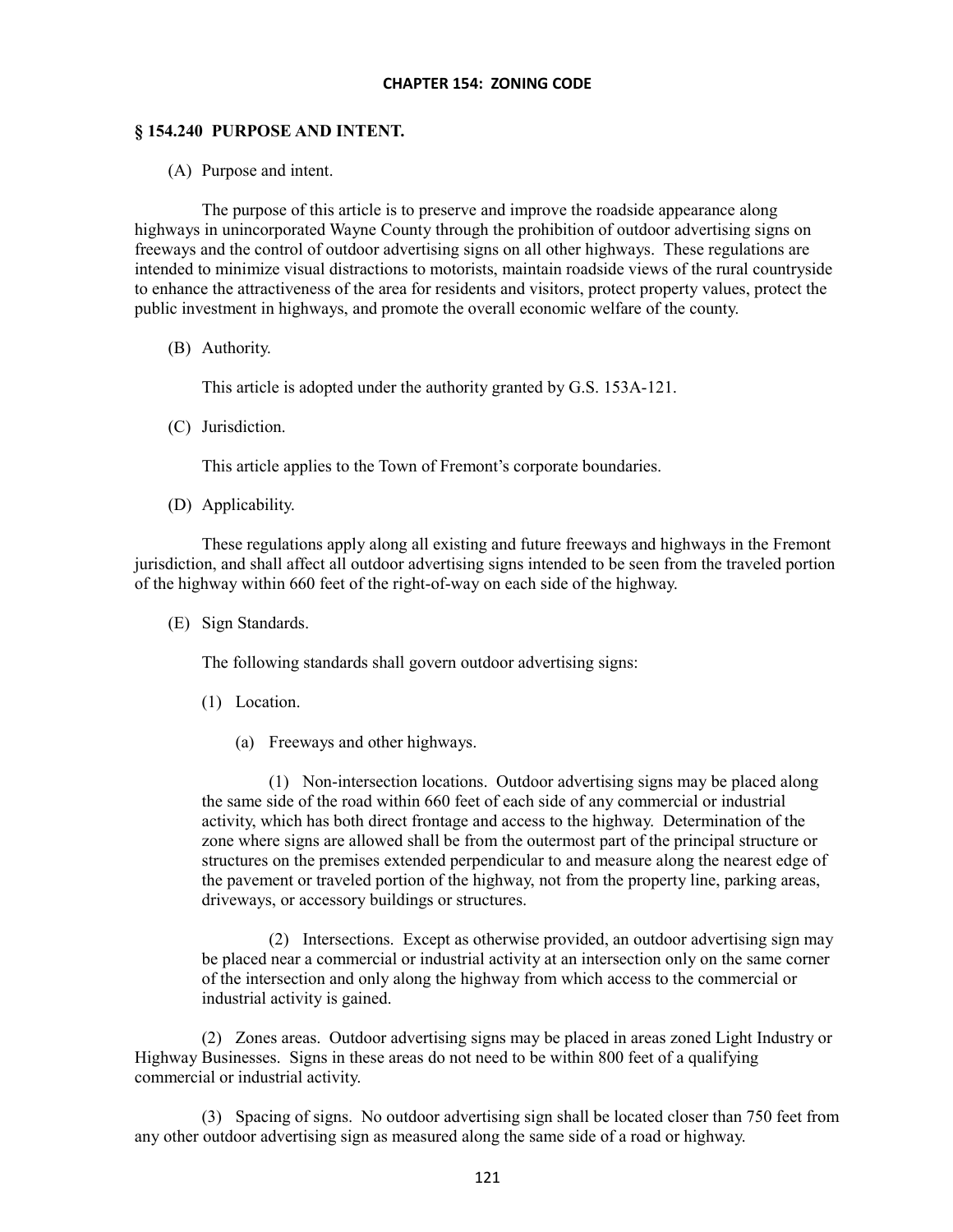(4) Total area. The maximum area for the face of any outdoor sign shall be 400 square feet. The area shall be calculated by using the smallest rectangle which will encompass the entire sign face. Any extensions to the sign or any advertising message or copy on the sign structure, including the name of the outdoor advertising company on the border or trim, shall be included as part of the sign's total area; otherwise, the trim of the sign is not included in the sign's total area.

(5) Height. The maximum height of an outdoor advertising sign shall be 50 feet and shall be measured as the vertical distance from the adjoining pavement below the sign to the highest part of the sign.

(6) Sign Size.

(a) The maximum vertical height of the outdoor advertising sign face shall be 10  $\frac{1}{2}$ feet.

feet.

(b) The maximum horizontal length of the outdoor advertising sign face shall be 40

(7) Separation from other uses. The minimum distance between outdoor advertising signs and existing residences, churches, schools, or public institutions shall be no less than 300 feet. All adjoining land uses may request a waiver on the distance separation requirement.

(8) Setback. All parts of each outdoor advertising sign shall be set back no less than 15 feet from any highway right-of-way line.

(9) General requirements.

(a) Color of structure. A freestanding sign structure, including the back, shall be painted in a neutral color to blend in with the background environment of the site.

(b) Illumination. Outdoor advertising signs may be illuminated in accordance with the following requirements:

(1) Lighting shall be directed to the face of the sign and shall be shielded so that the source of the light is not visible and does not create a hazard or nuisance for motorists or nearby residents.

(2) No flashing or intermittent illumination signs shall be permitted.

(3) Any illuminated sign shall meet the requirements of the North Carolina Building Code (Vol. 4) as amended.

- (4) No animation signs shall be permitted.
- (5) Automatic changeable facing signs shall be permitted.

(c) Number and arrangement of signs. Outdoor advertising signs may be of singlefaced, double-faced, back-to-back, or V-type design. If signs on the same structure face opposite directions, they shall be considered one sign only for purposes of determining conformance with subsections (1) and (6) of this section.

(d) Obstructions. Regardless of the requirements of this article, no outdoor advertising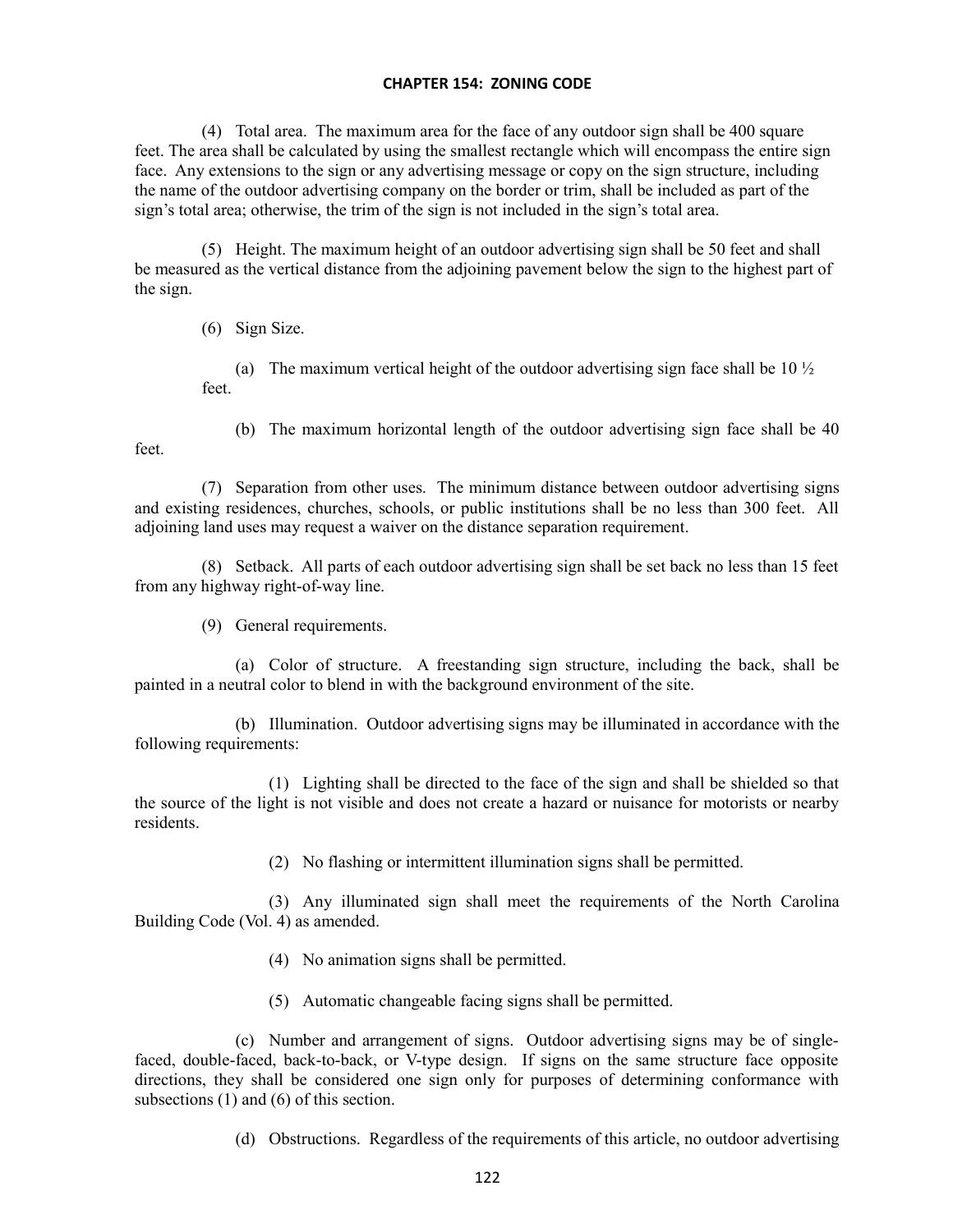sign shall obscure or interfere with official traffic signs, signals, or devices or create a traffic hazard.

(e) Structural requirements. All outdoor advertising signs shall meet the structural requirements of section 2302 of the North Carolina Building Code (Vol. 1) as amended. All sign structures must be constructed of steel on a single pole.

(F) Administration.

The planning director, or authorized representative shall administer this article.

(1) Interpretation. If any conflict arises during the enforcement of this article, or more than one interpretation is possible, section (A) shall be used as a guideline for interpretation. Additionally, the most restrictive interpretation shall apply.

(2) Permit procedure. No construction, re-construction, alteration, or other work related to an outdoor advertising sign shall commence until the appropriate permits have been secured from the building inspections department. It is the responsibility of the owner or agent responsible for the sign to comply with these or any other permit requirements.

(a) Sign permit. A sign permit shall be obtained by the property owner or authorized agent. An agent shall provide a letter from the owner of the property on which the sign is to be located granting permission for the agent to act on behalf of the property owner.

(b) Submittal requirements. The applicant shall submit the following information for each proposed sign:

(1) A sketch plan, at an appropriate scale, which illustrates the following items within 1,000 feet of the proposed sign: location of proposed sign, setbacks, right-of-way lines, buildings, roads, and existing outdoor advertising signs.

(2) An evaluation drawing and description, if necessary, of the proposed sign which includes: The dimensions of the sign and sign structure, the area of the sign face, illumination, colors and materials, and any other relevant features of the sign.

(3) A description of the type of commercial or industrial activity which is being used to qualify for outdoor advertising signs; and

(4) Any other information determined necessary by the planning director to ensure compliance with this article and the state building code.

(c) Fees. Non-refundable permit fees to cover the costs administering this article, including sign inspections, shall be paid in accordance with the following schedule:

(1) An initial permit fee of \$50.00 shall be paid when the sign permit application is submitted to the county for review and determination of compliance.

(2) An annual permit renewal fee of \$25.00 shall be paid to keep the sign permit valid. This fee will be due prior to the expiration date of the initial or previous annual permit.

(d) Registration tag. A registration tag shall be issued by the town to the sign owner or agent with the valid sign permit. This tag shall be placed on the sign structure so as to be legible at ground level adjacent to the sign.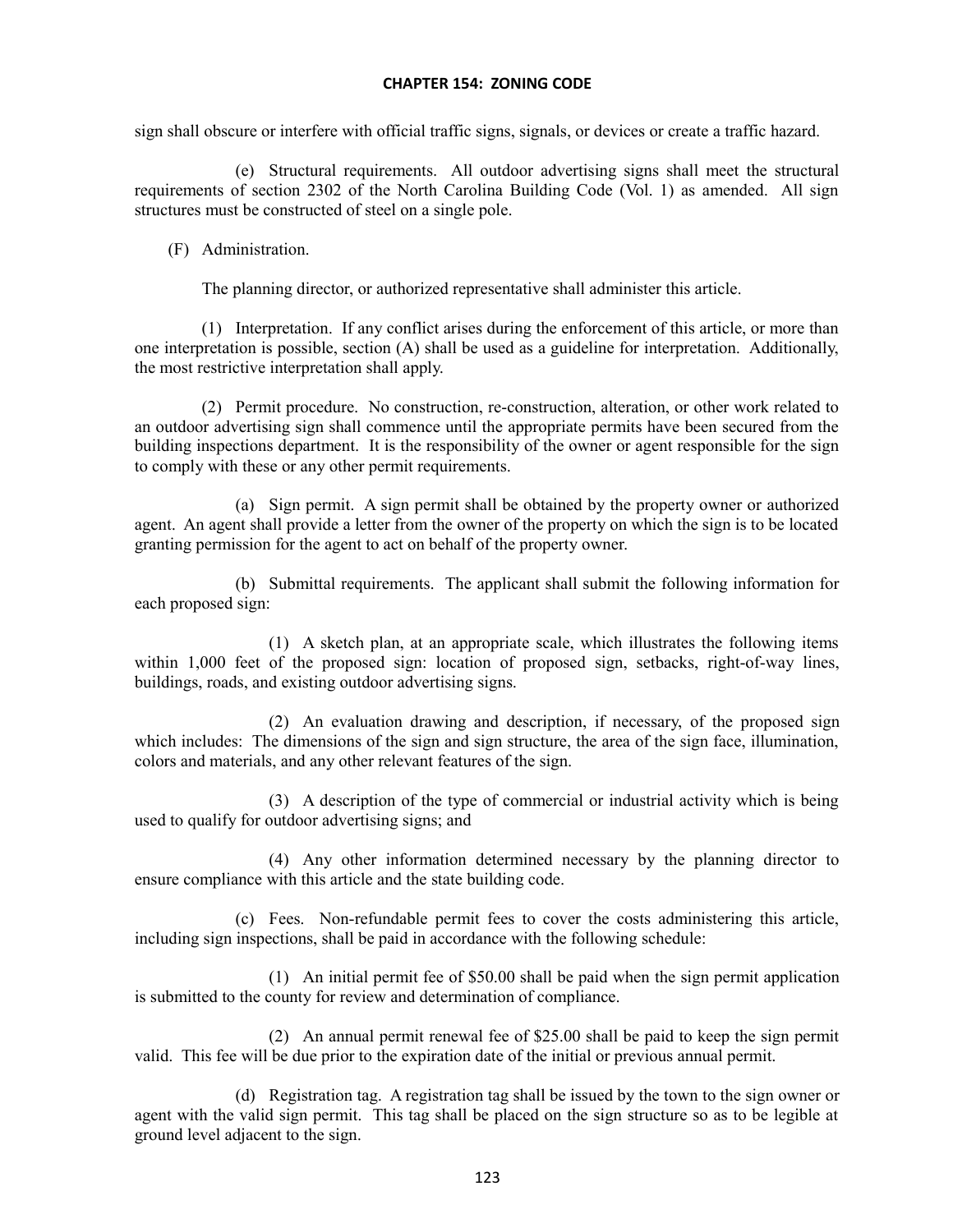(e) Registration of existing signs. Within six months from the effective date of the ordinance from which this article is derived, all existing outdoor advertising signs shall be registered with the planning department. The following information concerning each existing sign location shall be provided;

(1) Name and address of the owner of the sign:

(2) Name, address and parcel identification number of real property on which the sign is to be located;

(3) Height, area, and dimensions of the sign face, and setback from the right-of-

way.

No initial permit fees shall be charged, but a registration tag shall be issued by the Town of Fremont to be placed on the sign structure so as to be legible at ground level adjacent to the sign. Following registration, annual permit renewal fees shall be charged as per subsection (2)c.2 of this section. Failure to register existing outdoor advertising signs in accordance with these provisions shall be considered a violation of this article.

(f) Expiration of permit. An outdoor advertising sign permit shall expire six months after the date of issuance if the work authorized by the permit has not commenced. If, after commencement, the work is discontinued for a period of 12 months, the permit shall immediately expire. No work authorized by a permit that has expired may be performed until a new permit has been secured.

(g) Revocation of permits. Following written notice by the planning director, an outdoor advertising sign permit may be revoked for any of the following actions or omissions by the applicant:

(1) Substantial departure from the approved permit application or plans and specifications;

(2) Refusal or failure to comply with the requirements of the North Carolina Building Code or this article;

(3) False statements or misrepresentations made in securing the sign permit; or

(4) Failure to pay the annual permit renewal fee.

A permit mistakenly issued in violation of this article or any other state or county law or ordinance may also be revoked.

(G) Maintenance.

All outdoor advertising signs shall be maintained in accordance with section 2301.6 of the North Carolina Building Code.

(H) Nonconforming signs.

Any outdoor advertising sign already legally in existence on January 1, 1989, may be maintained for the reasonable life of the sign. If the sign is destroyed or partially destroyed to the extent that any new permits are required, or the sing owner wishes to secure any permit to replace the sign structure for any other reason, the sign shall be made to conform to this article except as otherwise provided by state law. Periodic maintenance and repair of a nonconforming sign, including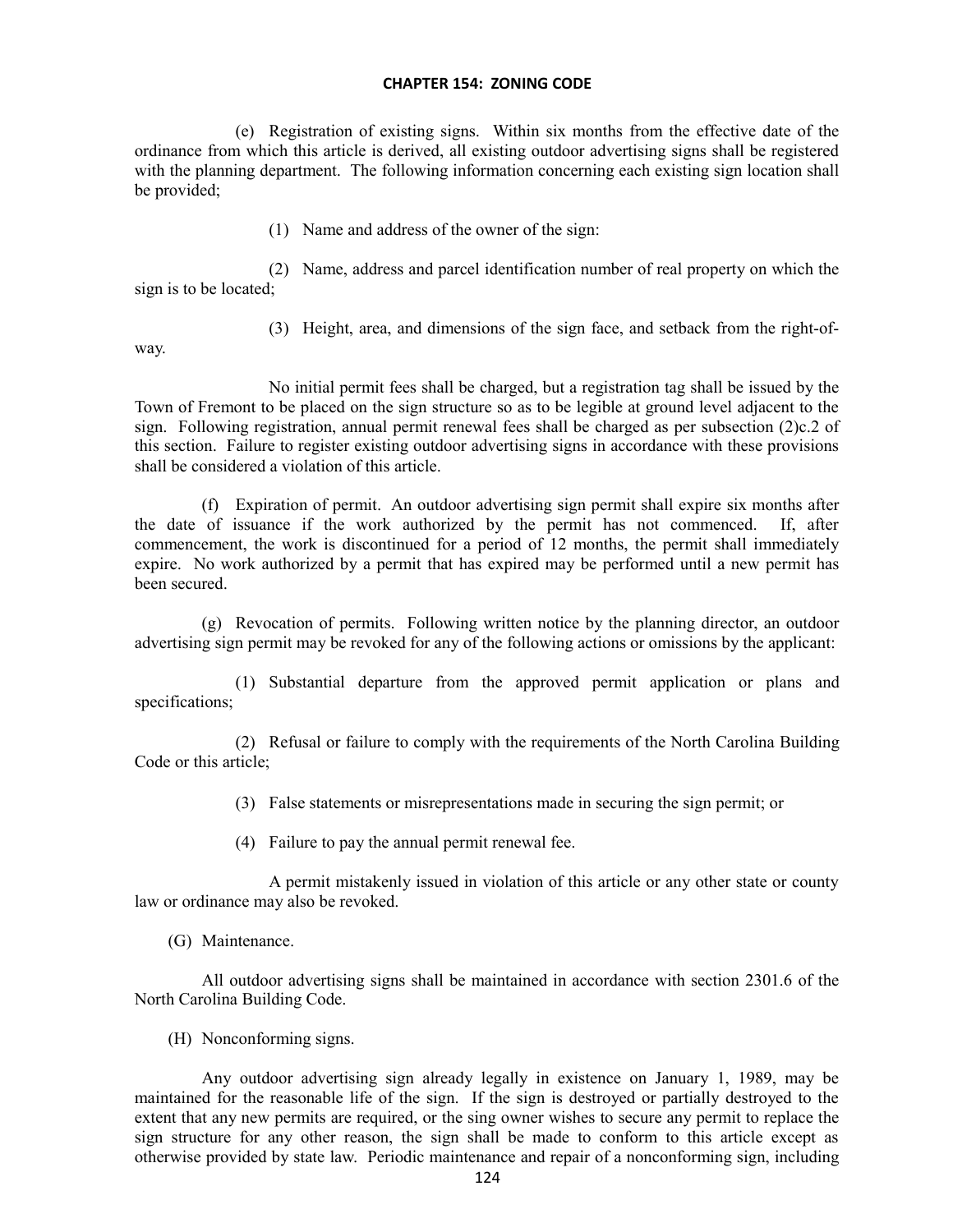changing the sign copy or advertisements, is permitted, provided such activities are not intended to extend the life of the sign or increase the extent of nonconformity.

#### (I) Violations.

(a) Notice. If any violation of this article is committed, the planning director shall give notice by certified or registered mail, return receipt requested, to the owner of the sign and owner of record of the property upon which the sign is situated. The notice shall give the nature of the violation, with reference to the applicable provisions of this article; actions necessary to correct any deficiencies; whether immediate corrective action is to be taken or whether 30 days are allowed to correct or remove the sign in violation; and that the decision of the planning director may be appealed. Any required actions shall be at the expense of the sign owner or property owner.

(b) Failure to comply. If no corrective action has been taken after notice has been given, the planning director shall initiate or cause to be initiated any legal action or proceedings necessary to enforce this article.

(J) Penalties and remedies.

(A) Criminal penalty. Any person, firm, corporation, or association placing or erecting any outdoor advertising sign in violation of this article shall be guilty of a misdemeanor, punishable as provided by G.S. 153-A-123(b) and G.S. 14-4, with each day considered a separate violation.

(B) Civil penalty. In addition, as provided in G.S. 153A-123(c), violation of this article shall also subject the offender to a civil penalty of \$50.00 for each offense. After due notice, as per section (I), the planning officer shall issue a citation to the owner of the sign or to the owner of record of the property where3 the sign is located, with each day considered a separate violation.

(C) Removal of sign. Except where it may cause a breach of the peace, the town may physically remove the sign or have the sign removed from the property whre3e a sign is in violation to insure compliance with these provisions; provided, however that the owners must have had notice sent pursuant to section (I) and further provided that the owners have been requested by certified mail to remove the sign which is in violation of this article.

(D) Other remedies. The town may seek injunctive relief, and all other appropriate remedies to insure compliance with the3e provisions.

(Ord. passed 10-29-19)

# **§ 154.241 LOCATION.**

No sign shall be erected or constructed so as to interfere with visual clearance along any street or at any intersection of two or more streets or highways. No sign or sign structure shall be located in a street right-of-way, nor shall any sign or sign structure be located within 100 feet of any residential district. No signs mounted on a mobile framework or moveable apparatus shall be permitted. (Ord. § 80-1.1, passed 11-30-99)

# **§ 154.242 TRAFFIC SAFETY.**

No sign shall be erected or continued that:

- (A) Obstructs the sight distance along a public right-of-way or at intersections;
- (B) Would tend by its location, color, or nature to be confused with or obstruct the view of traffic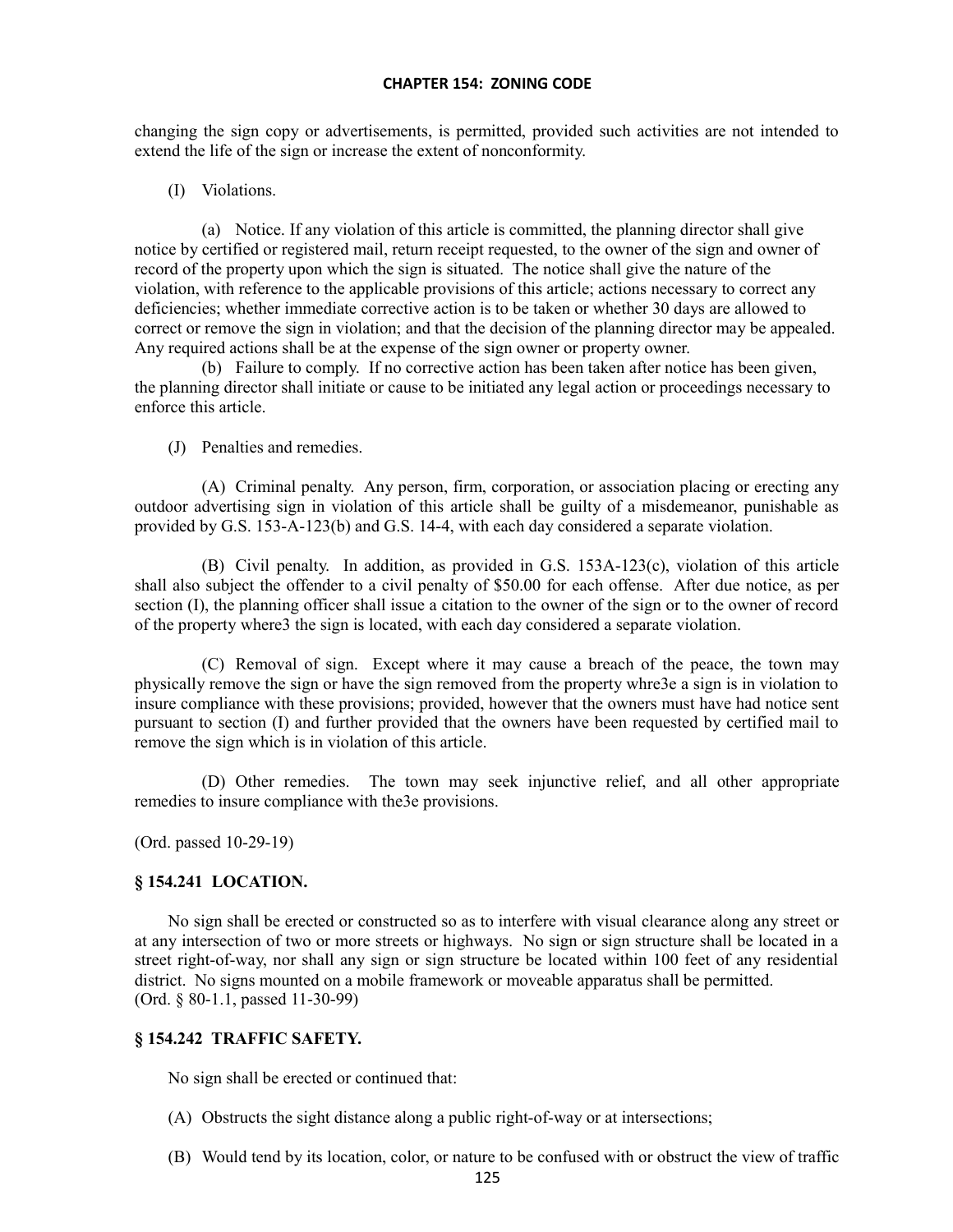signs or signals or would tend to be confused with a flashing light of an emergency vehicle; or

(C) Uses admonitions such as "stop," "go," "slow," "danger," and the like which might be confused with traffic directional signals. (Ord. § 80-1.2, passed 11-30-99)

# **§ 154.243 ILLUMINATION PROHIBITED.**

Flashing or intermittent illumination of signs shall be permitted provided the following conditions are met:

- (A) The applicant is a Unit of Local Government or non-profit organization as defined in Section 503 (c) (3) of the US Internal Revenue Code.
- (B) All information displayed on the said sign shall be for information related to the public interest and/or welfare of the general public.
- (C) No commercial advertisements are permitted to be displayed at any time.
- (Ord. § 80-1.3, passed 11-30-99) (Rev. 12-21-21)

# **§ 154.244 DANGEROUS SIGNS.**

Wherever a sign becomes structurally unsafe or endangers the safety of a building or the public, the zoning administrator shall order that such sign be made safe or removed. A period of ten days following receipt of said order by the person, firm, or corporation owning or using the sign shall be allowed for compliance.

(Ord. § 80-1.4, passed 11-30-99)

# **§ 154.245 NONCONFORMING SIGNS.**

Nonconforming signs, when removed, for other than normal maintenance, may not be erected again, nor may any such sign be replaced with another nonconforming sign. (Ord. § 80-1.5, passed 11-30-99)

# **§ 154.246 SETBACK REQUIREMENTS.**

(A) Sign bases shall be at least ten feet from any right-of-way line or property line and 20 feet from a right-of-way intersection. No part of a free standing sign shall extend beyond a line projected vertically from two feet inside the right-of-way line, and no portion of such sign shall be less than ten feet above the finished grade of the pavement, except as herein provided in the GB district. In no way shall a sign hinder or obstruct visibility on the right-of-way or at intersections.

(B) Separate use signs shall be set back a distance equal to the minimum setback for the district in which they are located.

(C) Where separate use signs and directional signs are located along the boundary line of any district, they shall be set back not less than ten feet from such district boundary line. (Ord. § 80-1.6, passed 11-30-99)

# **§ 154.247 SIGNS NOT REQUIRING A PERMIT.**

The following type of signs may be allowed in any district without a permit: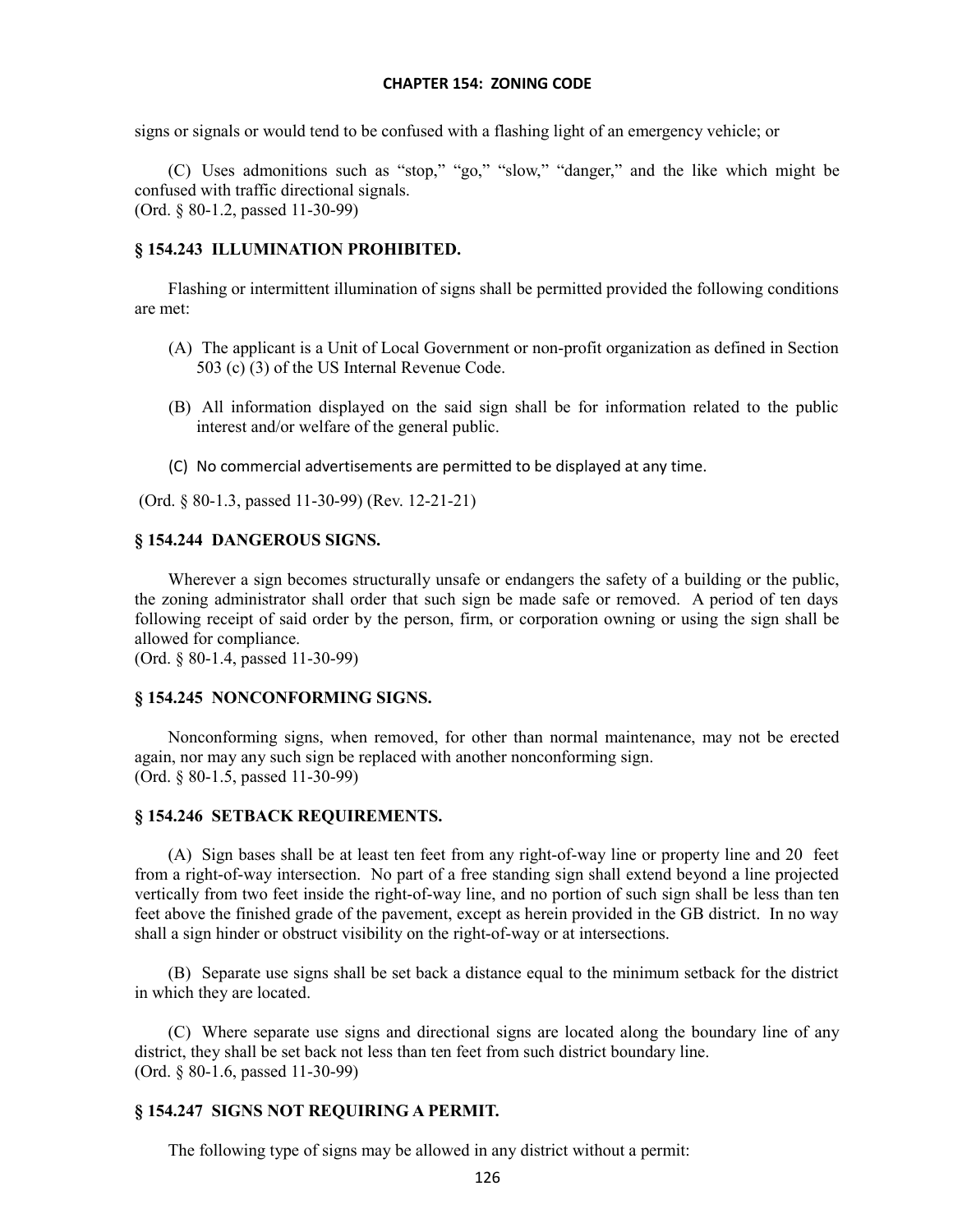(A) *Occupant and house number.* Signs not exceeding one square foot in area and bearing only property numbers, post office box numbers, names of occupants, or other identification not having commercial connotations.

(B) *Directional and information signs.* Directional and information signs erected and maintained by public agencies and governmental bodies.

(C) *Professional and home occupation signs.* One sign per lot not to exceed three square feet located at least 12 feet from the street line and side property lines. Where side yards are required, no such sign may be erected in such side yards. Only indirect lighting shall be allowed in a residential district.

(D) *Temporary lease, rent, or sale signs.* One sign per lot not to exceed three square feet in area pertaining only to the lease, rental, or sale of the property on which displayed. No such sign shall be illuminated in a residential district. Such signs may be indirectly illuminated in nonresidential districts.

(E) *Bulletin boards.* Churches, schools, community centers, and similar public and institutional uses may erect one sign or bulletin board not to exceed 12 square feet in area for the purpose of displaying the name of the institution and related information. Such signs shall be used as wall signs or shall be located a minimum of 12 feet from the street line and side lot lines. Where side yards are required, no such sign shall be erected in such side yards. Such signs may be indirectly illuminated.

(F) *Construction signs.* During the construction, repair, or alteration of a structure, temporary signs which denote builder, or other participants in the project, or which denote the name of the structure and its occupants to be, may be placed within the required yard setbacks as ground, wall, or roof signs. The total area of such signs shall not exceed 50 square feet.

(G) *Subdivision signs.* Subdivision signs advertising the sale of lots or buildings within new subdivisions on which they are located are permitted, provided that:

(1) They are non-illuminated or indirectly illuminated;

(2) They do not exceed 20 square feet;

(3) Not more than one such sign may be erected at each major entrances to the subdivision;

(4) They meet all requirements applicable to principal structures with respect to yard, setback, and height requirements;

(5) The display of such signs shall be limited to a period of two years, unless the signs are permanent with advertising restricted to the name of the subdivision only and are dedicated to and accepted by the county, a municipal government, or a lawfully established homeowners or community association responsible for the maintenance of commonly owned properties of the development. (Ord. § 80-2, passed 11-30-99)

#### **§ 154.248 SEPARATE USE SIGNS (BILLBOARDS).**

(A) Each separate use sign shall require a zoning permit.

(B) A separate use sign may be illuminated.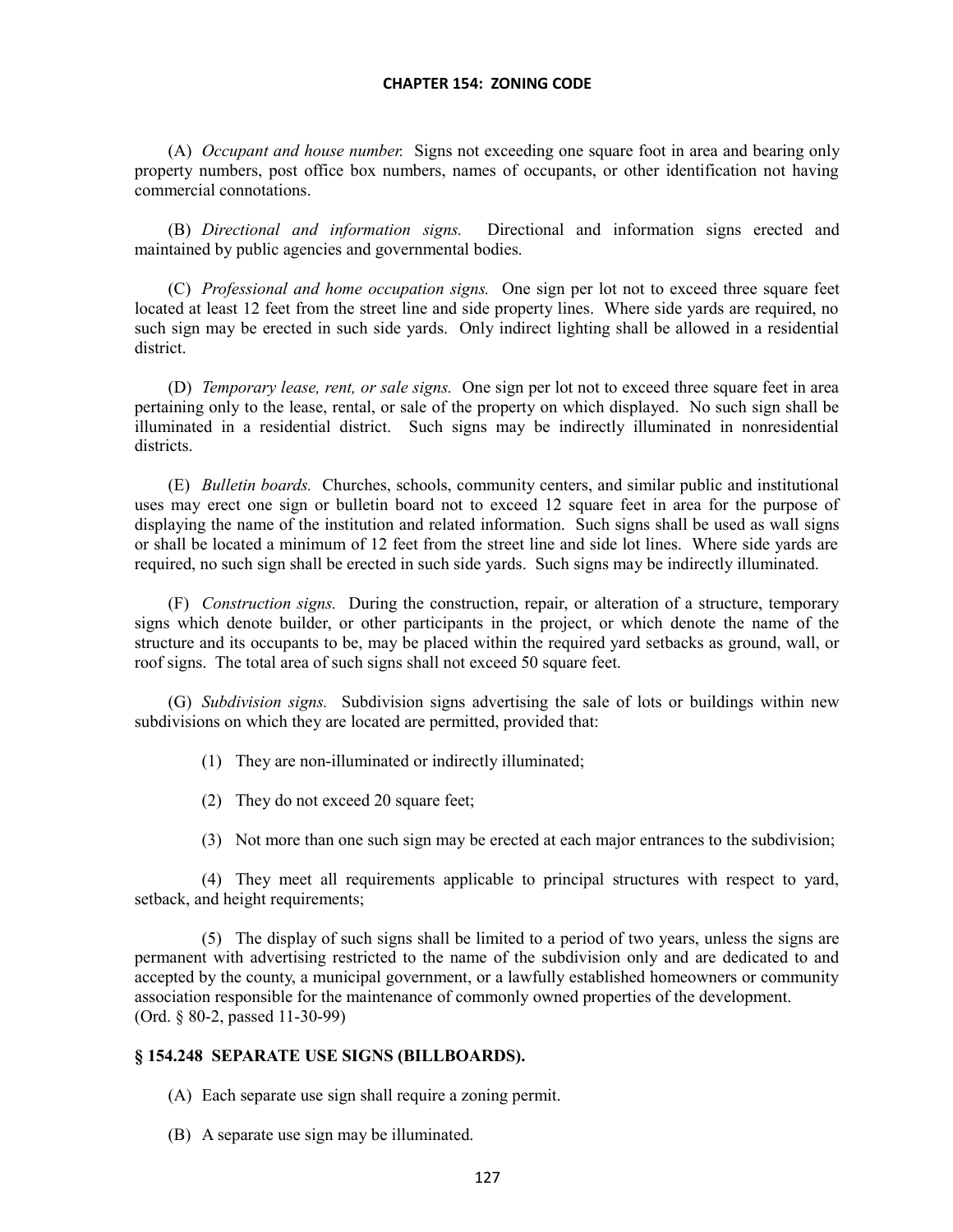(C) The total area of each separate use sign shall be limited to 150 square feet.

(D) The minimum distance between separate use signs shall be 1000 feet.

(E) Separate use signs shall not be located within 100 feet of any residential district. (Ord. § 80-3, passed 11-30-99)

# **§ 154.249 PRINCIPAL USE SIGNS.**

(A) Each principal use sign shall require a zoning permit.

(B) Principal use signs may be indirectly illuminated only.

(C) Principal use signs shall not project more than one foot from any building, wall, or canopy.

(D) If suspended from a canopy, the principal use sign must be at least eight feet above the sidewalk level.

(E) Principal use signs shall have a maximum surface area of one square foot for each one linear foot of street frontage, but in no case exceeding a total of 200 square feet in sign area per lot.

(F) Free standing signs shall be limited to two per lot, neither of which shall be located in any yard or within ten feet of a side property line.

(G) Free standing signs shall not exceed 30 feet in height, nor have a horizontal length of more than 20 feet.

(Ord. § 80-4, passed 11-30-99)

#### *ADMINISTRATION, ENFORCEMENT, PENALTIES, AND RIGHT OF APPEAL*

## **§ 154.260 ZONING ADMINISTRATOR.**

The Zoning Administrator, appointed by the Town Board of Aldermen, shall administer and enforce the provisions of this ordinance. If the Zoning Administrator finds that any of the provisions of this ordinance are being violated, he or she shall notify the person or persons responsible for such violation, indicating the nature of the violation and ordering the action necessary to correct it. The Zoning Administrator shall also take any other action authorized by this ordinance to ensure compliance with or to prevent violation of its provisions. (Ord. § 90-1, passed 11-30-99)

#### **§ 154.261 ZONING PERMIT REQUIRED.**

No land shall be used or occupied and no structure shall be erected, moved, extended, or enlarged, nor shall any excavation or filling of any lot for the construction of any building be initiated until the Zoning Administrator has issued a zoning permit which will certify that such proposed work is in conformity with the provisions of this ordinance. (Ord. § 90-2, passed 11-30-99)

#### **§ 154.262 APPLICATION FOR ZONING PERMIT FOR PERMITTED USES.**

An application for a zoning permit shall be filed with the Zoning Administrator on a form provided by him or her and shall include two sets of plans showing the dimensions and shape of the parcel to be built on, the sizes, the intended uses, and the location of existing buildings and those proposed, and shall include such other information as may be necessary to determine conformance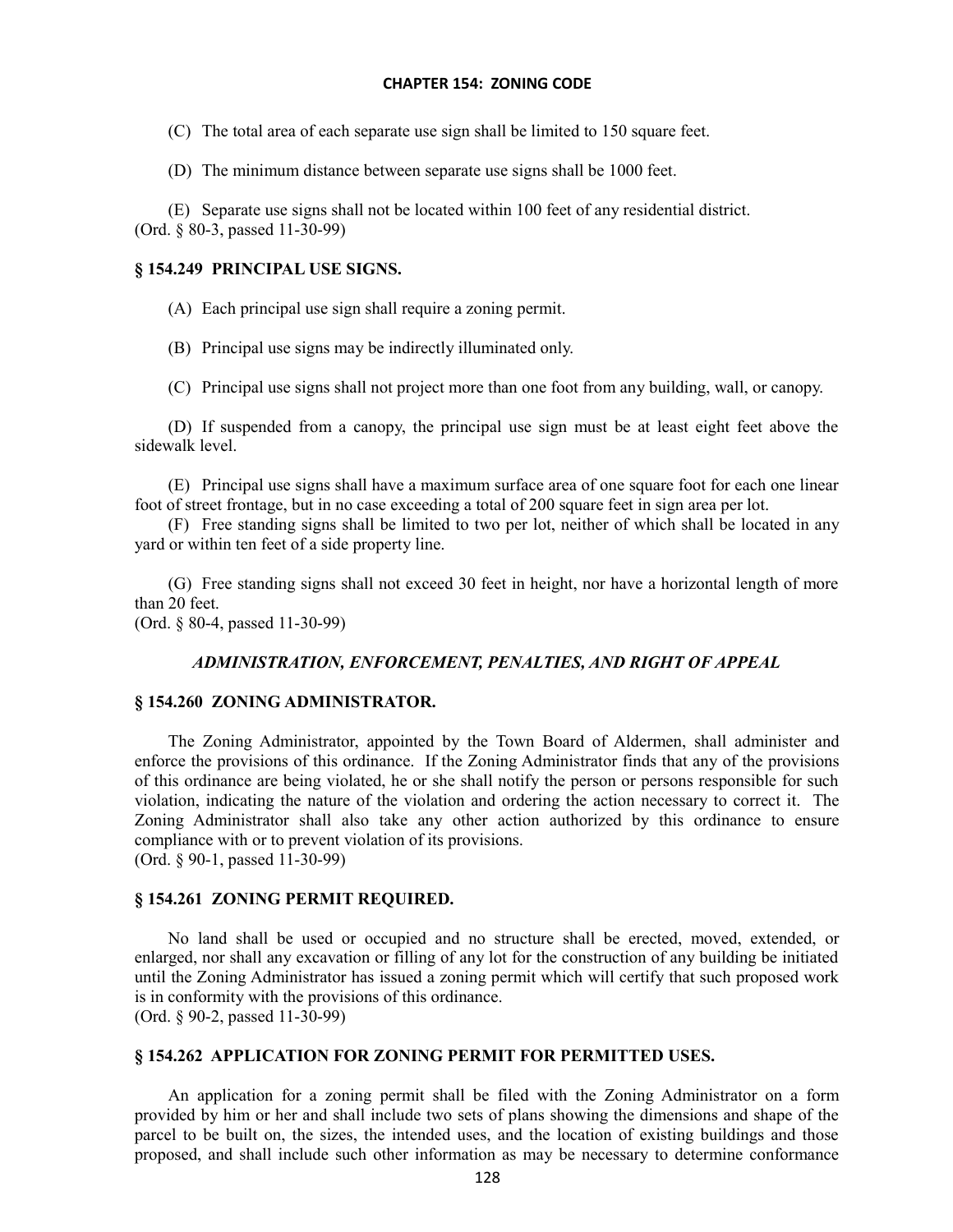with this ordinance. One copy of the plans shall be returned to the applicant by the Zoning Administrator after he or she has marked the copy either as approved or disapproved and attested to that by his signature on the copy. The second copy of the plan, similarly marked, shall be retained by the Zoning Administrator.

(Ord. § 90-3, passed 11-30-99)

## **§ 154.263 CERTIFICATE OF OCCUPANCY REQUIRED.**

No land or building shall be used or occupied until a zoning permit has been issued by the Zoning Administrator stating that the building or proposed use complies with the provisions of this ordinance. A certificate of occupancy, issued by the Wayne County Building Inspector, either for the whole or a part of a building shall be applied for before such structure is occupied, and shall be issued after the erection or alteration of such building or part shall have been completed in conformity with the provision of this ordinance and the Building Code. No previously unoccupied structure shall be occupied until the certificate of occupancy is issued. The certificate of occupancy shall be sent to the Zoning Administrator for his or her files. (Ord. § 90-4, passed 11-30-99)

## **§ 154.264 RECORDS AND INVALIDATION.**

(A) A record of all zoning permits shall be kept on file in the office of the Zoning Administrator. (B) Any zoning permit issued shall become invalid if the work authorized by it has not been commenced within six months of the date of issuance, or if the work authorized by it is suspended or abandoned for a period of one year.

(Ord. § 90-5, passed 11-30-99)

# **§ 154.265 DEVELOPMENT APPROVALS.**

All development approvals shall be in writing and shall include a provision requiring the development to comply with all applicable State and local laws. Any development approval issued exclusively in electronic form shall be protected from further editing once issued. Applications for development approval may be made by the landowner, a lessee or person holding an option or contract to purchase or lease land, or an authorized agent of the landowner. An easement holder may also apply for development approval for such development as is authorized by the easement. The development approval runs with the land. Approval revocation must follow the same procedure as the approval process.

#### **§ 154.266 DETERMINATIONS.**

The Zoning Administrator shall be responsible for making determinations. The Zoning Administrator shall provide written notices of determination by personal delivery, electronic mail or first-class mail to the property owner and party seeking determination if different from the property owner.

## **§ 154.267 INJUNCTION AND ORDER OF ABATEMENT REMEDIES.**

Any provision of this ordinance that makes unlawful a condition existing upon or use made of real property may be enforced by injunction and order of abatement by the general court of justice. When a violation of such a provision occurs, the town may apply to the appropriate division of the general court of justice for a mandatory or prohibitory injunction and/or order of abatement commanding the defendant to correct the unlawful condition upon or cease the unlawful use of the property. The action shall be governed in all respects by the laws and rules governing civil proceedings, including the Rules of Civil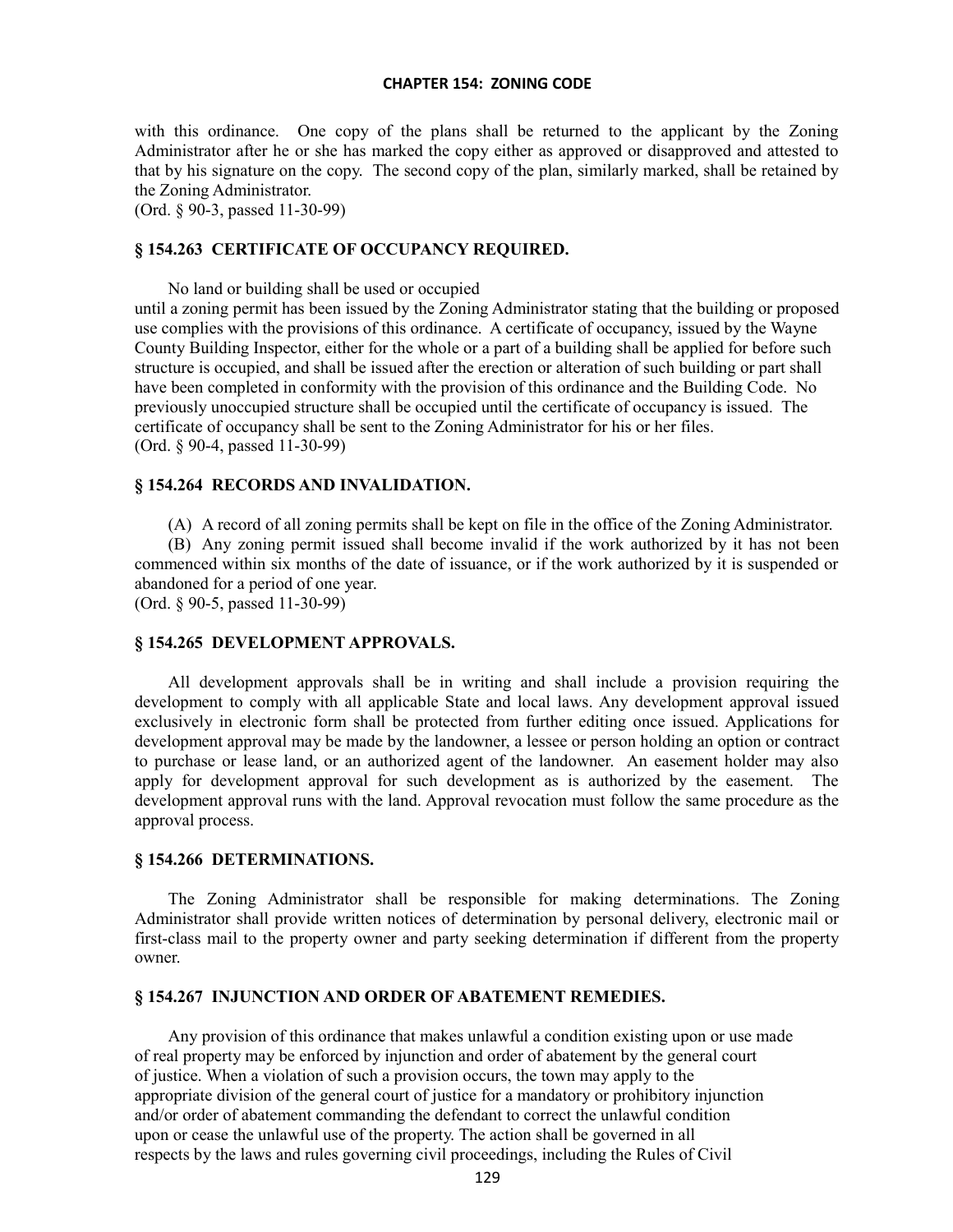Procedure in general and Rule 65 in particular. All inspections shall be conducted during reasonable hours upon presentation of credentials. The inspecting official must have the permission of the premises owner or an administrative search warrant to inspect areas not open to the public.

## **§ 154.268 CIVIL PENALTIES.**

Any act constituting a violation of the provisions of this ordinance or failure to comply with any of its requirements, including violations of any conditions and safeguards established in connection with grants of variances or special use permits shall be punishable by a civil penalty as follows:

- 1. No penalty if the violation is corrected within the time-period determined by the Administrator as identified in the written notice.
- 2. First Citation (for each uncorrected offense) \$100.00; Violation must be corrected within 5 calendar days of citation mailing or Second Citation will be issued and delivered to the violator and property owner.
- 3. Second Citation (for each same uncorrected offense) \$250.00; Violation must be corrected within 5 days (as defined as the 24-hour period after which the notice has been mailed) of Second Citation mailing or Third Citation will be issued.
- 4. Third and Subsequent Citations (for each same uncorrected offense) \$500.00 per day (as defined as the 24-hour period after which the notice has been mailed) that the violation continues to exist.
- 5. Repeat Violations: If the Administrator notifies a party of a violation, and that violation is remedied but subsequently reestablished (committed by the same violator at the same location and being of the same nature as the original violation) within a period of 12 months, the violator shall incur the fines prescribed above without the need of a notice of violation.

The owner, tenant, or occupant of any building or land or part thereof or any person who participates in or acts in concert, assists, directs, creates, or maintains any condition found to be a violation shall be subject to the penalties and remedies herein provided.

Each day that any violation continues after notification by the Zoning Enforcement Officer that such violation exists shall be considered a separate offense for purposes of the penalties and remedies specified in this section. Separate notices will not be provided for each violation.

If the offender fails to pay this penalty within fifteen (15) days after being cited for a violation, the penalty may be recovered by the Town in a civil action in the nature of debt.

Any one, all, or a combination of the foregoing penalties and remedies cited in this Ordinance or in GS 160A-185 may be used to enforce this ordinance. (Rev. 2-15-22)

## **§ 154.269 RIGHT OF APPEAL.**

If the zoning permit or occupancy certificate is denied, the applicants may appeal the action of the Zoning Administrator to the Board of Planning and Adjustment. (Ord. § 90-7, passed 11-30-99)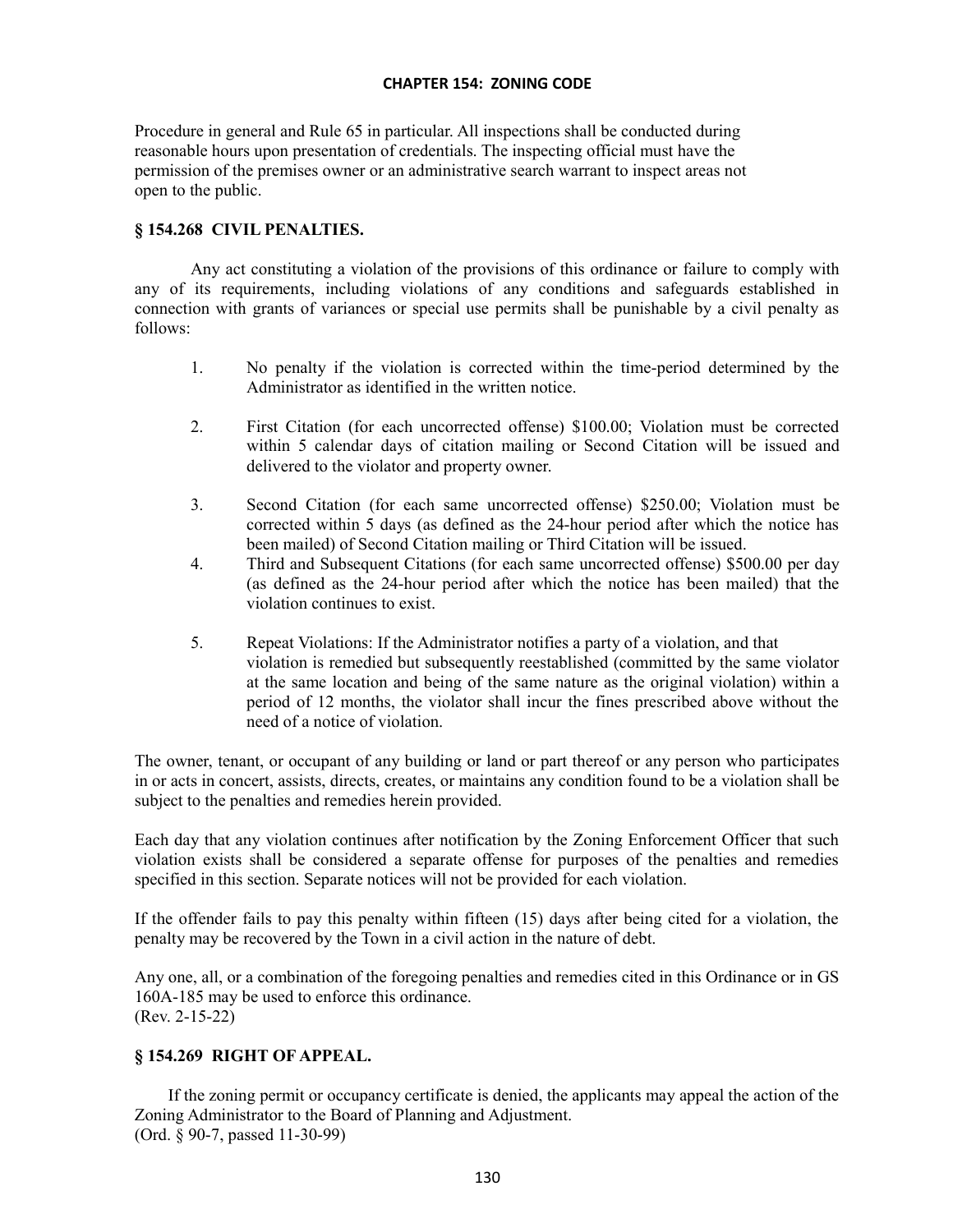#### **§ 154.270 CONFLICTS OF INTEREST**

(A) Board of Aldermen. - A Board of Aldermen member shall not vote on any legislative decision regarding a development regulation adopted pursuant to N.C.G.S. 160D where the outcome of the matter being considered is reasonably likely to have a direct, substantial, and readily identifiable financial impact on the member. A member of the Board of Aldermen shall not vote on any zoning amendment if the landowner of the property subject to a rezoning petition or the applicant for a text amendment is a person with whom the member has a close familial, business, or other associational relationship.

(B) Appointed Boards. - Members of appointed boards shall not vote on any advisory or legislative decision regarding a development regulation adopted pursuant to N.C.G.S. 160D where the outcome of the matter being considered is reasonably likely to have a direct, substantial, and readily identifiable financial impact on the member. An appointed board member shall not vote on any zoning amendment if the landowner of the property subject to a rezoning petition or the applicant for a text amendment is a person with whom the member has a close familial, business, or other associational relationship.

(C) Administrative Staff. - No staff member shall make a final decision on an administrative decision required by N.C.G.S. 160D if the outcome of that decision would have a direct, substantial, and

readily identifiable financial impact on the staff member or if the applicant or other person subject to that decision is a person with whom the staff member has a close familial, business, or other associational

relationship. If a staff member has a conflict of interest under this section, the decision shall be assigned

to the supervisor of the staff person or such other staff person as may be designated by the development

regulation or other ordinance.

No staff member shall be financially interested or employed by a business that is financially interested in a development subject to regulation under N.C.G.S. 160D unless the staff member is the owner of the land or building involved. No staff member or other individual or an employee of a company contracting with the Town to provide staff support shall engage in any work that is inconsistent with his or her duties or with the interest of the Town, as determined by the Town.

(D) Quasi-Judicial Decisions. - A member of any board exercising quasi-judicial functions pursuant

to N.C.G.S. 160D shall not participate in or vote on any quasi-judicial matter in a manner that would violate affected persons' constitutional rights to an impartial decision maker. Impermissible violations of due process include, but are not limited to, a member having a fixed opinion prior to hearing the matter that is not susceptible to change, undisclosed ex parte communications, a close familial, business, or other associational relationship with an affected person, or a financial interest in the outcome of the matter.

(E) Resolution of Objection. - If an objection is raised to a board member's participation at or prior

to the hearing or vote on a particular matter and that member does not recuse himself or herself, the remaining members of the board shall by majority vote rule on the objection.

(F) Familial Relationship. - For purposes of this section, a "close familial relationship" means a spouse, parent, child, brother, sister, grandparent, or grandchild. The term includes the step, half, and in-law relationships.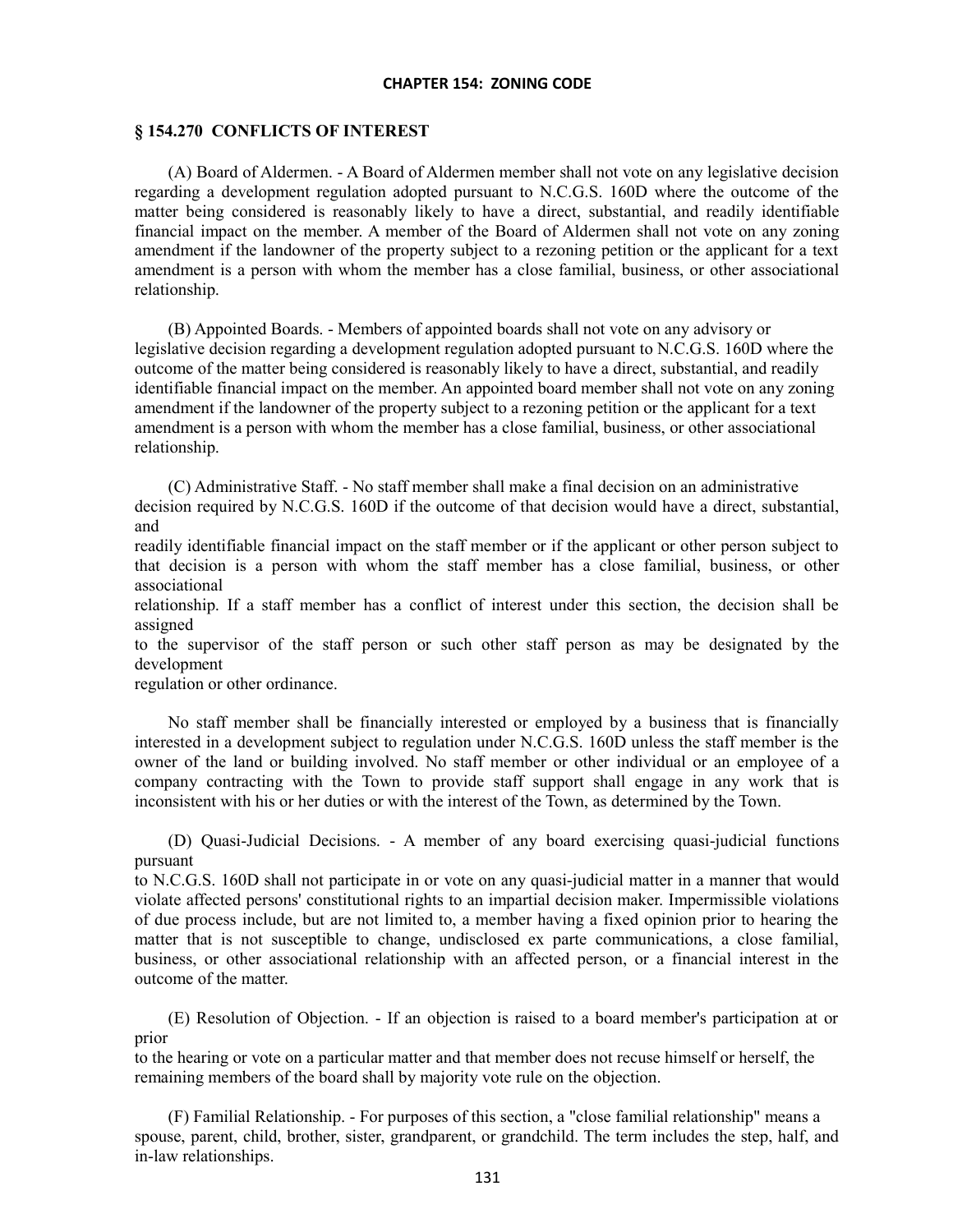## *BOARD OF PLANNING AND ADJUSTMENT*

## **§ 154.271 ESTABLISHMENT**

The Board of Planning and Adjustment is hereby established.

## **§ 154.272 COMPOSITION AND QUALIFICATION**

The Board of Planning and Adjustment shall be comprised of five members, four of whom shall be residents of the Town appointed by the Board of Aldermen, and one who resides in the extraterritorial jurisdiction of Fremont but not in the town limits appointed by the County Board of Commissioners.

Pursuant to G.S. 160D-307 (c), all members appointed to the Board of Planning and Adjustment from the Town's ETJ shall have equal rights (including voting rights), privileges and duties with other members of the Board, regardless of whether the matters at issue arise within the Town or within the ETJ. The Town Board shall from time to time review this Section to confirm the existence of proportional representation based on population for residents of the Town's extraterritorial jurisdiction, pursuant to Chapter 160D-307(a).

## **§ 154.273 TERM OF OFFICE AND VACANCIES**

- A. Members shall serve three year terms; provided however, that the initial appointment of members shall be as follows: two residents of the Town of Fremont and one resident of the extraterritorial area shall be appointed for three year terms. Two residents of the Town of Fremont shall be appointed for two year terms. Thereafter, all new terms shall be for three years. Any vacancy in the membership of the Board of Planning and Adjustment that occurs prior to the expiration of a term of appointment shall be filled by the appointing authority by appointing another member to serve during the unexpired term. Members of the Board of Planning and Adjustment shall continue until their terms expire and their successors are appointed. Members may be appointed for successive terms without limitation.
- B. The Town Board of Aldermen shall also appoint two alternate members to serve in the absence of regular members. One alternate member shall reside in the Town of Fremont and one shall reside within the extraterritorial area. Both initial appointment and new terms shall be for three years, and alternate members may be reappointed. Each alternate member, while attending any regular or special meeting of the Board of Planning and Adjustment and serving in the absence of any regular member, shall have and may exercise all the powers and duties of a regular member.
- C. Each board member shall take an oath of office before starting their duties.

## **§ 154.274 COMPENSATION**

Members of the Board of Planning and Adjustment shall serve without pay or compensation; provided, however, the members may be reimbursed for travel and training expenses in specific connection with their role as members of the Board of Planning and Adjustment, subject to budget limitations. This provision shall not obligate the Town Board of Aldermen from a budgetary standpoint.

## **§ 154.275 OFFICERS**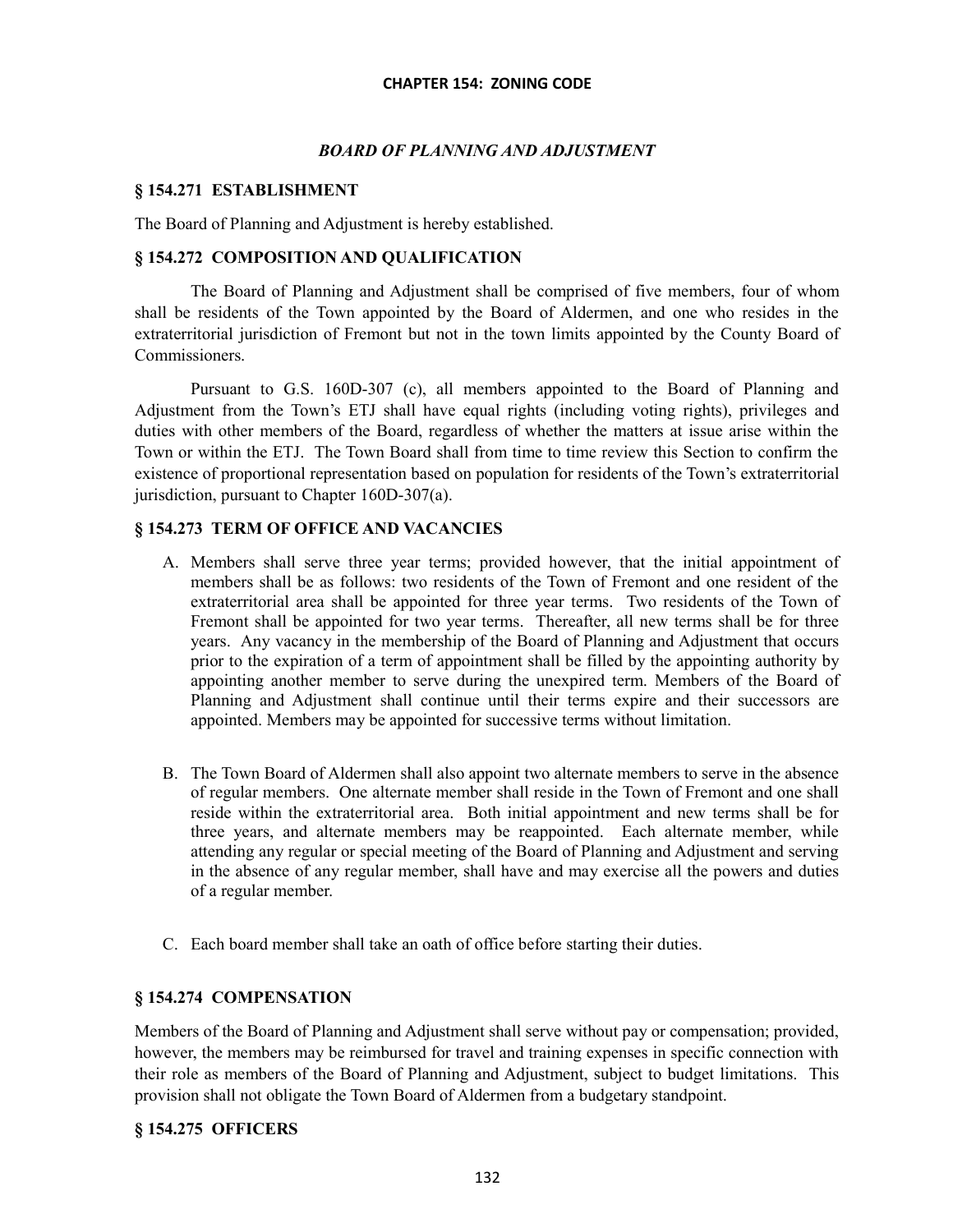The officers of the Board of Planning and Adjustment shall consist of a Chairperson and Vice-Chairperson, elected by the members of the Board of Planning and Adjustment. Officers shall have voting privileges and obligations as members of the commission. The term of office for officers shall be one year or until their successors are elected. An officer that has served a full one year term may succeed himself/herself without limitation. In the event of the resignation or removal of an Officer, the commission members shall elect an individual from the Commission to fill the remainder of the unexpired term. Unless otherwise determined by the Commission, election of officers will normally take place during the first regular meeting in January of each calendar year. There shall be no elected secretary for the commission; the Zoning Administrator shall serve as ex-officio secretary and in that role the Zoning Administrator shall not be considered a member of the commission.

# **§ 154.276 DUTIES OF OFFICERS**

The Chairperson shall preside at meetings of the Board of Planning and Adjustment, decide all points of order and procedure, represent the Board of Planning and Adjustment at official functions, appoint committees to investigate and report on matters which may come before the Commission, and be responsible for carrying out policy decisions. In the absence of the Chairperson, those duties shall be vested in the Vice-Chairperson.

## **§ 154.277 RECORDS**

- A. The secretary of the Board of Planning and Adjustment shall keep a record of its resolutions, transactions, findings, determinations, recommendations, and actions. All records of the Board of Planning and Adjustment shall be public record.
- B. A summary of the subjects acted on at meetings and those members present at a meeting of the Board of Planning and Adjustment shall be written and made available to the public for inspection within no more than five business days of the adjournment of a meeting of the Board of Planning and Adjustment.
- C. The Secretary of the Board of Planning and Adjustment or designee shall cause summary minutes of the Board of Planning and Adjustment's proceedings to be kept, showing the vote of each member on each question, or if absent or failing to vote, indicating such fact. The minutes of a meeting of the Board of Planning and Adjustment shall be completed as promptly as possible, and such records shall be open to public inspection once approved by the Board of Planning and Adjustment, but in no case later than immediately following the next regular meeting of the Board of Planning and Adjustment.

## **§ 154.278 MEETINGS**

All meetings of the Board of Planning and Adjustment shall be open to the public. The Board of Planning and Adjustment shall hold regular meetings unless it is notified by the Zoning Administrator that there is no business to conduct, in which case the Chairperson may cancel the regular meeting. No meeting shall be held unless forty-eight (48) hours notice thereof has been provided to each member. If special meetings are called by the Chairperson, the purpose(s) of the special meeting shall be stated and no other business may be conducted at such special meeting.

## **§ 154.279 QUORUM**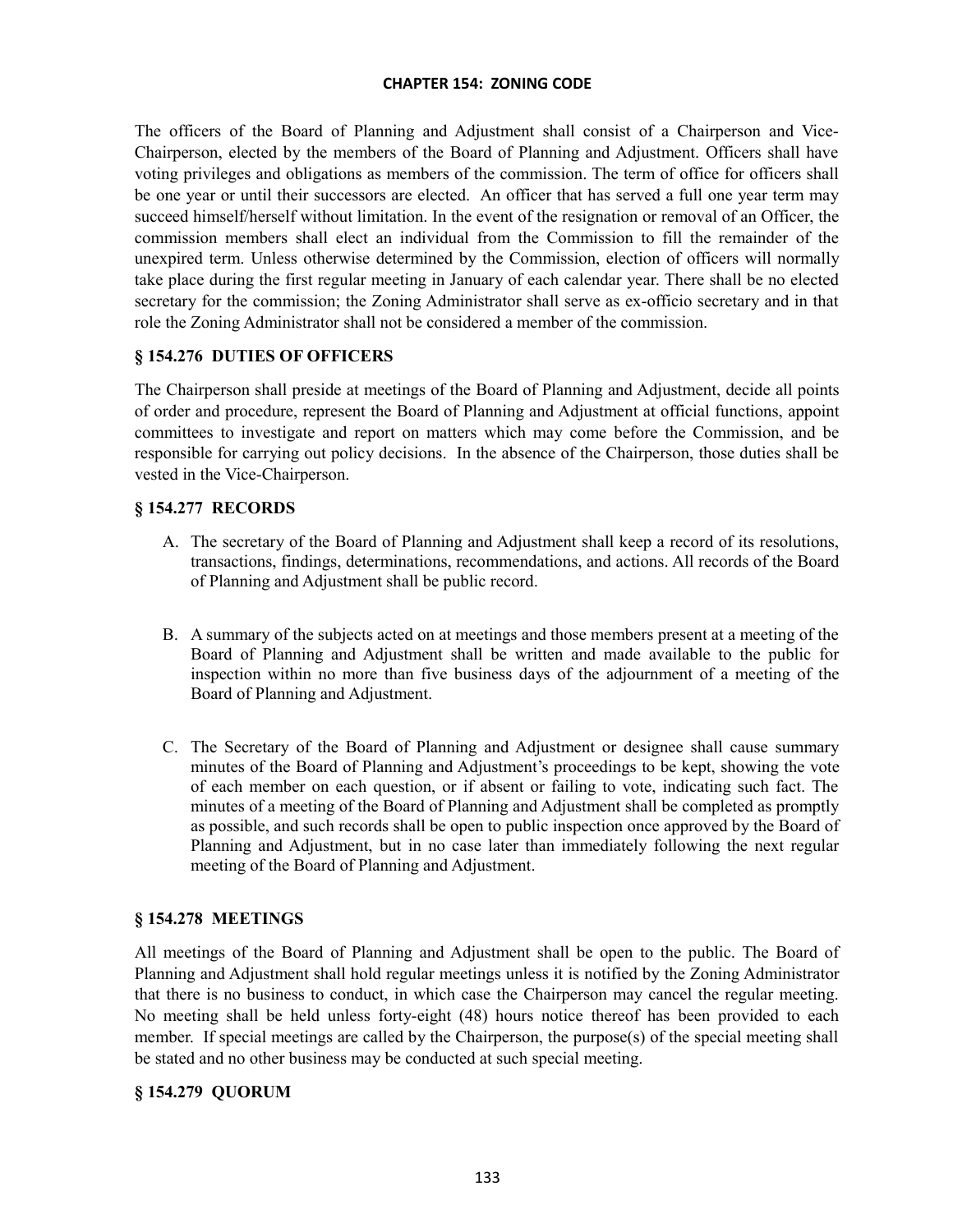A quorum shall be required to be present for the Board of Planning and Adjustment to function and decide matters that come before it. A quorum shall consist of a majority of the members of the Commission.

## **§ 154.280 RULES**

The Board of Planning and Adjustment may adopt rules for the conduct of its activities as long as they do not conflict with any of the provisions of this ordinance, the Town Charter, the Town Code of Ordinances, or N.C.G.S. 160D. Such rules may establish regular meeting dates, procedures for calling special meetings, and other meeting matters. In the absence of such adopted rules, or in cases where adopted rules do not govern a given procedural question at hand, the Board of Planning and Adjustment shall follow *Robert's Rules of Order Newly Revised*, 10<sup>th</sup> Edition (or most recent edition).

# **§ 154.281 POWERS AND DUTIES OF BOARD OF PLANNING AND ADJUSTMENT**

The Board of Planning and Adjustment shall have all those duties necessary and reasonably implied as being necessary to carry out its duties as specified in this ordinance. Said powers and duties shall specifically include without limitation, the following:

- A. To adopt and amend rules for the conduct of its activities without the need to amend this Article.
- B. To prepare or cause to be prepared a comprehensive plan or parts thereof, for the development of the town or parts thereof, which shall be subject to the approval of the Fremont Board of Aldermen.
- C. To prepare and recommend for adoption to the local governing body with jurisdiction a plat or plats, or a corridor map or maps, showing the location of the boundary lines of existing, proposed, extended, widened or narrowed streets and linear open spaces and recreational areas, together with regulations to control the erection of buildings or other structures within such lines, within the jurisdiction or a specified portion thereof.
- D. To make, publish, and distribute maps, plans and reports and recommendations relating to the planning and development of the Town to public officials and agencies, public utility companies, civic, educational, professional, and other organizations and citizens.
- E. To prepare or cause to be prepared, and recommend for adoption by the Board of Aldermen zoning ordinances, regulations for the subdivision of land, and any other land use regulations appropriate to manage development in the Town.
- F. To administer zoning and other land use regulations in whatever role is delegated to it by the Board of Aldermen or as provided in this ordinance. The Board of Planning and Adjustment shall specifically have authority and responsibility to review and provide recommendations on applications for zoning map amendments and special use permits and make final decisions regarding applications for variances, and other related applications as set forth in the Zoning Ordinance.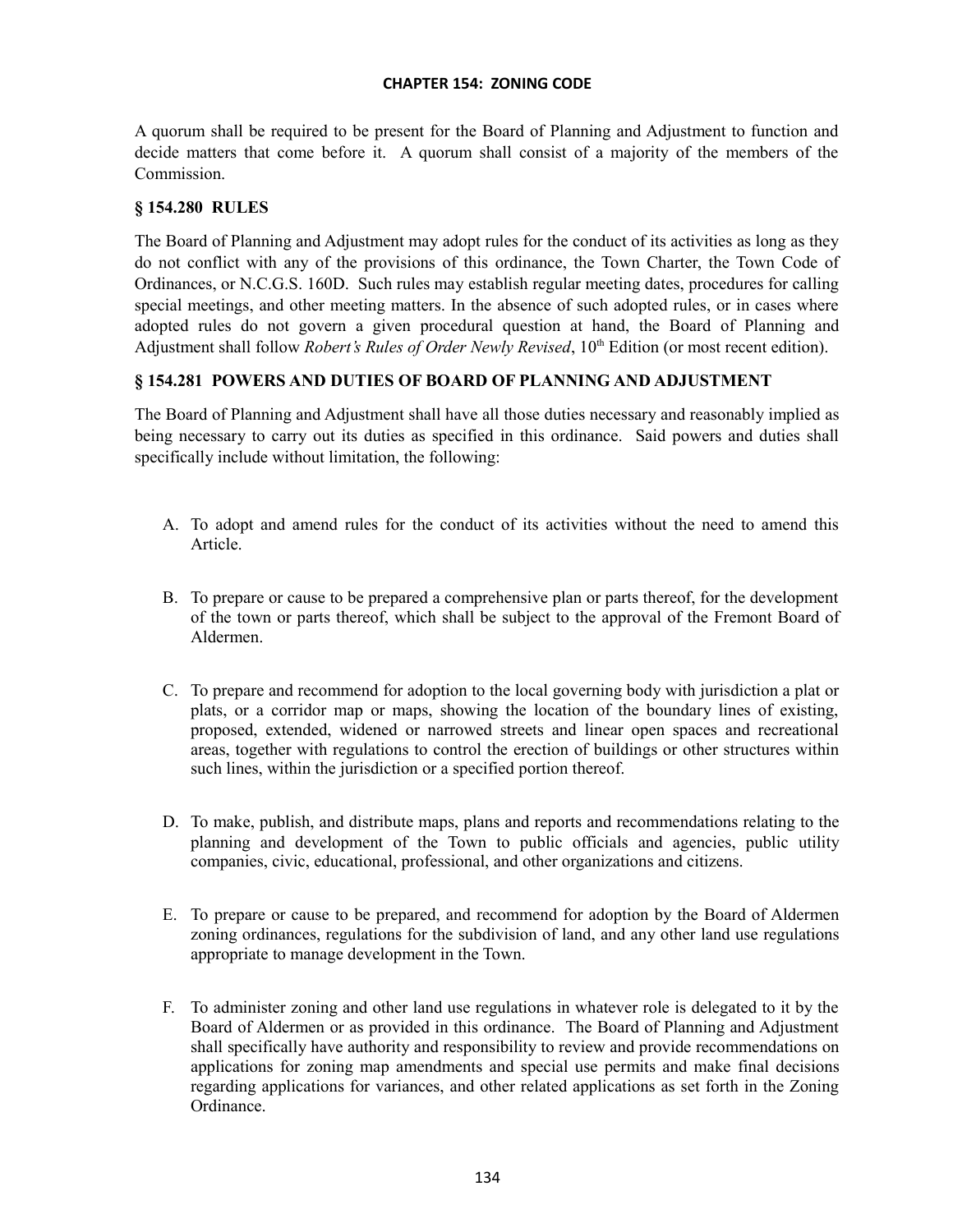- G. To hear and issue decisions regarding administrative appeals, variances, and such other permits as may be set forth in the Town's Code of Ordinances and Zoning Ordinance.
- H. To exercise, in general, such other powers as may be necessary to enable it to perform its functions and promote the planning of its jurisdiction.

## **§ 154.282 TRAINING**

It is in the best interests of the citizens to strongly encourage newly appointed members of the Board of Planning and Adjustment during the course of their term of appointment to attend one or more courses of training and education on matters pertaining to the operations, activities, duties, and subject matters of Board of Planning and Adjustments. It shall be the responsibility of the Zoning Administrator to periodically notify members of the Board of Planning and Adjustment of appropriate education and training opportunities.

## **§ 154.283 HEARING PROCEDURES FOR QUASI-JUIDICIAL DECISIONS**

Applications for special use permits, administrative appeals, and variances require that evidentiary hearing on the application be held.

- A. Notice.
	- 1. Notice of the evidentiary hearing shall be given by posting a sign on the subject property not less than ten (10) days or more than twenty-five (25) days before such evidentiary hearing.
	- 2. Notice shall also be mailed to the person or entity whose appeal, application, or request is the subject of the hearing; to the owner of the property that is the subject of the hearing if the owner did not initiate the hearing; to the owners of all parcels of land abutting the parcel of land that is the subject of the hearing; and to any other persons entitled to receive notice as provided by the local development regulation. In the absence of evidence to the contrary, the local government may rely on the county tax listing to determine owners of property entitled to mailed notice. The notice must be deposited in the mail at least 10 days, but not more than 25 days, prior to the date of the hearing.
	- 3. The clerk shall give due notice to the applicant of any meetings at which the application will be considered.
- B. Quasi-Judicial Nature of Hearing: All hearings of administrative appeals, special uses and variances shall be conducted as quasi-judicial hearings in accordance with the requirements for quasi-judicial hearings set forth in N.C.G.S. 160D, except the review of special use permits by the Board of Planning and Adjustment which are for recommendation purposes only.
- C. Special Use Permits Conditions. Conditions made part of a special use permit must be agreed to in writing by the applicant.
- D. Appeal. An appeal must be filed within thirty days of any board decision or administrative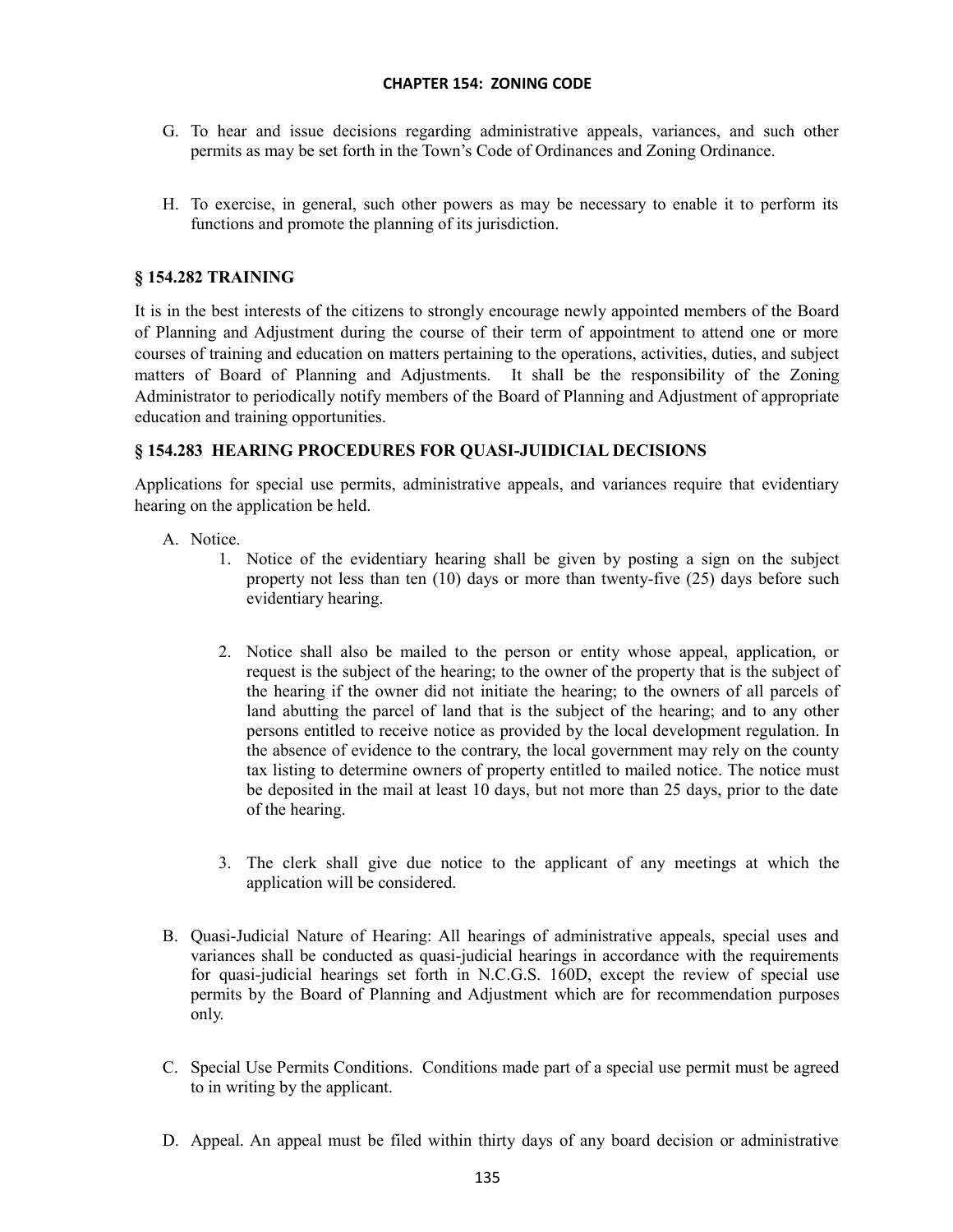interpretative decision. If the notice is sent by mail, it shall be considered served after the third business day that it is sent.

## **§ 154.284 VARIANCES**

- A. When unnecessary hardships would result from carrying out the strict letter of the Zoning Ordinance, the Board of Planning and Adjustment shall have the power to vary or modify any of the regulations or provisions of the ordinance upon a showing of all of the following:
	- 1. Unnecessary hardship would result from the strict application of the ordinance. It shall not be necessary to demonstrate that, in the absence of the variance, no reasonable use can be made of the property.
	- 2. The hardship results from conditions that are peculiar to the property, such as location, size, or topography. Hardships resulting from personal circumstances, as well as hardships resulting from conditions that are common to the neighborhood or the general public, may not be the basis for granting a variance.
	- 3. The hardship did not result from actions taken by the applicant or the property owner. The act of purchasing property with knowledge that circumstances exist that may justify the granting of a variance shall not be regarded as a self-created hardship.
	- 4. The requested variance is consistent with the spirit, purpose, and intent of the ordinance, such that public safety is secured, and substantial justice is achieved.
- B. Conditions Imposed on Variances: No change in permitted uses may be authorized by variance. Appropriate conditions may be imposed on any variance, provided that the conditions are reasonably related to the variance. Any other development regulation that regulates land use or development may provide for variances from the provisions of those ordinances consistent with the provisions of this subsection.

### **§ 154.285 APPEALS OF ADMINISTRATIVE DECISIONS**

(A) Appeals. - Except as provided in subsection (c) of this section, appeals of decisions made by the Zoning Administrator under the Zoning Ordinance shall be made to the Board of Planning and Adjustment unless a different board is provided or authorized otherwise by statute or an ordinance adopted pursuant to this Chapter. If this function of the Board of Planning and Adjustment is assigned to any other board pursuant to G.S. 160D-302(b), that board shall comply with all of the procedures and processes applicable to a Board of Planning and Adjustment for hearing appeals. Appeal of a decision made pursuant to an erosion and sedimentation control regulation, a stormwater control regulation, or a provision of the housing code shall not be made to the Board of Planning and Adjustment unless set forth in this ordinance.

(B) Standing. - Any person who has standing under G.S. 160D-1402(c) or the local government may appeal an administrative decision to the board. An appeal is taken by filing a notice of appeal with

the clerk. The notice of appeal shall state the grounds for the appeal.

(C) Judicial Challenge. - A person with standing may bring a separate and original civil action to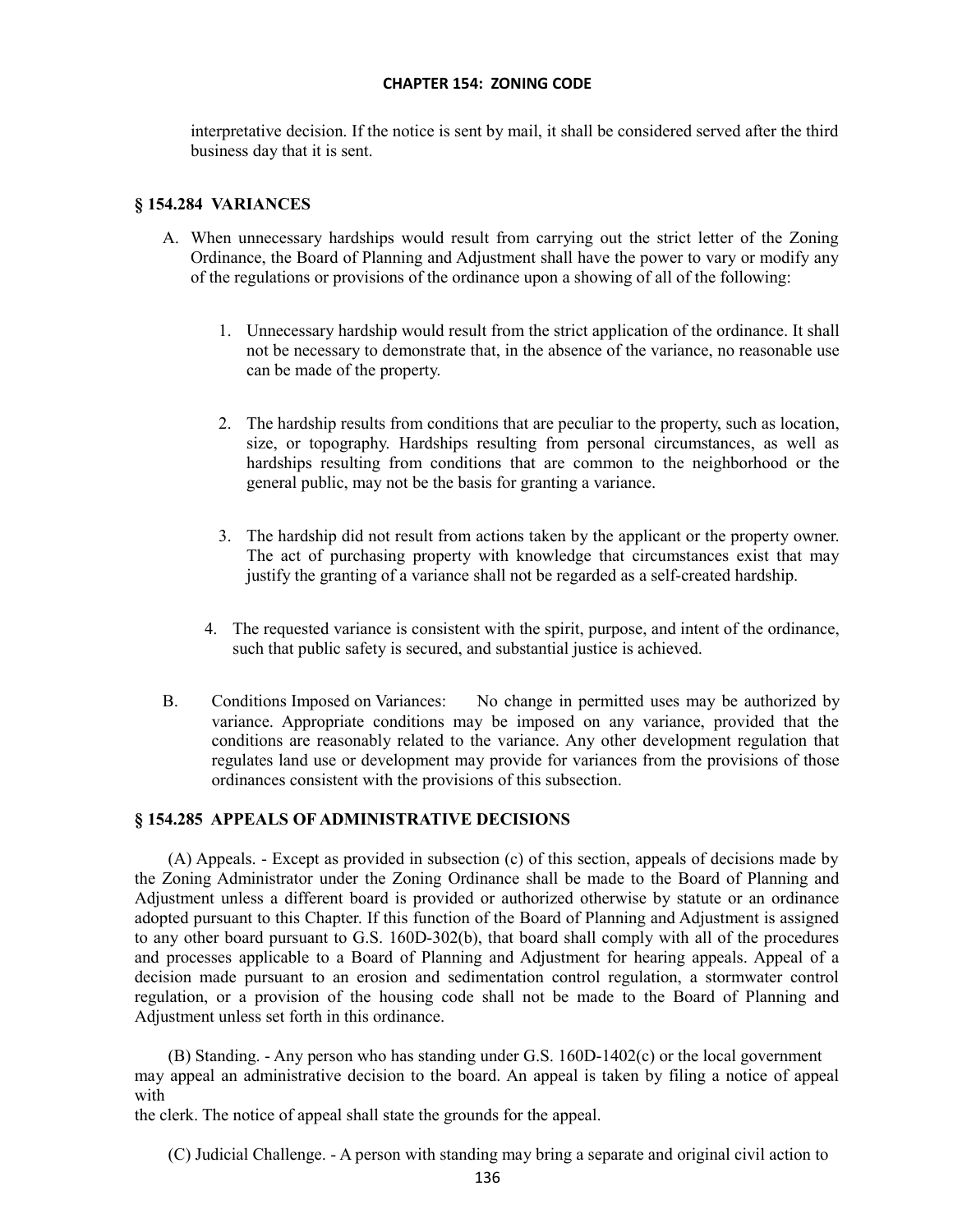challenge the constitutionality of an ordinance or development regulation, or whether the ordinance or development regulation is ultra vires, preempted, or otherwise in excess of statutory authority, without filing an appeal under subsection (a) of this section.

(D) Time to Appeal. - The owner or other party shall have 30 days from receipt of the written notice of the determination within which to file an appeal. Any other person with standing to appeal shall have 30 days from receipt from any source of actual or constructive notice of the determination within which to file an appeal. In the absence of evidence to the contrary, notice given pursuant to G.S. 160D- 403(b) by first-class mail shall be deemed received on the third business day following deposit of the notice for mailing with the United States Postal Service.

(E) Record of Decision. - The official who made the decision shall transmit to the board all documents and exhibits constituting the record upon which the decision appealed from is taken. The official shall also provide a copy of the record to the appellant and to the owner of the property that is the subject of the appeal if the appellant is not the owner.

(F) Stays. - An appeal of a notice of violation or other enforcement order stays enforcement of the action appealed from and accrual of any fines assessed unless the official who made the decision certifies to the board after notice of appeal has been filed that, because of the facts stated in an affidavit,

a stay would cause imminent peril to life or property or, because the violation is transitory in nature, a stay would seriously interfere with enforcement of the development regulation. In that case, enforcement

proceedings shall not be stayed except by a restraining order, which may be granted by a court. If enforcement proceedings are not stayed, the appellant may file with the official a request for an expedited hearing of the appeal, and the board shall meet to hear the appeal within 15 days after such a request is filed. Notwithstanding the foregoing, appeals of decisions granting a development approval or otherwise affirming that a proposed use of property is consistent with the development regulation shall not stay the further review of an application for development approvals to use such property; in these situations, the appellant or Town may request and the board may grant a stay of a final decision of development approval applications, including building permits affected by the issue being appealed.

(G) Alternative Dispute Resolution. - The parties to an appeal that has been made under this section may agree to mediation or other forms of alternative dispute resolution. The standards and procedures to facilitate and manage such voluntary alternative dispute resolution shall be as determined by the Zoning Administrator.

(H) Appearance of Official New Issues. - The official who made the decision or the person

currently occupying that position, if the decision maker is no longer employed by the local government,

shall be present at the evidentiary hearing as a witness. The appellant shall not be limited at the hearing

to matters stated in a notice of appeal. If any party or the local government would be unduly prejudiced by the presentation of matters not presented in the notice of appeal, the board shall continue the hearing.

#### *AMENDMENTS*

### **§ 154.290 SPECIAL PROCEDURES REQUIRED FOR AMENDMENT.**

This ordinance, including the zoning map, may be amended, supplemented, or changed from time-to-time according to the following procedures.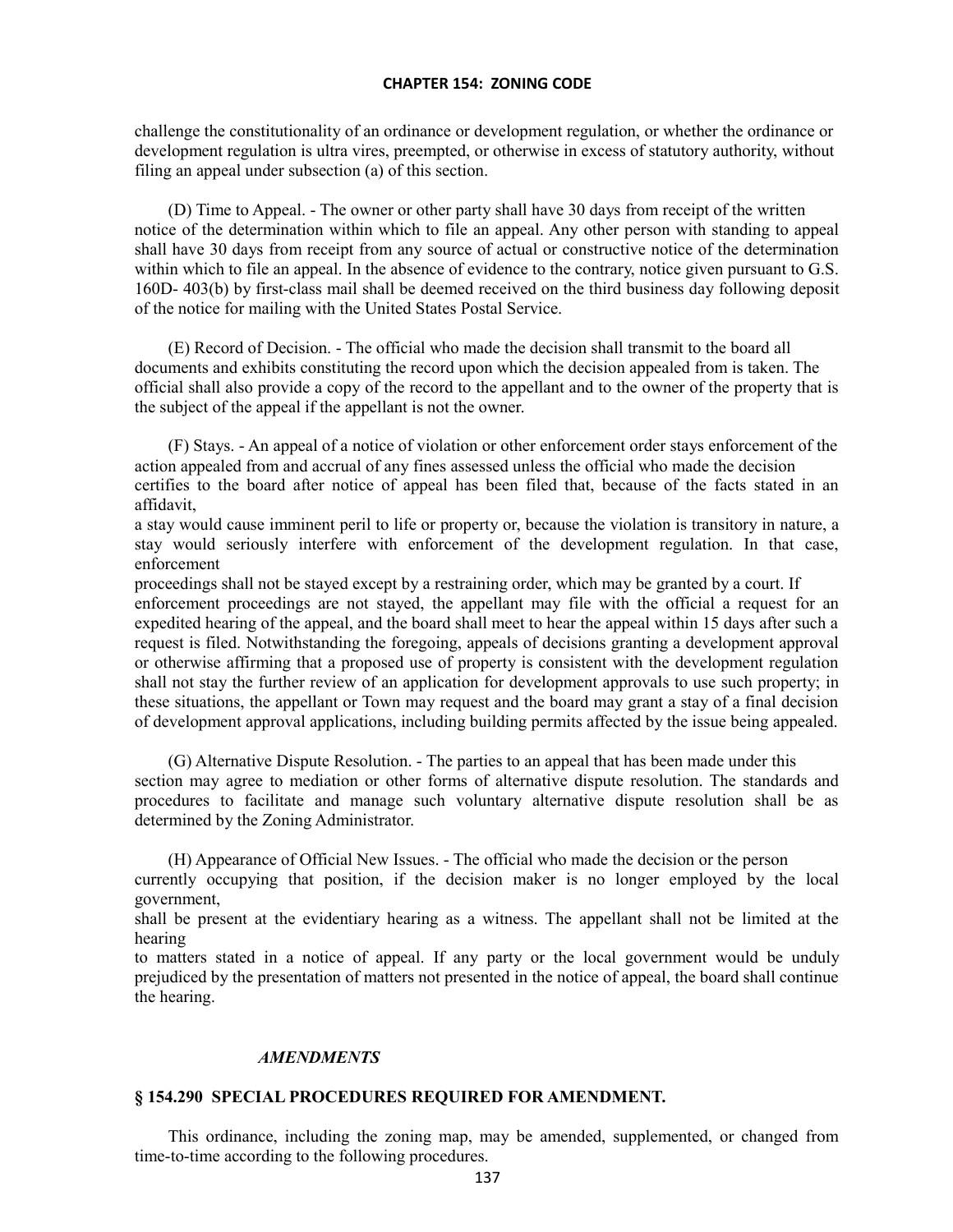(Ord. § 110, passed 11-30-99)

### **§ 154.291 AMENDMENT ON MOTION OF TOWN BOARD.**

The Town Board of Aldermen may, from time-to-time, amend, supplement, change, modify or repeal the boundaries or regulations herein, or subsequently amended. Proposed changes or amendments may be initiated by the Town Board, Board of Planning and Adjustment, or by one or more owners, optionees, or lessees of property within the area proposed to be changed or affected. (Ord. § 110-1, passed 11-30-99)

#### **§ 154.292 PETITION FOR AMENDMENT.**

Petitions from the public at large to amend this ordinance shall be directed to the Board of Planning and Adjustment for review and recommendation at least 20 days prior to the next regularly scheduled meeting of the Board of Planning and Adjustment. The petition shall state the nature of the proposed amendment and, if applicable, a description of the property involved, names and addresses of the owner(s) of the property, and a statement why the proposed amendment is necessary to promote the public health, safety, and general welfare. Each petition for amendment shall be accompanied by a fee, in accordance with the town fee schedule, to defray the cost of advertising and other administrative costs involved.

(Ord. § 110-2, passed 11-30-99)

### **§ 154.293 BOARD OF PLANNING AND ADJUSTMENT REVIEW AND RECOMMENDATION.**

The Board of Planning and Adjustment shall have 30 days within which to submit its recommendations on petitions for amendment. Failure of the Board to submit its recommendations within this time period shall constitute a favorable recommendation. The Board's report shall be submitted in writing to the Town Clerk and to the petitioner(s).

#### **§ 154.294 LEGISLATIVE HEARING BY TOWN BOARD OF ALDERMEN.**

A legislative hearing shall be held by the Town Board of Aldermen before the adoption of any proposed amendment to this ordinance. A notice of the legislative hearing shall be given once a week for two successive calendar weeks in a newspaper having general

circulation in the area. The notice shall be published the first time not less than ten days nor more than 25 days before the date fixed for the hearing. All hearings where there is a zoning classification action involving a parcel of land shall be conducted according to G.S. §§ 160D-601. (Ord. § 110-4, passed 11-30-99)

### **§ 154.295 VOTE OF THE TOWN BOARD OF ALDERMEN.**

A simple majority of the Town Board of Aldermen shall be required to amend this ordinance after recommendation by the Board of Planning and Adjustment. (Ord. § 110-5, passed 11-30-99)

#### **§ 154.296 PLAN CONSISTENCY STATEMENTS**

(A) Plan Consistency: Board of Planning and Adjustment. When conducting a review of proposed zoning text or map amendments pursuant to this section, the Board of Planning and Adjustment shall advise and comment on whether the proposed action is consistent with any comprehensive plan that has been adopted and any other officially adopted plan that is applicable. The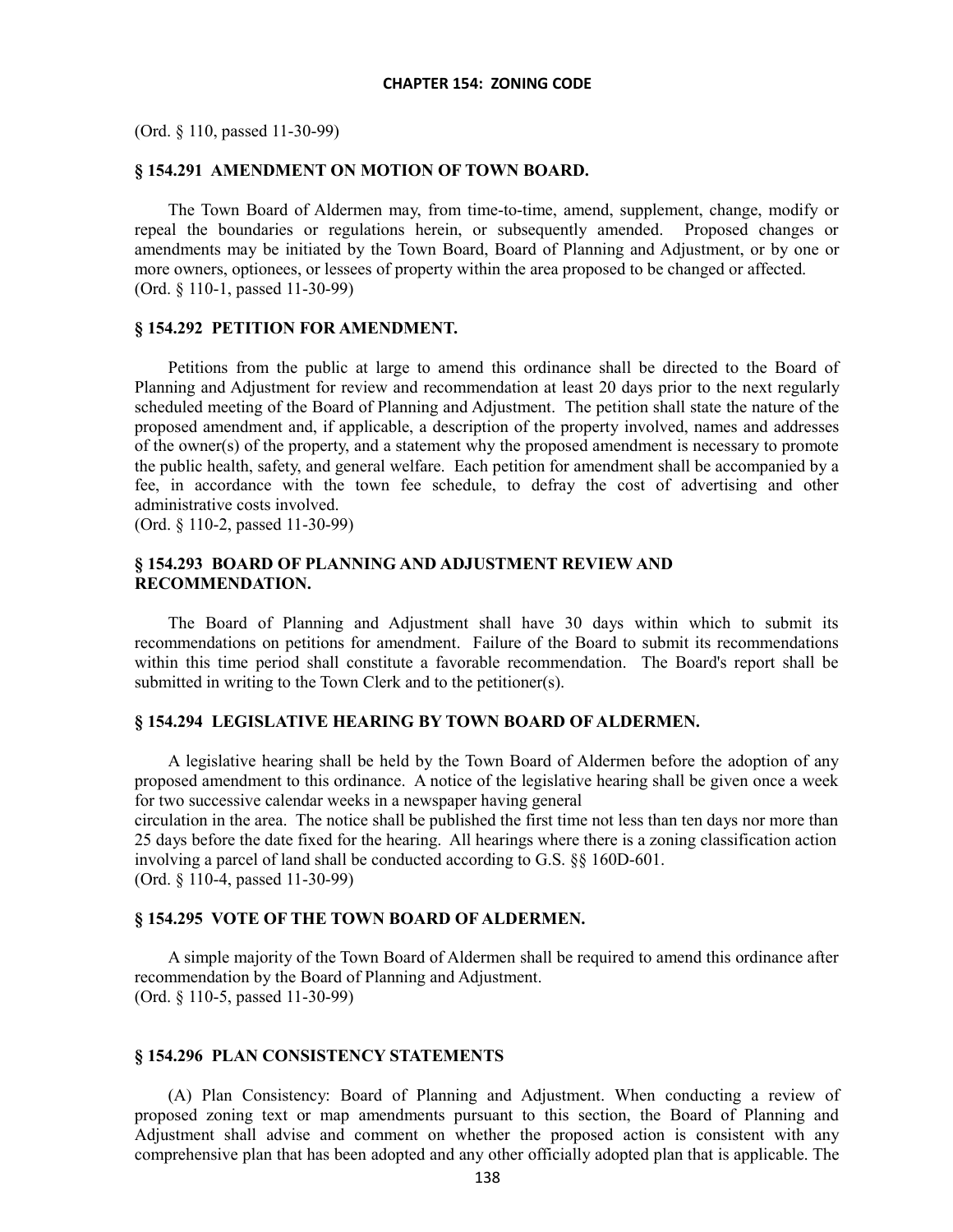Board of Planning and Adjustment shall provide a written recommendation to the Board of Aldermen that addresses plan consistency and other matters as deemed appropriate by the Board of Planning and Adjustment, but a comment by the Board of Planning and Adjustment that a proposed amendment is inconsistent with the comprehensive plan shall not preclude consideration or approval of the proposed amendment by the Board of Aldermen. If a zoning map amendment qualifies as a "large-scale rezoning" under G.S. 160D-602(b), the Board of Planning and Adjustment statement describing plan consistency may address the overall rezoning and describe how the analysis and policies in the relevant adopted plans were considered in the recommendation made.

(B) Plan Consistency: Board of Aldermen. When adopting or rejecting any zoning text or map amendment, the Board of Aldermen shall approve a brief statement describing whether its action is consistent or inconsistent with an adopted comprehensive plan. The requirement for a plan consistency statement may also be met by a clear indication in the minutes of the Board of Aldermen that at the time of action on the amendment the Board of Aldermen was aware of and considered the Board of Planning and Adjustment's recommendations and any relevant portions of an adopted comprehensive plan. If a zoning map amendment is adopted and the action was deemed inconsistent with the adopted plan, the zoning amendment shall have the effect of also amending any future land-use map in the approved plan, and no additional request or application for a plan amendment shall be required. A plan amendment and a zoning amendment may be considered concurrently. The plan consistency statement is not subject to judicial review. If a zoning map amendment qualifies as a "large-scale rezoning" under G.S. 160D-602(b), the Board of Commissioner's statement describing plan consistency may address the overall rezoning and describe how the analysis and policies in the relevant adopted plans were considered in the action taken.

(C) Statement of Reasonableness: When adopting or rejecting any petition for a zoning map amendment, a statement analyzing the reasonableness of the proposed rezoning shall be approved by the Board of Aldermen. This statement of reasonableness may consider, among other factors, (i) the size, physical conditions, and other attributes of the area proposed to be rezoned, (ii) the benefits and detriments to the landowners, the neighbors, and the surrounding community, (iii) the relationship between the current actual and permissible development on the tract and adjoining areas and the development that would be permissible under the proposed amendment; (iv) why the action taken is in the public interest; and (v) any changed conditions warranting the amendment. If a zoning map amendment qualifies as a "large-scale rezoning" under G.S. 160D 602(b), the Board of Aldermen' statement on reasonableness may address the overall rezoning.

(D) Single Statement Permissible: The statement of reasonableness and the plan consistency statement required by this section may be approved as a single statement.

#### **§ 154.297 DENIAL OF PETITION.**

When a petition to amend the zoning map or text is denied by the Town Board of Aldermen, a period of 12 months must elapse before another petition for the same change previously involved may be submitted.

(Ord. § 110-7, passed 11-30-99)

#### **§ 154.298 ZONING CLASSIFICATION ACTION.**

Whenever there is a zoning classification action involving a parcel of land, the owner of that parcel of land, as shown on the county tax listing, and the owners of all parcels of land abutting that parcel of land, as shown of the county tax listing, shall be mailed a notice of the proposed classification by first class mail at the last addresses listed for such owners on the county abstracts. The person or persons mailing such notices shall certify to the Town Board that fact, and such certification shall be deemed conclusive in the absence of fraud. This provision shall apply only when